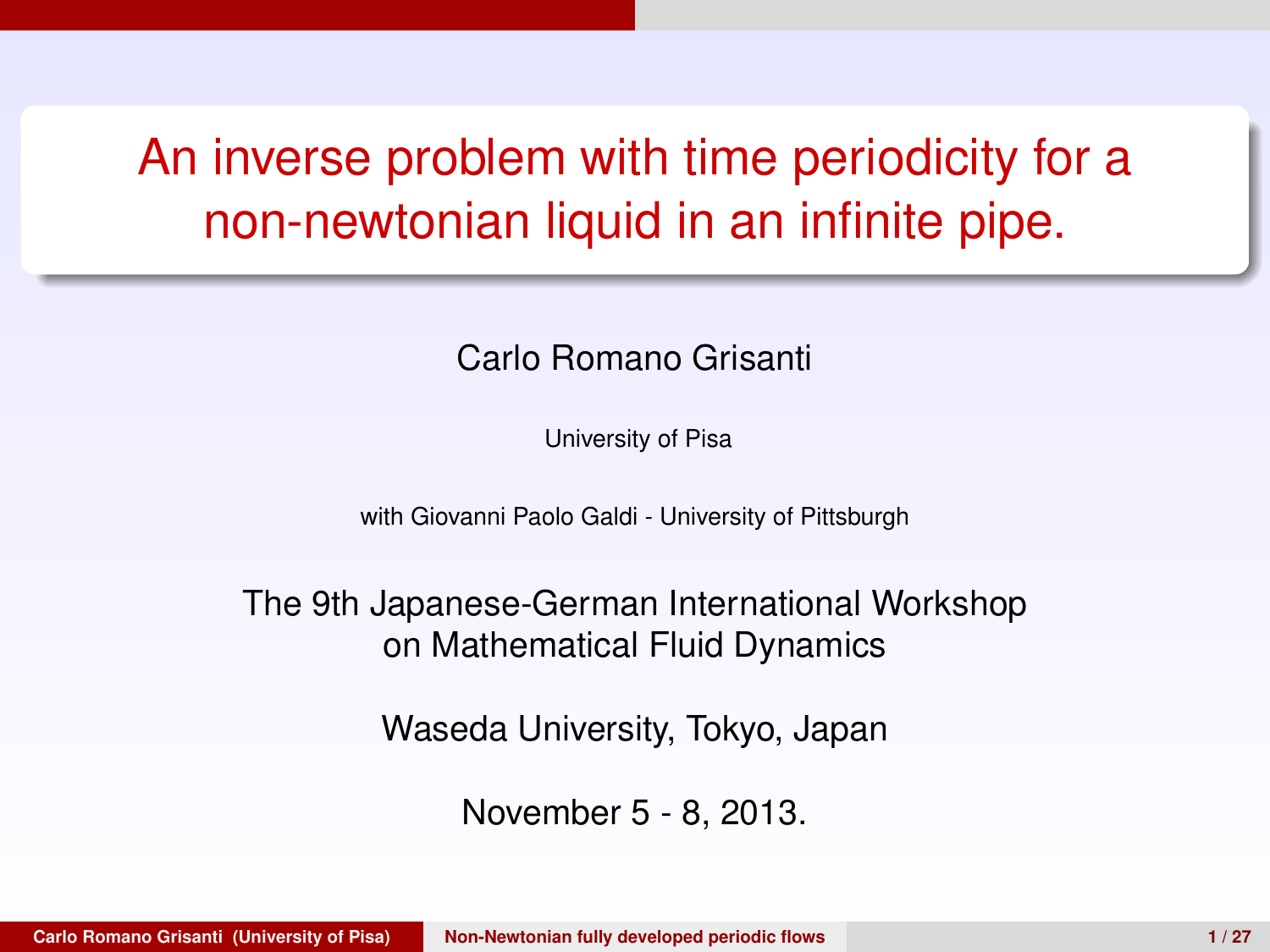#### The piping system



 $\Sigma_1, \Sigma_2 \subset \mathbb{R}^2$  compact, connected, Lipschitz  $\Omega_1 = \{ \mathsf{x} \in \mathbb{R}^3 : \mathsf{x}_1 < 0, (\mathsf{x}_2,\mathsf{x}_3) \in \Sigma_1 \}$  $\Omega_2 = \{ \textit{x} \in \mathbb{R}^3 : x_1 > 0, (x_2, x_3) \in \Sigma_2 \}$  $\Omega_0\subset\mathbb{R}^3$  compact, connected, Lipschitz

 $\Omega = \Omega_1 \cup \Omega_0 \cup \Omega_2.$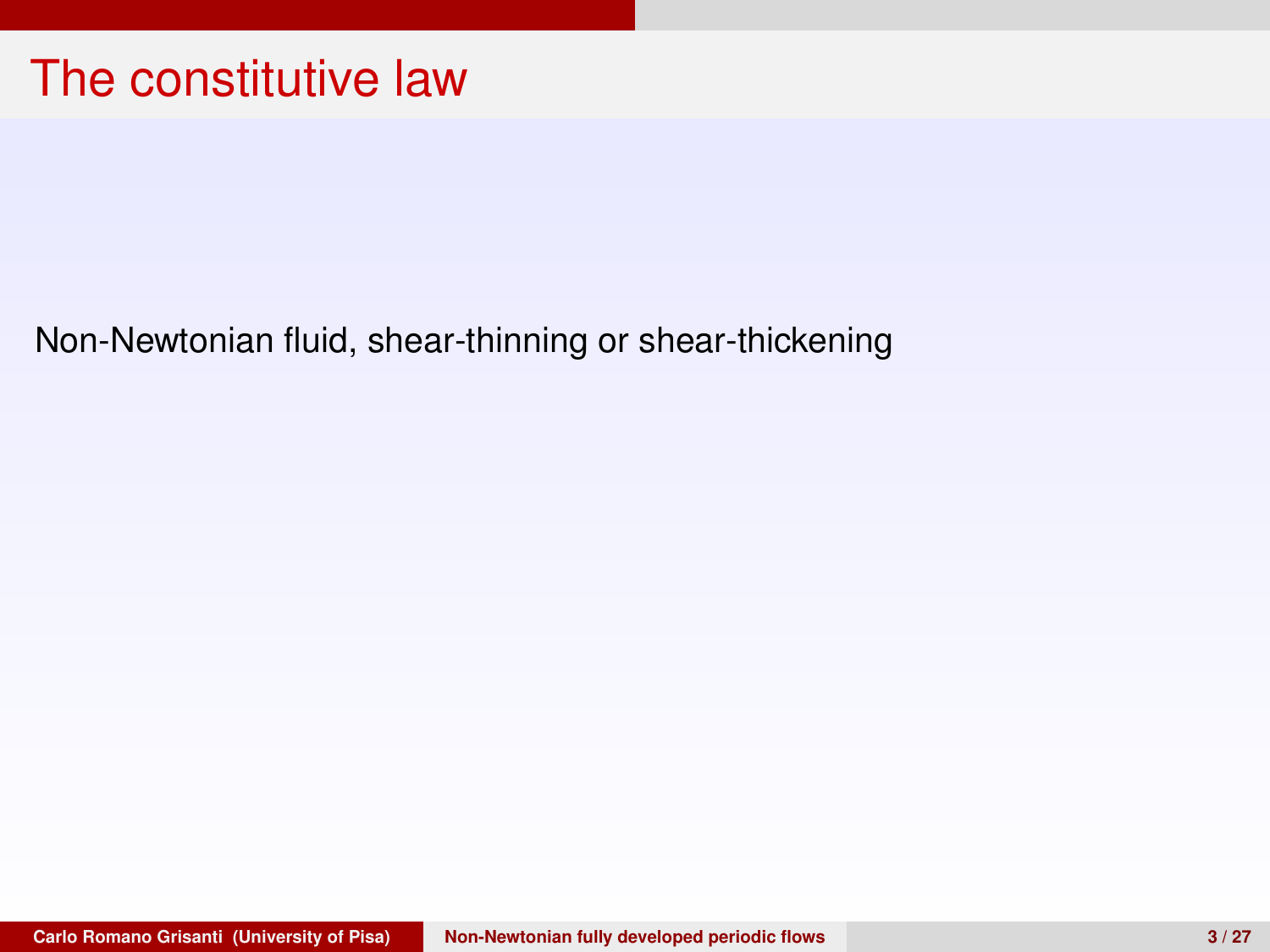Non-Newtonian fluid, shear-thinning or shear-thickening

*V* velocity field, *p* pressure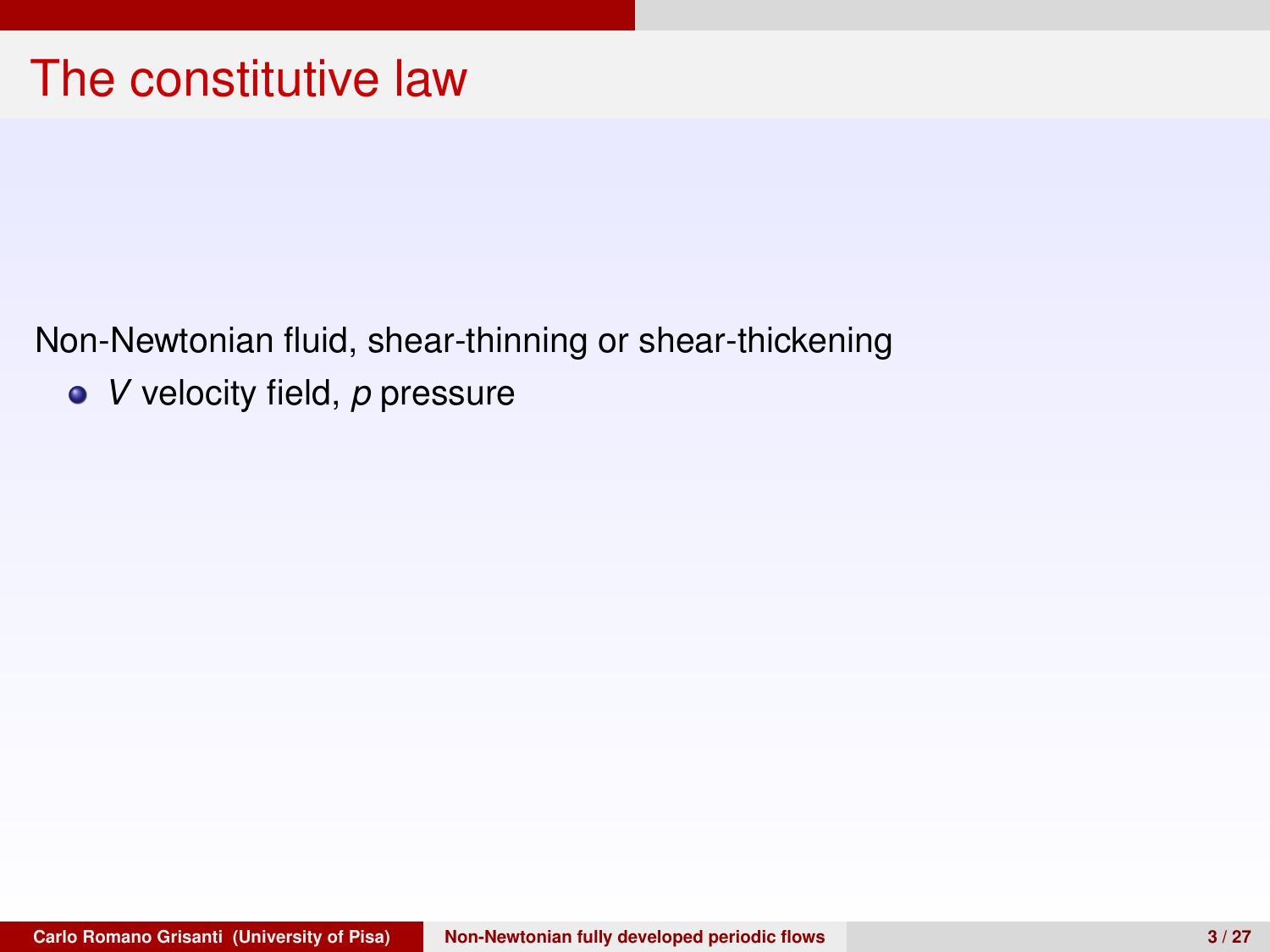- *V* velocity field, *p* pressure
- $DV = \frac{1}{2}(\nabla V + (\nabla V)^T)$ stretching tensor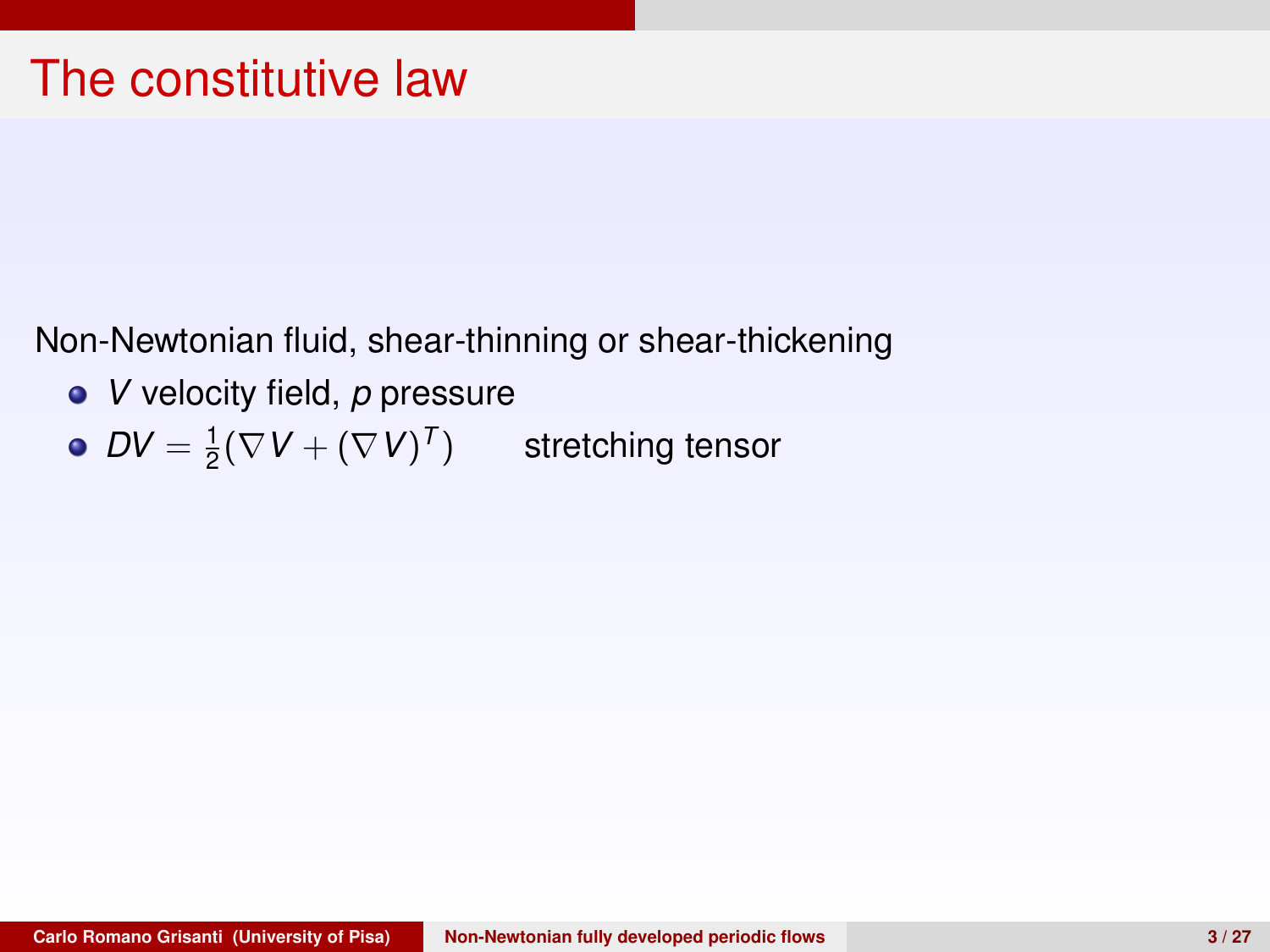- *V* velocity field, *p* pressure
- $DV = \frac{1}{2}(\nabla V + (\nabla V)^T)$  stretching tensor
- *T* = −*pI* + µ0*DV* + *S*(*DV*) Cauchy stress tensor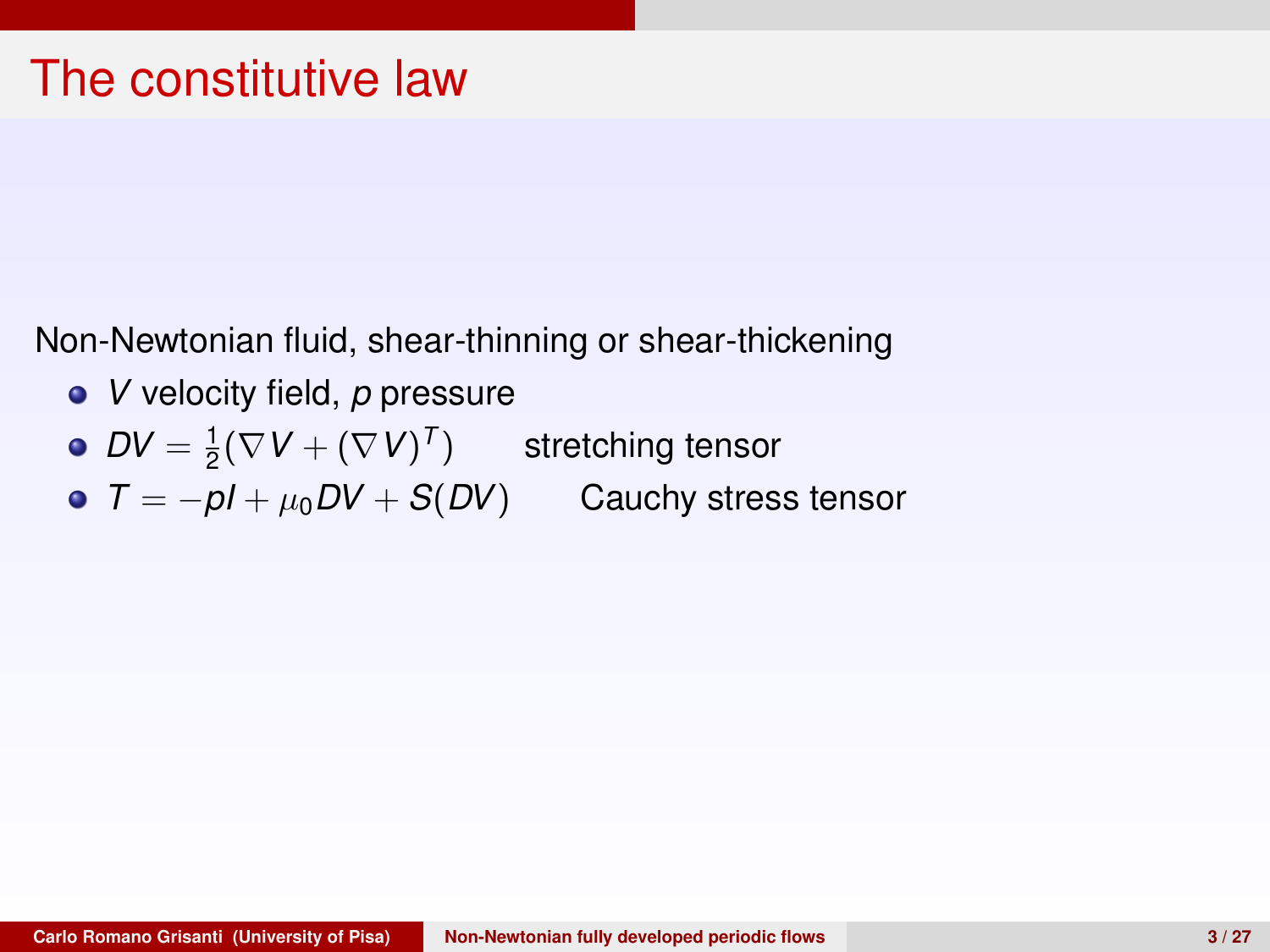- *V* velocity field, *p* pressure
- $DV = \frac{1}{2}(\nabla V + (\nabla V)^T)$ stretching tensor
- *T* = −*pI* + µ0*DV* + *S*(*DV*) Cauchy stress tensor
- $S(DV) = h(|DV|^2)$ extra stress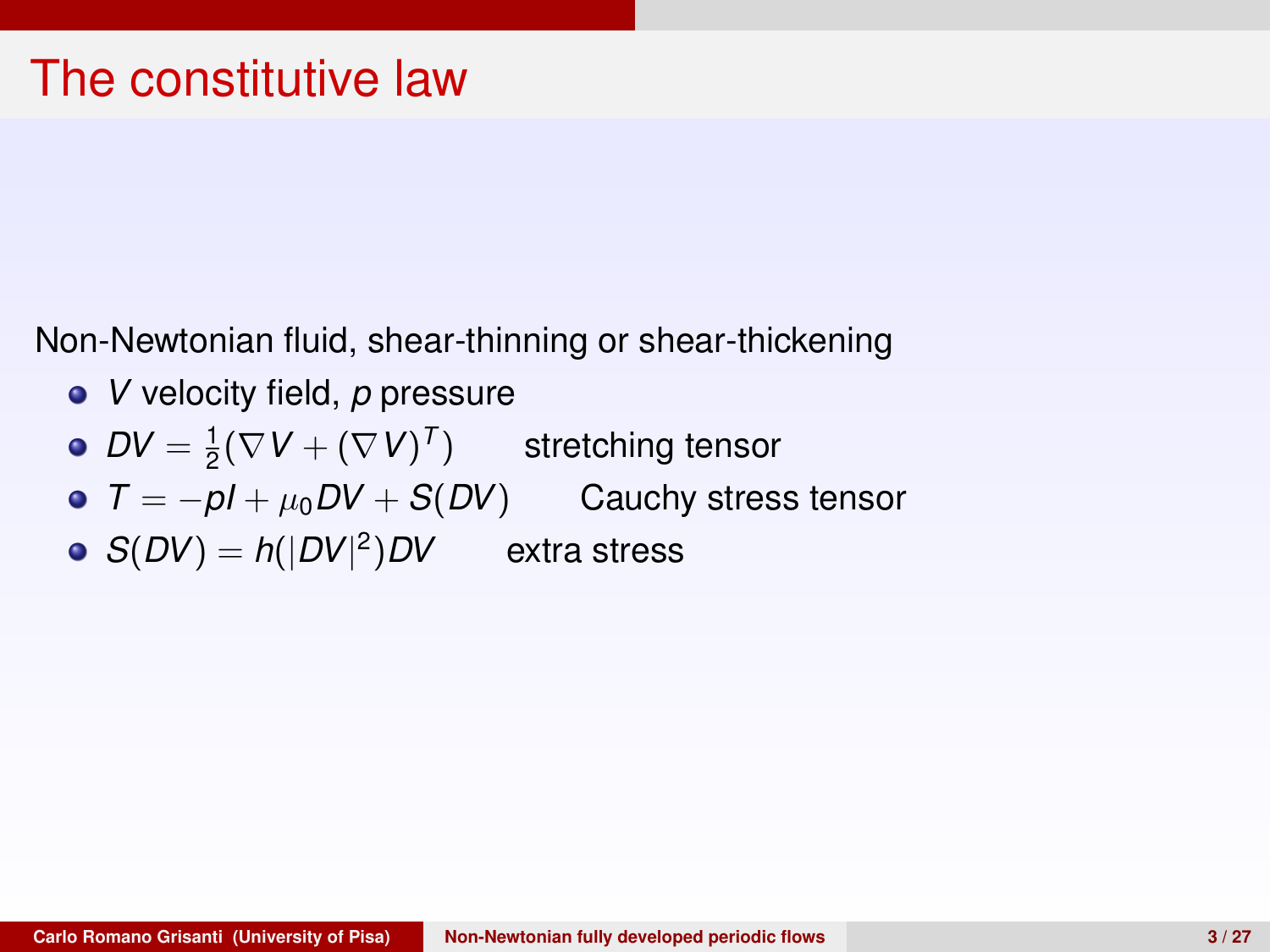- *V* velocity field, *p* pressure
- $DV = \frac{1}{2}(\nabla V + (\nabla V)^T)$  stretching tensor
- *T* = −*pI* + µ0*DV* + *S*(*DV*) Cauchy stress tensor
- $S(DV) = h(|DV|^2)DV$  extra stress
- **•** *S* → coercivity, growth, monotonicity conditions.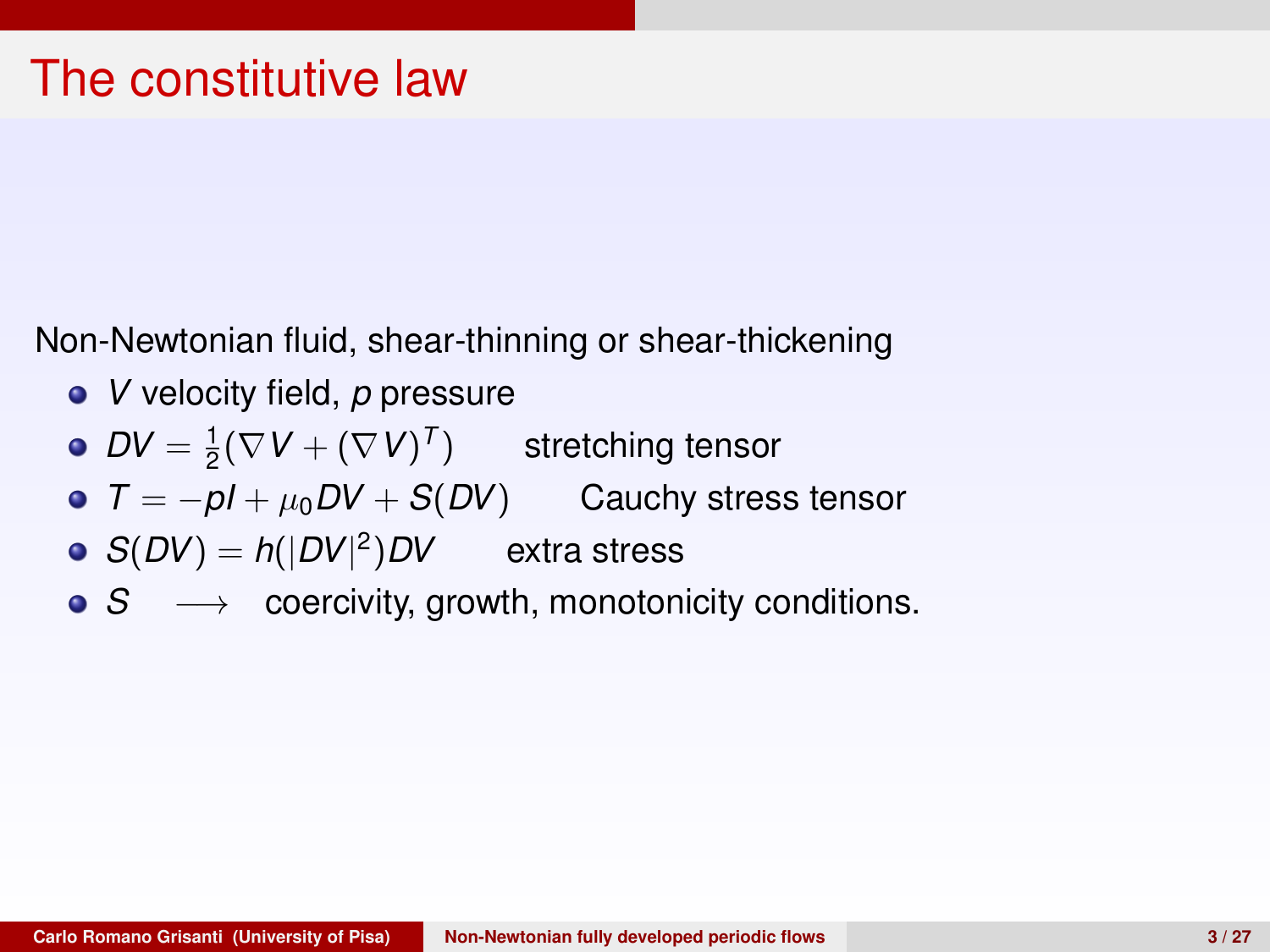*V* 0 time derivative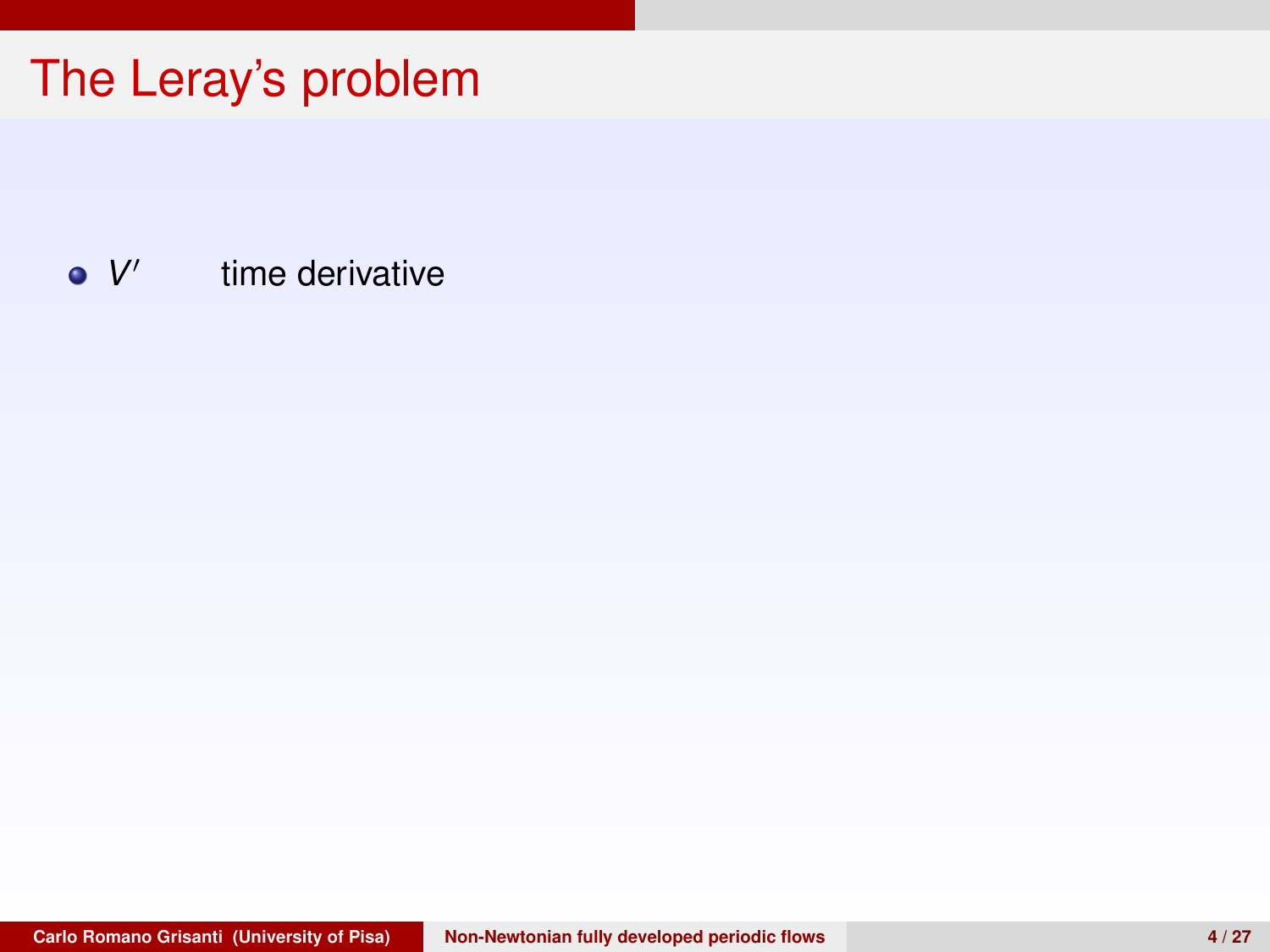- *V* 0 time derivative
- *n* normal to the cross section Σ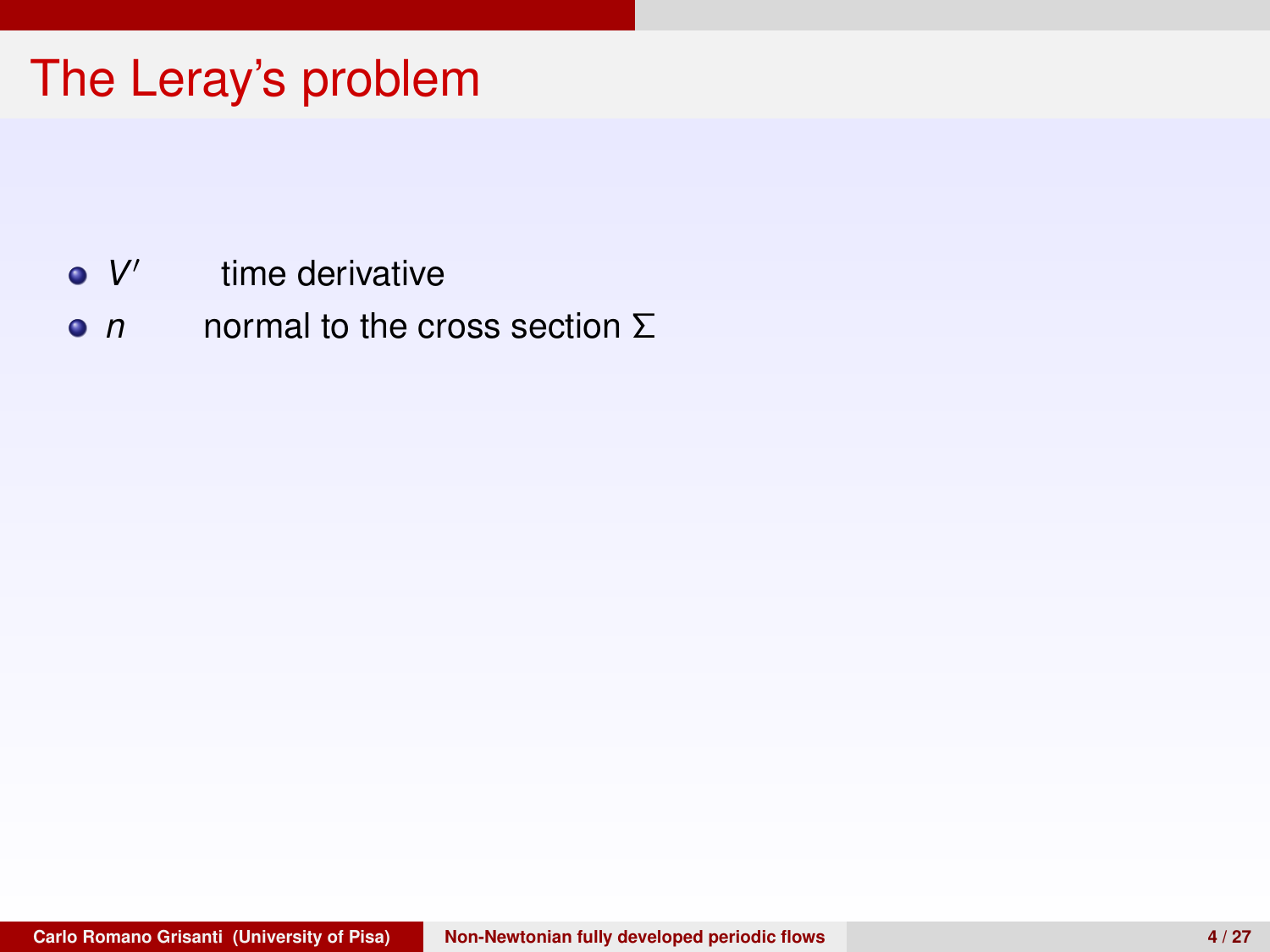- *V* 0 time derivative
- *n* normal to the cross section Σ
- $\bullet$   $\alpha$  prescribed flow-rate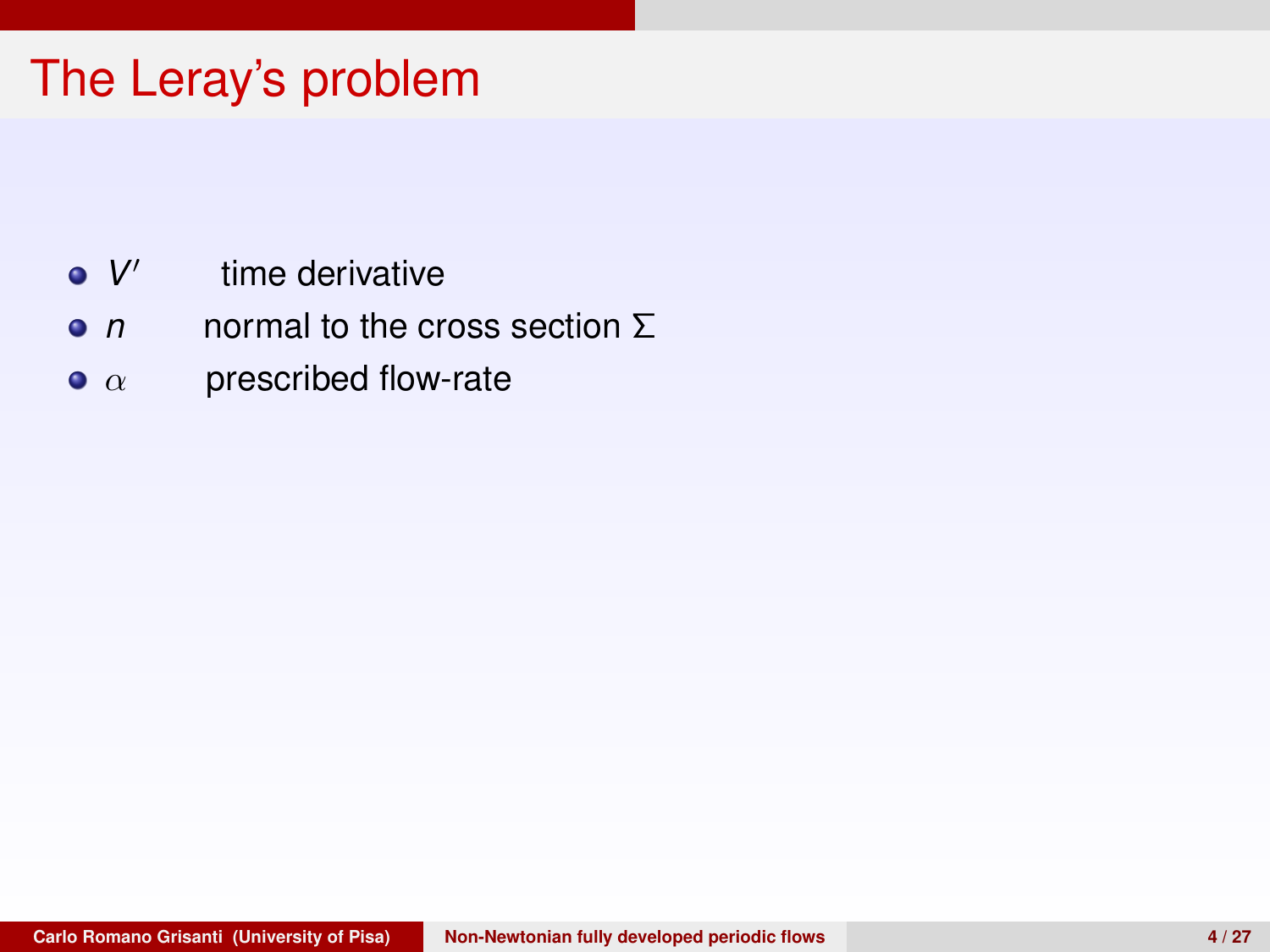*V* 0 time derivative

 $\overline{\mathcal{L}}$ 

- *n* normal to the cross section Σ
- $\bullet$   $\alpha$  prescribed flow-rate

$$
\int V' + V \cdot \nabla V = \mu_0 \Delta V + \nabla \cdot S(DV) - \nabla p \quad \text{in } \Omega \times \mathbb{R}
$$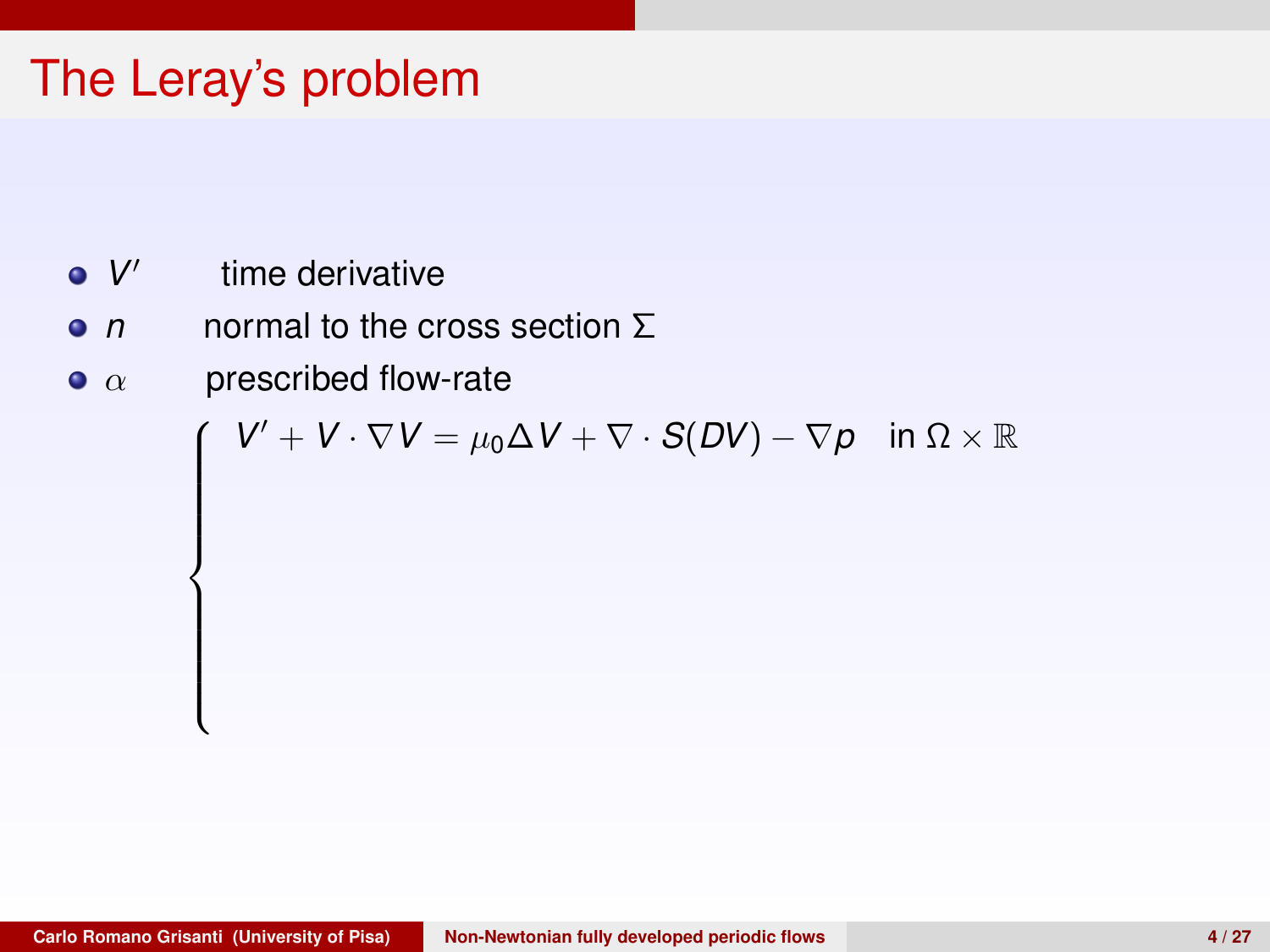*V* 0 time derivative

 $\overline{\mathcal{L}}$ 

- *n* normal to the cross section Σ
- $\bullet$   $\alpha$  prescribed flow-rate

$$
\left\{\n\begin{array}{ll}\nV' + V \cdot \nabla V = \mu_0 \Delta V + \nabla \cdot S(DV) - \nabla p & \text{in } \Omega \times \mathbb{R} \\
\nabla \cdot V = 0 & \text{in } \Omega \times \mathbb{R}\n\end{array}\n\right.
$$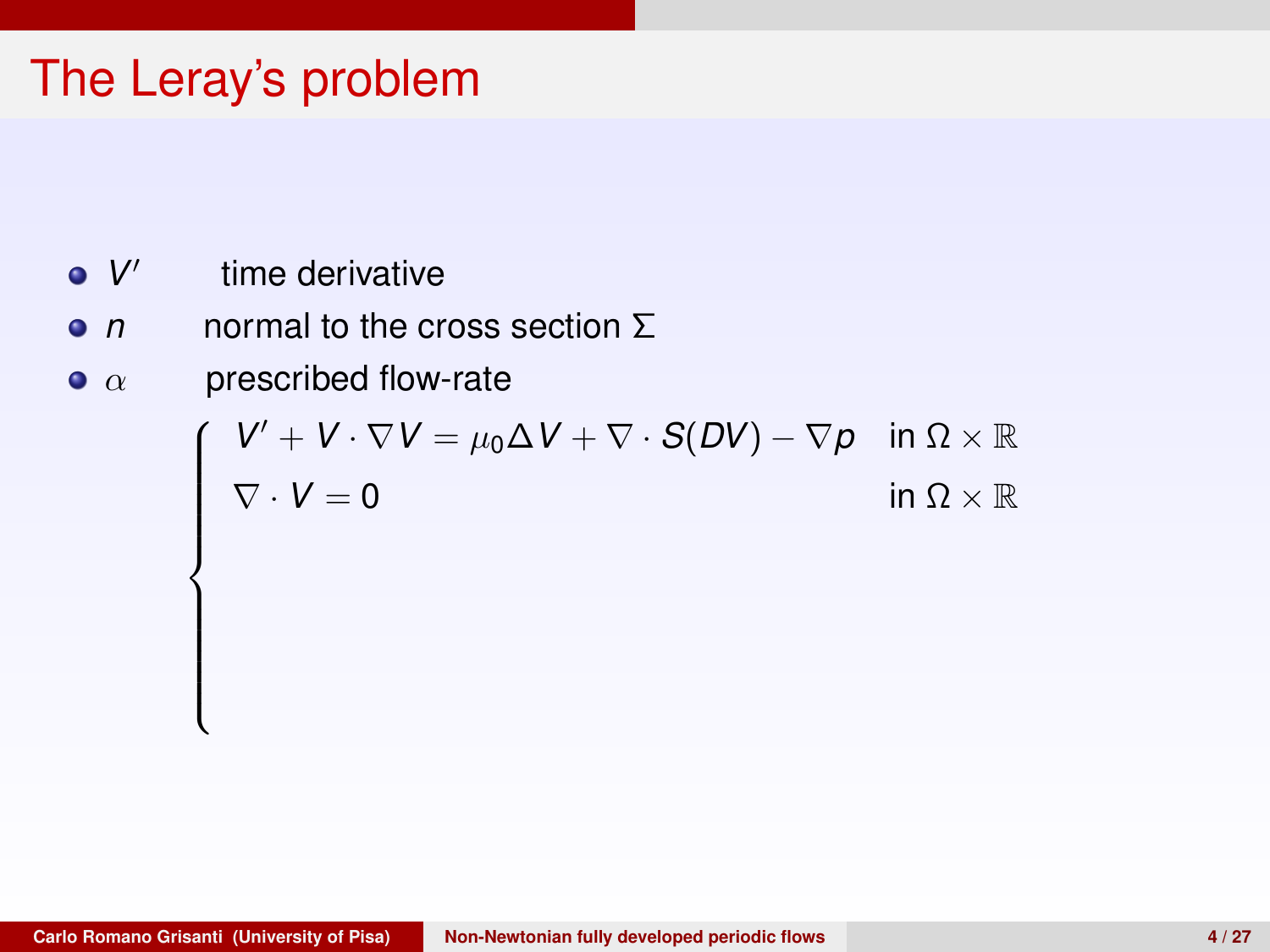- *V* 0 time derivative
- *n* normal to the cross section Σ
- $\bullet$   $\alpha$  prescribed flow-rate

$$
\begin{cases}\nV' + V \cdot \nabla V = \mu_0 \Delta V + \nabla \cdot S(DV) - \nabla p & \text{in } \Omega \times \mathbb{R} \\
\nabla \cdot V = 0 & \text{in } \Omega \times \mathbb{R} \\
\int_{\Sigma} V \cdot n \, d\sigma = \alpha(t) & \text{T - periodic} \\
\end{cases}
$$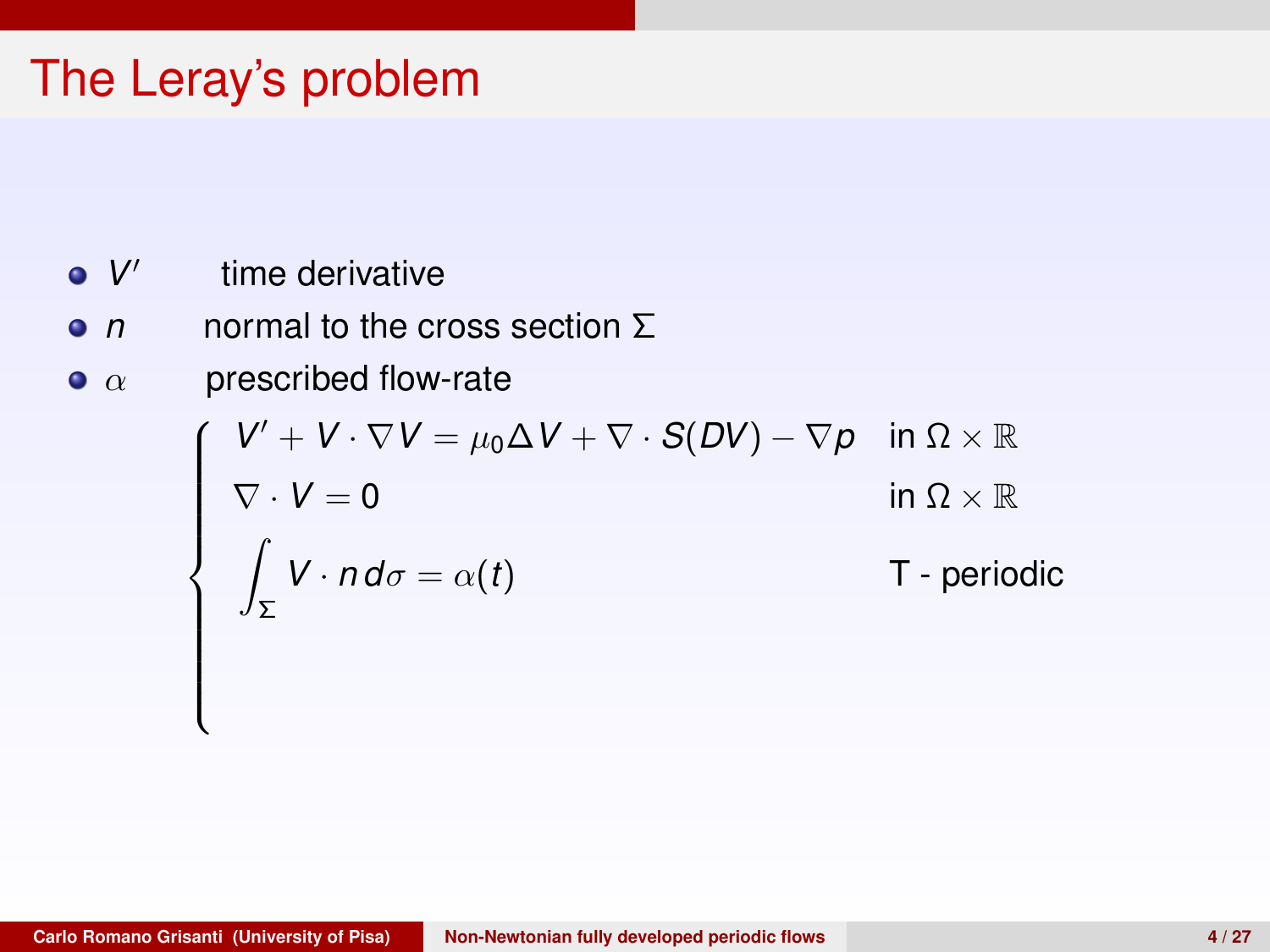- *V* 0 time derivative
- *n* normal to the cross section Σ
- $\bullet$   $\alpha$  prescribed flow-rate

$$
\begin{cases}\nV' + V \cdot \nabla V = \mu_0 \Delta V + \nabla \cdot S(DV) - \nabla p & \text{in } \Omega \times \mathbb{R} \\
\nabla \cdot V = 0 & \text{in } \Omega \times \mathbb{R} \\
\int_{\Sigma} V \cdot n \, d\sigma = \alpha(t) & \text{T - periodic} \\
V = 0 & \text{on } \partial \Omega \times \mathbb{R}\n\end{cases}
$$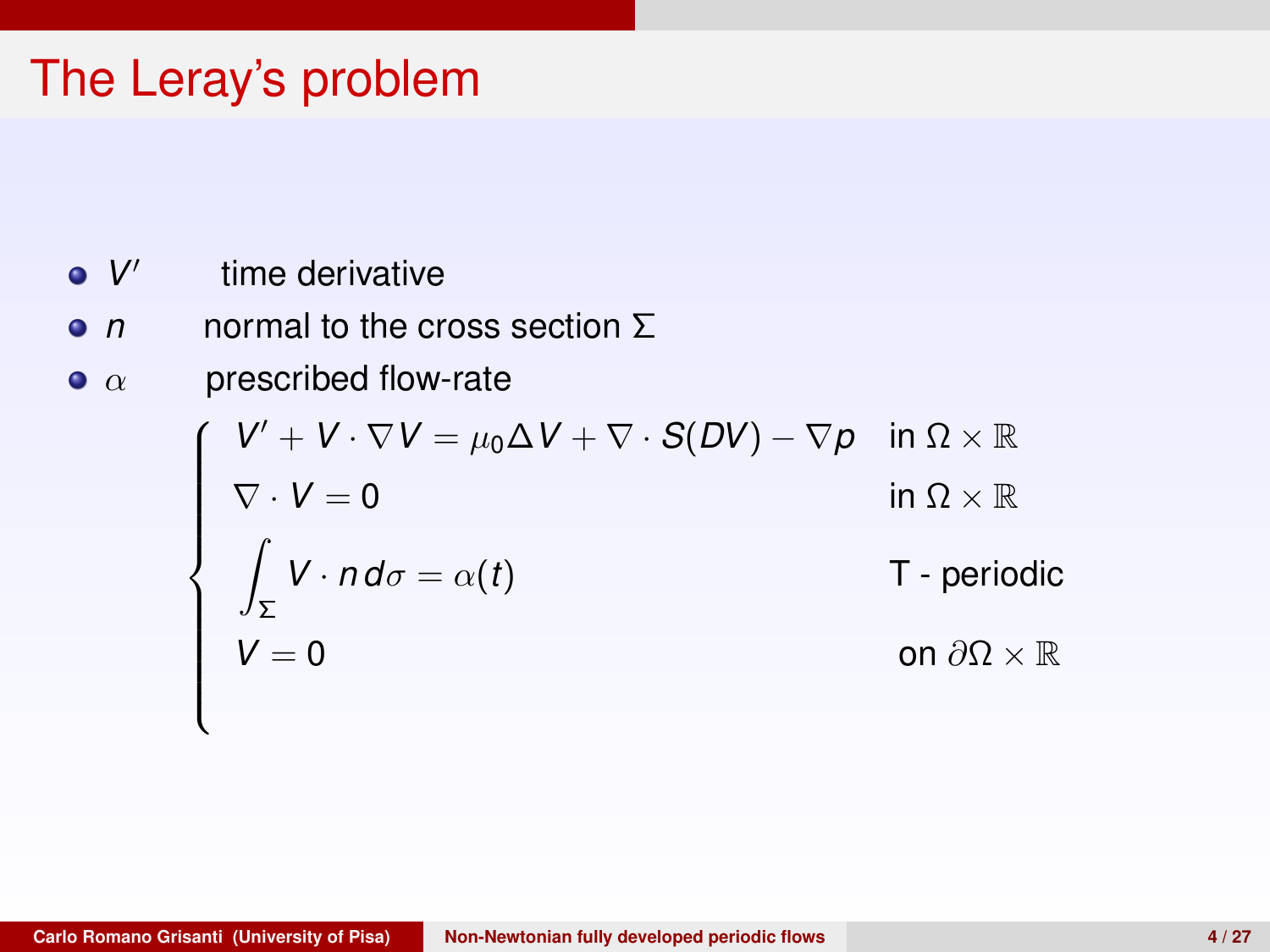- *V* 0 time derivative
- *n* normal to the cross section Σ
- $\bullet$   $\alpha$  prescribed flow-rate

$$
\begin{cases}\nV' + V \cdot \nabla V = \mu_0 \Delta V + \nabla \cdot S(DV) - \nabla p & \text{in } \Omega \times \mathbb{R} \\
\nabla \cdot V = 0 & \text{in } \Omega \times \mathbb{R} \\
\int_{\Sigma} V \cdot n \, d\sigma = \alpha(t) & \text{T - periodic} \\
V = 0 & \text{on } \partial \Omega \times \mathbb{R} \\
\text{asymptotic conditions for } x_1 \to \pm \infty\n\end{cases}
$$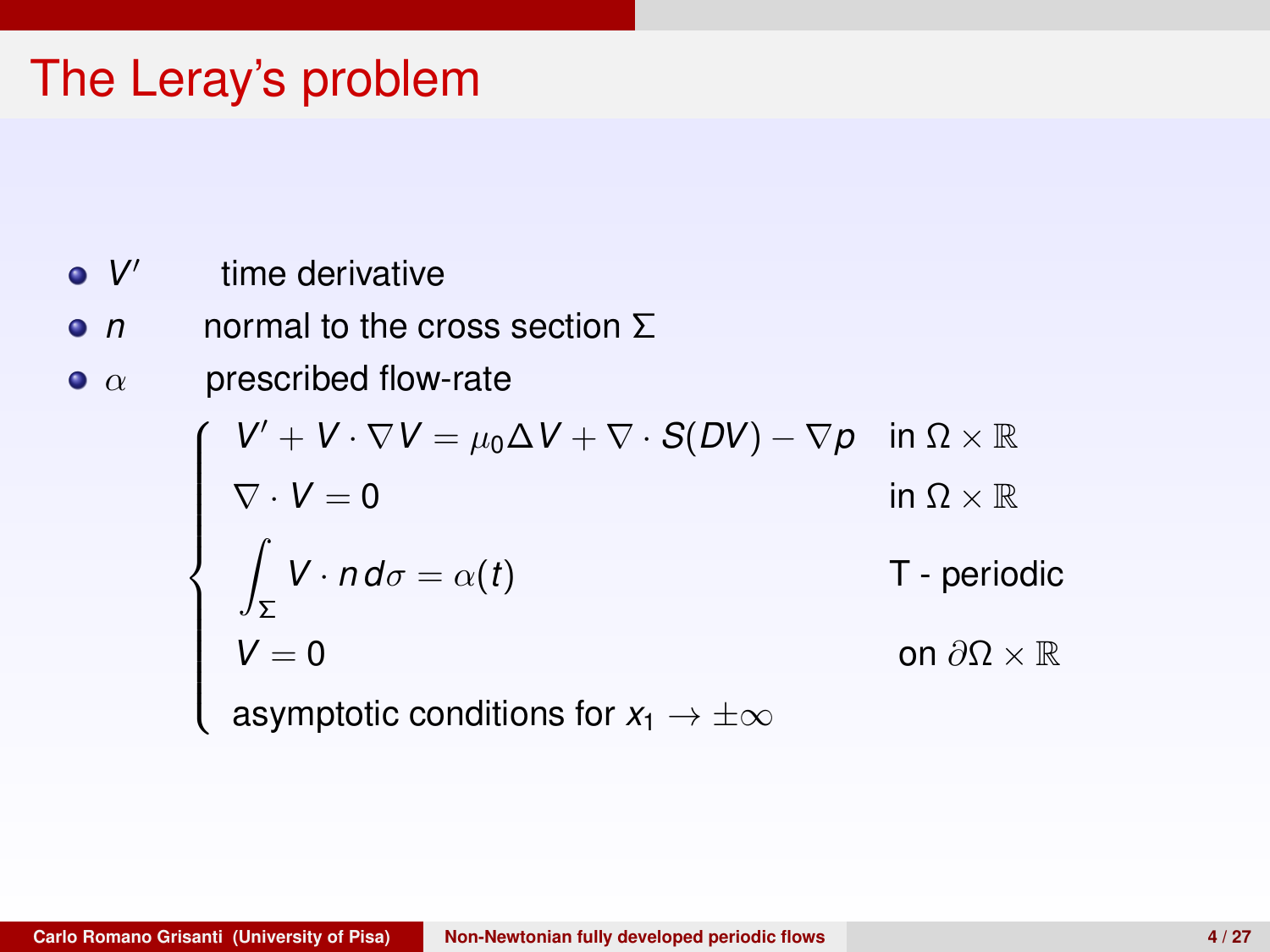## The asymptotic conditions

Single infinite pipe of constant cross section Σ

$$
\Omega=\{x\in\mathbb{R}^3:(x_2,x_3)\in\Sigma\}
$$

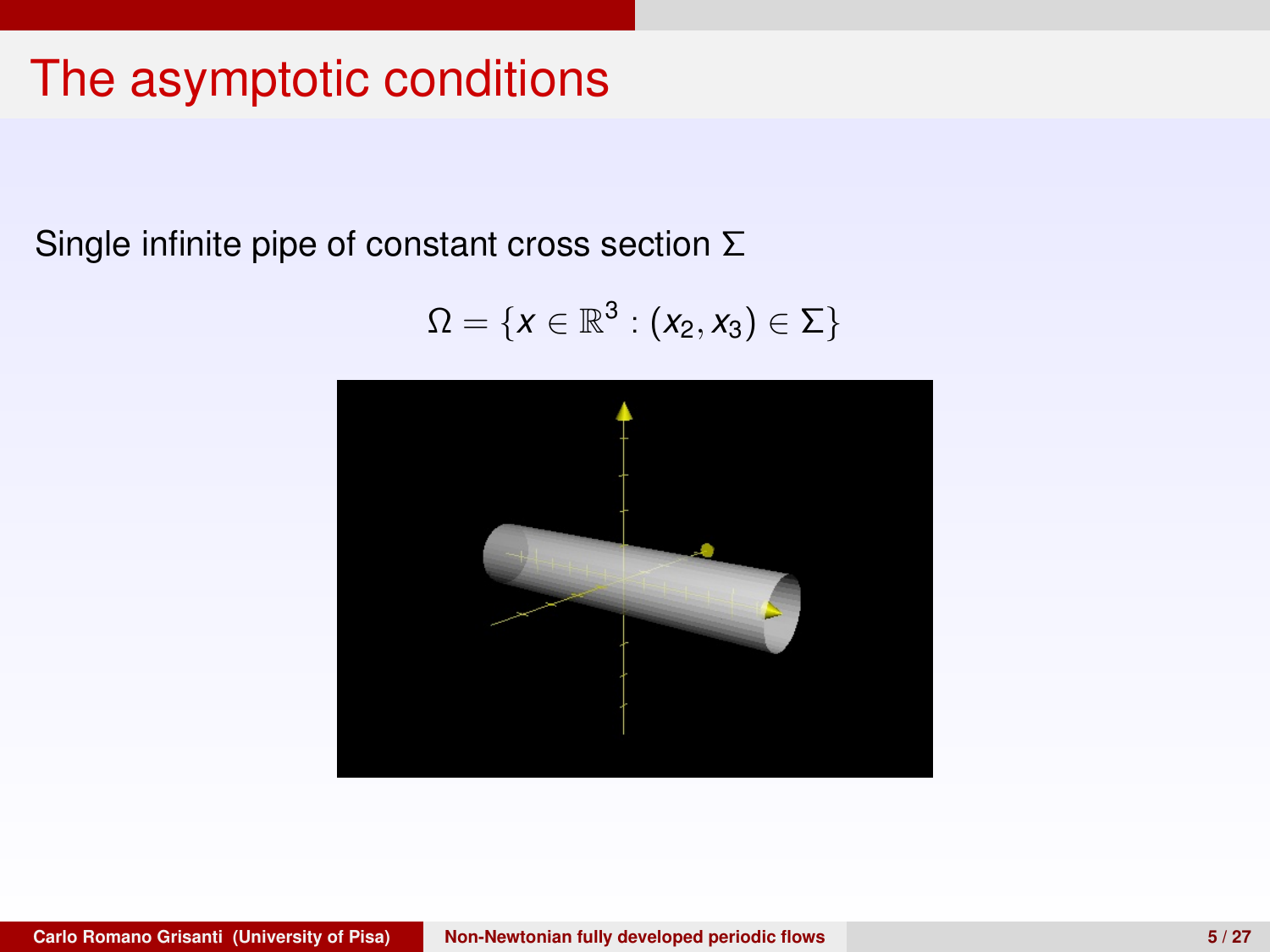Velocity field directed along the axis of the pipe and not depending on the axial coordinate

$$
V=V(x,t)=v(x_2,x_3,t)e_1
$$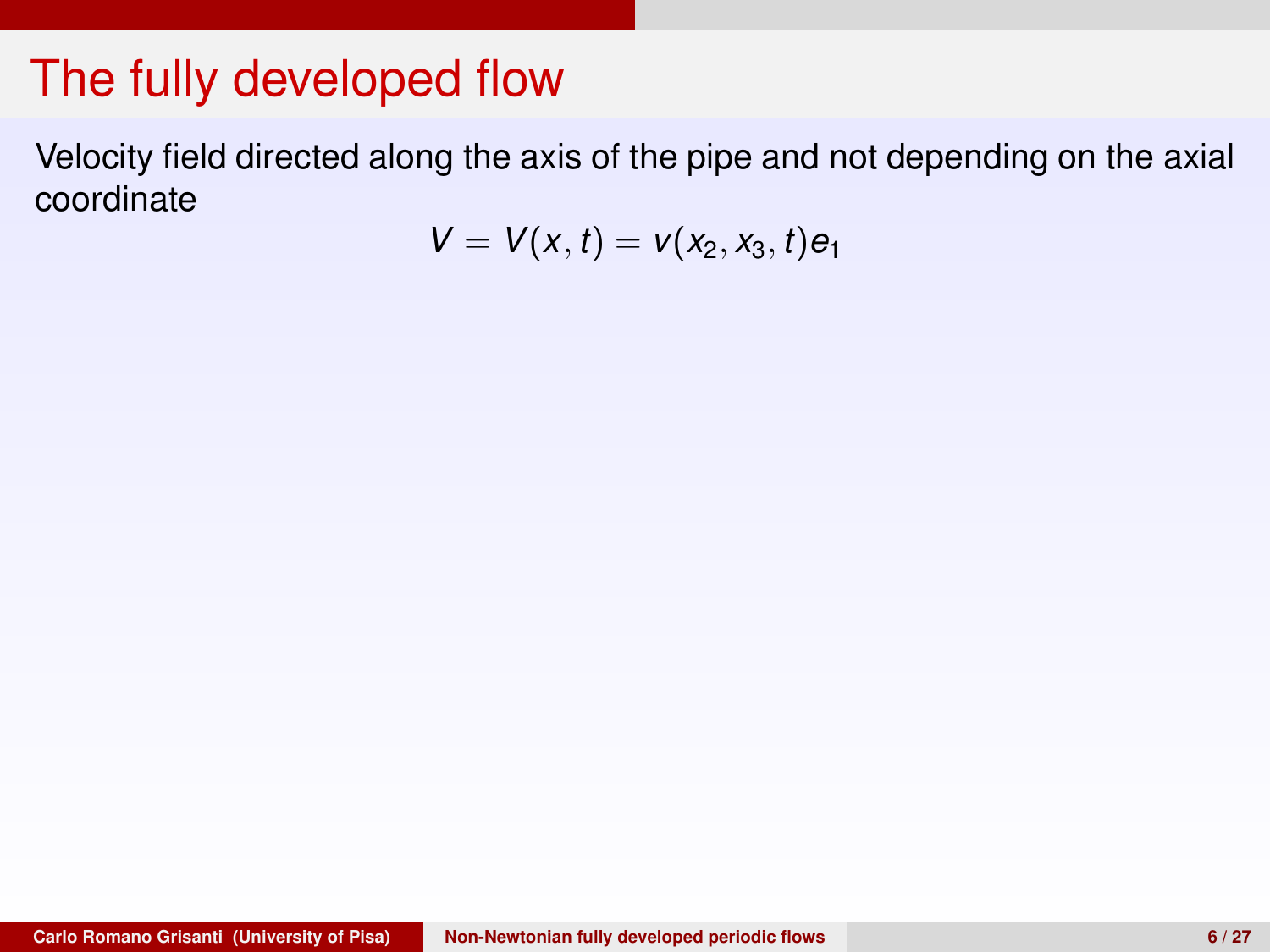Velocity field directed along the axis of the pipe and not depending on the axial coordinate

$$
V=V(x,t)=v(x_2,x_3,t)e_1
$$

Linear pressure growth

$$
p(x,t)=-\Gamma(t)x_1.
$$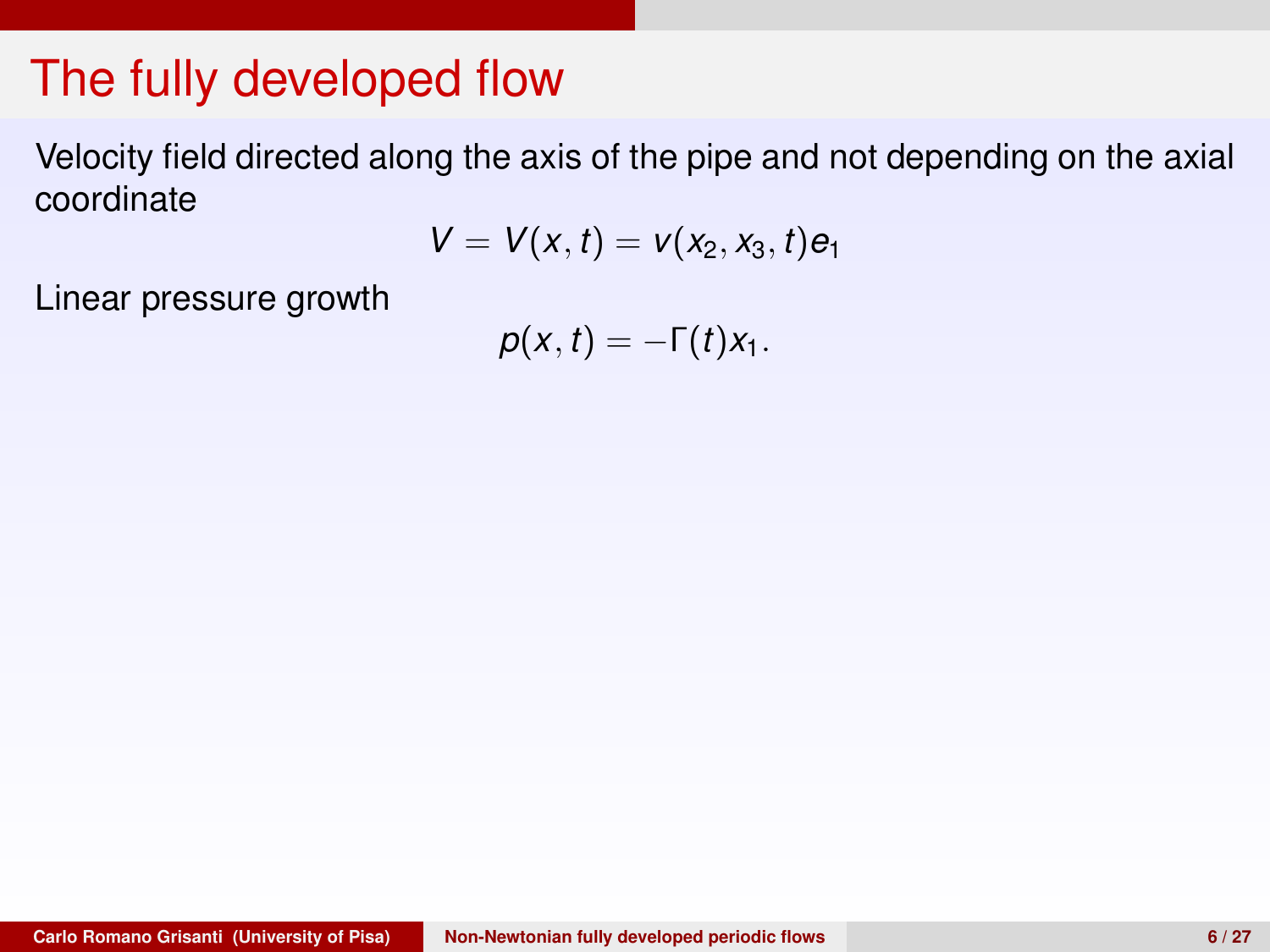Velocity field directed along the axis of the pipe and not depending on the axial coordinate

$$
V=V(x,t)=v(x_2,x_3,t)e_1
$$

Linear pressure growth

$$
p(x,t)=-\Gamma(t)x_1.
$$

Convective term

$$
V\cdot \nabla V=V_i\partial_i V_j=v\partial_1 v=0.
$$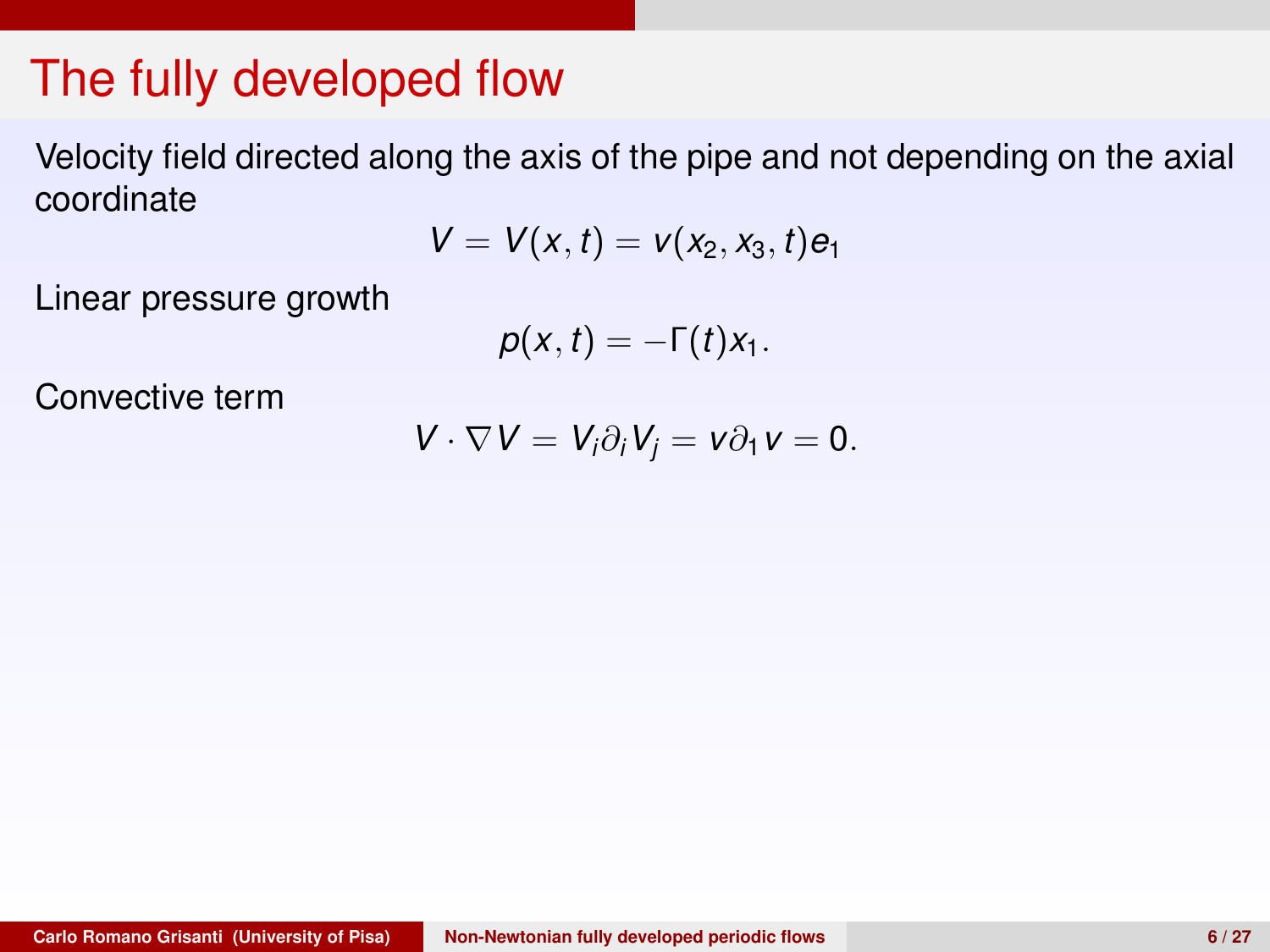Velocity field directed along the axis of the pipe and not depending on the axial coordinate

$$
V=V(x,t)=v(x_2,x_3,t)e_1
$$

Linear pressure growth

$$
p(x,t)=-\Gamma(t)x_1.
$$

Convective term

$$
V\cdot \nabla V=V_i\partial_i V_j=v\partial_1 v=0.
$$

Divergence free constraint

$$
\nabla \cdot V = \partial_i V_i = \partial_1 v = 0.
$$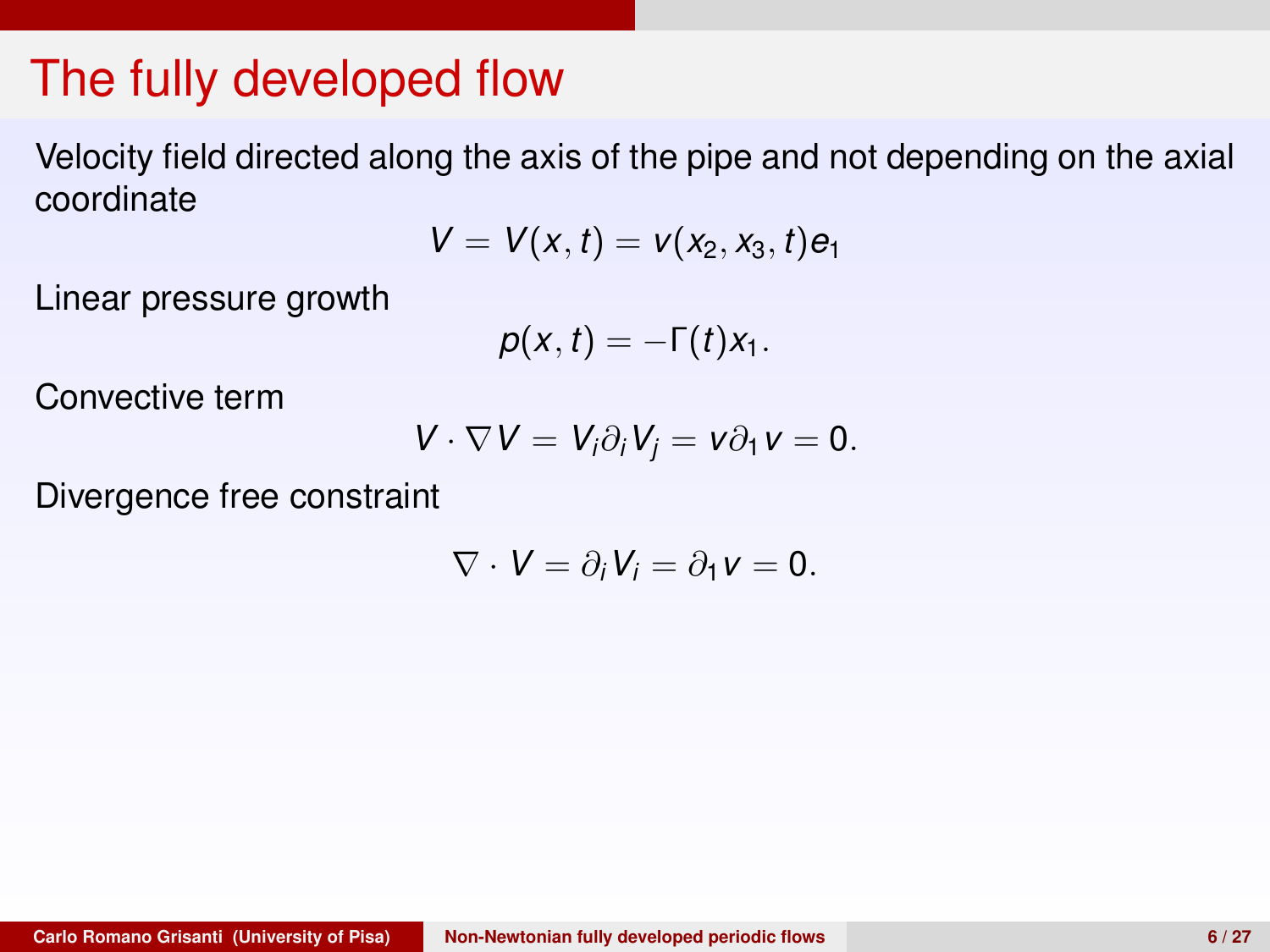Velocity field directed along the axis of the pipe and not depending on the axial coordinate

$$
V=V(x,t)=v(x_2,x_3,t)e_1
$$

Linear pressure growth

$$
p(x,t)=-\Gamma(t)x_1.
$$

Convective term

$$
V\cdot \nabla V=V_i\partial_i V_j=v\partial_1 v=0.
$$

Divergence free constraint

$$
\nabla \cdot \mathbf{V} = \partial_i \mathbf{V}_i = \partial_1 \mathbf{v} = \mathbf{0}.
$$

Stretching tensor

$$
(DV)_{1,2}=(DV)_{2,1}=\frac{1}{2}\partial_2 v,\quad (DV)_{1,3}=(DV)_{3,1}=\frac{1}{2}\partial_3 v,\quad |DV|^2=\frac{1}{2}|\nabla v|^2.
$$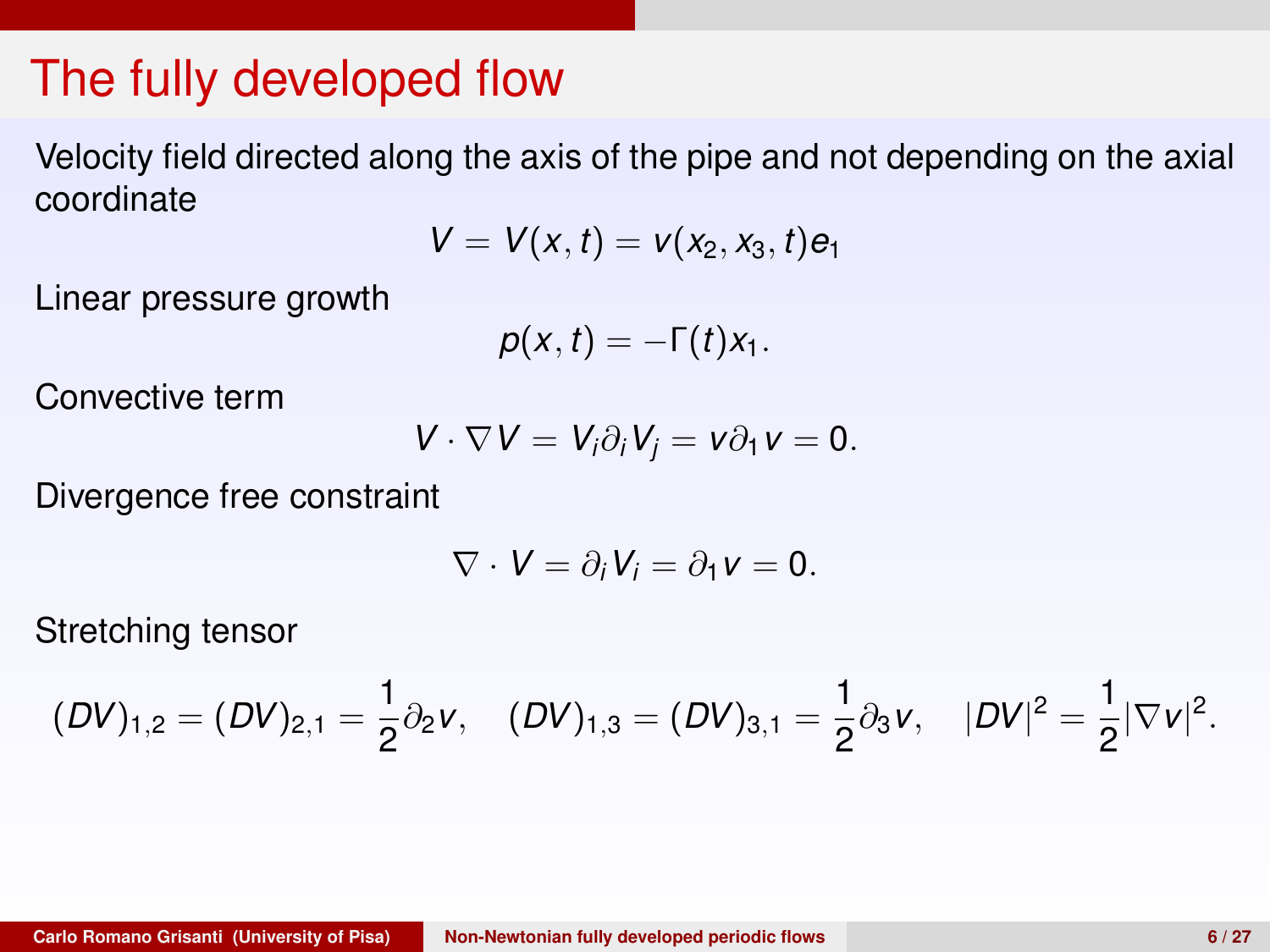Velocity field directed along the axis of the pipe and not depending on the axial coordinate

$$
V=V(x,t)=v(x_2,x_3,t)e_1
$$

Linear pressure growth

$$
p(x,t)=-\Gamma(t)x_1.
$$

Convective term

$$
V\cdot \nabla V=V_i\partial_i V_j=v\partial_1 v=0.
$$

Divergence free constraint

$$
\nabla \cdot \mathbf{V} = \partial_i \mathbf{V}_i = \partial_1 \mathbf{v} = \mathbf{0}.
$$

Stretching tensor

$$
(DV)_{1,2}=(DV)_{2,1}=\frac{1}{2}\partial_2 v,\quad (DV)_{1,3}=(DV)_{3,1}=\frac{1}{2}\partial_3 v,\quad |DV|^2=\frac{1}{2}|\nabla v|^2.
$$

Up to multiplicative factors use the same notation

$$
S: \mathbb{R}^2 \longrightarrow \mathbb{R}^2, \qquad S(\nabla v) = h(|\nabla v|^2) \nabla v.
$$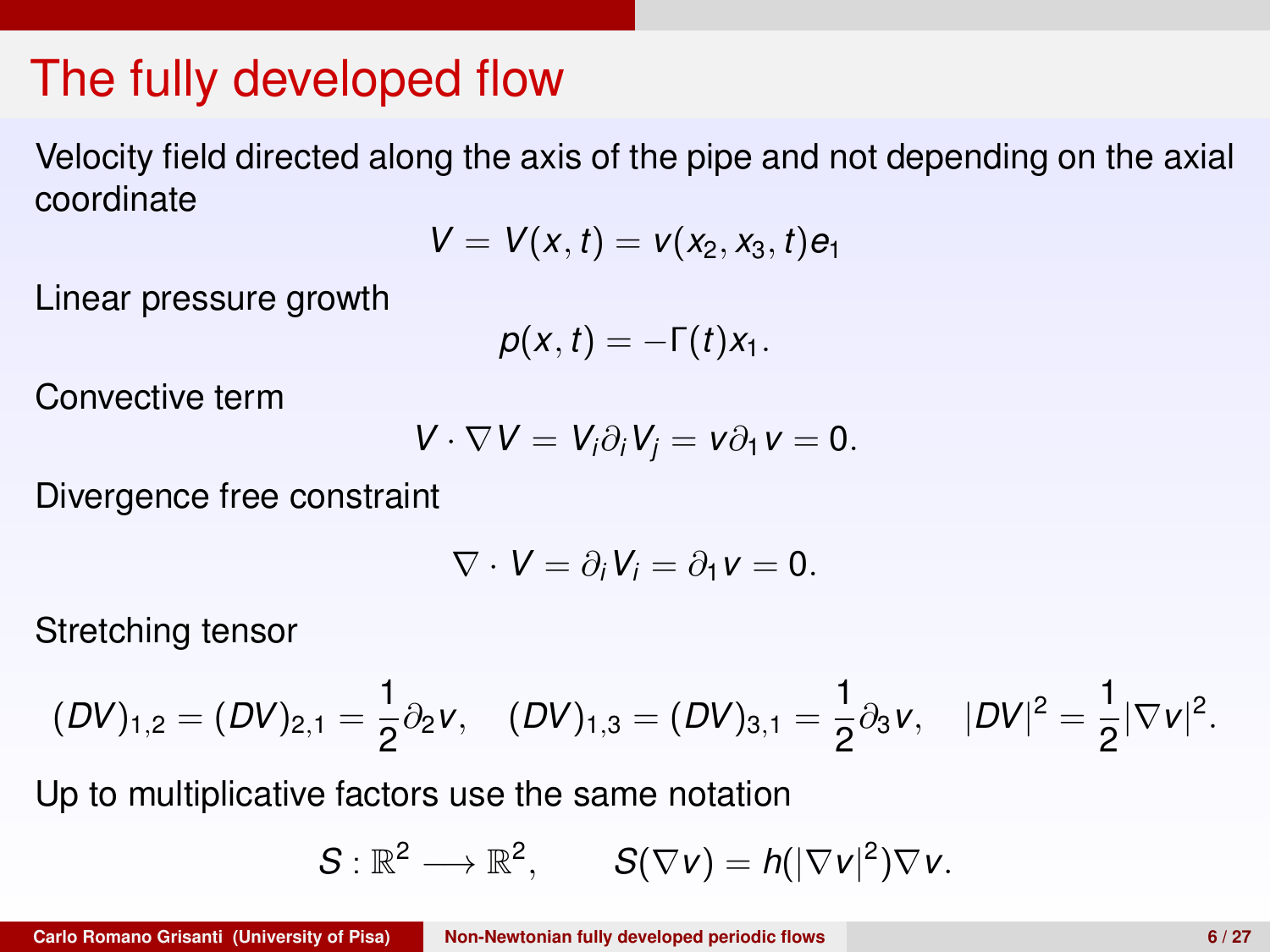$$
\begin{cases}\n v' = \mu_0 \Delta v + \Gamma(t) + \nabla \cdot S(\nabla v) & \text{in } \Sigma \times \mathbb{R} \\
 \int_{\Sigma} v(x, t) dx = \alpha(t) & \text{T - periodic} \\
 v = 0 & \text{on } \partial \Sigma\n\end{cases}
$$

 $V = v(x_2, x_3, t) e_1$  *fully developed flow*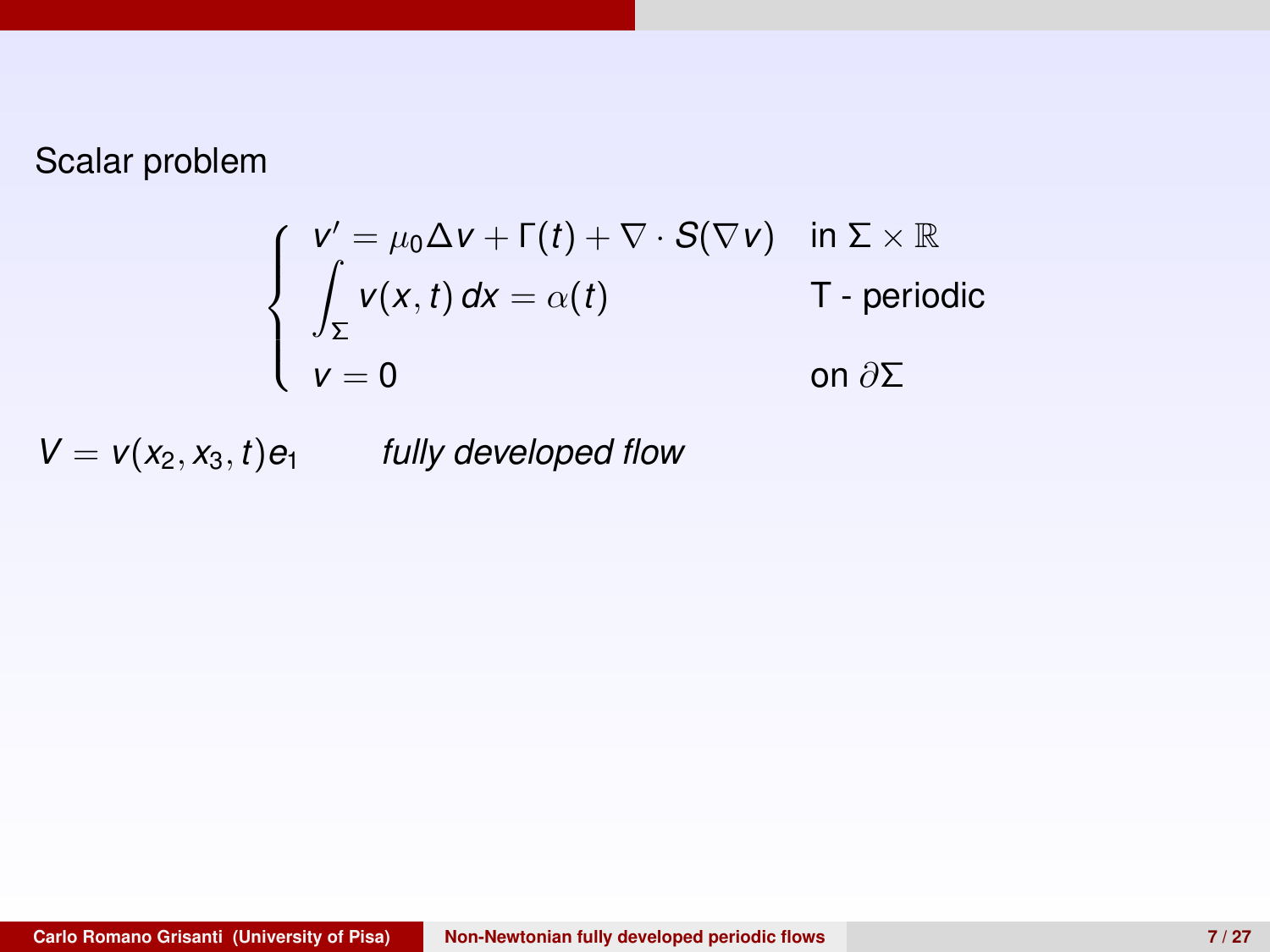$$
\begin{cases}\n v' = \mu_0 \Delta v + \Gamma(t) & \text{in } \Sigma \times \mathbb{R} \\
 \int_{\Sigma} v(x, t) dx = \alpha(t) & \text{T - periodic} \\
 v = 0 & \text{on } \partial \Sigma\n\end{cases}
$$

 $V = v(x_2, x_3, t) e_1$  *fully developed flow* 

• Newtonian fluids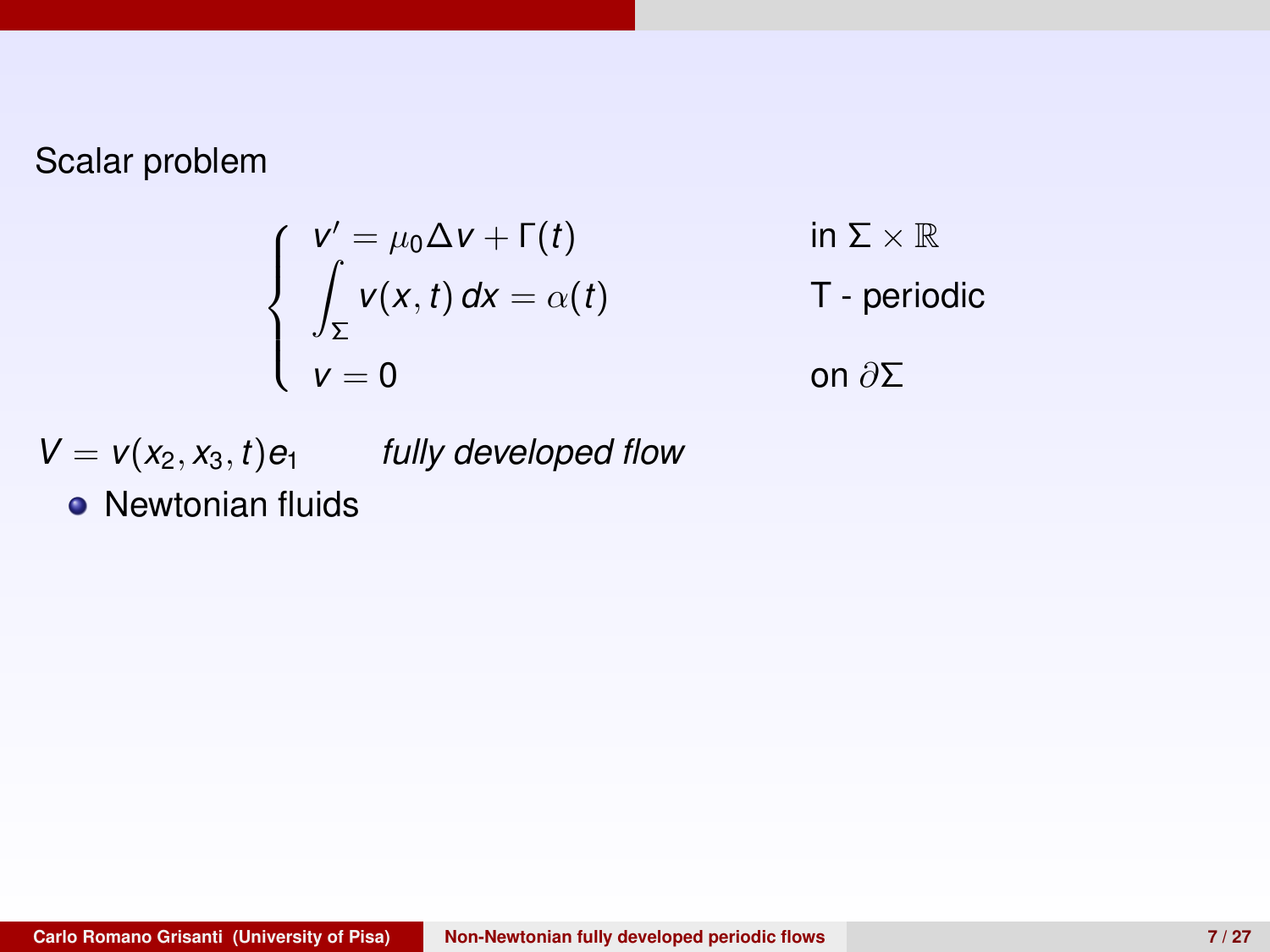$$
\begin{cases}\n0 = \mu_0 \Delta v + \Gamma & \text{in } \Sigma \\
\int_{\Sigma} v(x) dx = \alpha & \text{on } \partial \Sigma\n\end{cases}
$$

$$
V = v(x_2, x_3, t) e_1
$$
 fully developed flow

- Newtonian fluids
- Stationary: *Hagen Poiseuille flow*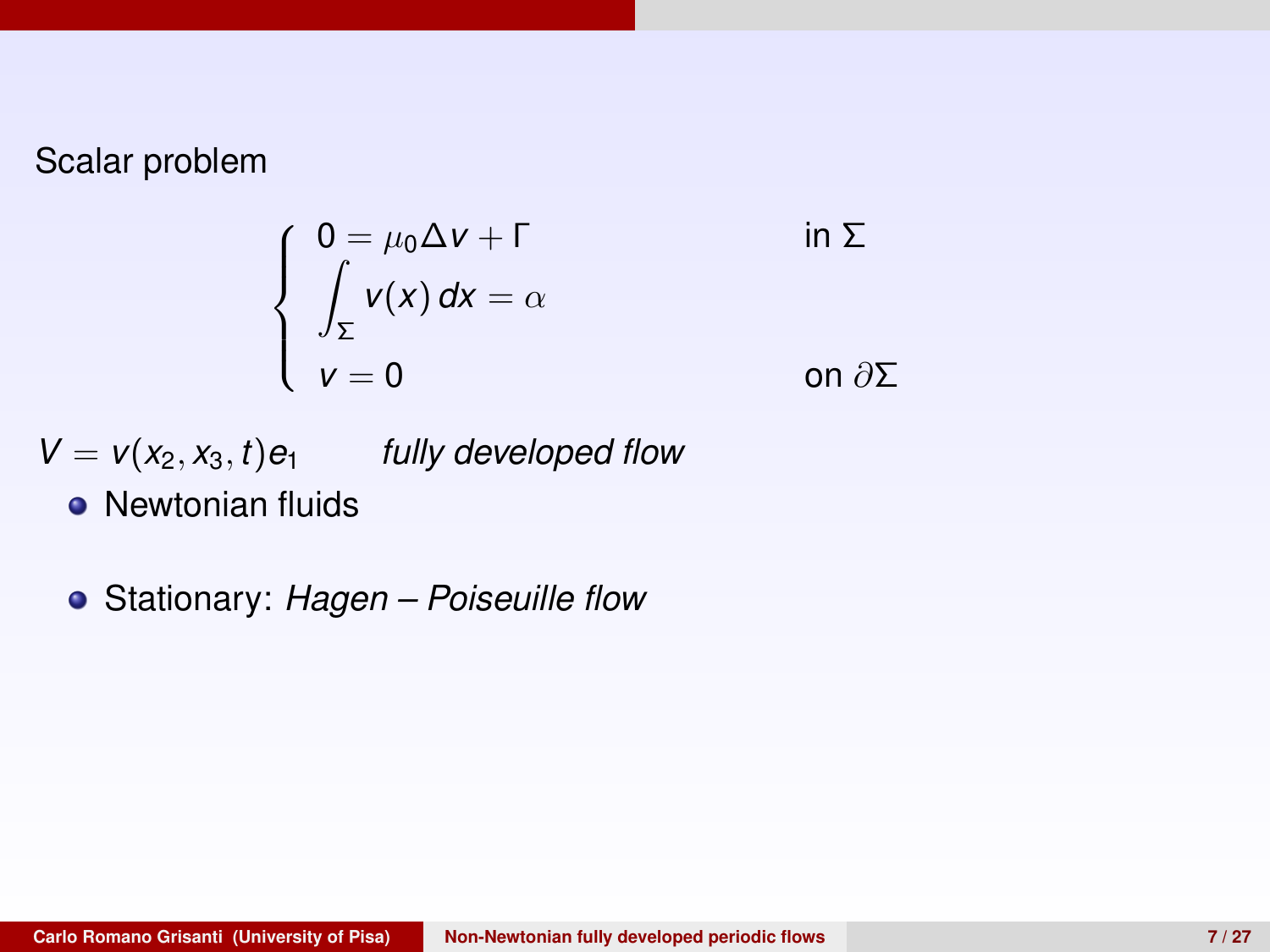$$
\begin{cases}\n v' = \mu_0 \Delta v + \Gamma(t) & \text{in } \Sigma \times \mathbb{R} \\
 \int_{\Sigma} v(x, t) dx = \alpha(t) & \text{T - periodic} \\
 v = 0 & \text{on } \partial \Sigma\n\end{cases}
$$

 $V = v(x_2, x_3, t) e_1$  *fully developed flow* 

- **Newtonian fluids**
- Stationary: *Hagen Poiseuille flow*
- Time periodic: *Womersley flow*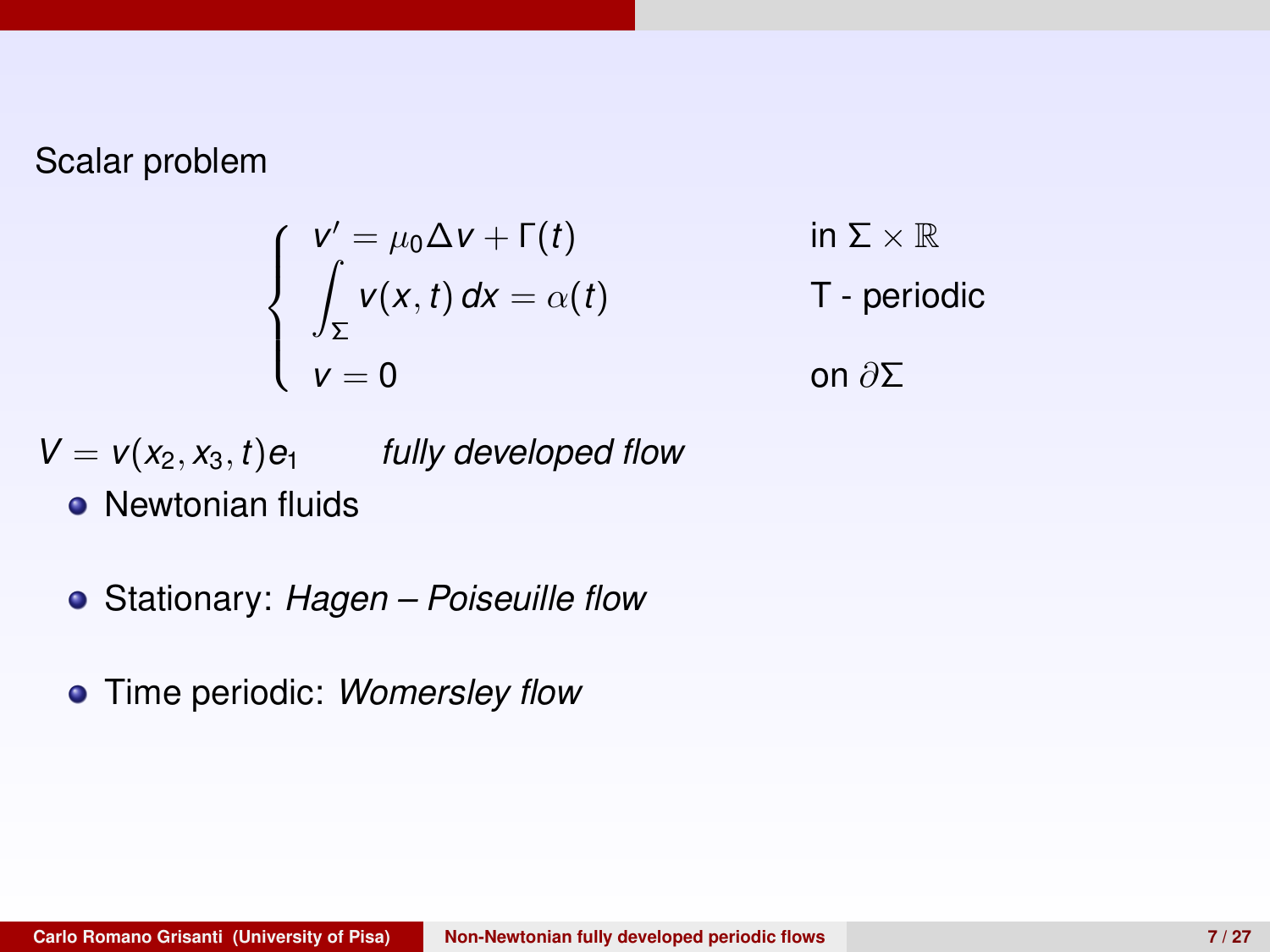- HAGEN G.: On the Motion of Water in Narrow Cylindrical Tubes, *Pogg. Ann.* **46** (1839), 423-442.
- POISEUILLE J.L.M.: Recherches Experimentales sur le Mouvement des Liquides dans les Tubes de Tres Petits Diameters, *C. R. Acad. Sci. Paris* **11** (1840), 961-967.
- WOMERSLEY J.R.: Method for the Calculation of Velocity, Rate of Flow and Viscous Drag in Arteries when the Pressure Gradient is Known, *J. Physiol.* **127** (1955), 553-556.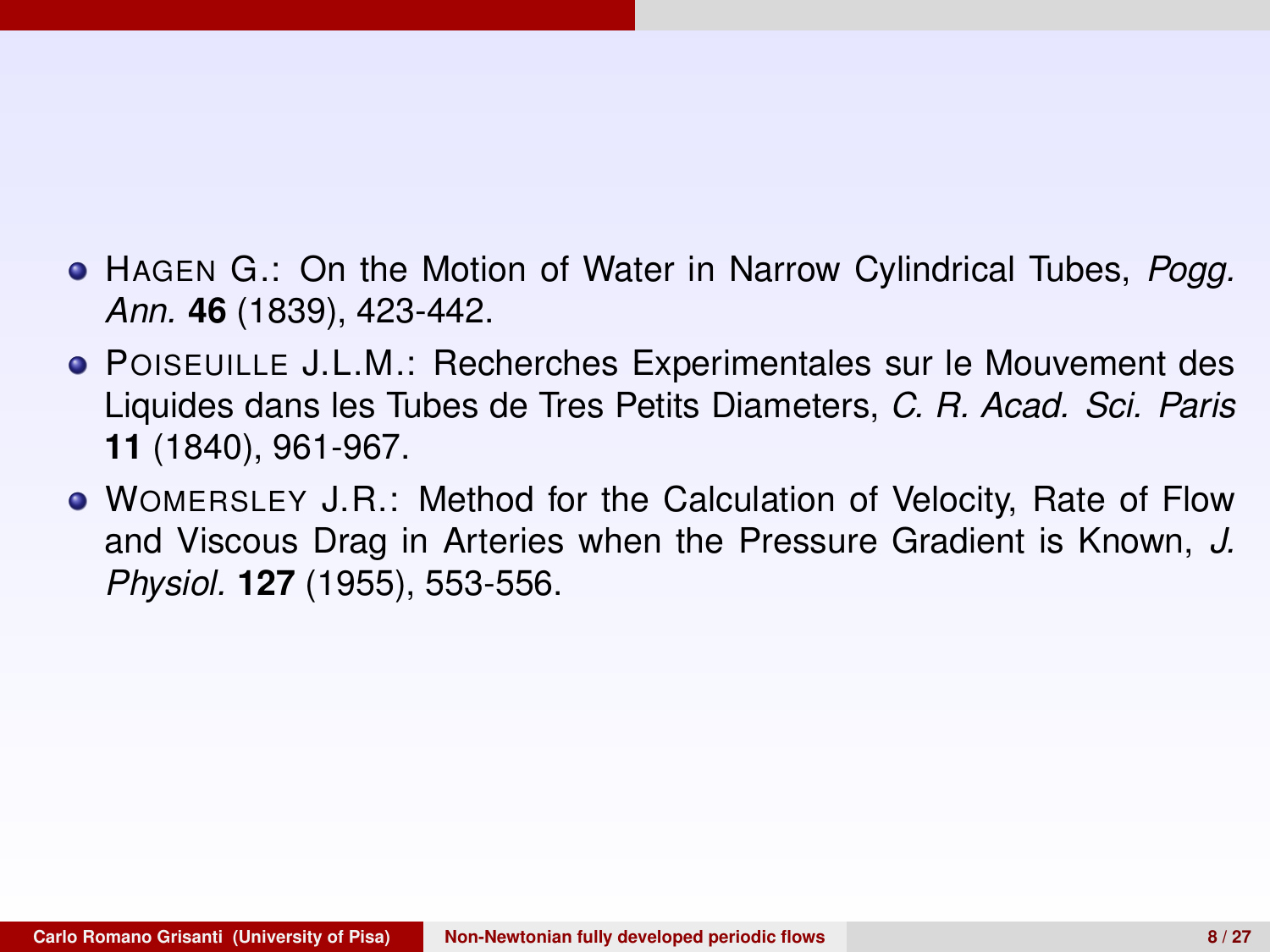## The Hagen-Poiseuille flow

Newtonian stationary case

$$
\begin{cases}\n\mu_0 \Delta v = -\Gamma & \text{in } \Sigma \\
\int_{\Sigma} v \, dx = \alpha \\
v|_{\partial \Sigma} = 0\n\end{cases}
$$

pressure gradient Γ constant.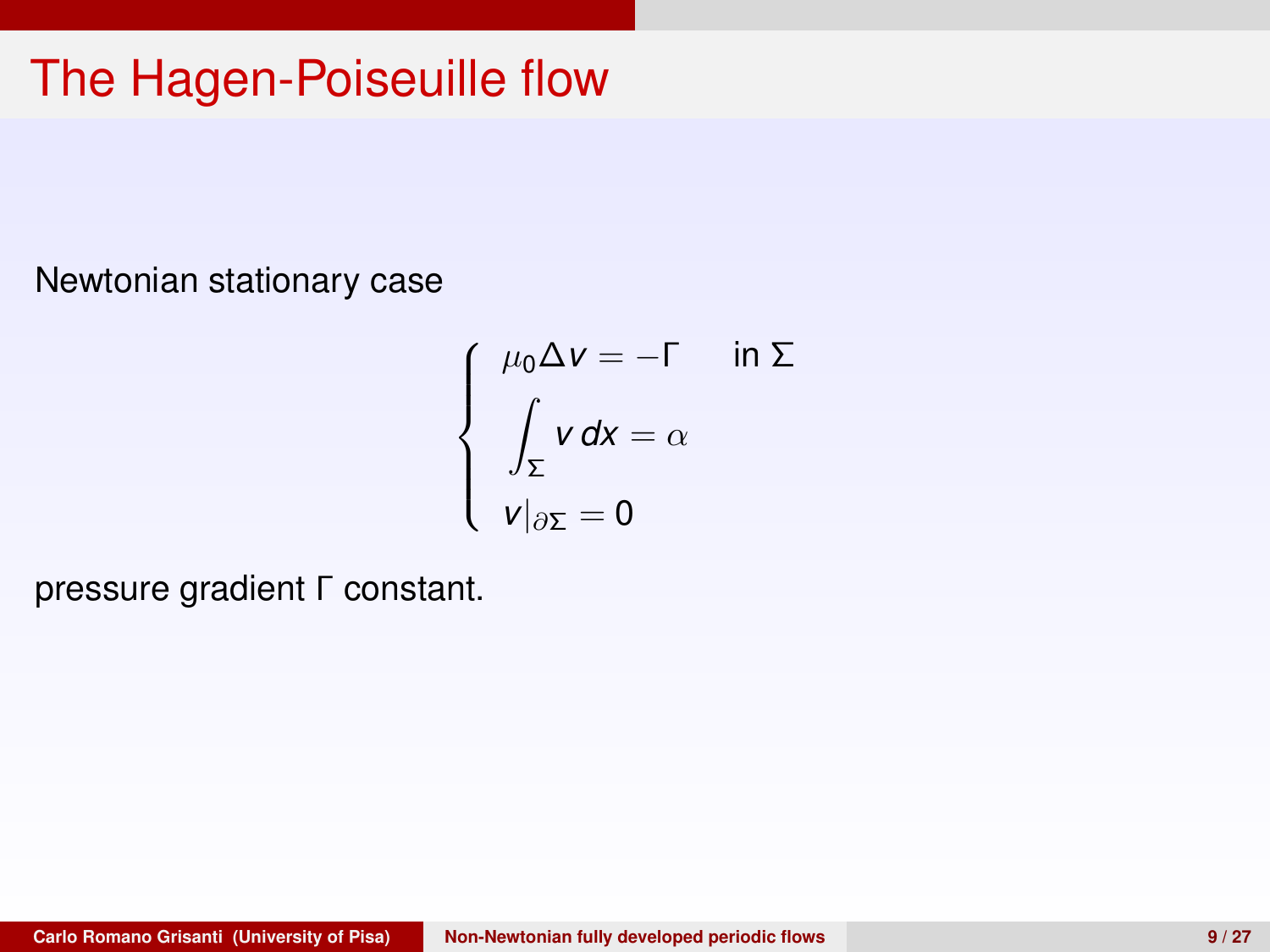# The Hagen-Poiseuille flow

Newtonian stationary case

$$
\begin{cases}\n\mu_0 \Delta v = -\Gamma & \text{in } \Sigma \\
\nu|_{\partial \Sigma} = 0\n\end{cases}
$$

pressure gradient Γ constant.

Direct problem: find *v* knowing Γ without the flow-rate constraint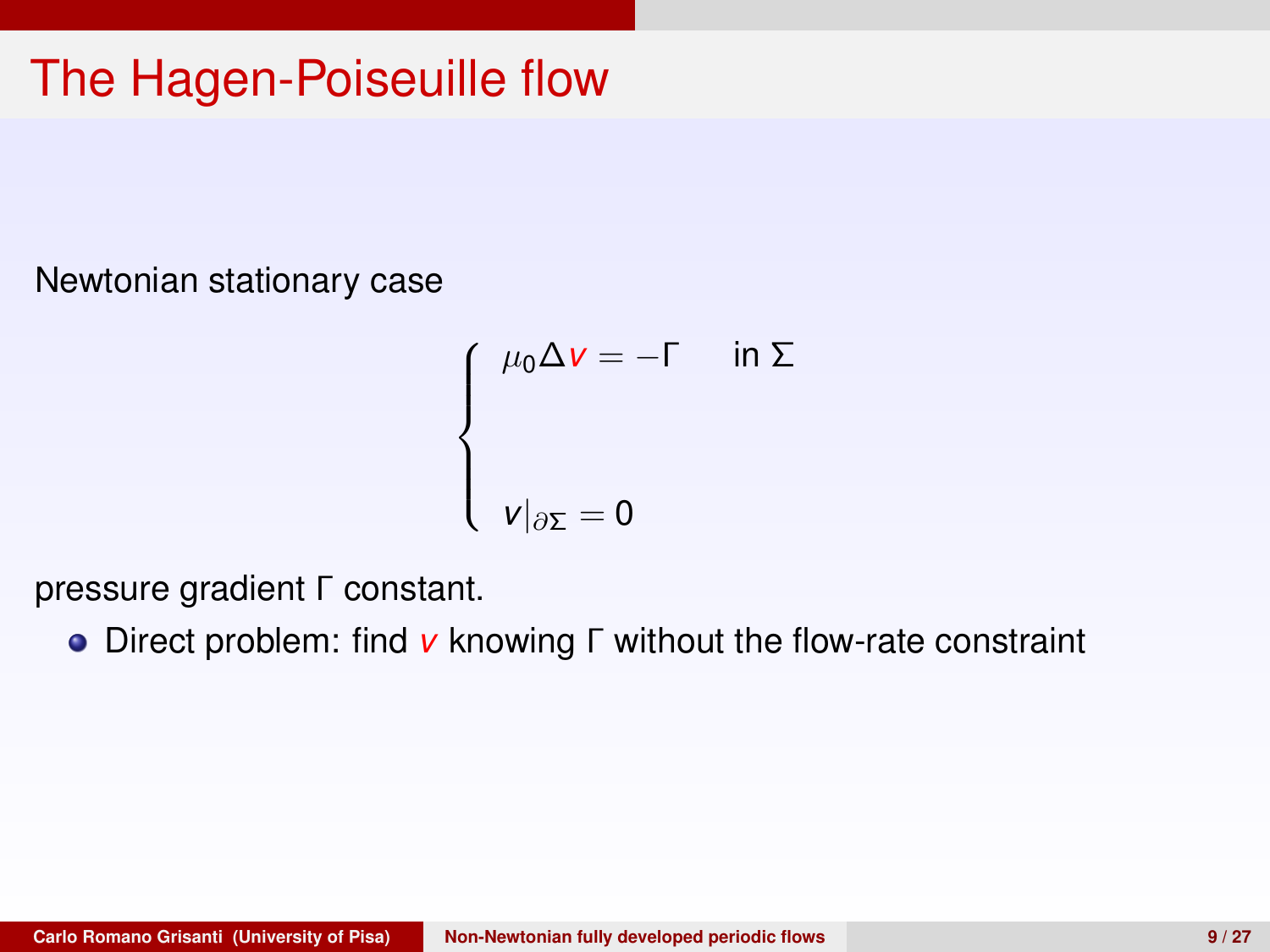# The Hagen-Poiseuille flow

Newtonian stationary case

$$
\begin{cases}\n\mu_0 \Delta v = -\Gamma & \text{in } \Sigma \\
\int_{\Sigma} v \, dx = \alpha \\
v|_{\partial \Sigma} = 0\n\end{cases}
$$

pressure gradient Γ constant.

- Direct problem: find *v* knowing Γ without the flow-rate constraint
- **•** Inverse problem: find  $\bf{v}$  and  $\bf{\Gamma}$  knowing only the flow-rate  $\alpha$ .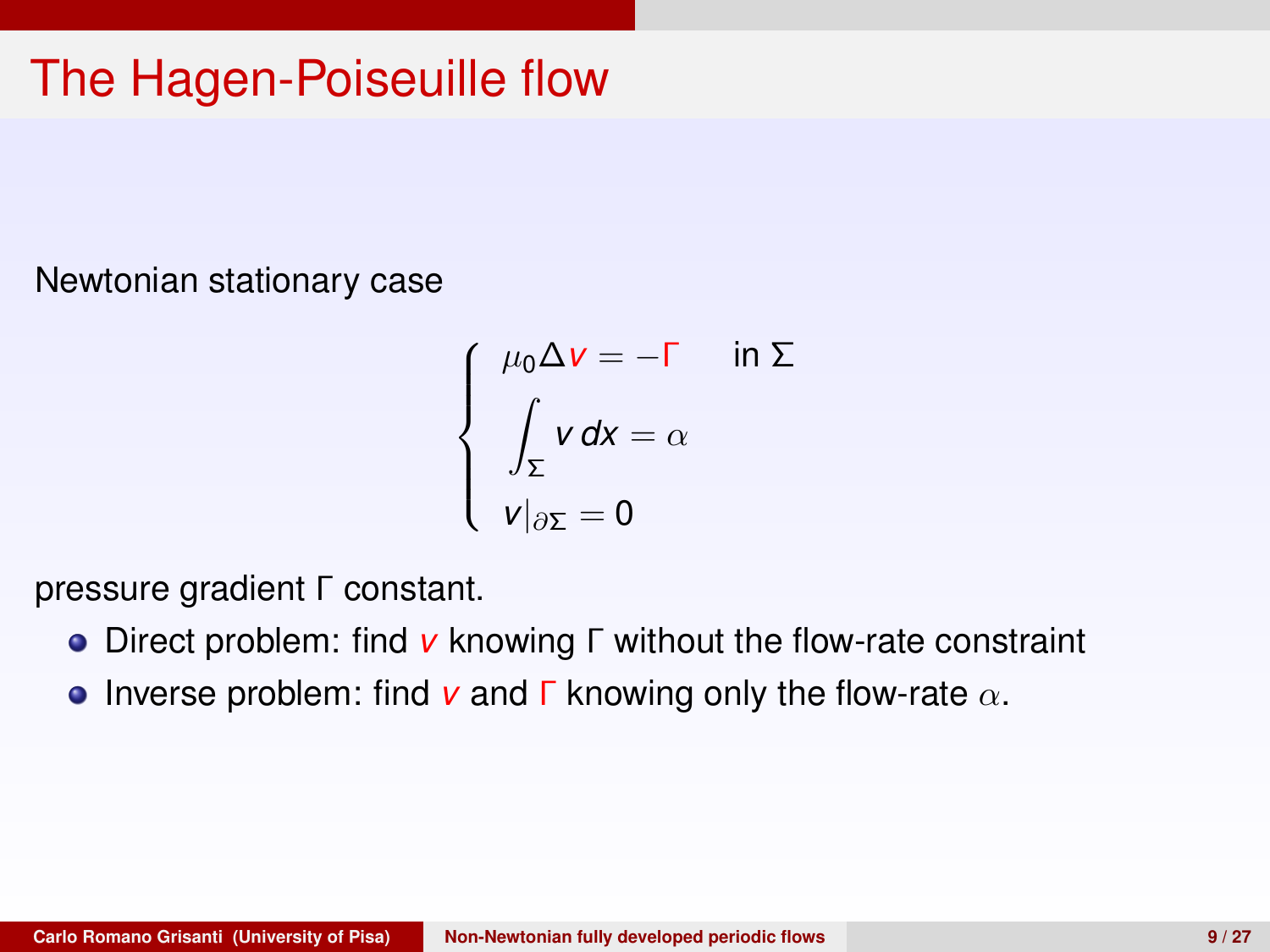#### Direct vs inverse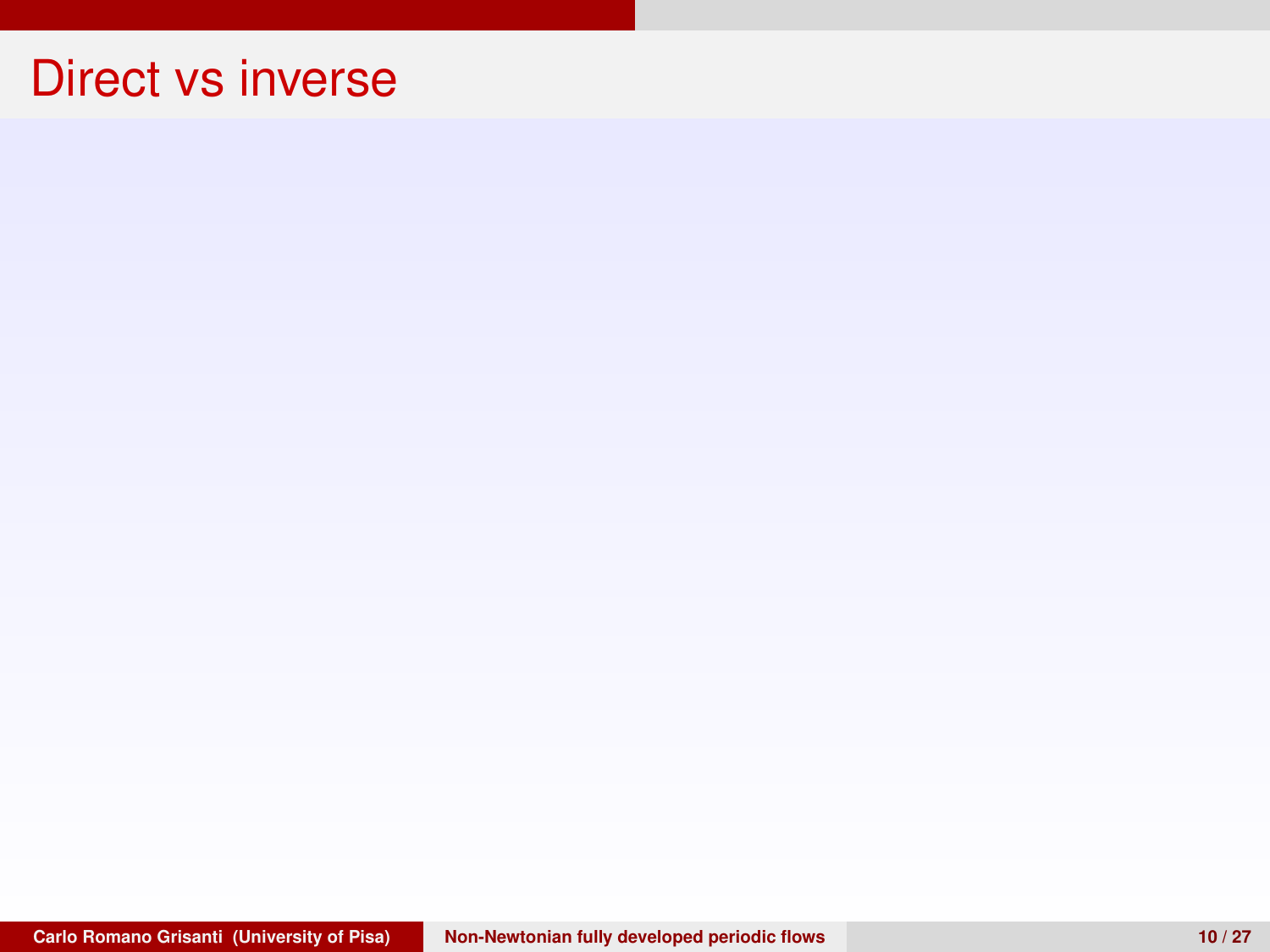#### Direct vs inverse

Stationary Newtonian problem (Hagen - Poiseuille)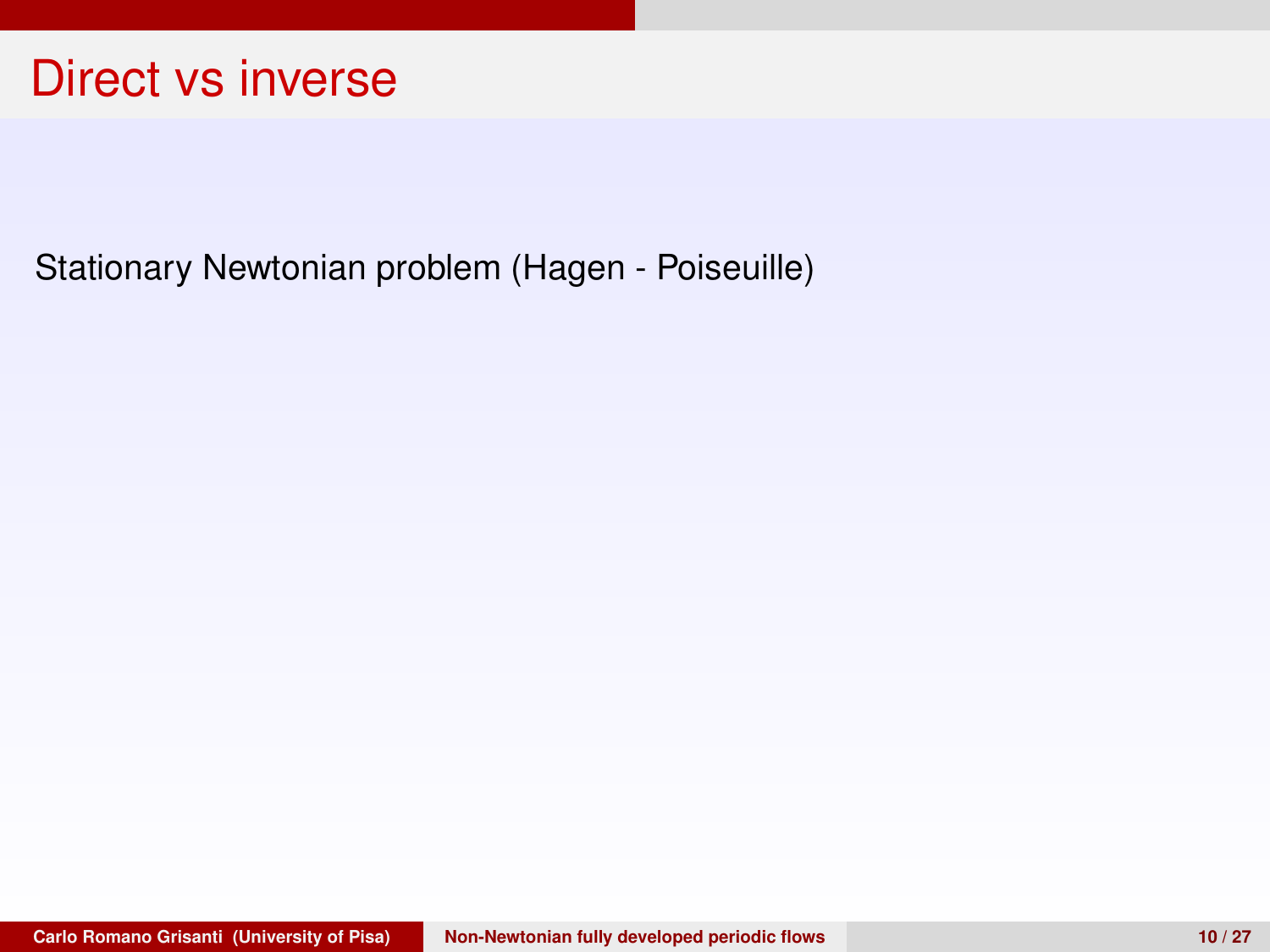#### Direct vs inverse

Stationary Newtonian problem (Hagen - Poiseuille)

 $\varphi$  solution of

$$
\begin{cases}\n\mu_0 \Delta \varphi = -1 & \text{in } \Sigma \\
\varphi|_{\partial \Sigma} = 0\n\end{cases}
$$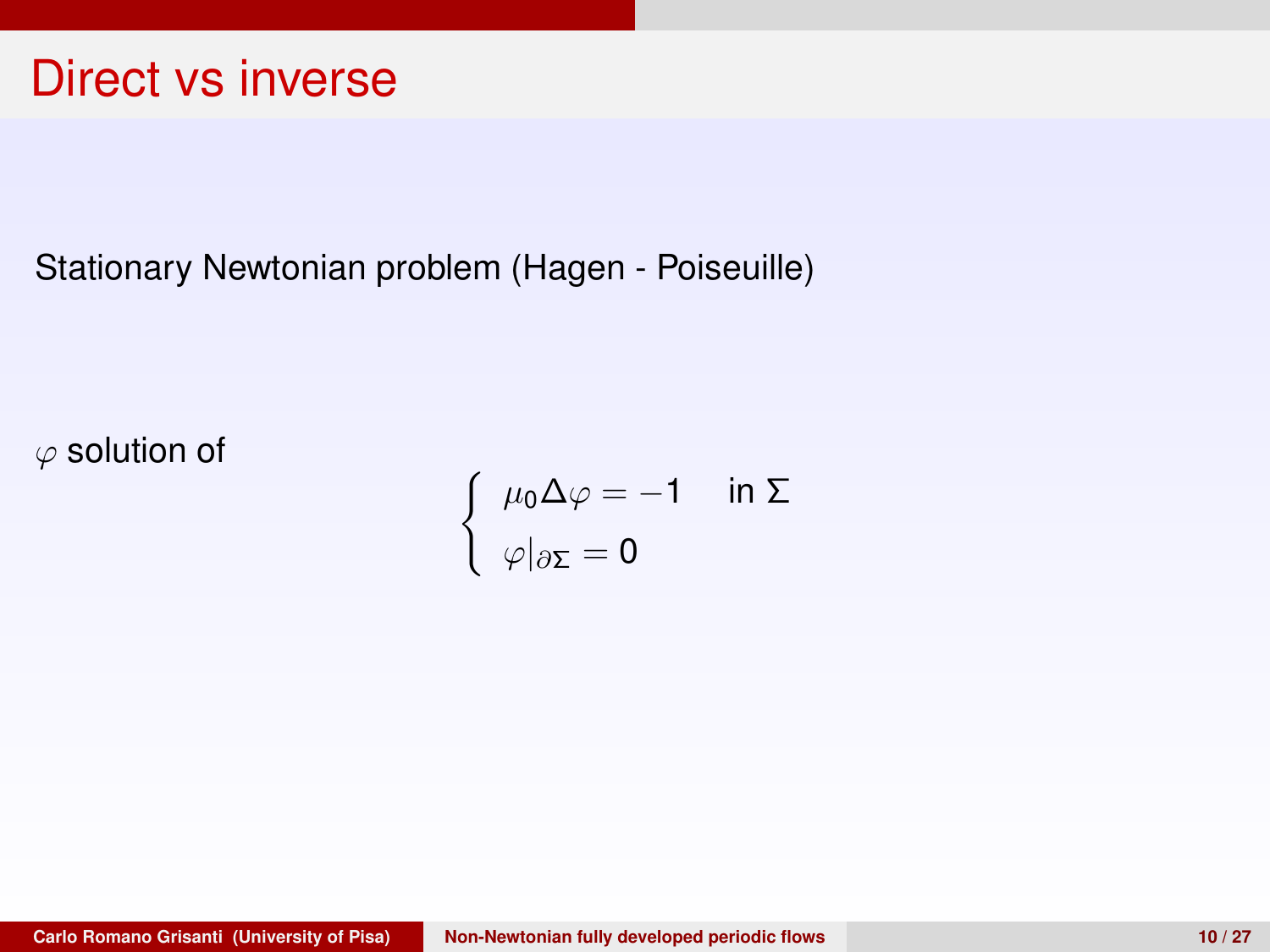#### Stationary Newtonian problem (Hagen - Poiseuille)

 $\varphi$  solution of

$$
\begin{cases}\n\mu_0 \Delta \varphi = -1 & \text{in } \Sigma \\
\varphi|_{\partial \Sigma} = 0\n\end{cases}
$$
\n
$$
\mathbf{v} = \frac{\alpha}{\int_{\Sigma} \varphi} \varphi, \qquad \Gamma = \frac{\alpha}{\int_{\Sigma} \varphi}
$$

.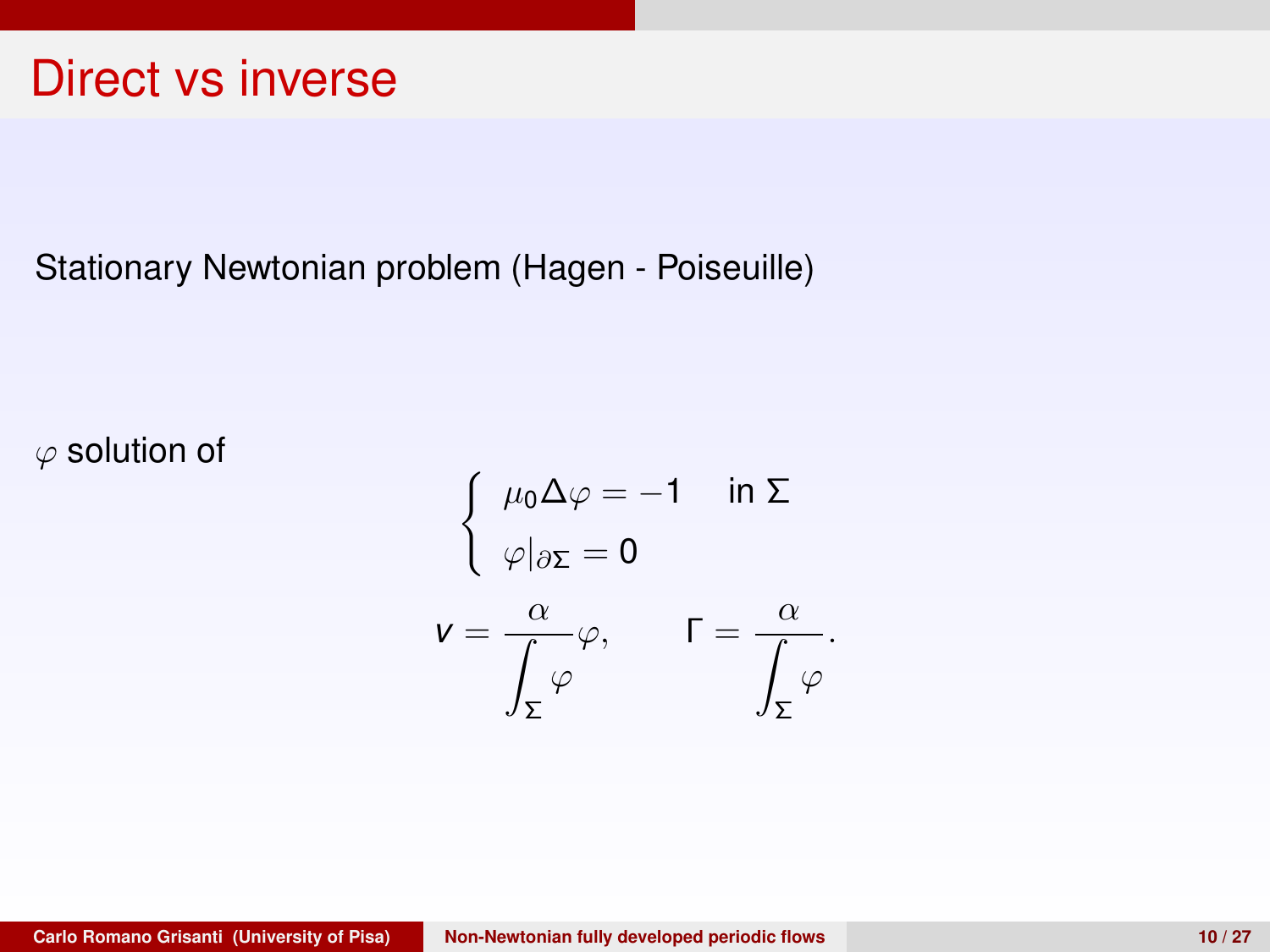### The Womersley flow - Newtonian fluids

Time periodic case: connection between the two problems more involved.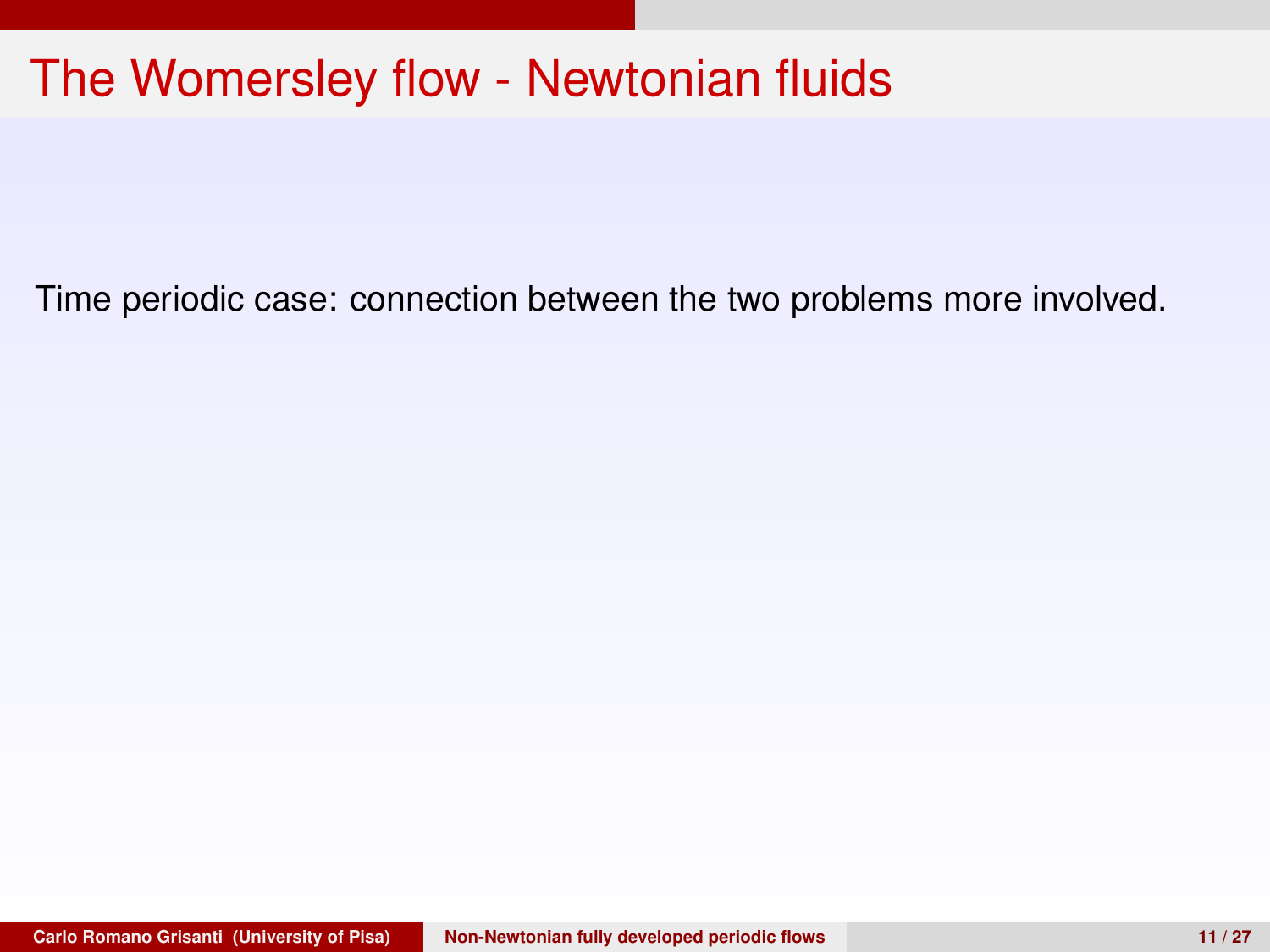Time periodic case: connection between the two problems more involved. WOMERSLEY J.R. - *J. Physiol.* (1955):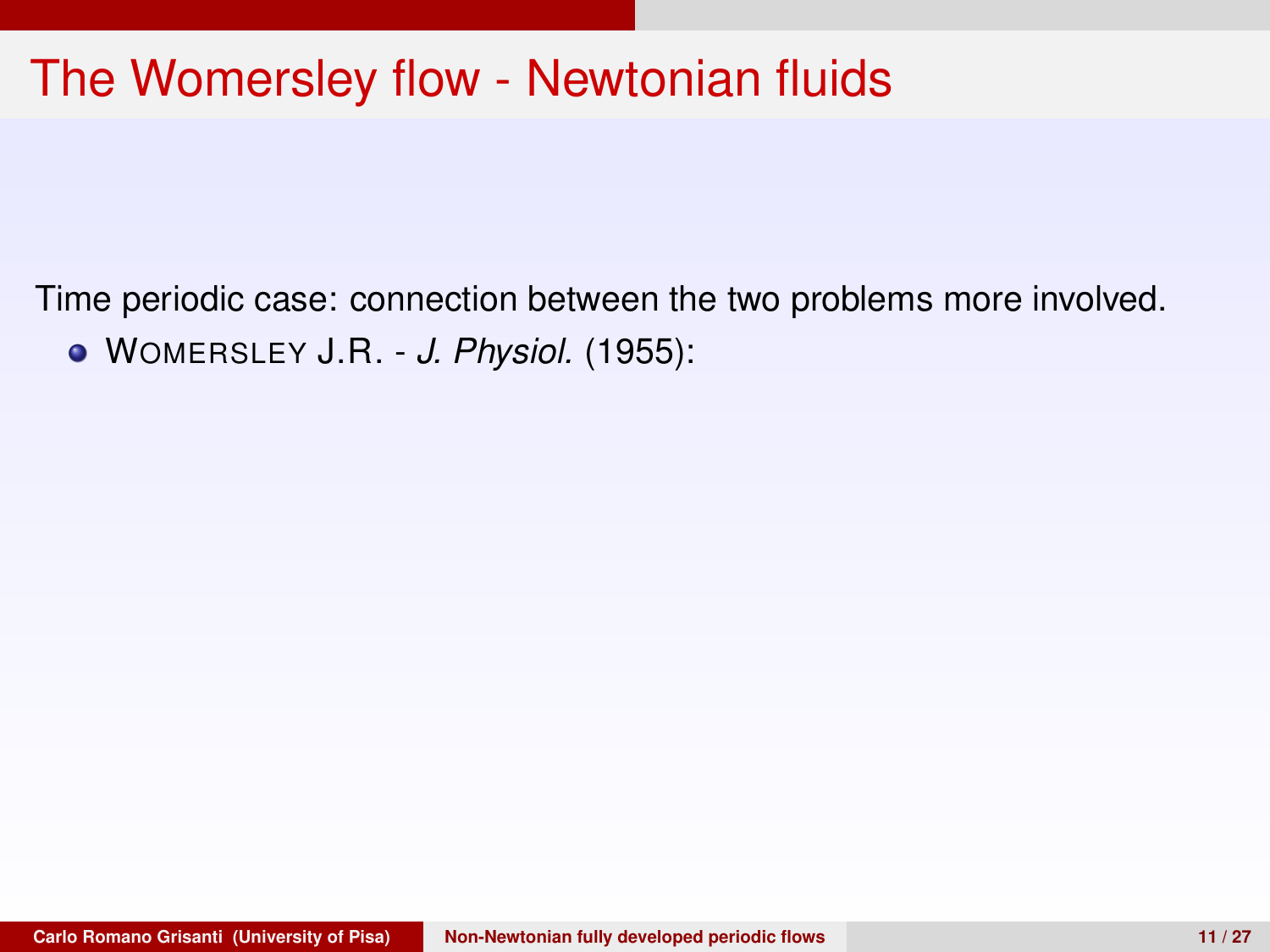Time periodic case: connection between the two problems more involved.

WOMERSLEY J.R. - *J. Physiol.* (1955): direct problem, pipes with circular section, very special time dependence for the flow rate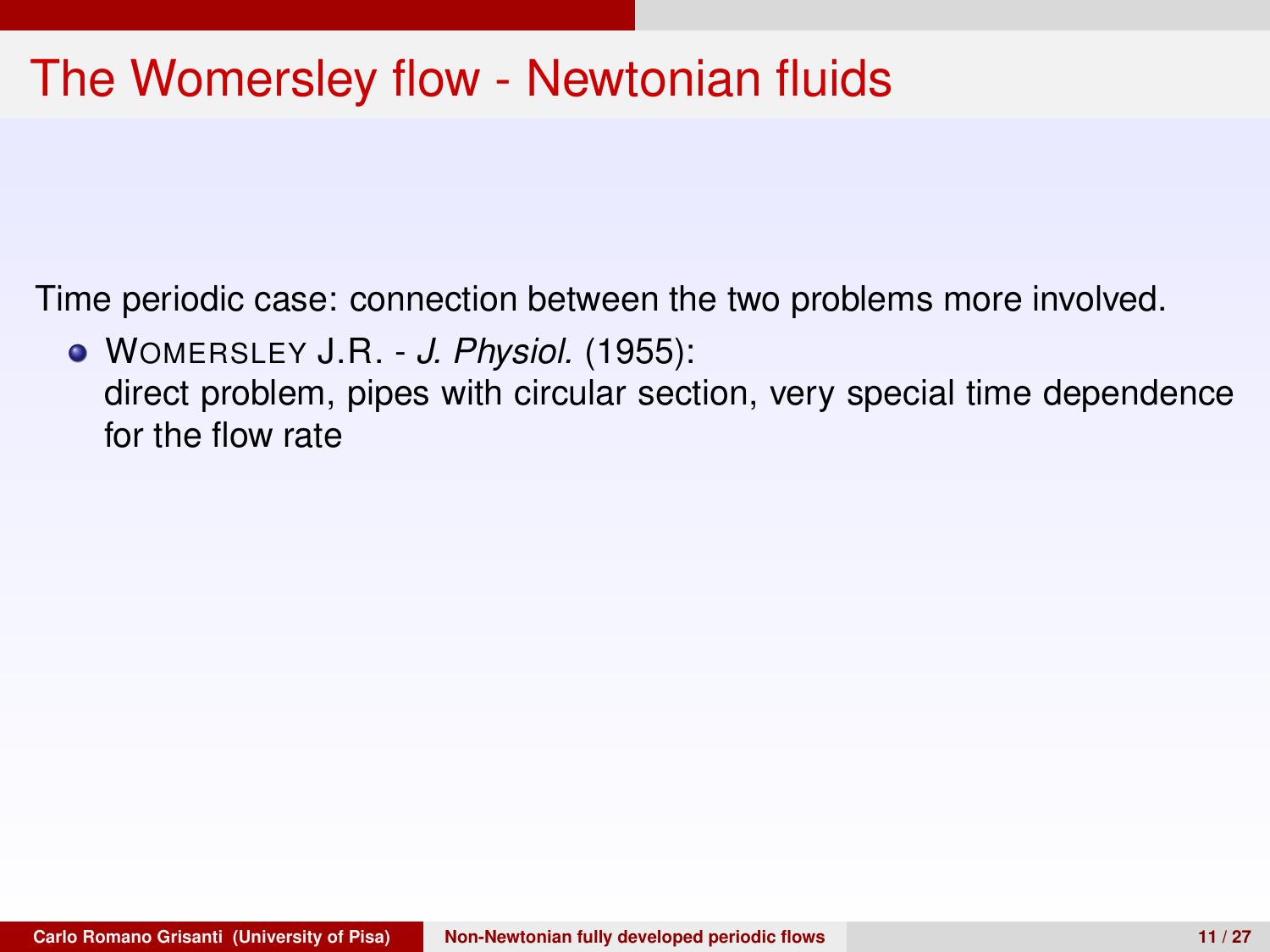- WOMERSLEY J.R. *J. Physiol.* (1955): direct problem, pipes with circular section, very special time dependence for the flow rate
- **·** BEIRÃO DA VEIGA H. *Arch. Ration. Mech. Anal.* (2005):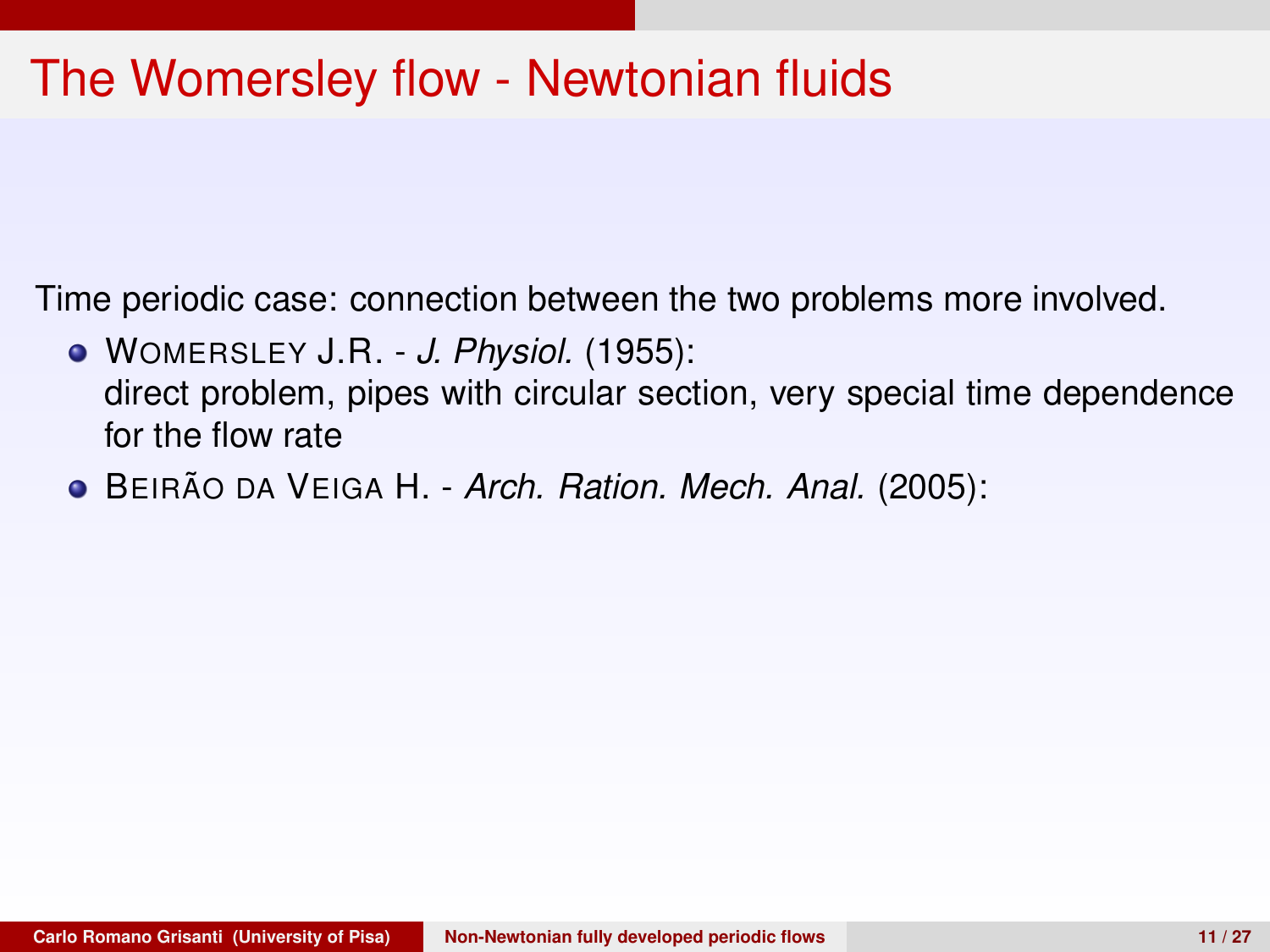- WOMERSLEY J.R. *J. Physiol.* (1955): direct problem, pipes with circular section, very special time dependence for the flow rate
- **·** BEIRÃO DA VEIGA H. *Arch. Ration. Mech. Anal.* (2005): inverse problem, weak solutions in full generality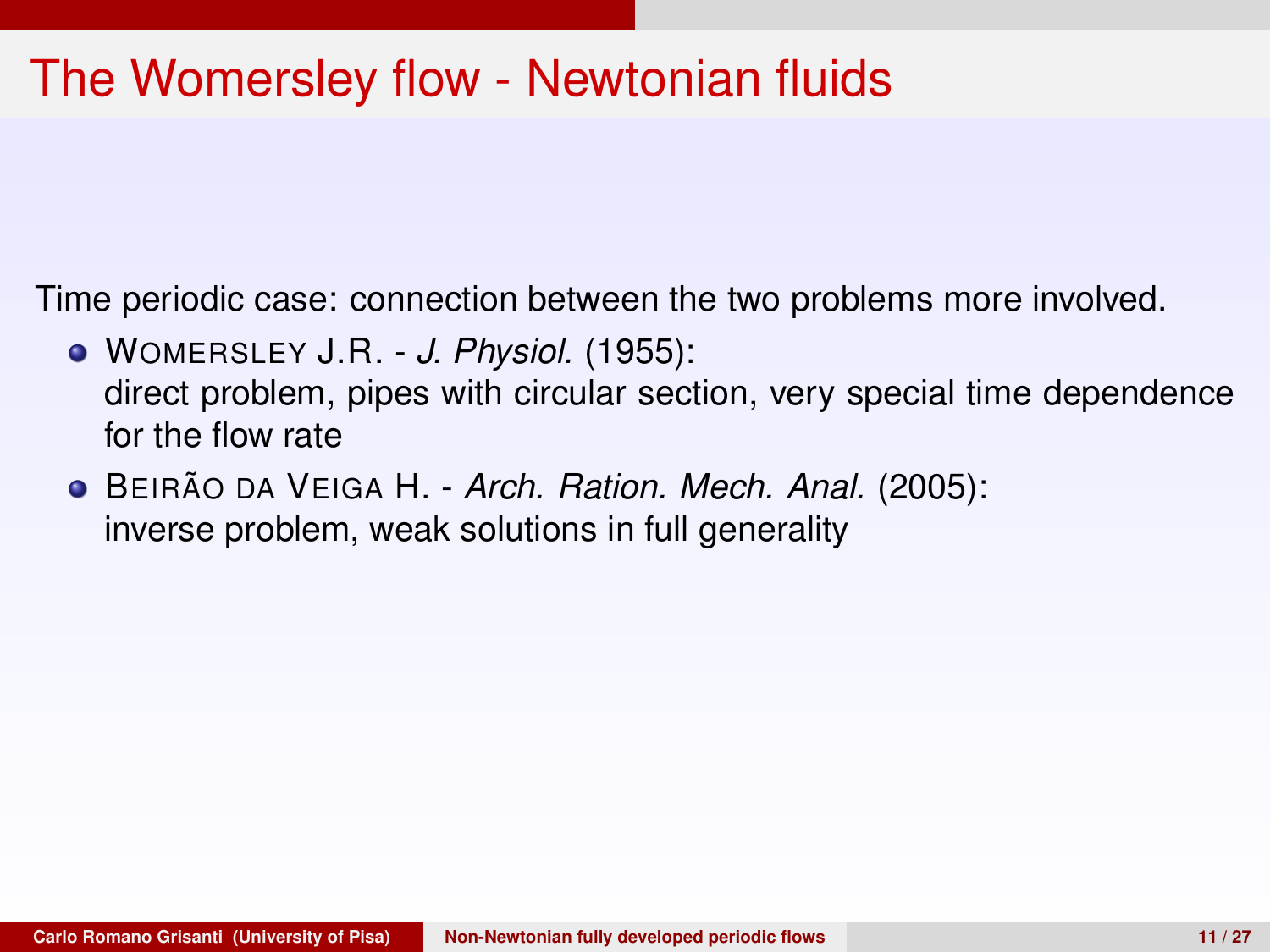- WOMERSLEY J.R. *J. Physiol.* (1955): direct problem, pipes with circular section, very special time dependence for the flow rate
- **·** BEIRÃO DA VEIGA H. *Arch. Ration. Mech. Anal.* (2005): inverse problem, weak solutions in full generality
- GALDI G.P. & ROBERTSON A.M. *J. Math. Fluid Mech.* (2005):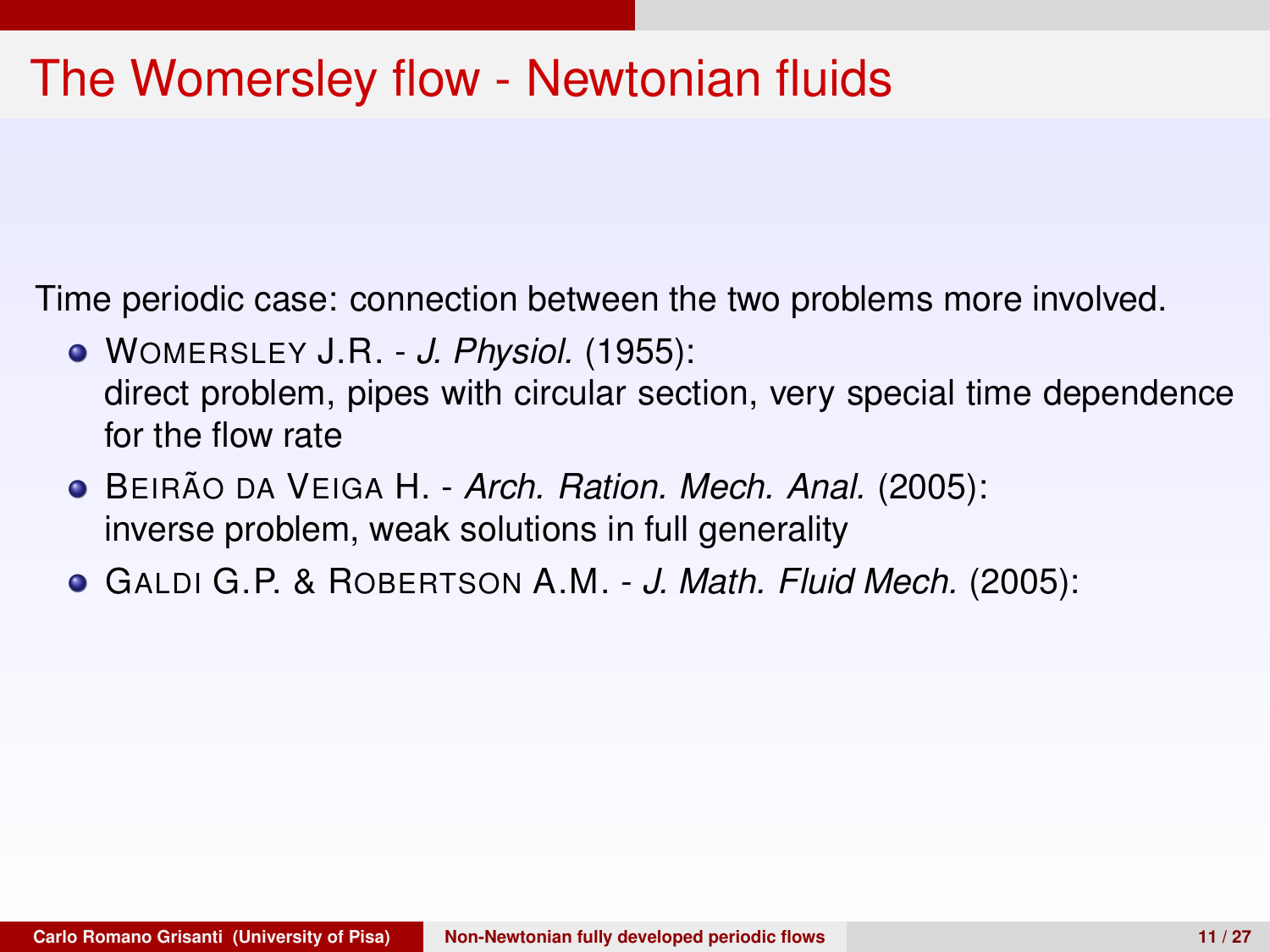- WOMERSLEY J.R. *J. Physiol.* (1955): direct problem, pipes with circular section, very special time dependence for the flow rate
- **·** BEIRÃO DA VEIGA H. *Arch. Ration. Mech. Anal.* (2005): inverse problem, weak solutions in full generality
- GALDI G.P. & ROBERTSON A.M. *J. Math. Fluid Mech.* (2005): inverse problem, strong solutions, one-to-one correspondence between pressure gradient and flow rate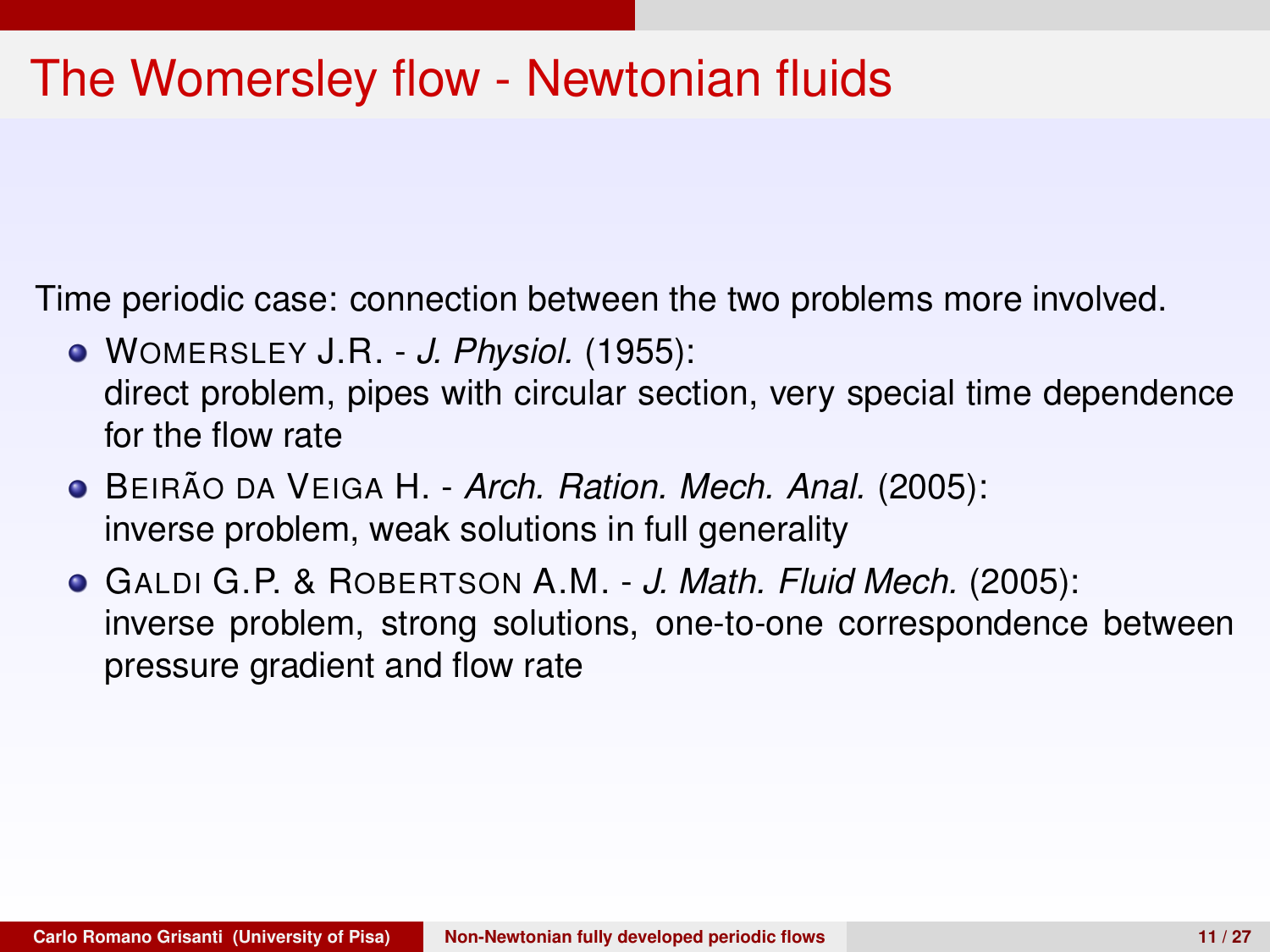# Leray's steady problem - Newtonian fluids

$$
\begin{cases}\nV \cdot \nabla V = \mu_0 \Delta V - \nabla p & \text{in } \Omega \\
\nabla \cdot V = 0 & \text{in } \Omega \\
\int_{\Sigma} V \cdot n \, d\sigma = \alpha \\
V|_{\partial \Omega} = 0 & \text{on } \partial \Omega\n\end{cases}
$$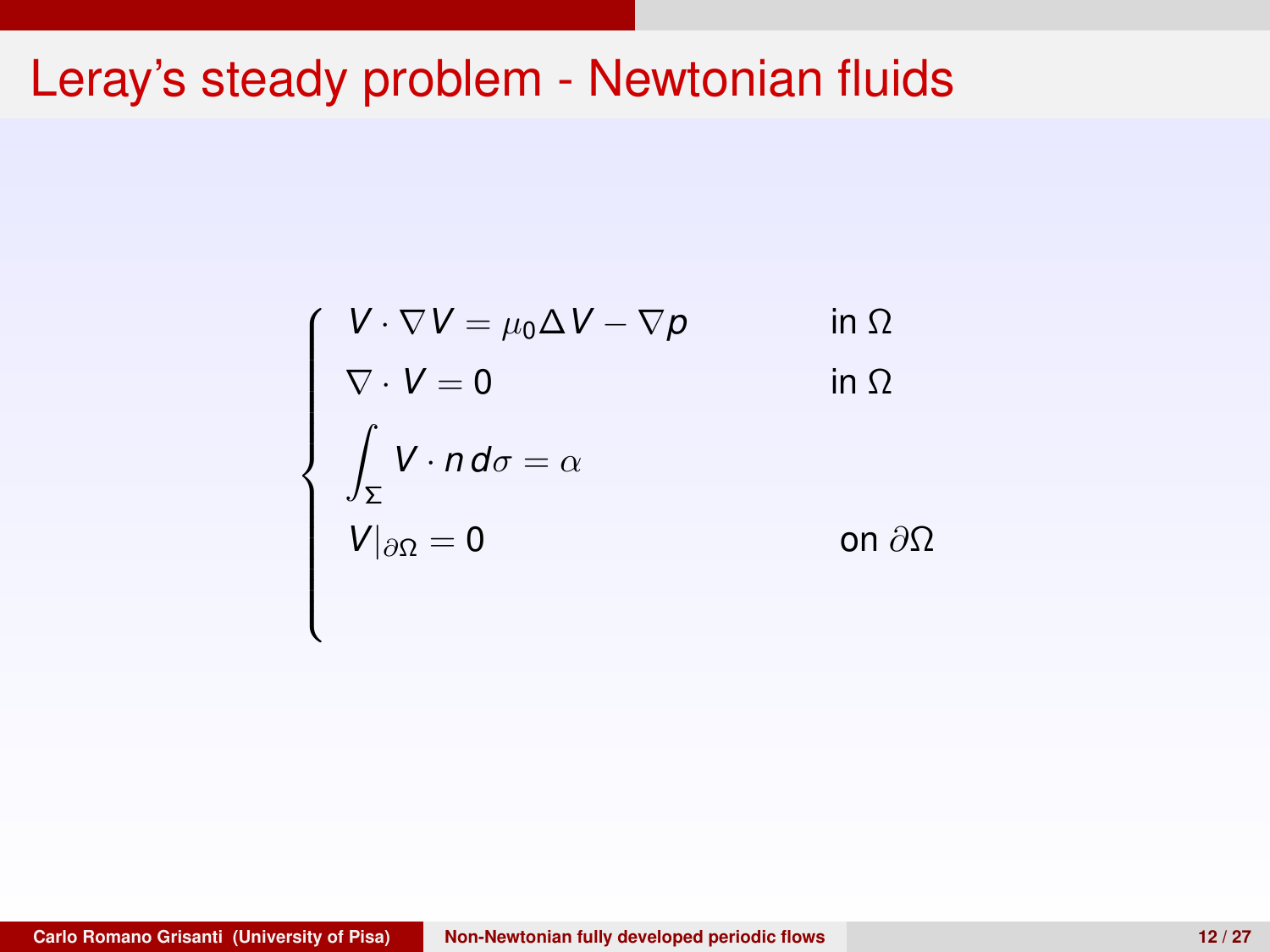# Leray's steady problem - Newtonian fluids

$$
\begin{cases}\nV \cdot \nabla V = \mu_0 \Delta V - \nabla p & \text{in } \Omega \\
\nabla \cdot V = 0 & \text{in } \Omega \\
\int_{\Sigma} V \cdot n \, d\sigma = \alpha & \\
V|_{\partial \Omega} = 0 & \text{on } \partial \Omega \\
\lim_{|x| \to \infty, x \in \Omega_j} V(x) - V_{P_j}(x) = 0 & j = 1, 2.\n\end{cases}
$$

*V*<sub>*P<sub>j</sub>*</sub> fully developed flows in the pipes  $Ω<sub>j</sub>$  corresponding to the flow rate  $α$ .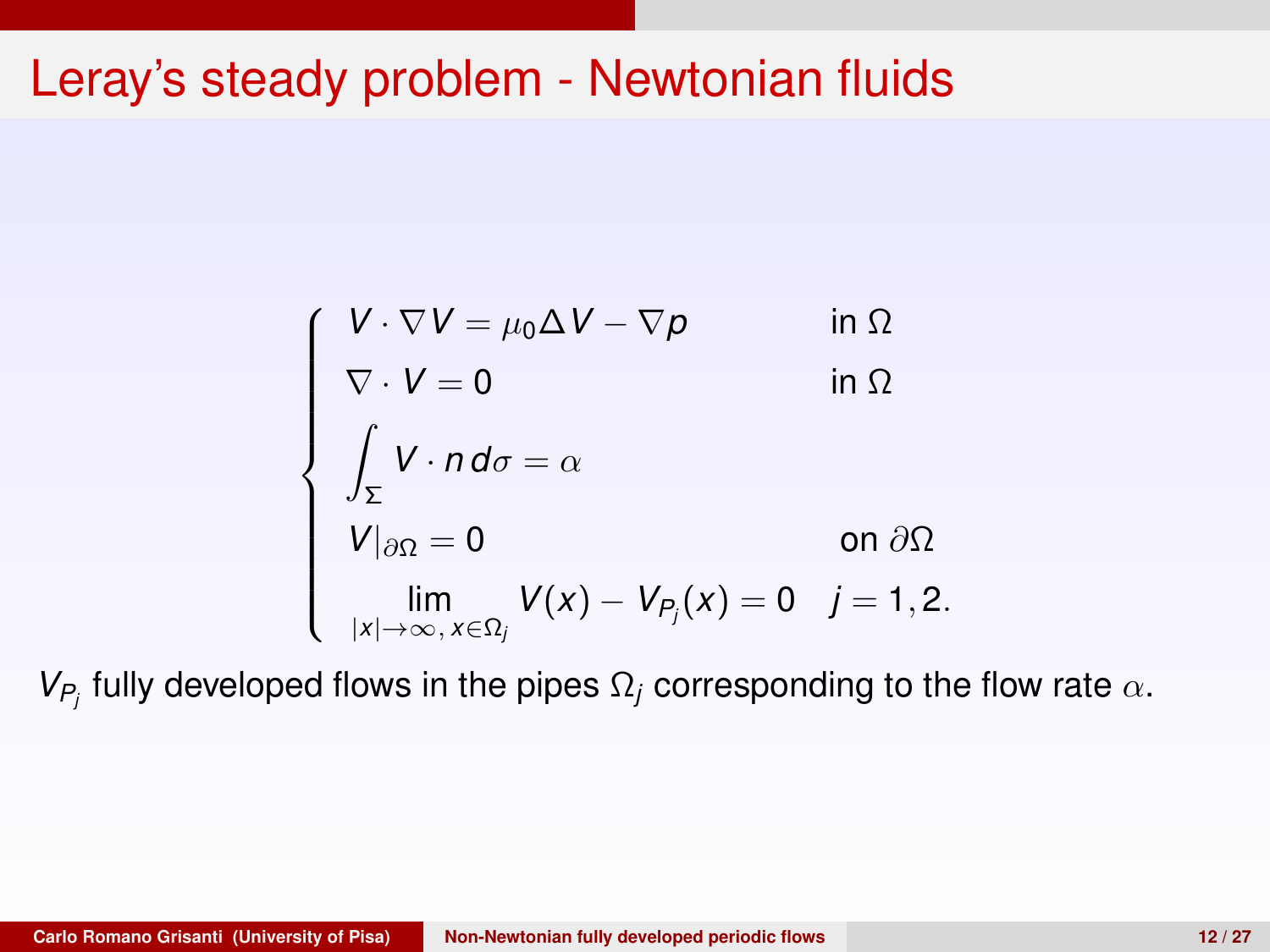### Leray's steady problem - Newtonian fluids

- LADYZHENSKAYA O.A. *Dokl. Akad. Nauk. SSSR* (1959).
- AMICK C.J. *Ann. Sc. Norm. Sup. Pisa* (1977).
- LADYZHENSKAYA O.A., SOLONNIKOV V.A. *Zap. Nauchn. Sem. LOMI* (1980).
- KAPITANSKI˘I L.V. *Zap. Nauchn. Sem. LOMI* (1982).
- SOLONNIKOV V.A. *College de France Seminar, Vol. IV, Pitman Research ´ Notes in Mathematics Series* (1983).
- KAPITANSKI˘I L.V. & PILECKAS K. *Trudy Mat. Inst. Steklov* **159** (1983), 11-49.
- NAZAROV S.A. & PILECKAS K. *Trudy Mat. Inst. Steklov* **159** (1983), 137-149.
- GALDI G.P. *An introduction to the mathematical theory of the Navier-Stokes equations. Vol. II. Nonlinear steady problems* 1994.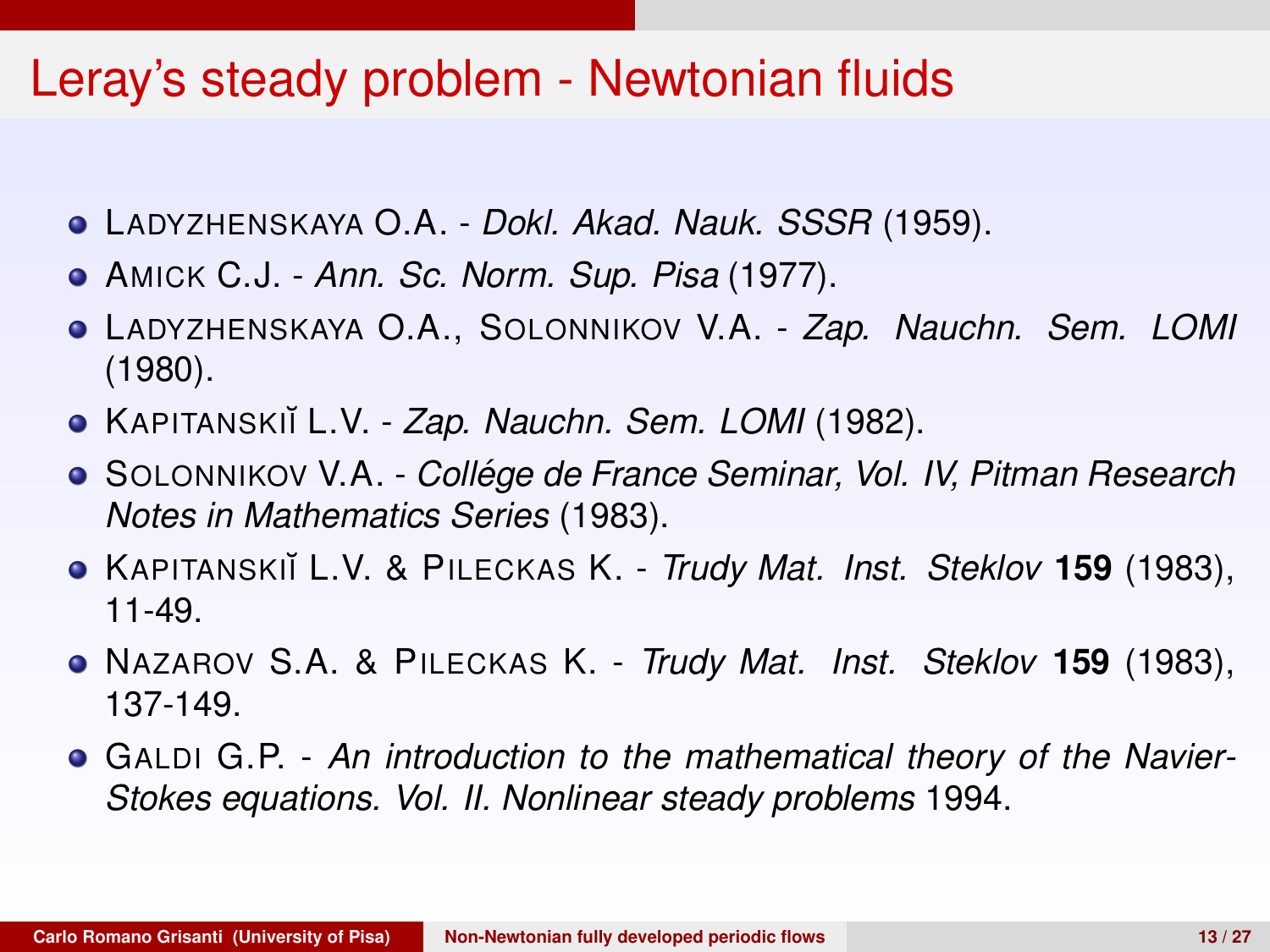# Leray's steady problem - Non-Newtonian

$$
\begin{cases}\nV \cdot \nabla V = \mu_0 \Delta V + \nabla \cdot S(DV) - \nabla p & \text{in } \Omega \\
\nabla \cdot V = 0 & \text{in } \Omega \\
\int_{\Sigma} V \cdot n d\sigma = \alpha & \text{on } \partial \Omega \\
V|_{\partial \Omega} = 0 & \text{on } \partial \Omega \\
\lim_{|x| \to \infty, x \in \Omega_j} V(x) - V_{P_j}(x) = 0 & j = 1, 2.\n\end{cases}
$$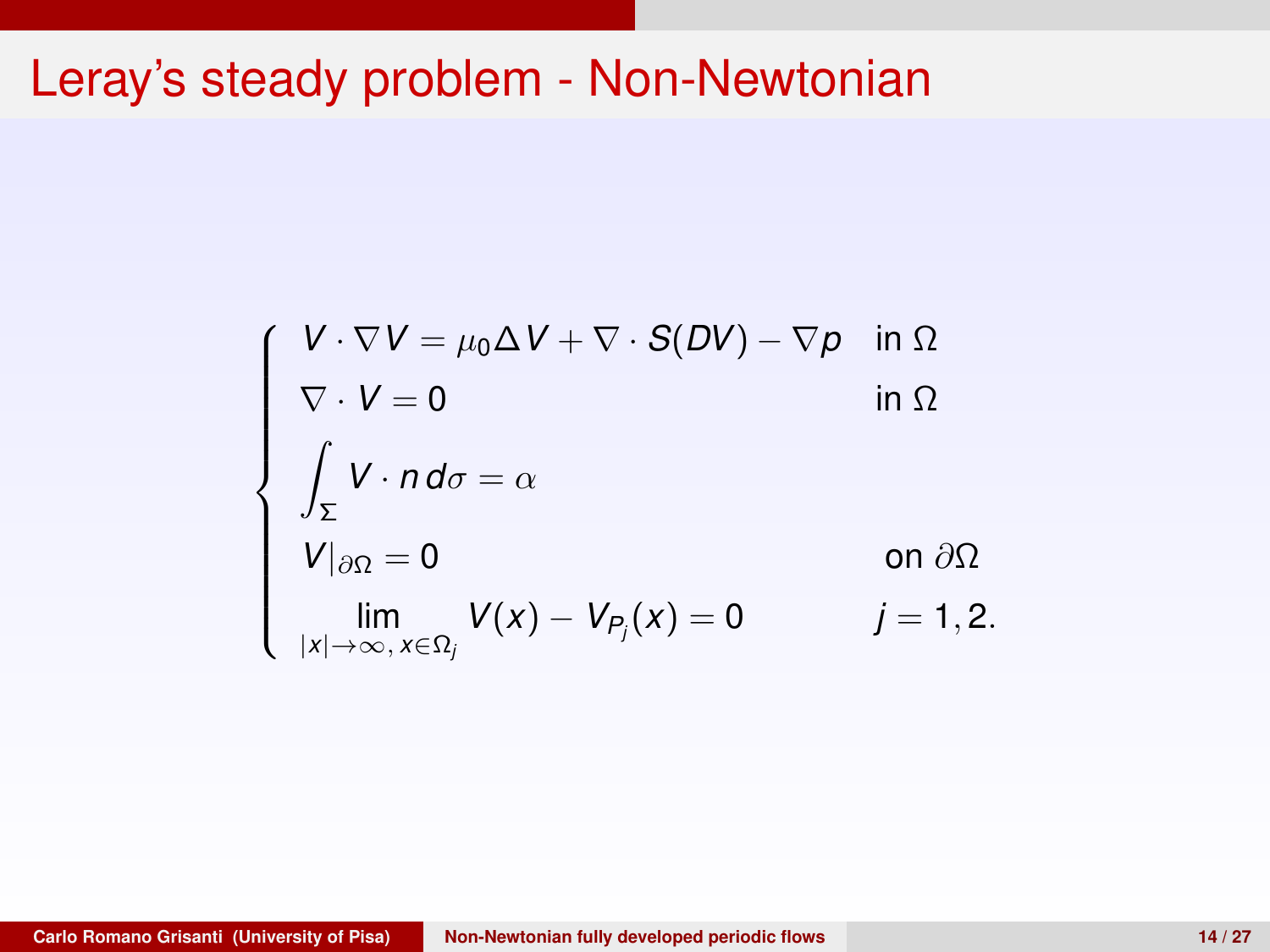## Leray's steady problem - Non-Newtonian

**• E. MARUŠIĆ-PALOKA -** *Math. Mod. Meth. Appl. Sci.* **<b>10** (2000): existence and uniqueness of a weak solutions, circular section, power-law model, shear-thickening fluids.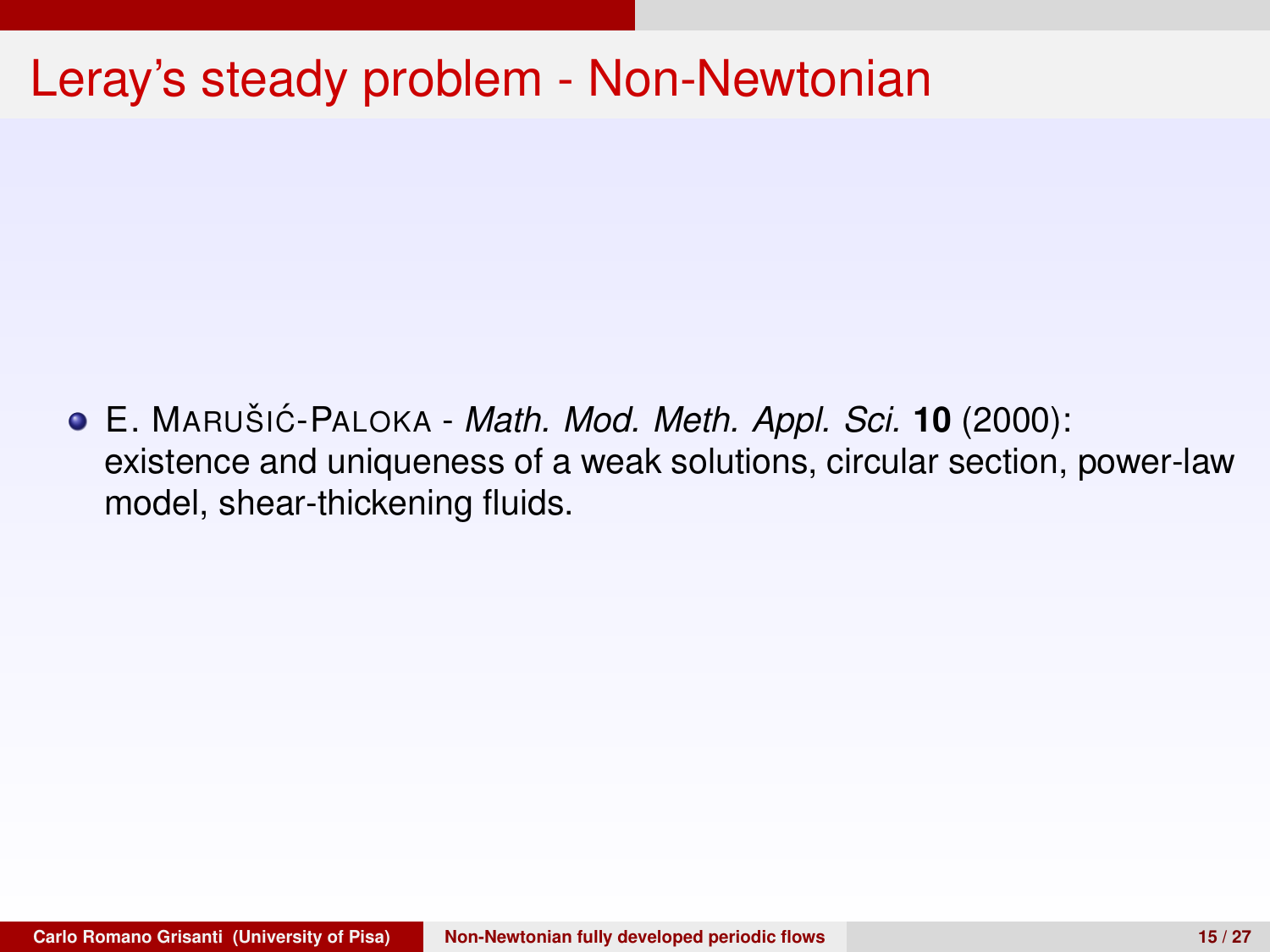## The Leray's periodic problem - Non-Newtonian

$$
\begin{cases}\nV' + V \cdot \nabla V = \mu_0 \Delta V + \nabla \cdot S(DV) - \nabla p & \text{in } \Omega \times \mathbb{R} \\
\nabla \cdot V = 0 & \text{in } \Omega \times \mathbb{R} \\
\int_{\Sigma} V \cdot n \, d\sigma = \alpha(t) & \text{T - periodic} \\
V|_{\partial \Omega} = 0\n\end{cases}
$$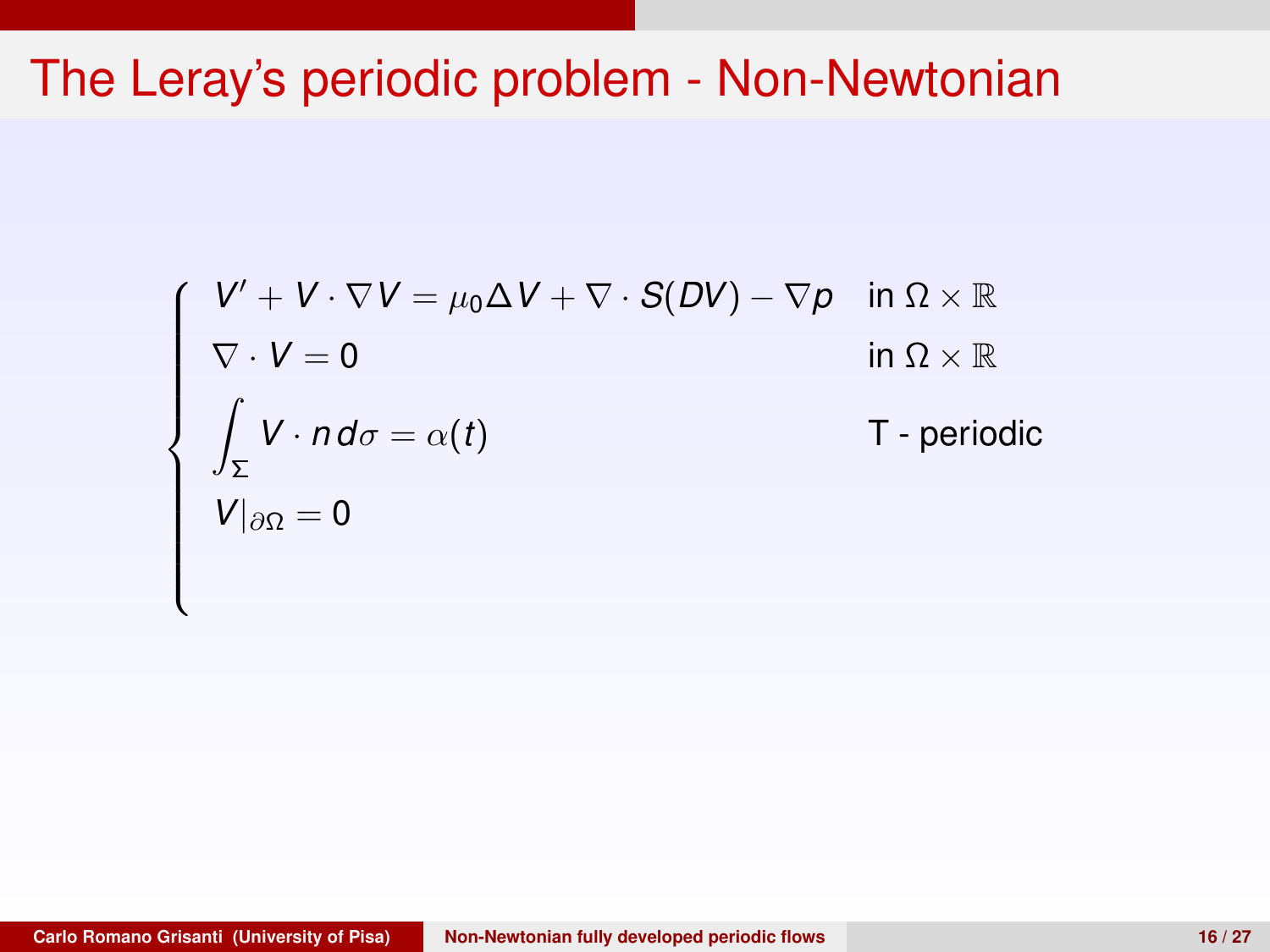## The Leray's periodic problem - Non-Newtonian

$$
\begin{cases}\nV' + V \cdot \nabla V = \mu_0 \Delta V + \nabla \cdot S(DV) - \nabla p & \text{in } \Omega \times \mathbb{R} \\
\nabla \cdot V = 0 & \text{in } \Omega \times \mathbb{R} \\
\int_{\Sigma} V \cdot n \, d\sigma = \alpha(t) & \text{T - periodic} \\
V|_{\partial\Omega} = 0 & \text{lim} \\
\lim_{|x| \to \infty, x \in \Omega_j} V(x, t) - V_{P_j}(x, t) = 0 & j = 1, 2, t \in \mathbb{R}\n\end{cases}
$$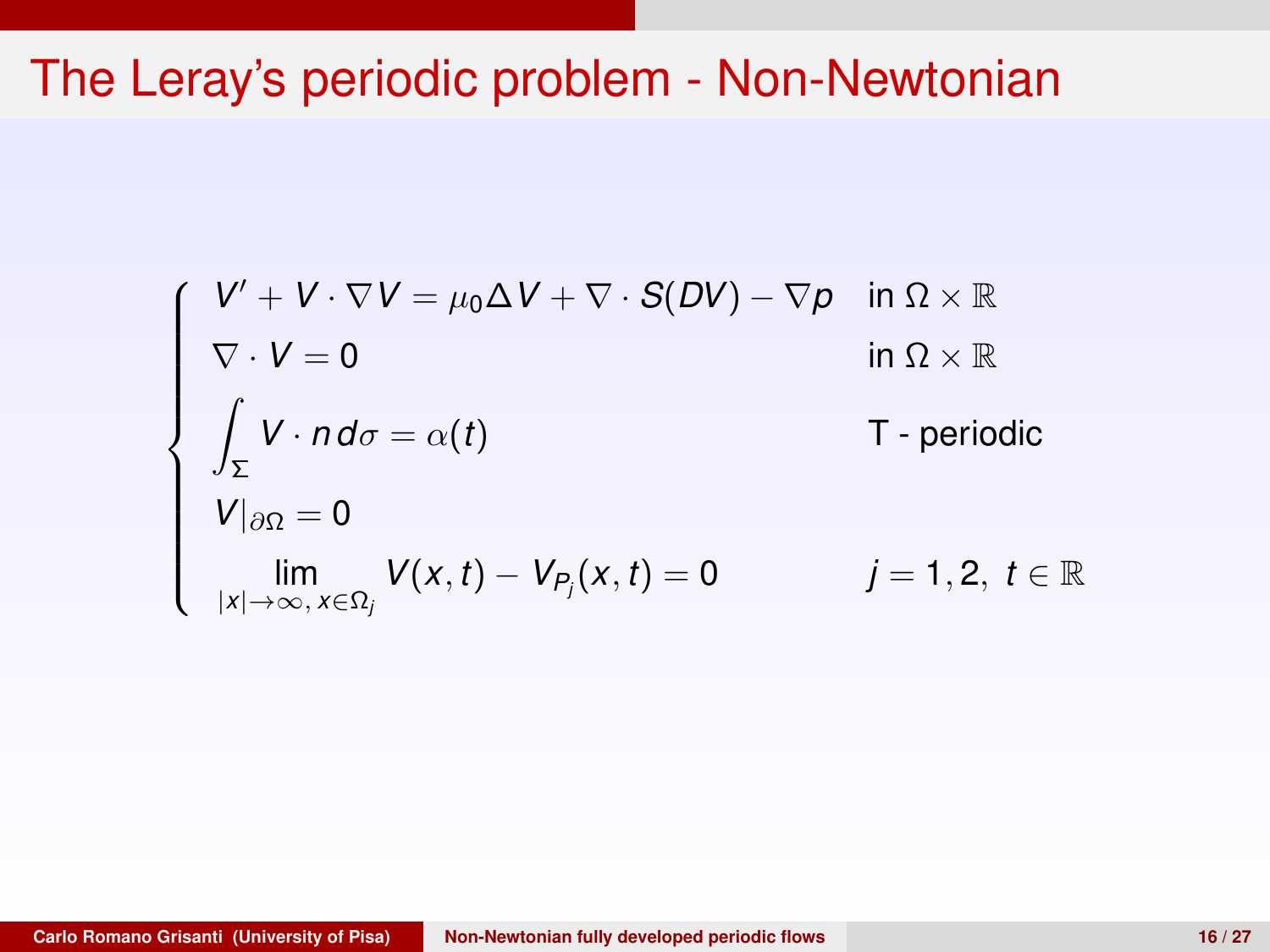## The Leray's periodic problem - Non-Newtonian

$$
\begin{cases}\nV' + V \cdot \nabla V = \mu_0 \Delta V + \nabla \cdot S(DV) - \nabla p & \text{in } \Omega \times \mathbb{R} \\
\nabla \cdot V = 0 & \text{in } \Omega \times \mathbb{R} \\
\int_{\Sigma} V \cdot n \, d\sigma = \alpha(t) & \text{T - periodic} \\
V|_{\partial \Omega} = 0 & \text{lim} \\
\lim_{|x| \to \infty, x \in \Omega_i} V(x, t) - V_{P_i}(x, t) = 0 & j = 1, 2, t \in \mathbb{R} \\
V_{P_i}(x, t) = ?\n\end{cases}
$$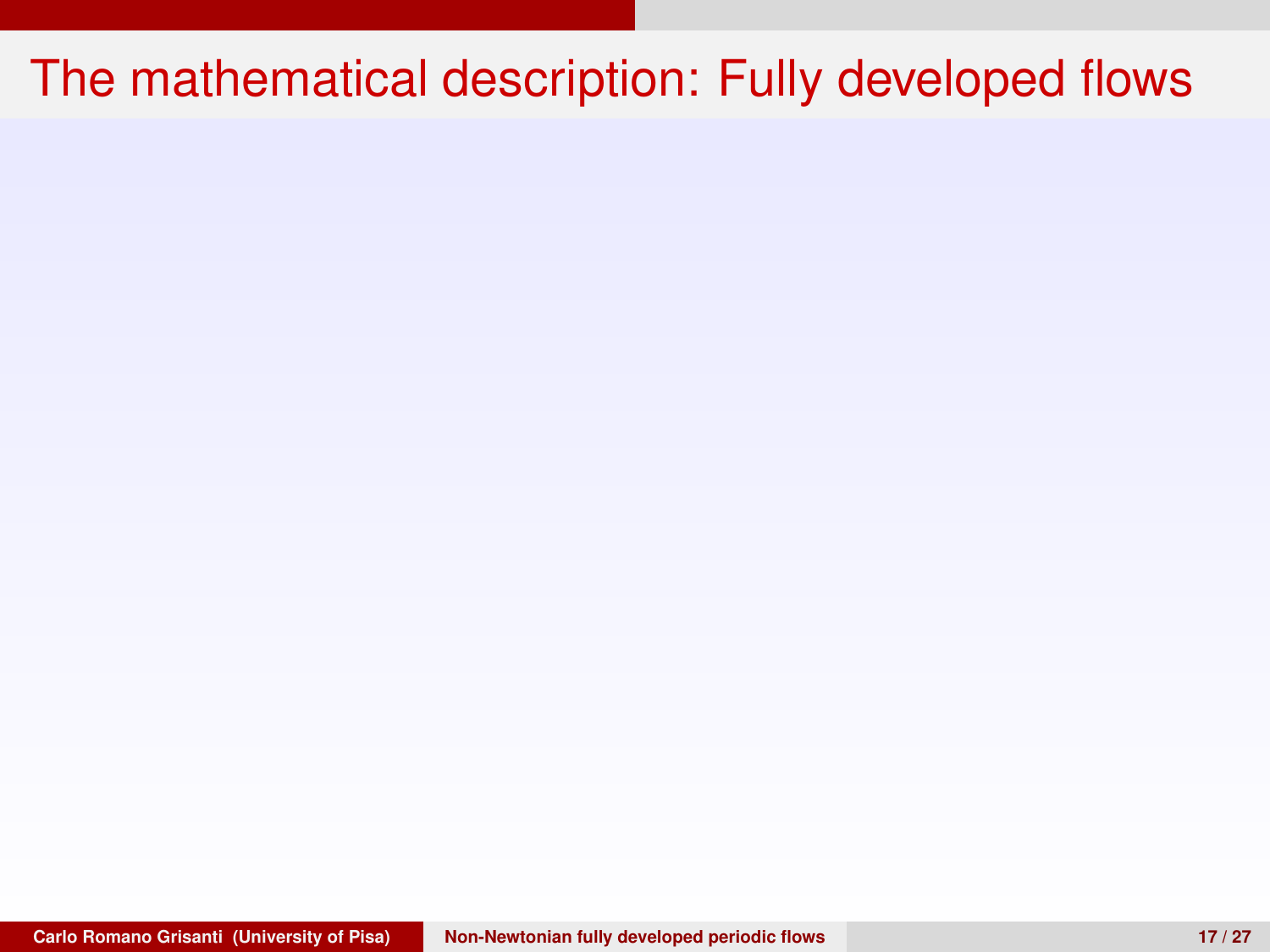Datum:  $\alpha(t) \in C^1(\mathbb{R})$ , *T*-periodic flow rate through the section  $\Sigma$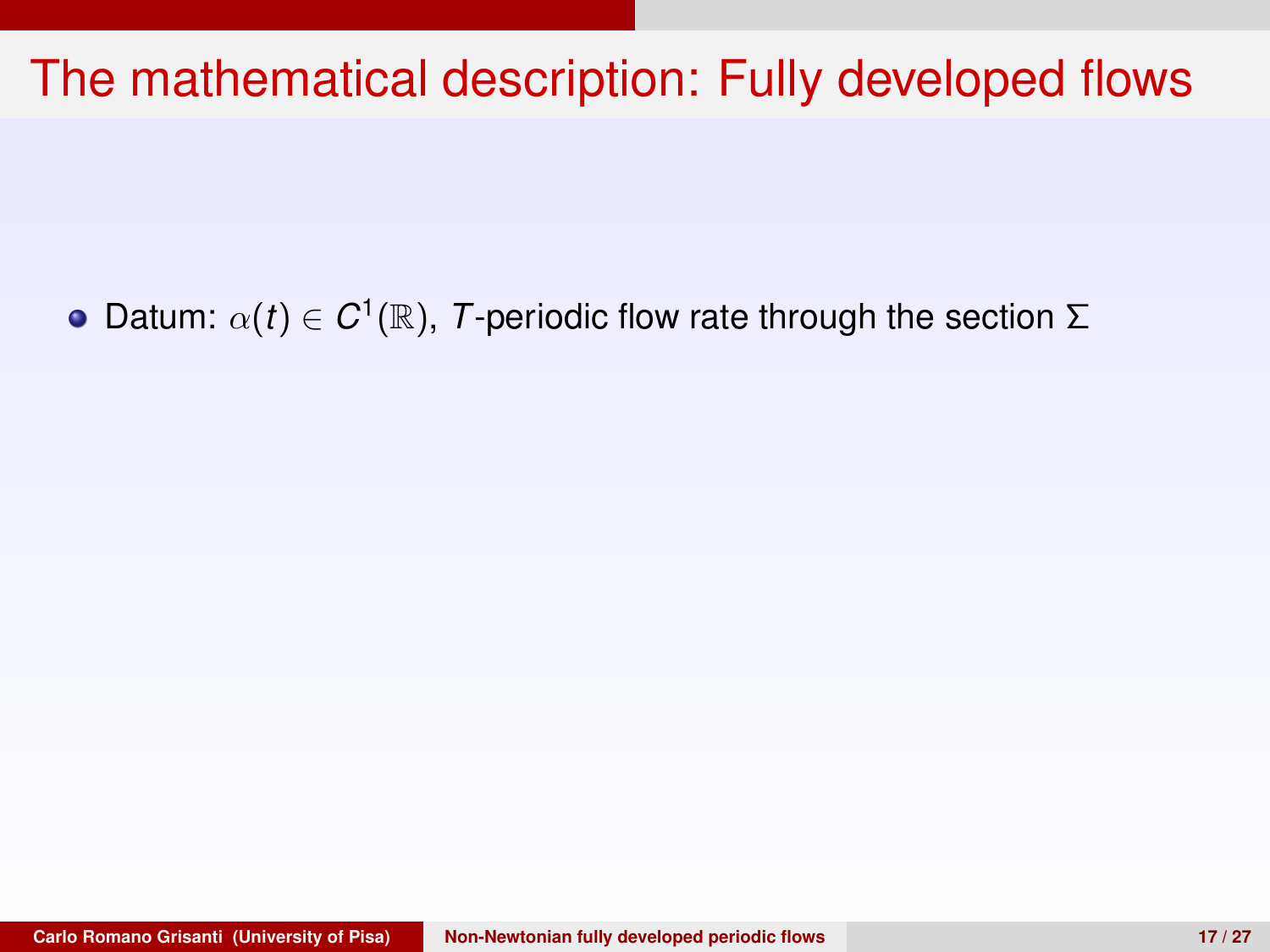- Datum:  $\alpha(t) \in C^1(\mathbb{R})$ , *T*-periodic flow rate through the section  $\Sigma$
- **•** Problem: find a function  *and a distribution*  $Γ(t)$  *solving*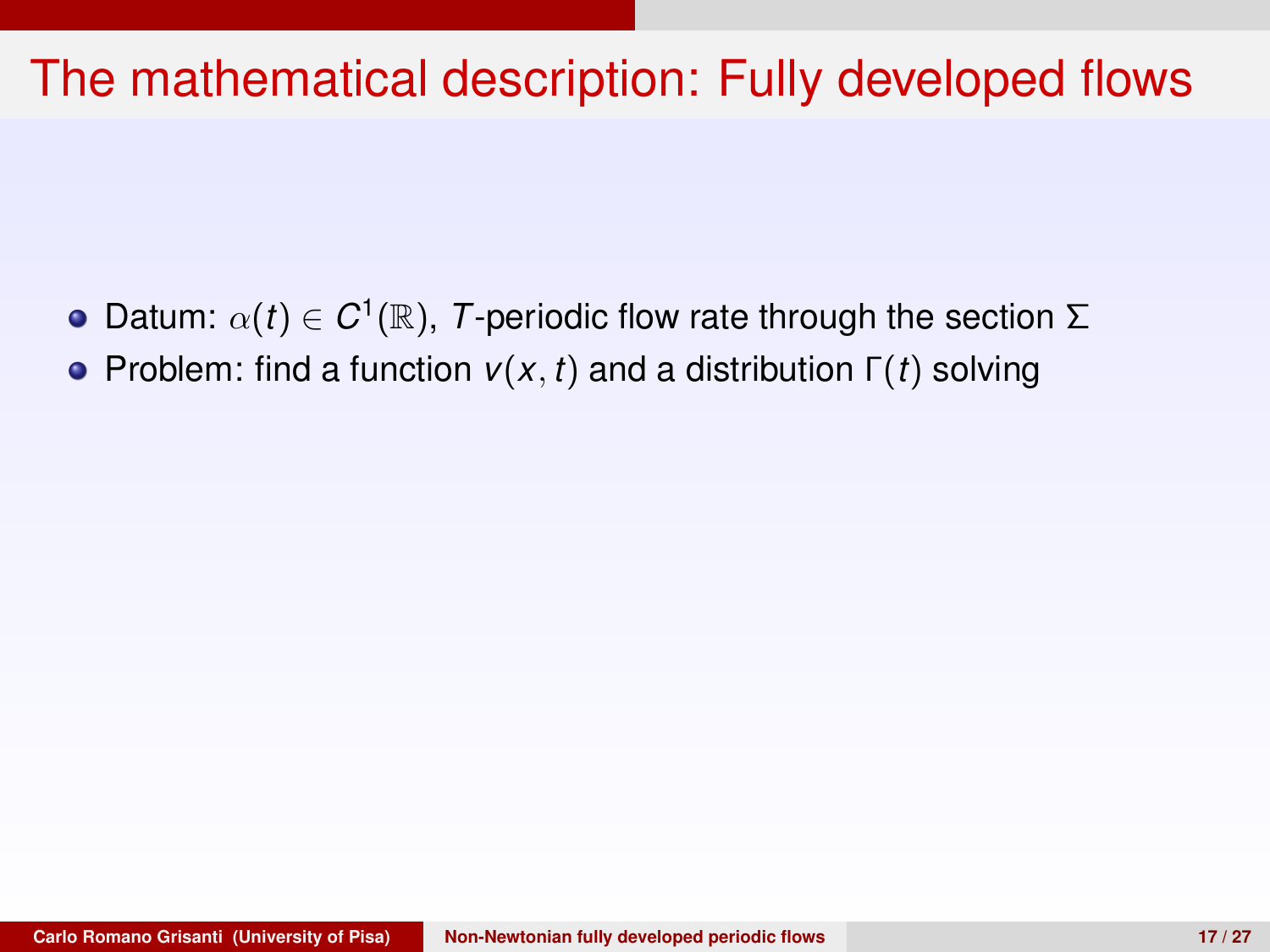Datum:  $\alpha(t) \in C^1(\mathbb{R})$ , *T*-periodic flow rate through the section  $\Sigma$ **•** Problem: find a function  *and a distribution*  $Γ(t)$  *solving* 

$$
\begin{cases}\n v' = \mu_0 \Delta v + \nabla \cdot S(\nabla v) + \Gamma(t) & \text{in } \mathfrak{D}'(0, T; W^{-1,2}(\Sigma)) \\
 \int_{\Sigma} v(x, t) dx = \alpha(t) & \text{in } [0, T] \\
 v \in L^2(0, T; W_0^{1,2}(\Sigma)) \cap L^{\infty}(0, T; L^2(\Sigma)) \\
 v(x, 0) = v(x, T) & \text{a.e. in } \Sigma\n\end{cases}
$$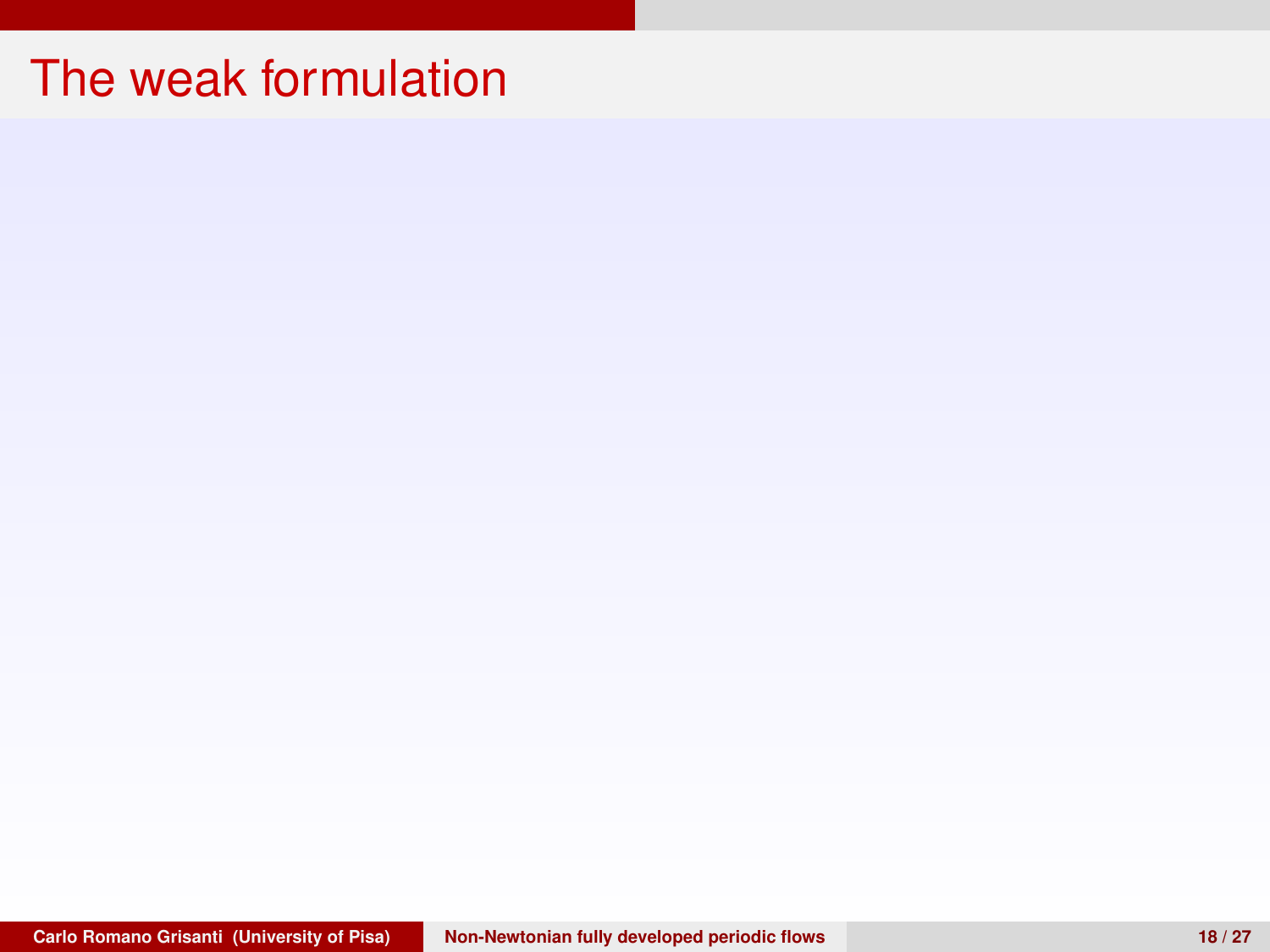$\nabla \cdot V = 0$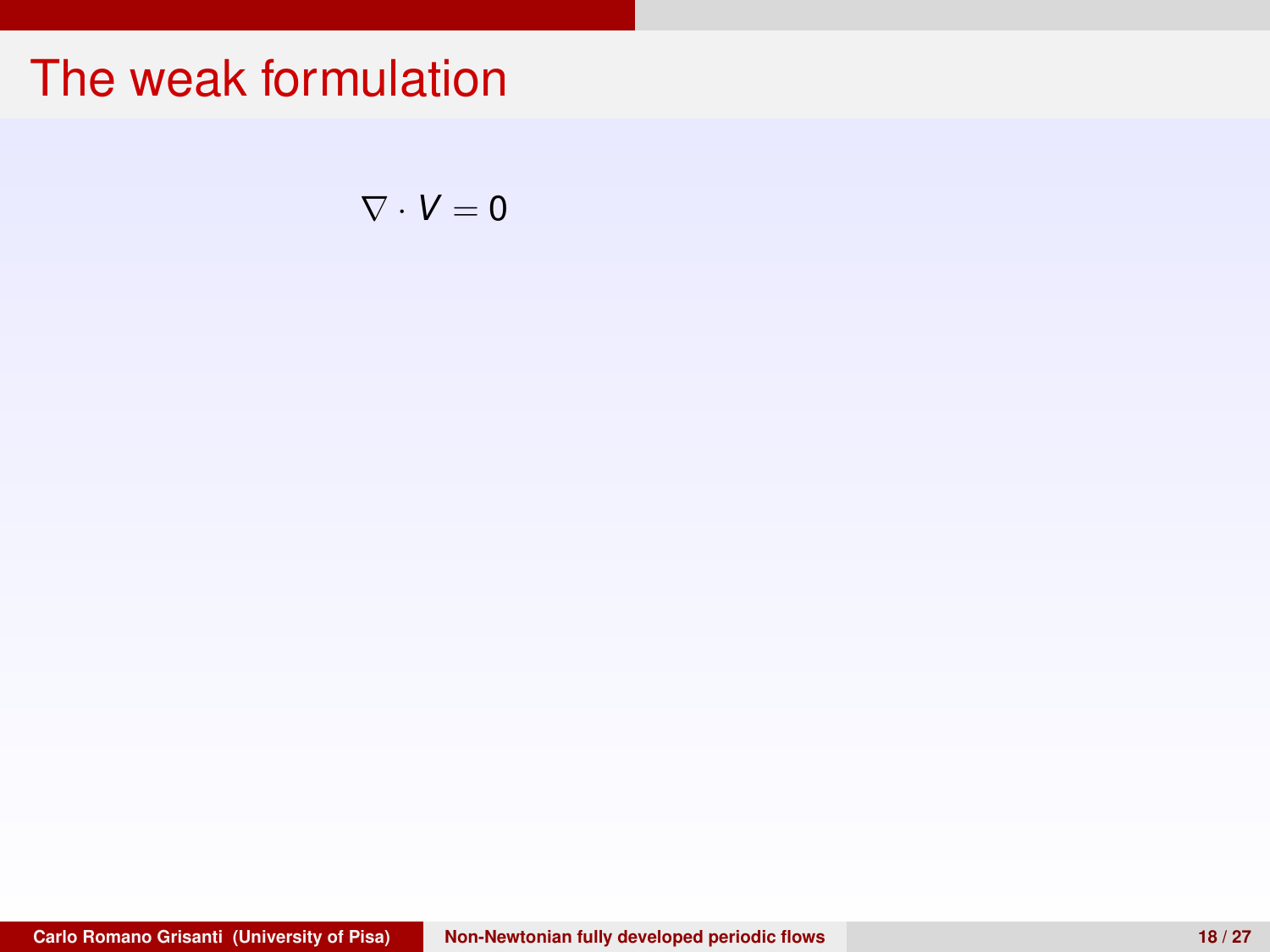$$
\nabla \cdot V = 0 \qquad \longleftrightarrow \qquad \int_{\Sigma} v \, dx = 0
$$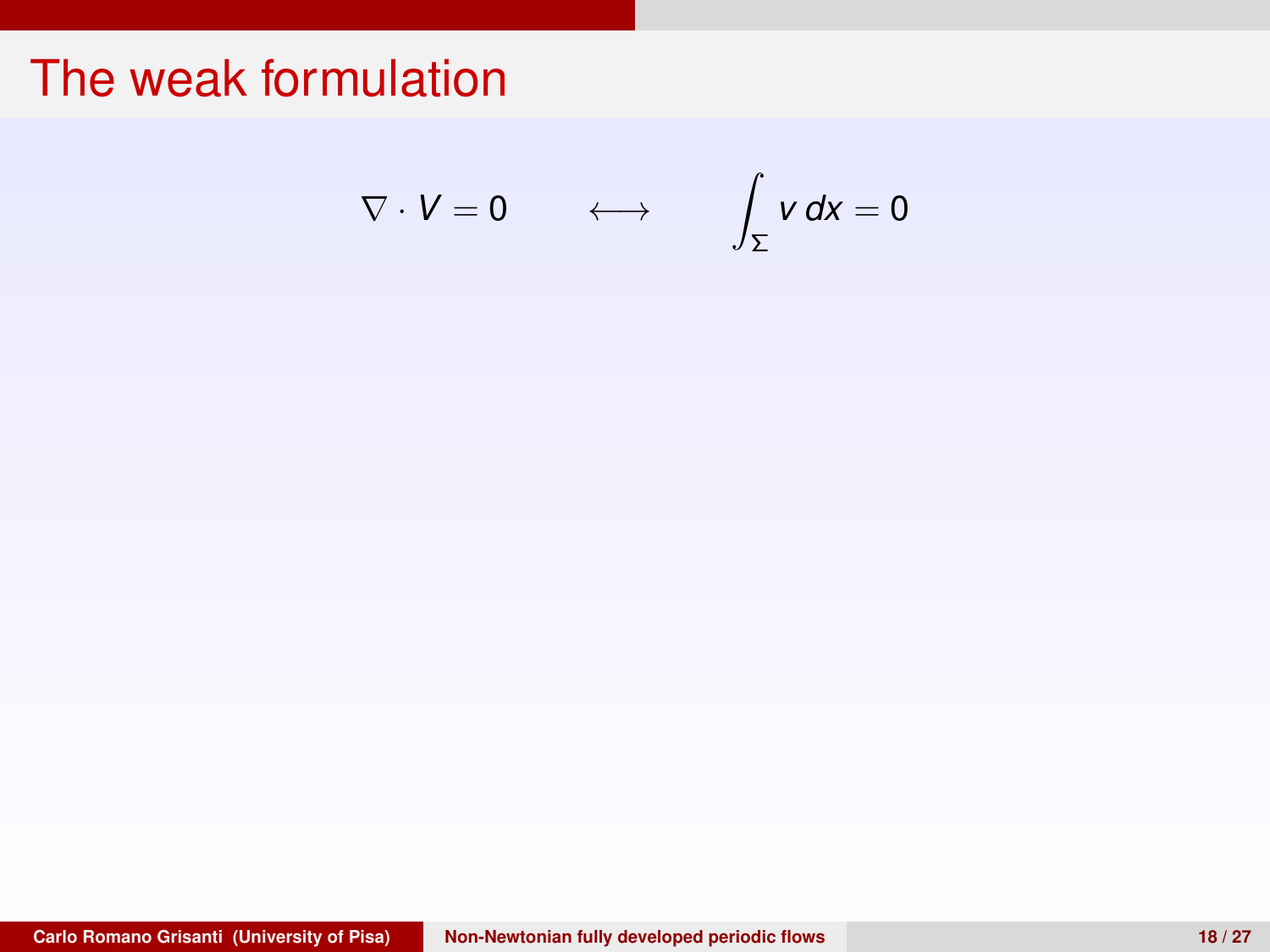$$
\nabla \cdot V = 0 \qquad \longleftrightarrow \qquad \int_{\Sigma} v \, dx = 0
$$

Test functions

$$
\mathcal{V}_T = \left\{ \phi \in C_0^{\infty} \left( \Sigma \times [0, T] \right) : \int_{\Sigma} \phi(x, t) \, dx = 0, \ \forall t \in [0, T], \right. \\ \phi(x, 0) = \phi(x, T) \ \forall x \in \Sigma \right\}
$$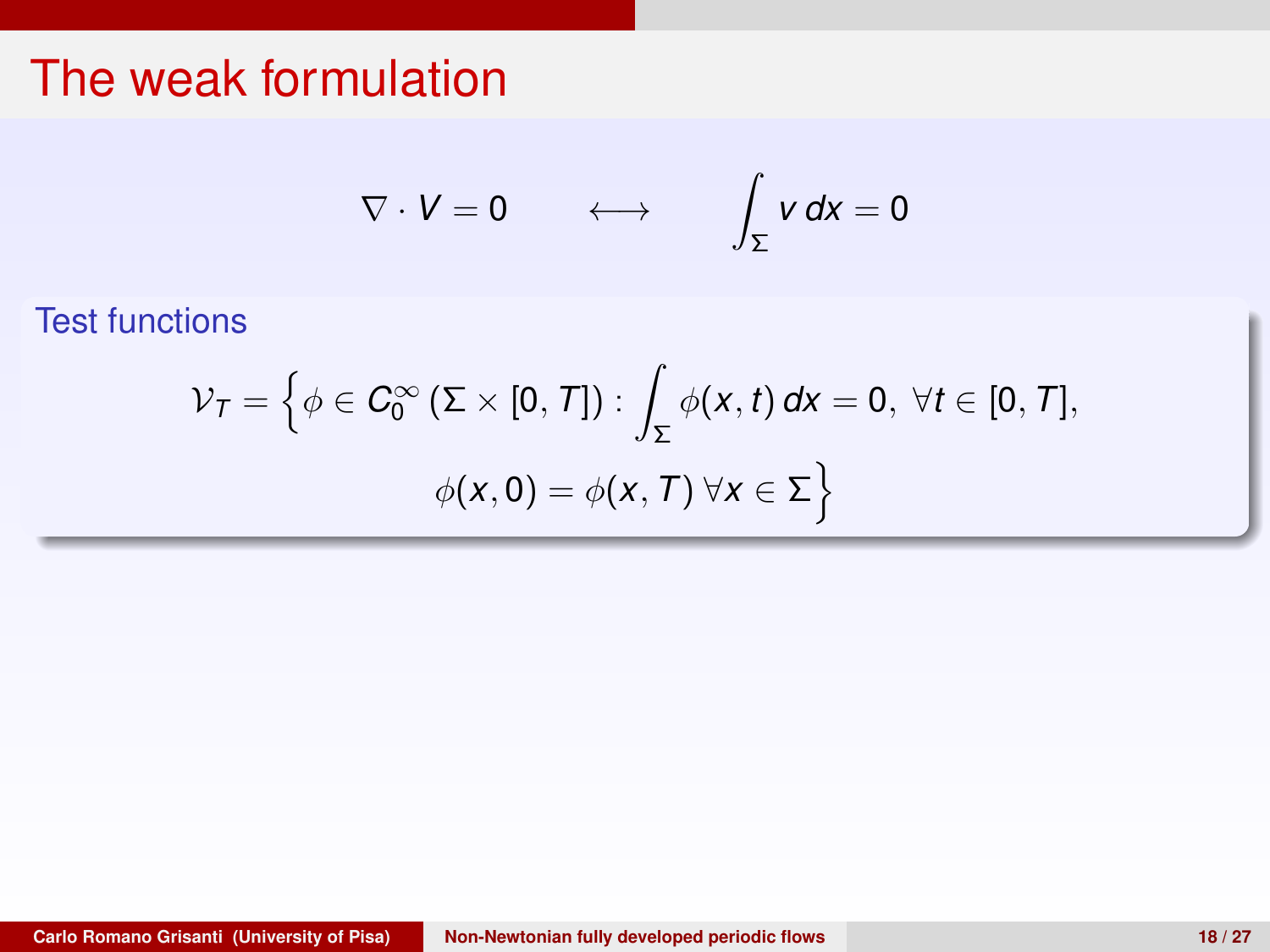$$
\nabla \cdot V = 0 \qquad \longleftrightarrow \qquad \int_{\Sigma} v \, dx = 0
$$

Test functions

$$
\mathcal{V}_T = \left\{ \phi \in C_0^{\infty} \left( \Sigma \times [0, T] \right) : \int_{\Sigma} \phi(x, t) \, dx = 0, \ \forall t \in [0, T], \right.
$$

$$
\phi(x, 0) = \phi(x, T) \ \forall x \in \Sigma \right\}
$$

Definition (Weak solution)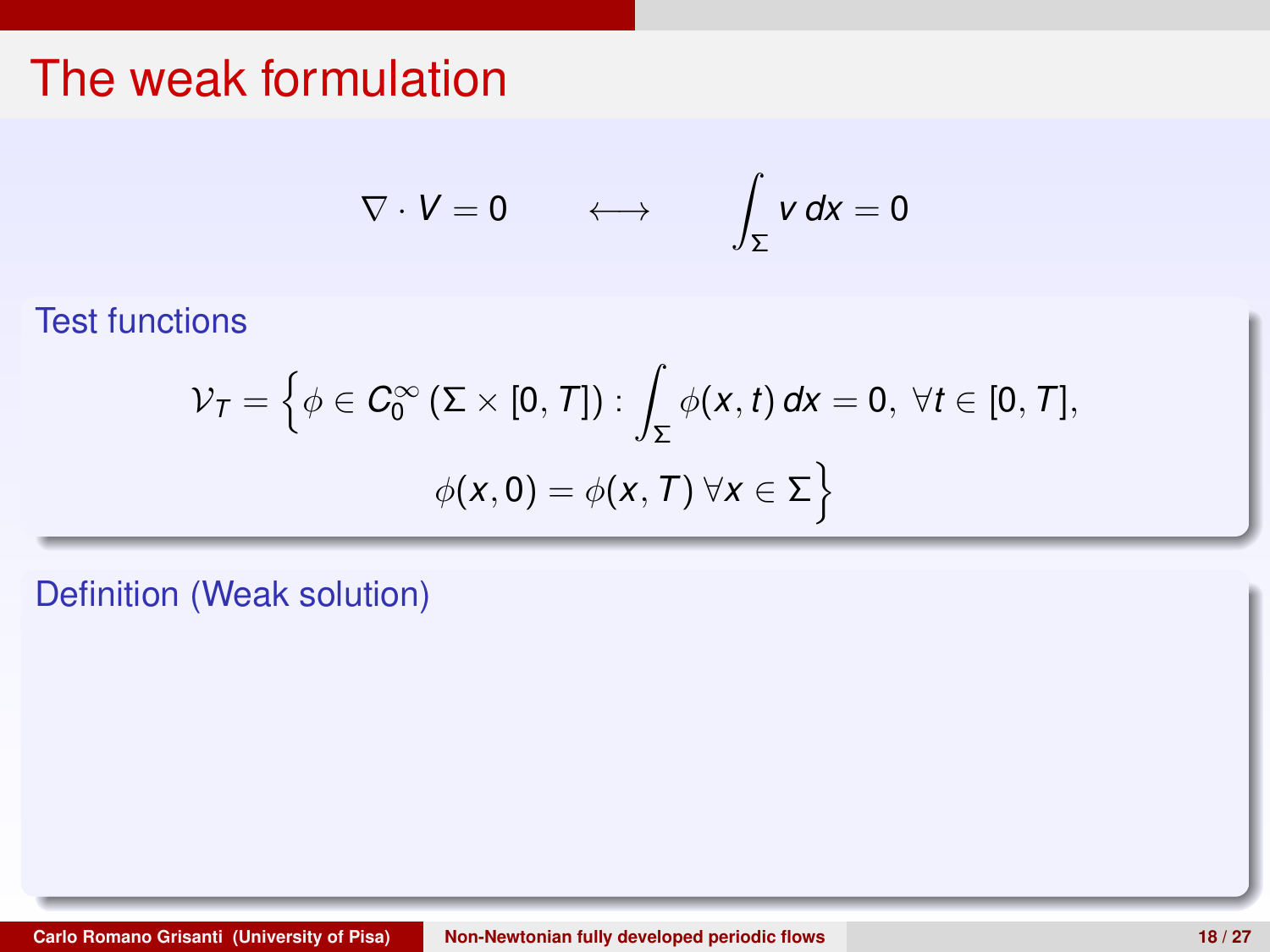$$
\nabla \cdot V = 0 \qquad \longleftrightarrow \qquad \int_{\Sigma} v \, dx = 0
$$

Test functions

$$
\mathcal{V}_{\mathcal{T}} = \left\{ \phi \in C_0^{\infty} \left( \Sigma \times [0, T] \right) : \int_{\Sigma} \phi(x, t) \, dx = 0, \ \forall t \in [0, T], \right.
$$

$$
\phi(x, 0) = \phi(x, T) \ \forall x \in \Sigma \right\}
$$

Definition (Weak solution)

 $v \in L^2(0, T; W_0^{1,2}(\Sigma)) \cap L^{\infty}(0, T; L^2(\Sigma))$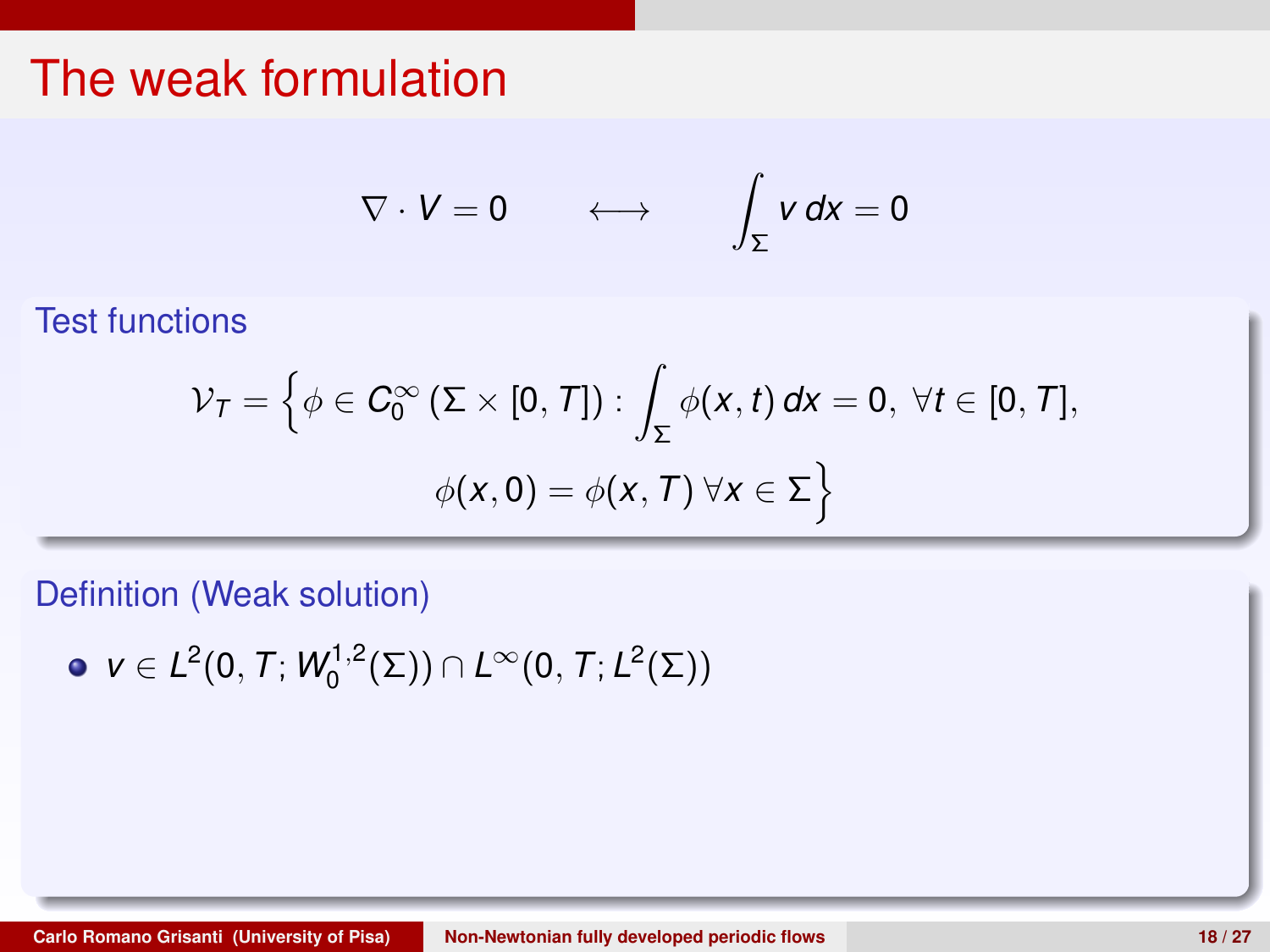$$
\nabla \cdot V = 0 \qquad \longleftrightarrow \qquad \int_{\Sigma} v \, dx = 0
$$

Test functions

$$
\mathcal{V}_{\mathcal{T}} = \left\{ \phi \in C_0^{\infty} \left( \Sigma \times [0, T] \right) : \int_{\Sigma} \phi(x, t) \, dx = 0, \ \forall t \in [0, T], \right.
$$

$$
\phi(x, 0) = \phi(x, T) \ \forall x \in \Sigma \right\}
$$

#### Definition (Weak solution)

\n- $$
\mathbf{v} \in L^2(0, T; W_0^{1,2}(\Sigma)) \cap L^\infty(0, T; L^2(\Sigma))
$$
\n- $\int_0^T (\mathbf{v}, \phi') - \left( \mu_0 \nabla \mathbf{v} + S(\nabla \mathbf{v}), \nabla \phi \right) dt = 0 \quad \forall \phi \in \mathcal{V}_T$
\n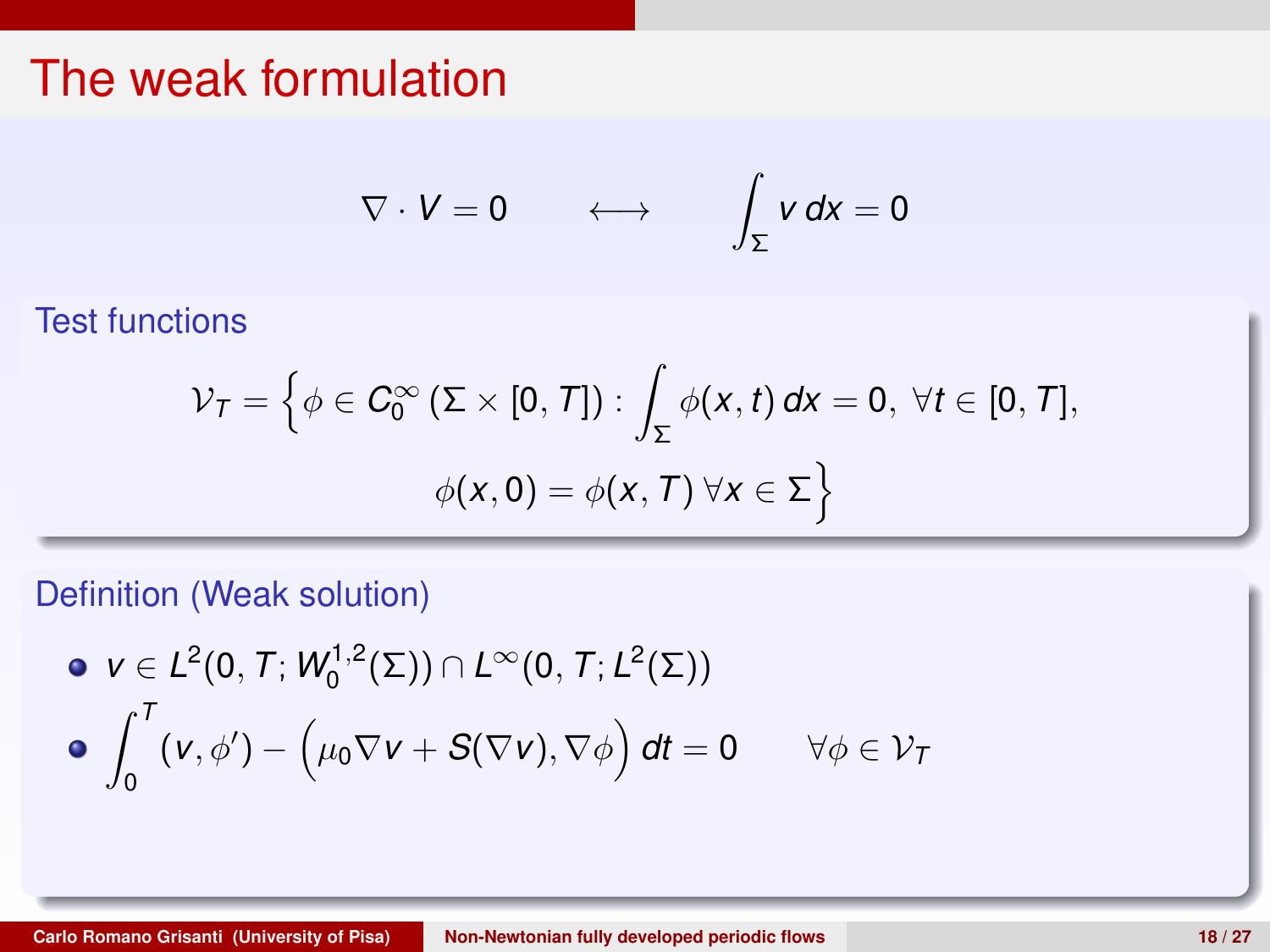$$
\nabla \cdot V = 0 \qquad \longleftrightarrow \qquad \int_{\Sigma} v \, dx = 0
$$

Test functions

$$
\mathcal{V}_{\mathcal{T}} = \left\{ \phi \in C_0^{\infty} \left( \Sigma \times [0, T] \right) : \int_{\Sigma} \phi(x, t) \, dx = 0, \ \forall t \in [0, T], \right.
$$

$$
\phi(x, 0) = \phi(x, T) \ \forall x \in \Sigma \right\}
$$

#### Definition (Weak solution)

\n- \n
$$
\mathbf{v} \in L^2(0, T; W_0^{1,2}(\Sigma)) \cap L^\infty(0, T; L^2(\Sigma))
$$
\n
\n- \n
$$
\int_0^T (v, \phi') - \left(\mu_0 \nabla v + S(\nabla v), \nabla \phi\right) dt = 0 \quad \forall \phi \in \mathcal{V}_T
$$
\n
\n- \n
$$
\int_{\Sigma} v(x, t) dx = \alpha(t) \quad \text{for a.e. } t \in [0, T]
$$
\n
\n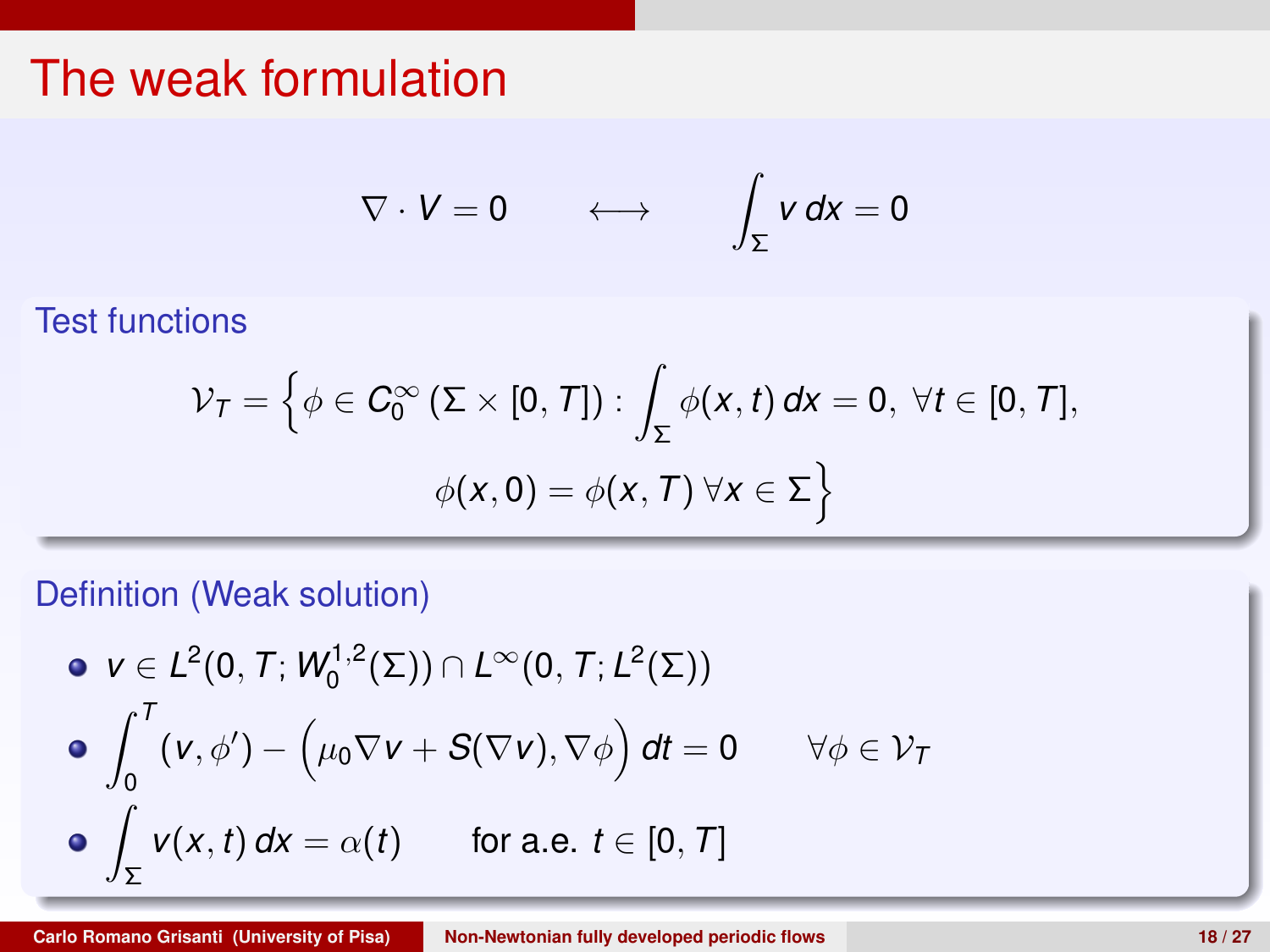$S: \mathbb{R}^2 \longrightarrow \mathbb{R}^2$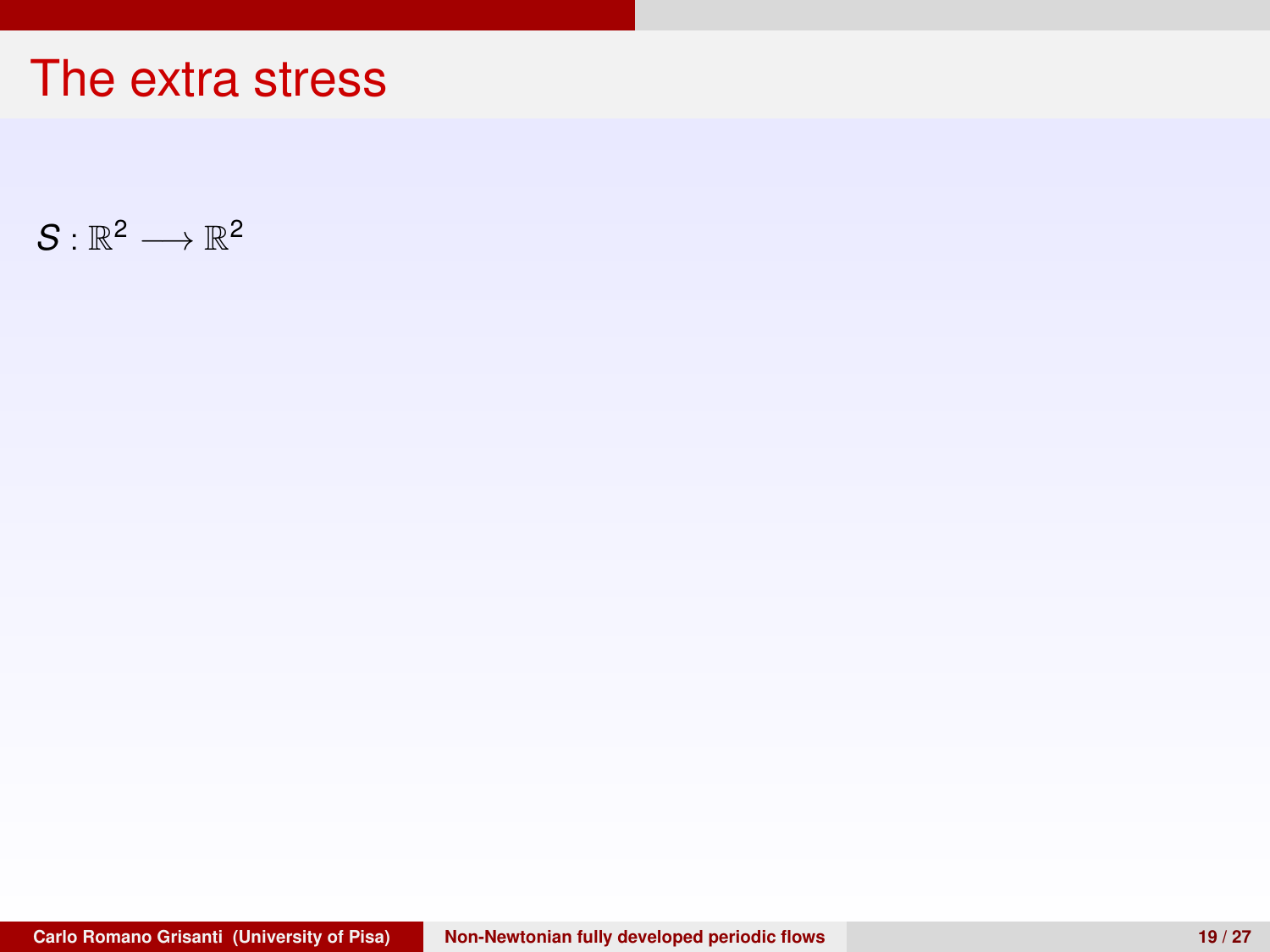$S: \mathbb{R}^2 \longrightarrow \mathbb{R}^2$ 

*S* locally Lipschitz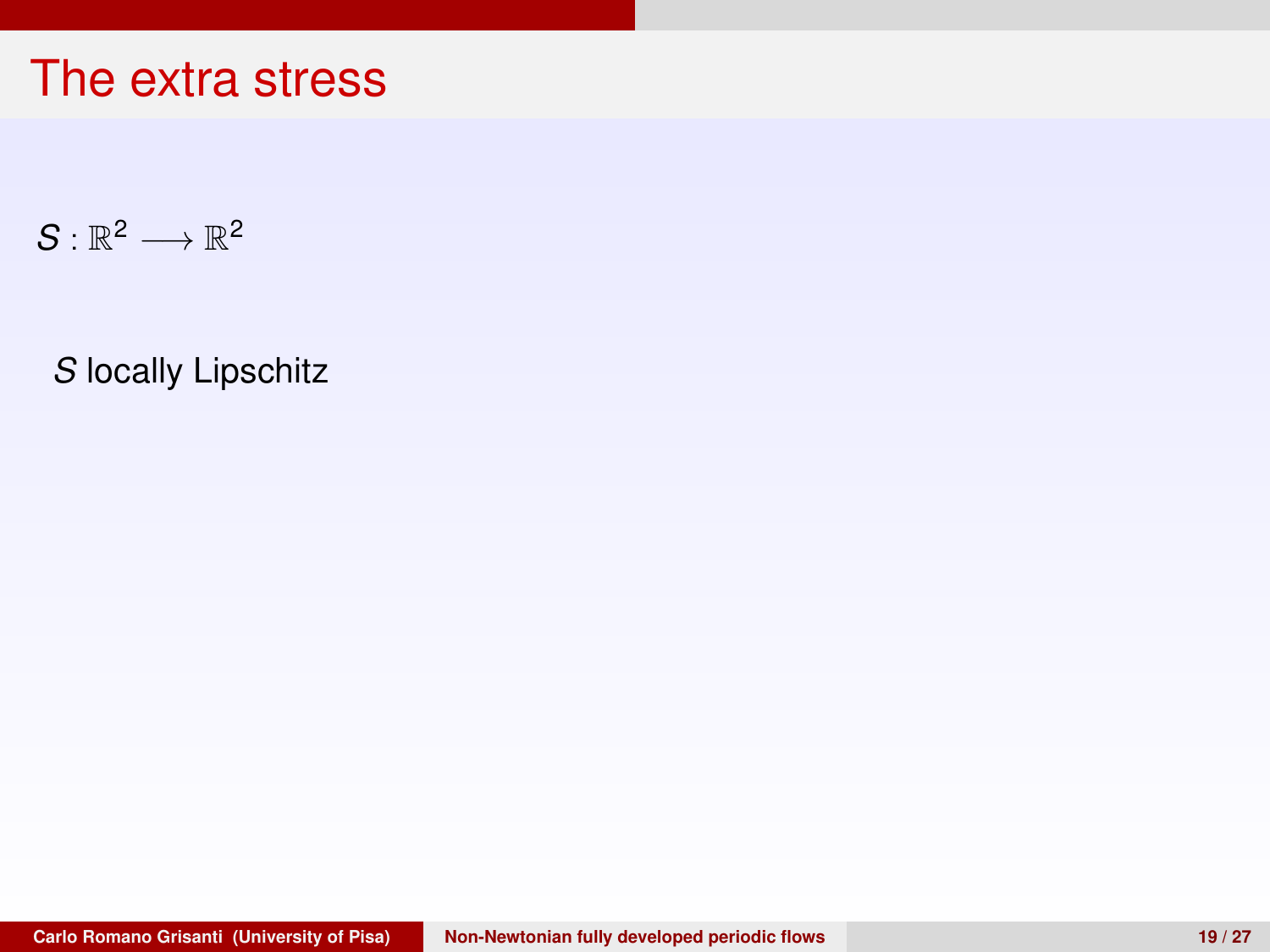$S: \mathbb{R}^2 \longrightarrow \mathbb{R}^2$ 

*S* locally Lipschitz

 $S(D) \cdot D \ge k_1 |D|^q - k_2$  $k_1 > 0$  (coercivity),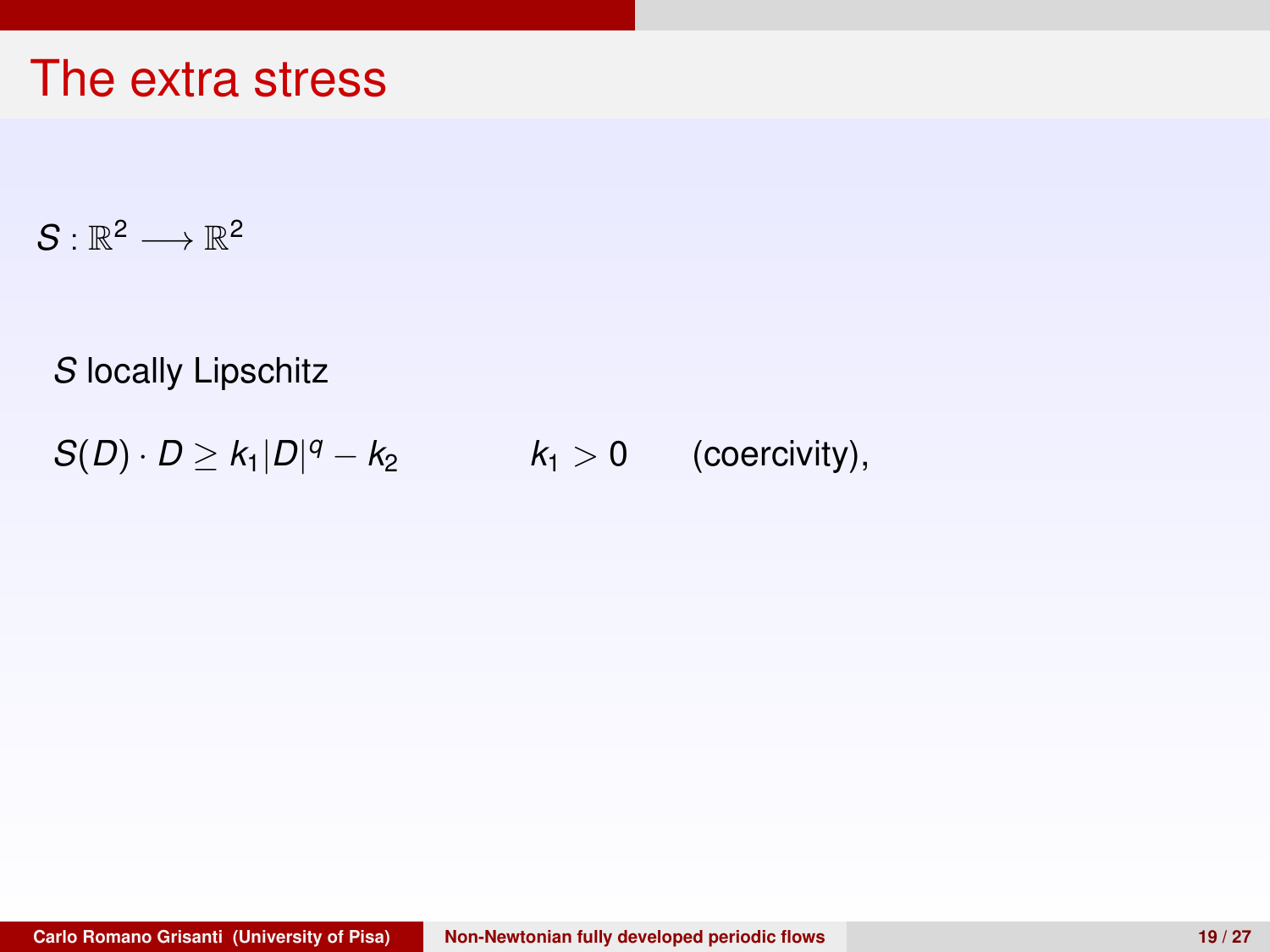$S: \mathbb{R}^2 \longrightarrow \mathbb{R}^2$ 

*S* locally Lipschitz

 $S(D) \cdot D \ge k_1 |D|^q - k_2$  $k_1 > 0$  (coercivity),

 $|S(D)|$  ≤  $k_3$  ( $|D|^{q-1}$  + 1)  $k_3 > 0$  (growth),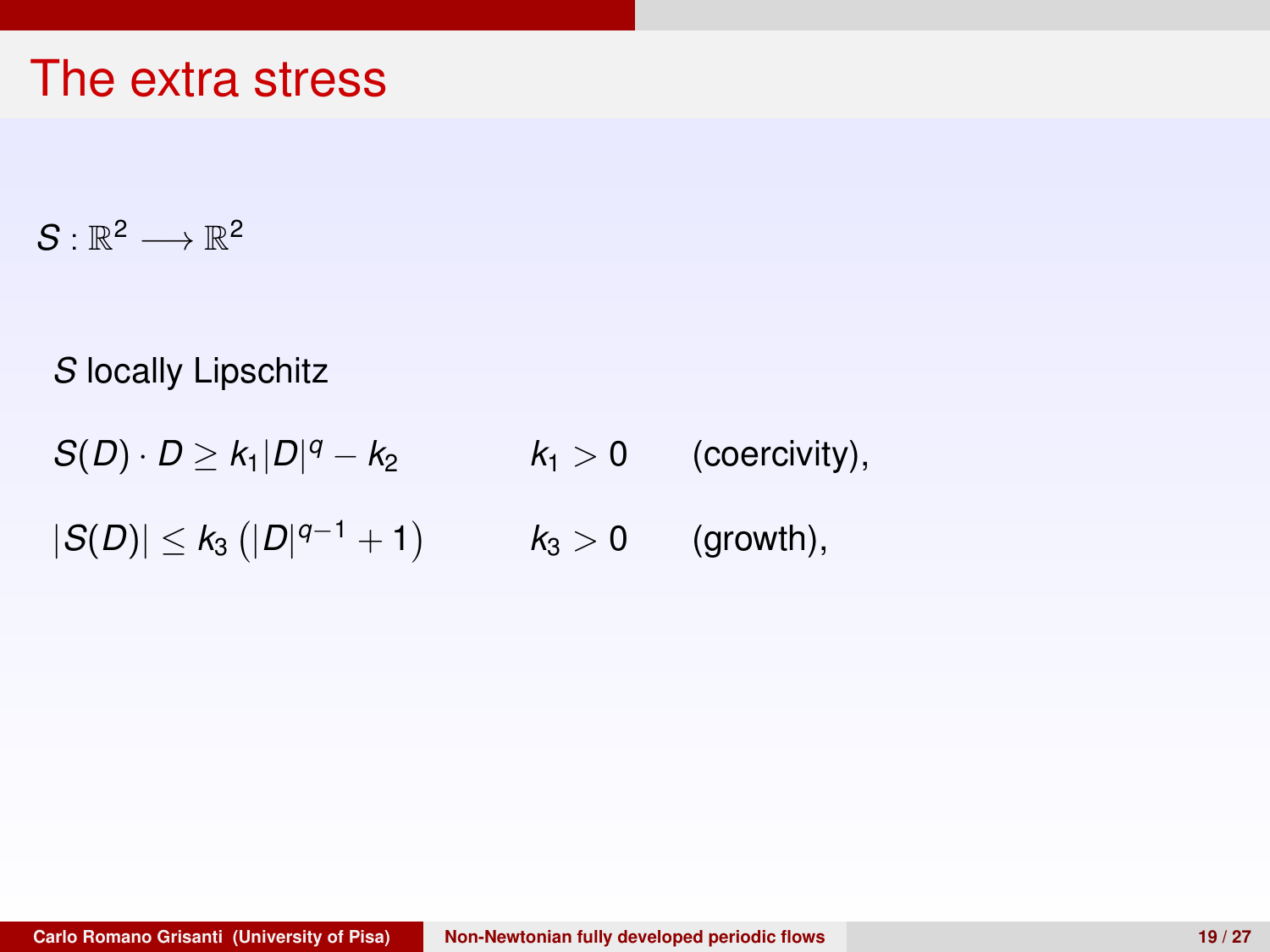$S: \mathbb{R}^2 \longrightarrow \mathbb{R}^2$ 

*S* locally Lipschitz

 $S(D) \cdot D \geq k_1 |D|^q - k_2$  $k_1 > 0$  (coercivity),

 $|S(D)|$  ≤  $k_3$  ( $|D|^{q-1}$  + 1)  $k_3 > 0$  (growth),

 $(S(D) - S(C)) \cdot (D - C) > 0$  if  $C \neq D$  (monotonicity).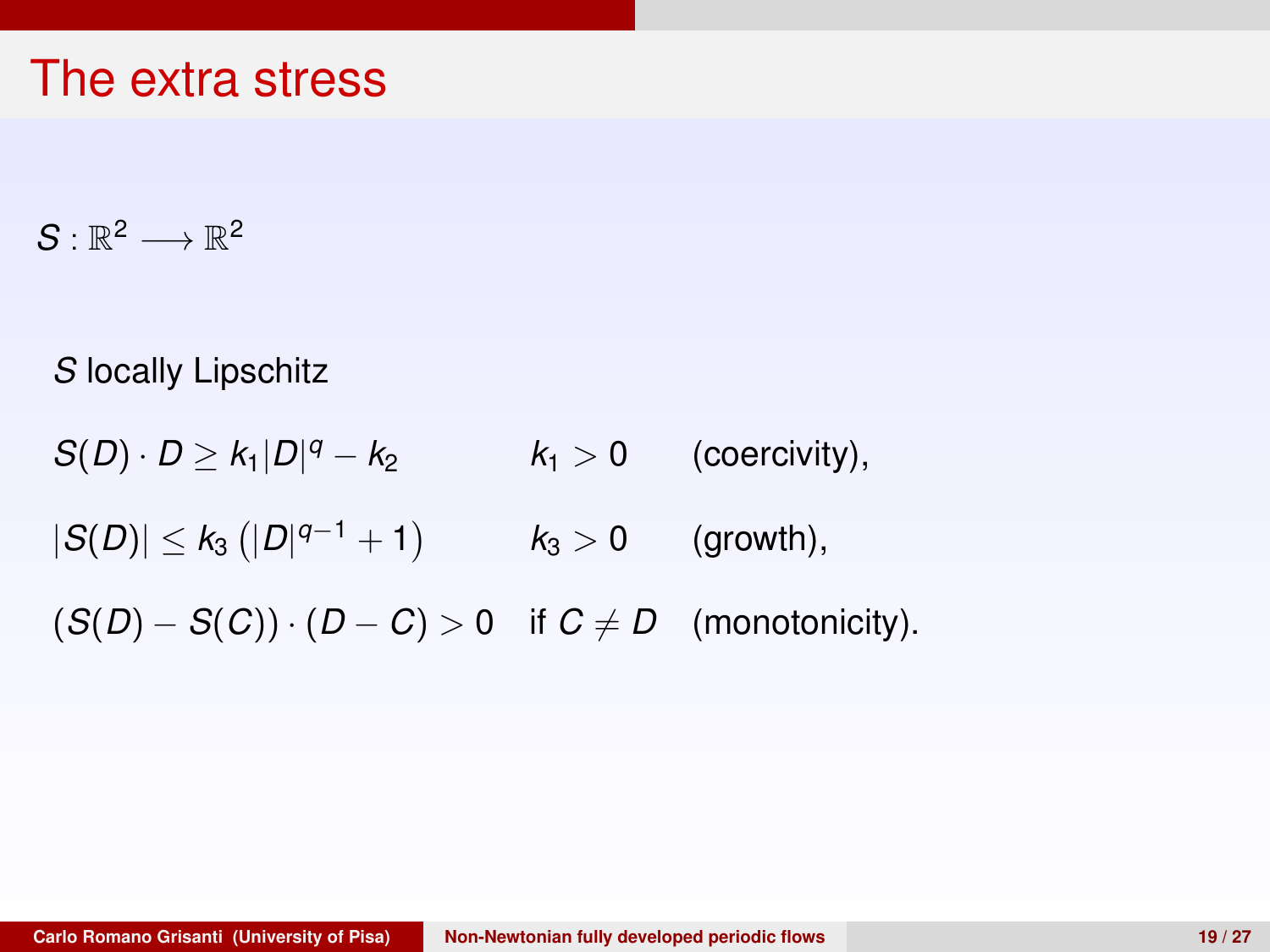$S: \mathbb{R}^2 \longrightarrow \mathbb{R}^2$ 

*S* locally Lipschitz

 $S(D) \cdot D \geq k_1 |D|^q - k_2$  $k_1 > 0$  (coercivity),

 $|S(D)|$  ≤  $k_3$  ( $|D|^{q-1}$  + 1)  $k_3 > 0$  (growth),

 $(S(D) - S(C)) \cdot (D - C) > 0$  if  $C \neq D$  (monotonicity).

 $q > 1$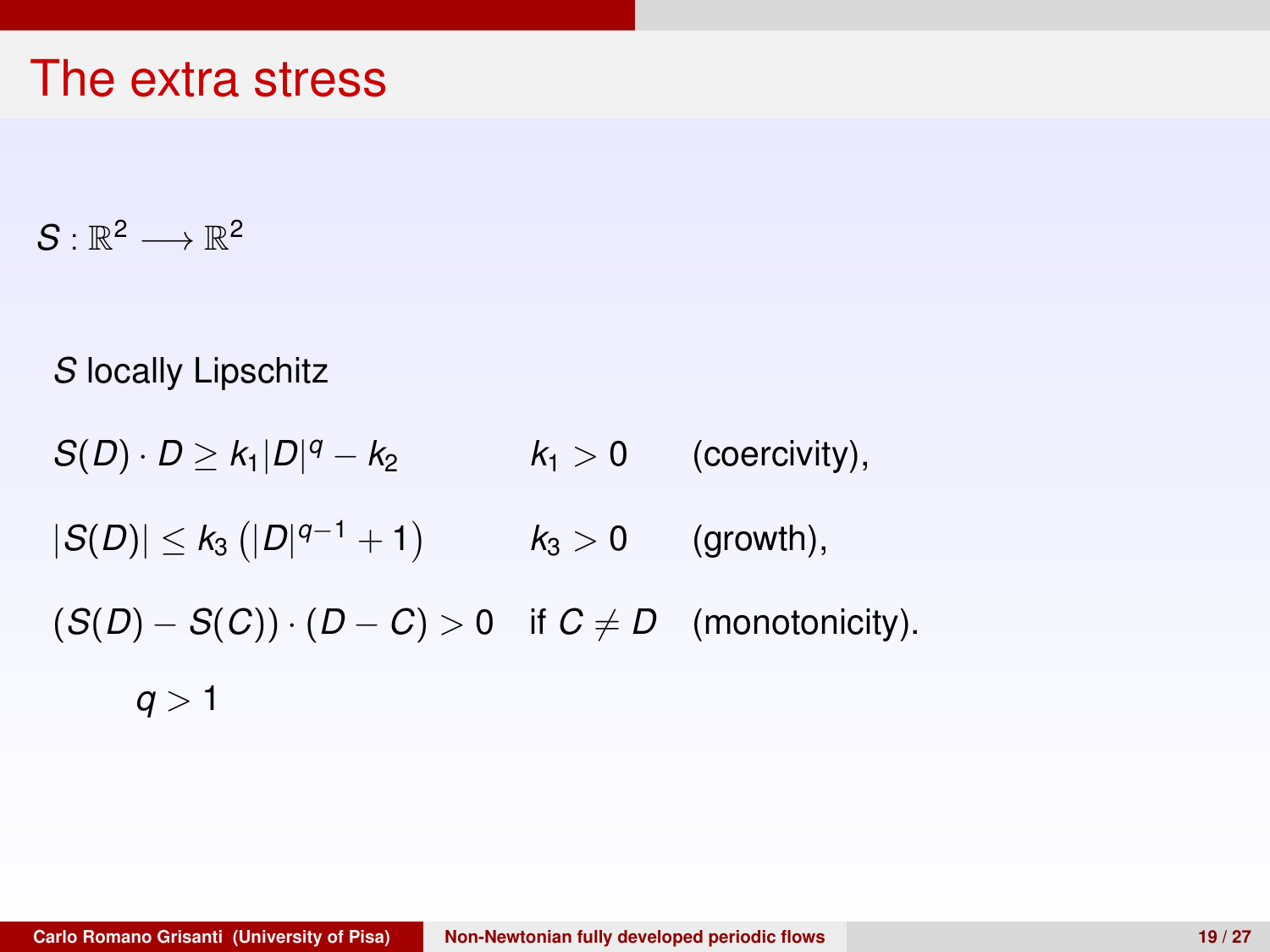$S: \mathbb{R}^2 \longrightarrow \mathbb{R}^2$ 

*S* locally Lipschitz

 $S(D) \cdot D \geq k_1 |D|^q - k_2$  $k_1 > 0$  (coercivity),

 $|S(D)|$  ≤  $k_3$  ( $|D|^{q-1}$  + 1)  $k_3 > 0$  (growth),

 $(S(D) - S(C)) \cdot (D - C) > 0$  if  $C \neq D$  (monotonicity).

 $q > 1$  shear-thinning:  $1 < q < 2$ ,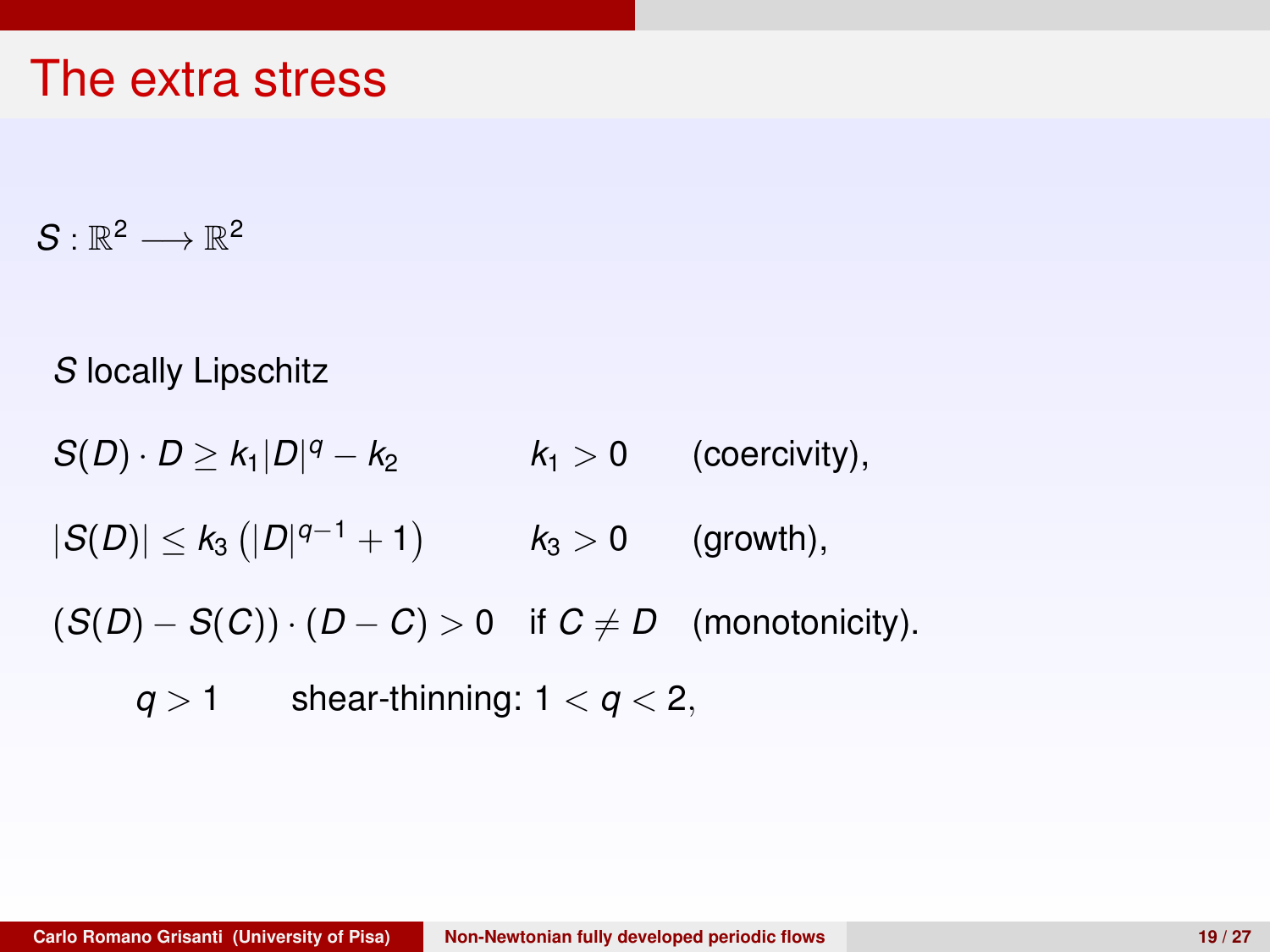$S: \mathbb{R}^2 \longrightarrow \mathbb{R}^2$ 

*S* locally Lipschitz

 $S(D) \cdot D \geq k_1 |D|^q - k_2$  $k_1 > 0$  (coercivity),

 $|S(D)|$  ≤  $k_3$  ( $|D|^{q-1}$  + 1)  $k_3 > 0$  (growth),

 $(S(D) - S(C)) \cdot (D - C) > 0$  if  $C \neq D$  (monotonicity).

 $q > 1$  shear-thinning:  $1 < q < 2$ , shear-thickening:  $q > 2$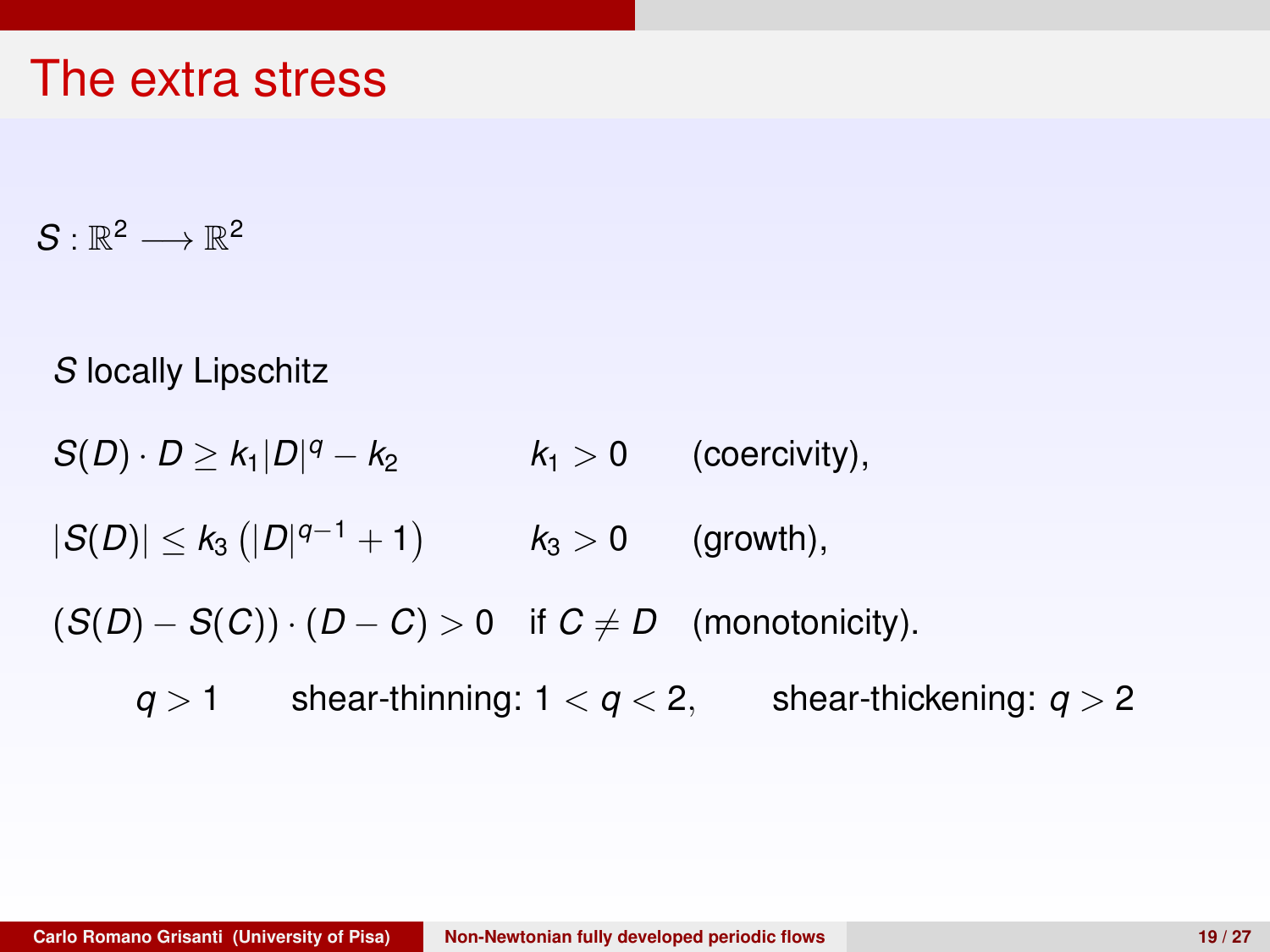#### Theorem (Shear–thinning, 1 < *q* < 2)

Let  $\Sigma \subset \mathbb{R}^2$  be a Lipschitz bounded domain and  $\alpha \in C^1([0,T])$  such that α(0) = α(*T*)*. There exist a unique weak solution v and a distribution* Γ *such that the pair* (*v*, Γ) *solves the equation in a distributional sense.*

$$
v\in L^\infty(0,\,T;\,W^{1,2}_0(\Sigma))\cap L^\infty(\Sigma\times[0,\,T]),\,\,v'\in L^2(\Sigma\times(0,\,T)),\,\,\Gamma\in L^2(0,\,T)
$$

*and there exists a constant K depending on*  $\Sigma$ ,  $k_1$ ,  $k_3$ ,  $\mu_0$ , *q such that* 

$$
\|v(x,t)\|_{\infty}^2 + \int_0^T \|\nabla v(\cdot,t)\|_2^2 dt \leq K \|\alpha\|_{C^1}
$$

*Moreover the map*  $\Phi$  :  $C^1([0,T]) \longrightarrow L^2(\Sigma \times (0,T))$  *defined by*  $\Phi(\alpha) = v$  *is continuous.*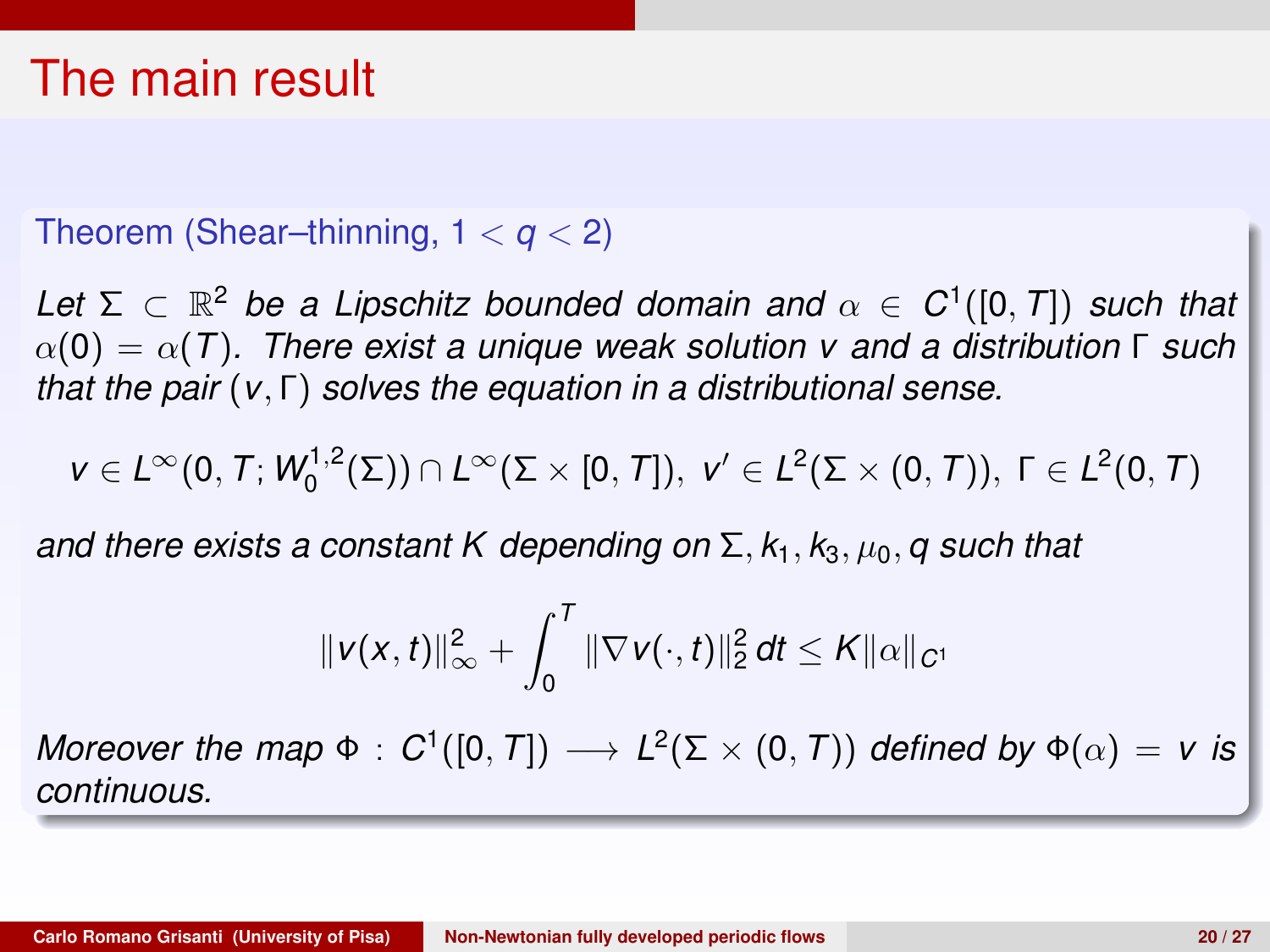## The main result

#### Theorem (Shear–thickening, *q* > 2)

Let  $\Sigma \subset \mathbb{R}^2$  be a Lipschitz bounded domain and  $\alpha \in C^1([0,T])$  such that α(0) = α(*T*)*. There exist a unique weak solution v and a distribution* Γ *such that the pair* (*v*, Γ) *solves the equation in a distributional sense.*

$$
v\in L^\infty(0,\,T;\,W^{1,2}_0(\Sigma))\cap L^\infty(\Sigma\times[0,\,T]),\,\,v'\in L^2(\Sigma\times(0,\,T)),\,\,\Gamma\in L^{q'}(0,\,T)
$$

*and there exists a constant K depending on* Σ, *k*1, *k*3, µ0, *q such that*

$$
\|v(x,t)\|_{\infty}^2 + \int_0^T \|\nabla v(\cdot,t)\|_{q}^q dt \leq K (\|\alpha\|_{C^1} + k_2)
$$

*Moreover the map*  $\Phi$  :  $C^1([0,T]) \longrightarrow L^2(\Sigma \times (0,T))$  *defined by*  $\Phi(\alpha) = v$  *is continuous. If k*<sub>2</sub> = 0 *then*  $v \in L^{\infty}(0, T; W_0^{1,q}(\Sigma))$  *and*  $||v(x, t)||_{\infty} \le c||\alpha||_{C^1}$ .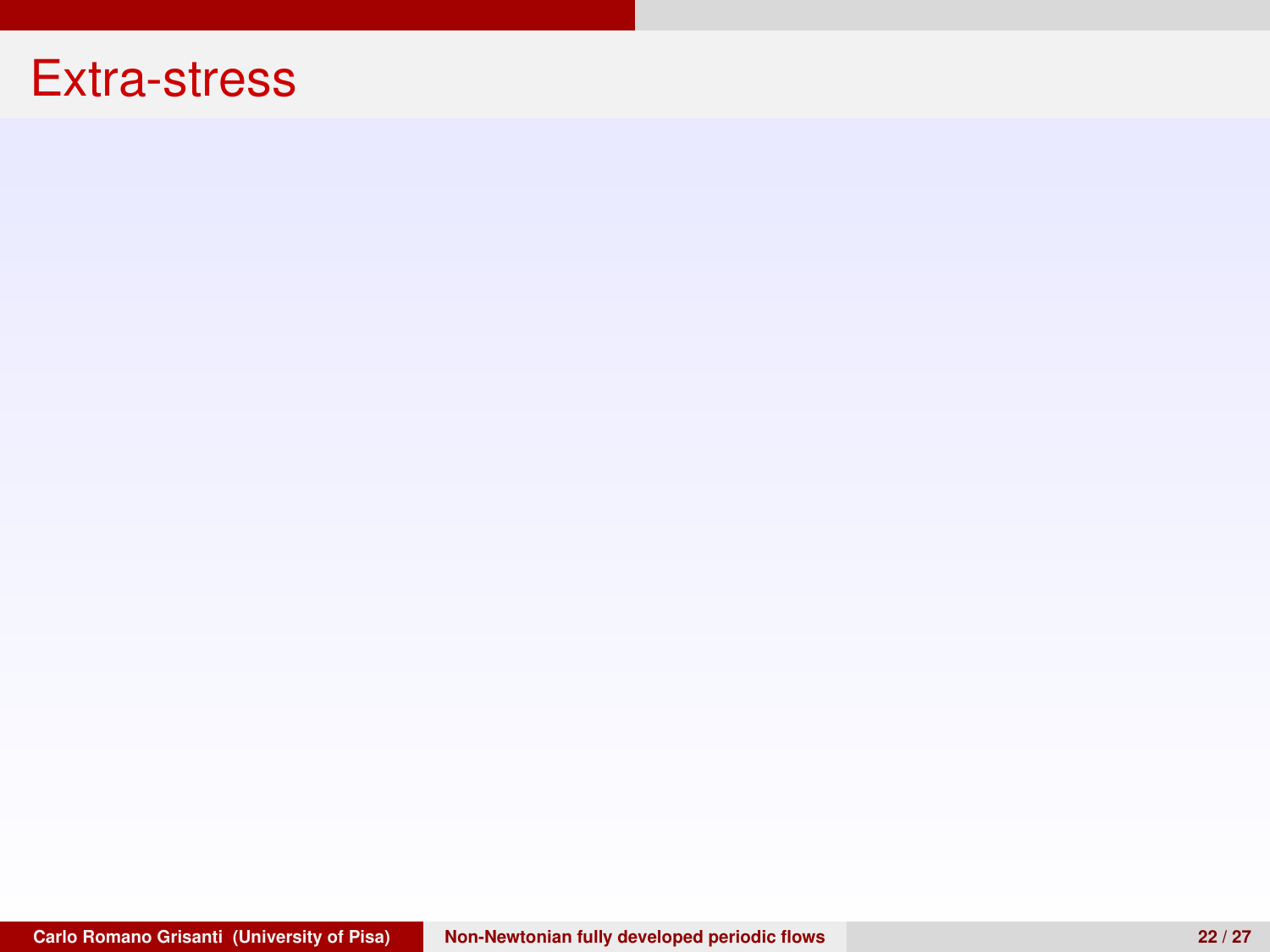$$
S(D)=(\mu_1+|D|^2)^{\frac{q-2}{2}}D, \qquad \mu_1\geq 0
$$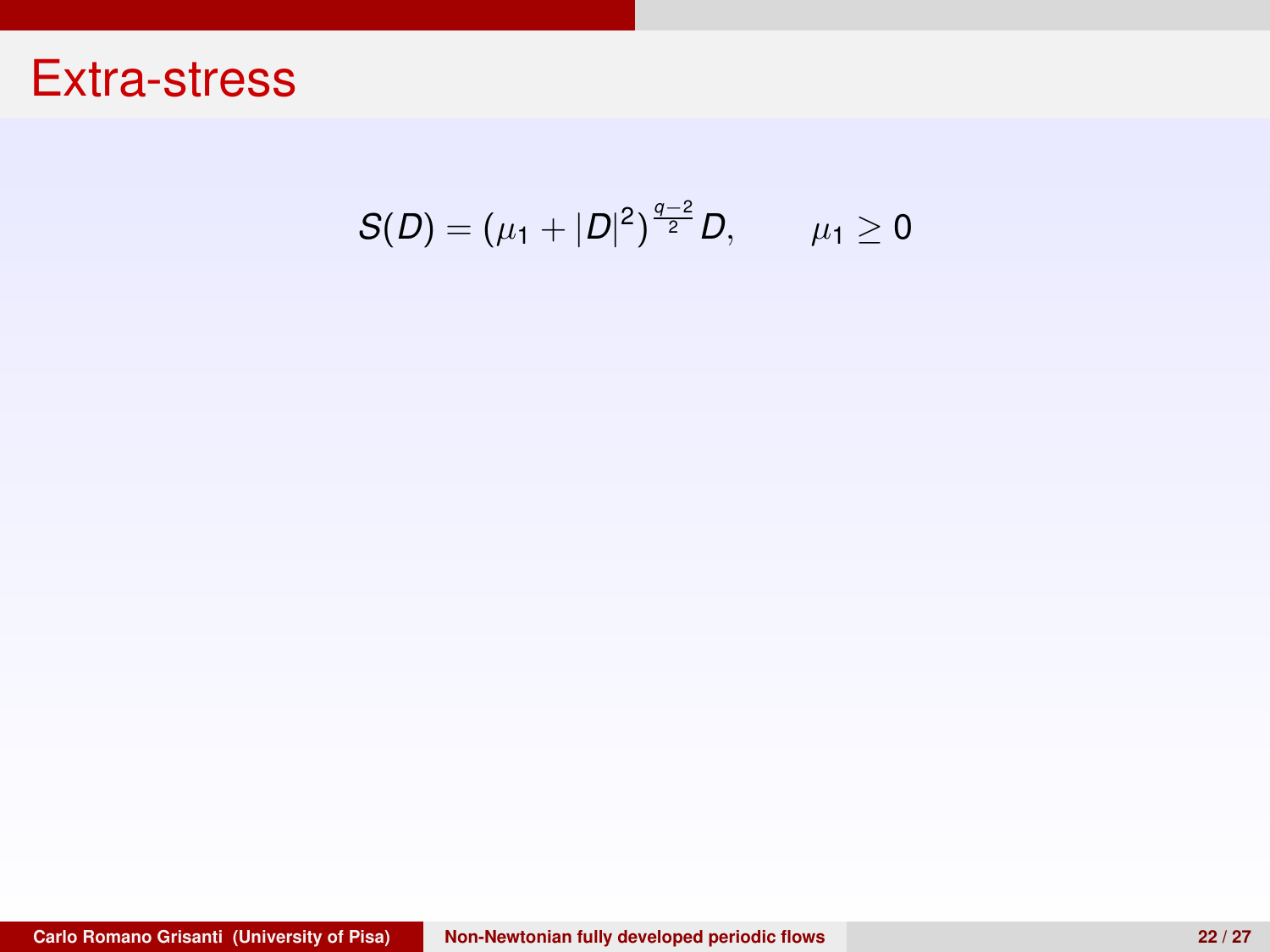$$
S(D)=(\mu_1+|D|^2)^{\frac{q-2}{2}}D, \qquad \mu_1\geq 0
$$

 $1 < q < 2$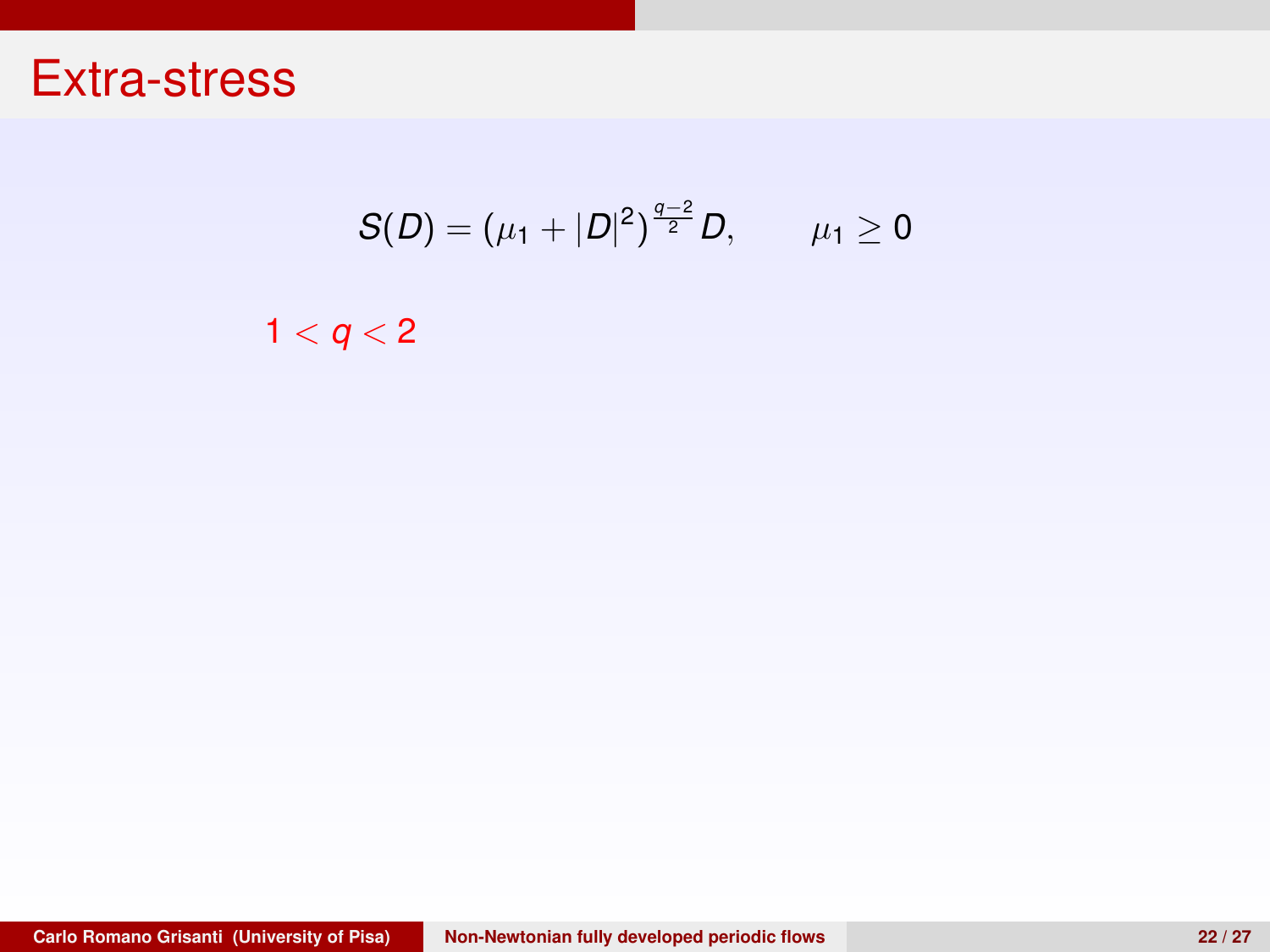$$
S(D)=(\mu_1+|D|^2)^{\frac{q-2}{2}}D, \qquad \mu_1\geq 0
$$

 $1 < q < 2$  Lipschitz continuity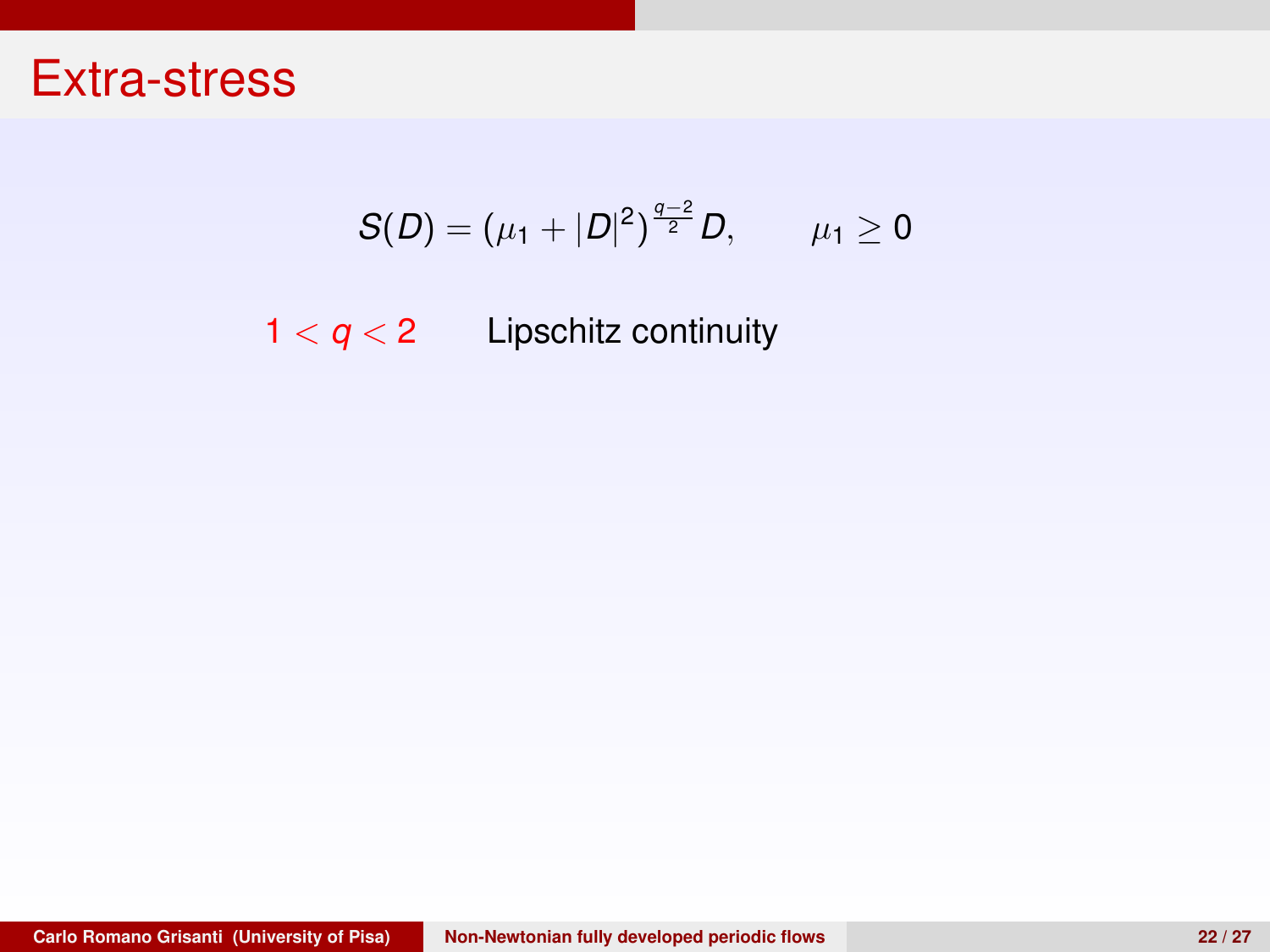$$
S(D)=(\mu_1+|D|^2)^{\frac{q-2}{2}}D, \qquad \mu_1\geq 0
$$

1 <  $q$  < 2 Lipschitz continuity  $\Rightarrow \mu_1 > 0$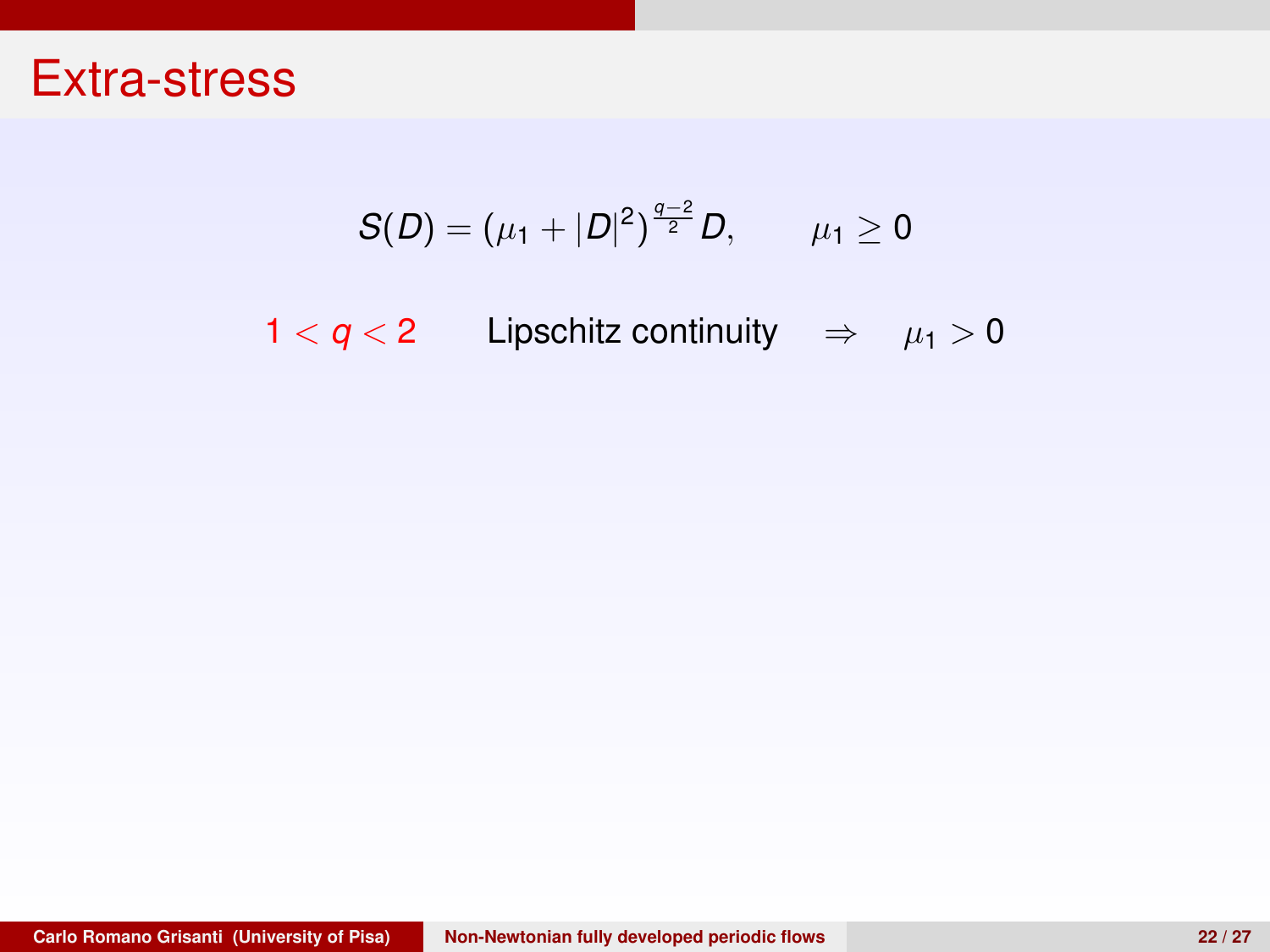$$
S(D)=(\mu_1+|D|^2)^{\frac{q-2}{2}}D, \qquad \mu_1\geq 0
$$

1 <  $q$  < 2 Lipschitz continuity  $\Rightarrow \mu_1 > 0$ 

coercivity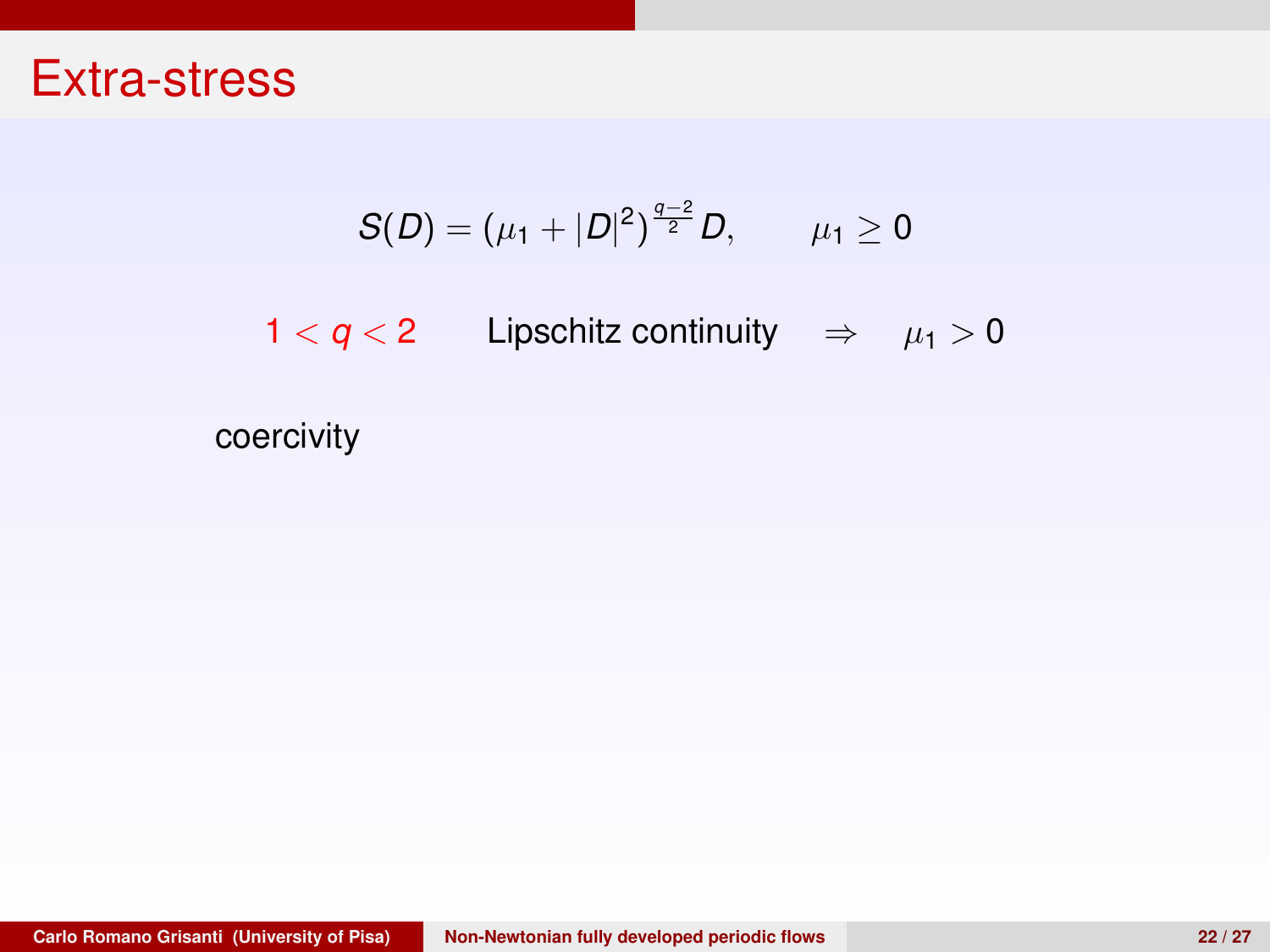$$
S(D)=(\mu_1+|D|^2)^{\frac{q-2}{2}}D, \qquad \mu_1\geq 0
$$

 $1 < q < 2$  Lipschitz continuity  $\Rightarrow \mu_1 > 0$ 

 $\mathsf{coercivity} \quad \Rightarrow \quad \mathcal{S}(D) \cdot D \geq k_1 |D|^q - k_2$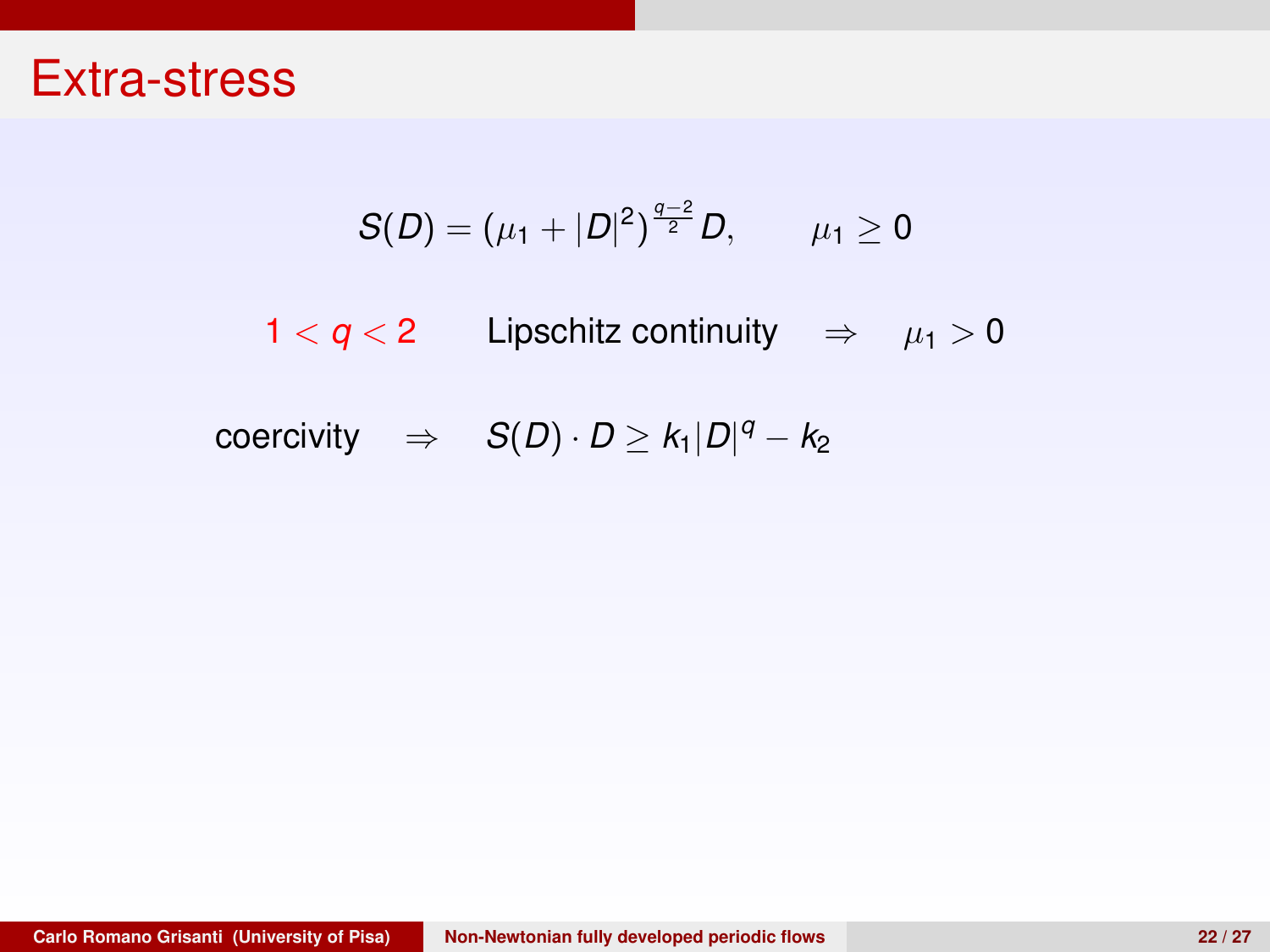$$
S(D)=(\mu_1+|D|^2)^{\frac{q-2}{2}}D, \qquad \mu_1\geq 0
$$

1 <  $q$  < 2 Lipschitz continuity  $\Rightarrow \mu_1 > 0$ 

coercivity 
$$
\Rightarrow
$$
  $S(D) \cdot D \ge k_1 |D|^q - k_2 \Rightarrow k_2 > 0$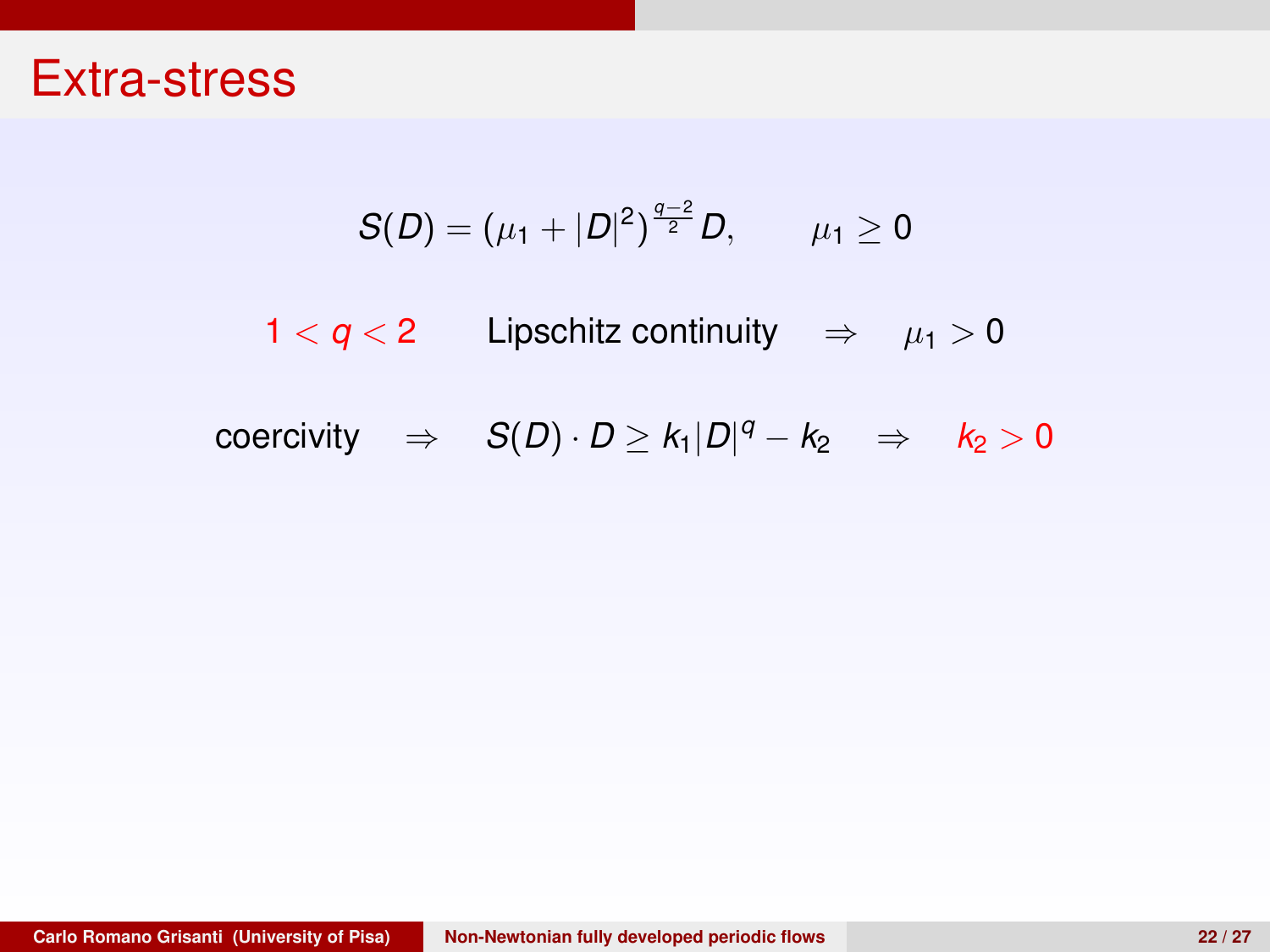$$
S(D)=(\mu_1+|D|^2)^{\frac{q-2}{2}}D, \qquad \mu_1\geq 0
$$

1 <  $q$  < 2 Lipschitz continuity  $\Rightarrow \mu_1 > 0$ 

 $\mathsf{coercivity} \quad \Rightarrow \quad \mathsf{S}(D) \cdot D \geq k_1 |D|^q - k_2 \quad \Rightarrow \quad k_2 > 0$ 

Theorem (Shear-thinning)  $\Rightarrow$   $||v(x, t)||_{\infty} \le c||\alpha||_{C^1}$ .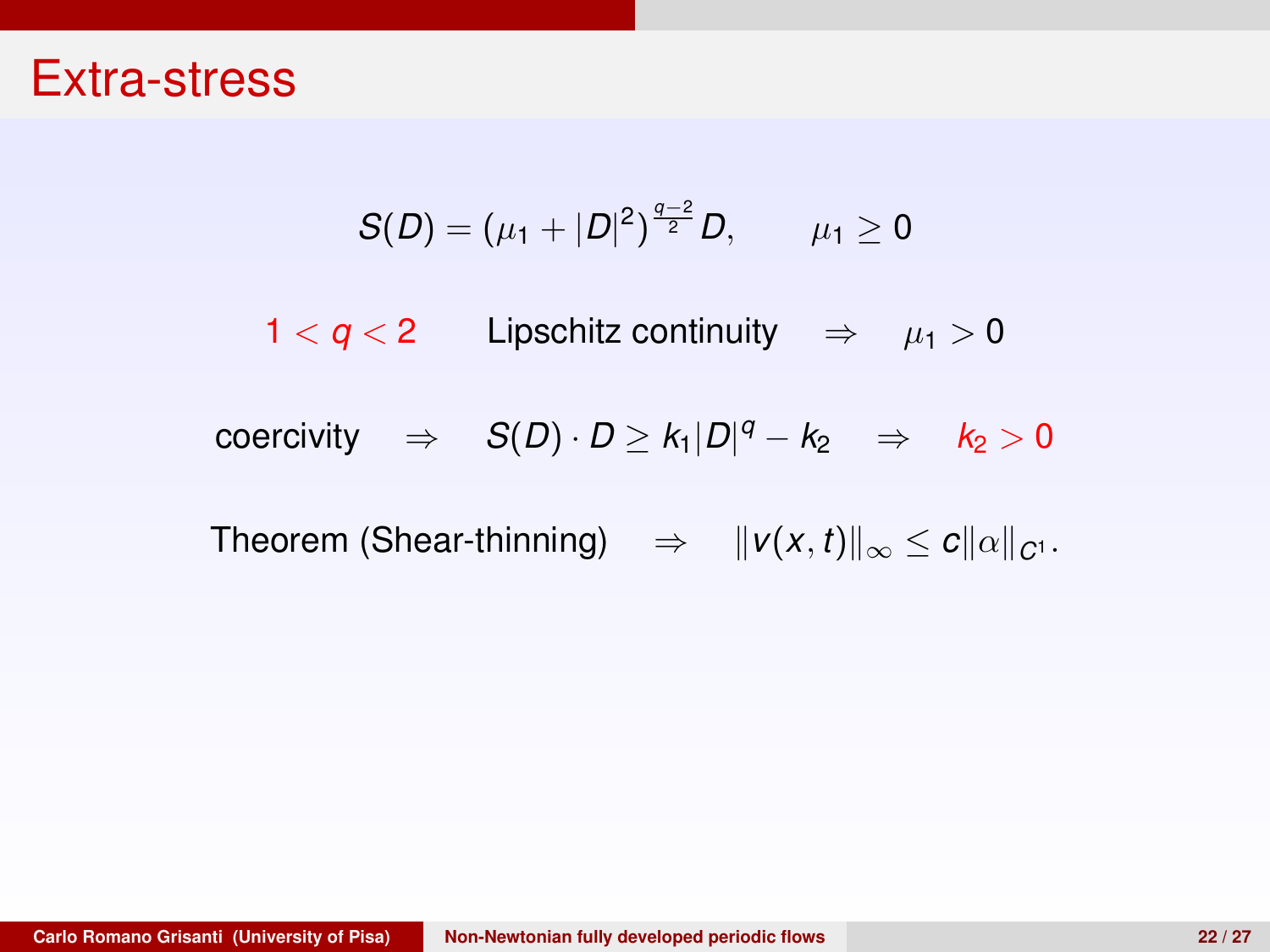$$
S(D)=(\mu_1+|D|^2)^{\frac{q-2}{2}}D, \qquad \mu_1\geq 0
$$

1 <  $q$  < 2 Lipschitz continuity  $\Rightarrow \mu_1 > 0$ 

 $\mathsf{coercivity} \quad \Rightarrow \quad \mathsf{S}(D) \cdot D \geq k_1 |D|^q - k_2 \quad \Rightarrow \quad k_2 > 0$ 

Theorem (Shear-thinning)  $\Rightarrow$   $||v(x, t)||_{\infty} \le c||\alpha||_{C^1}$ .

 $q > 2$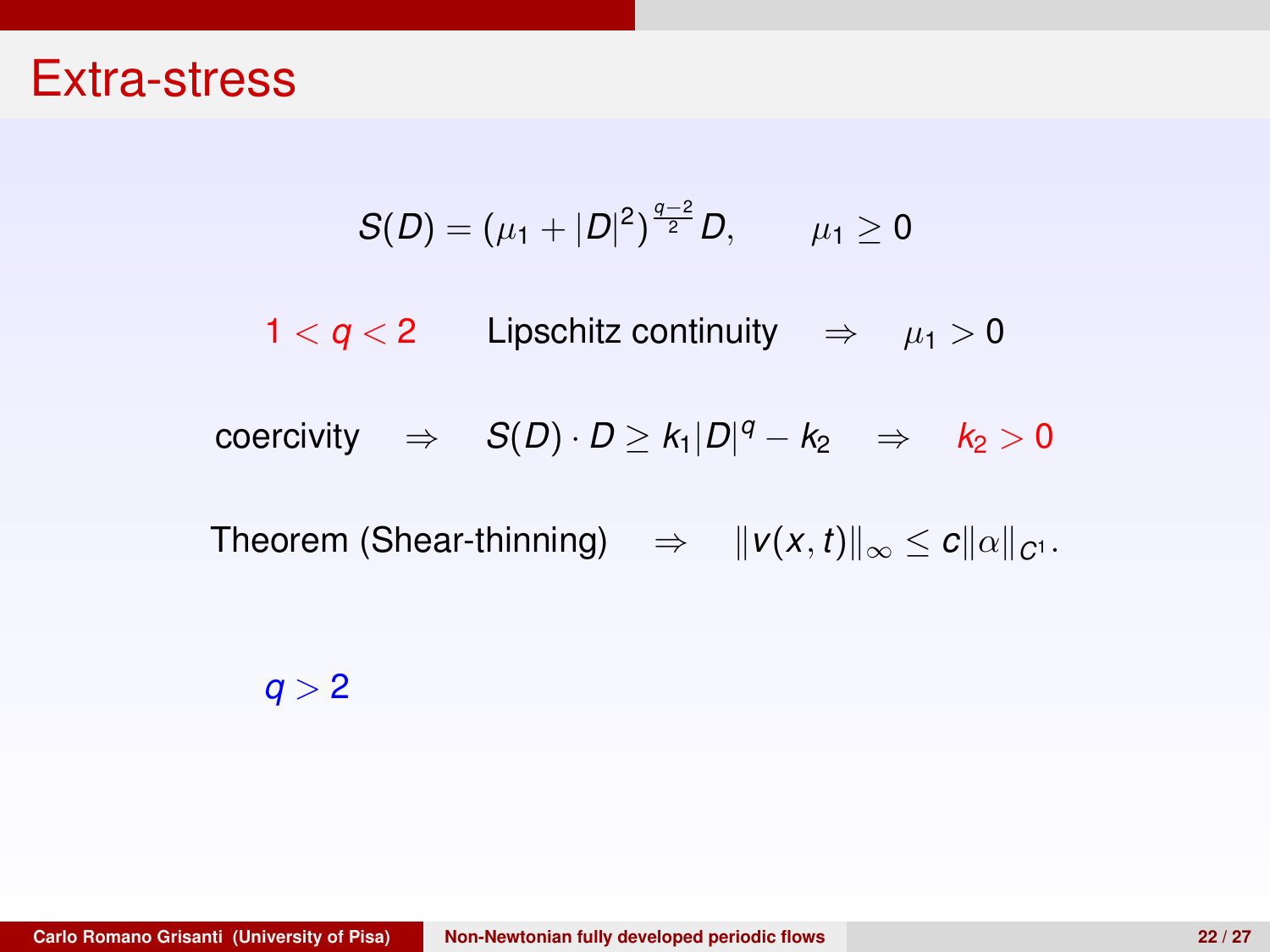$$
S(D)=(\mu_1+|D|^2)^{\frac{q-2}{2}}D, \qquad \mu_1\geq 0
$$

 $1 < q < 2$  Lipschitz continuity  $\Rightarrow \mu_1 > 0$ 

coercivity 
$$
\Rightarrow
$$
  $S(D) \cdot D \ge k_1 |D|^q - k_2 \Rightarrow k_2 > 0$ 

Theorem (Shear-thinning)  $\Rightarrow$   $||v(x, t)||_{\infty} \le c||\alpha||_{C^1}$ .

$$
q>2\qquad\Rightarrow\quad S(D)\cdot D\geq |D|^{q-2}
$$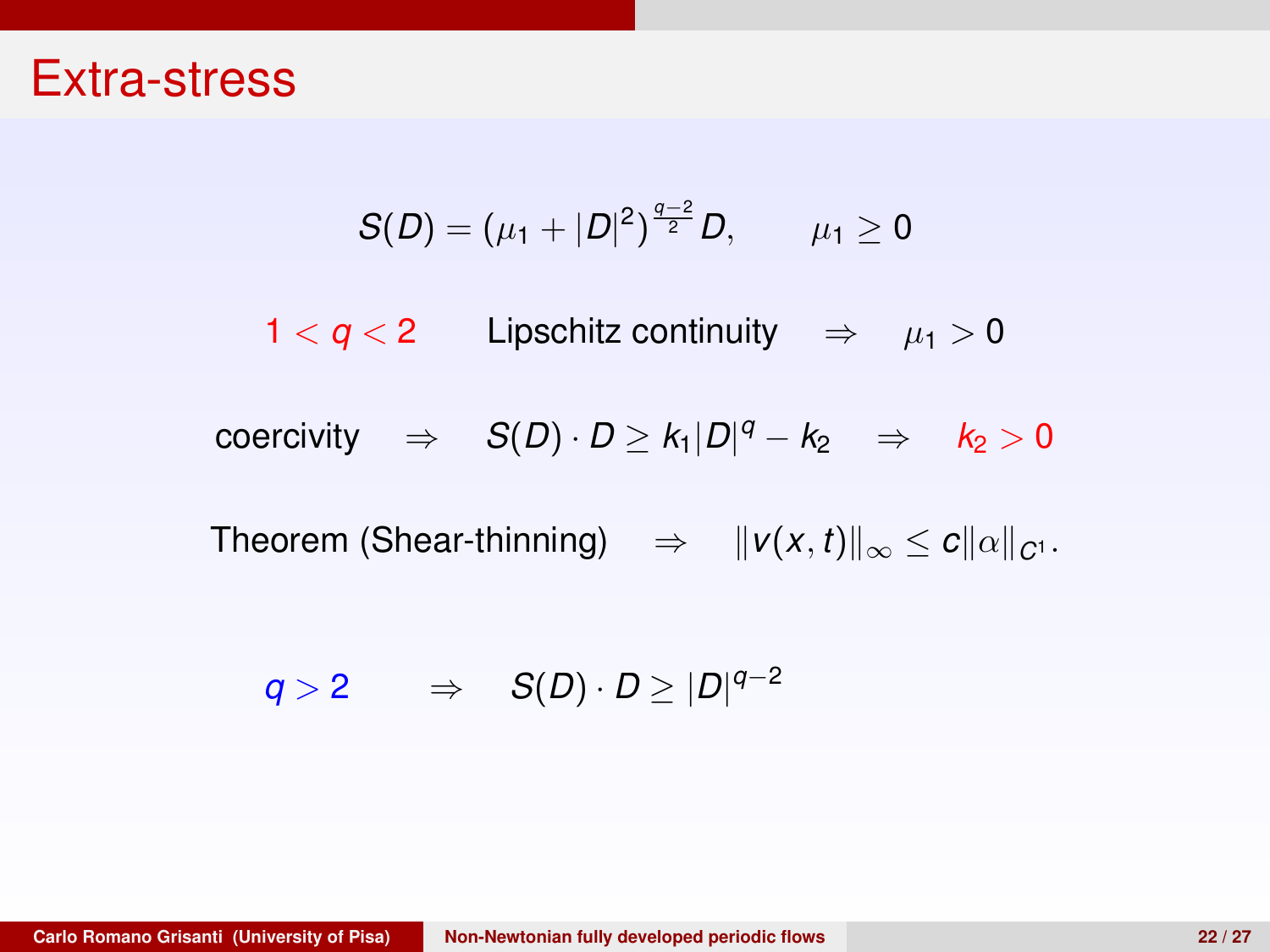$$
S(D)=(\mu_1+|D|^2)^{\frac{q-2}{2}}D, \qquad \mu_1\geq 0
$$

 $1 < q < 2$  Lipschitz continuity  $\Rightarrow \mu_1 > 0$ 

coercivity 
$$
\Rightarrow
$$
  $S(D) \cdot D \ge k_1 |D|^q - k_2 \Rightarrow k_2 > 0$ 

Theorem (Shear-thinning)  $\Rightarrow$   $||v(x, t)||_{\infty} \le c||\alpha||_{C^1}$ .

$$
q>2\qquad\Rightarrow\quad S(D)\cdot D\geq |D|^{q-2}\quad\Rightarrow\quad k_2=0
$$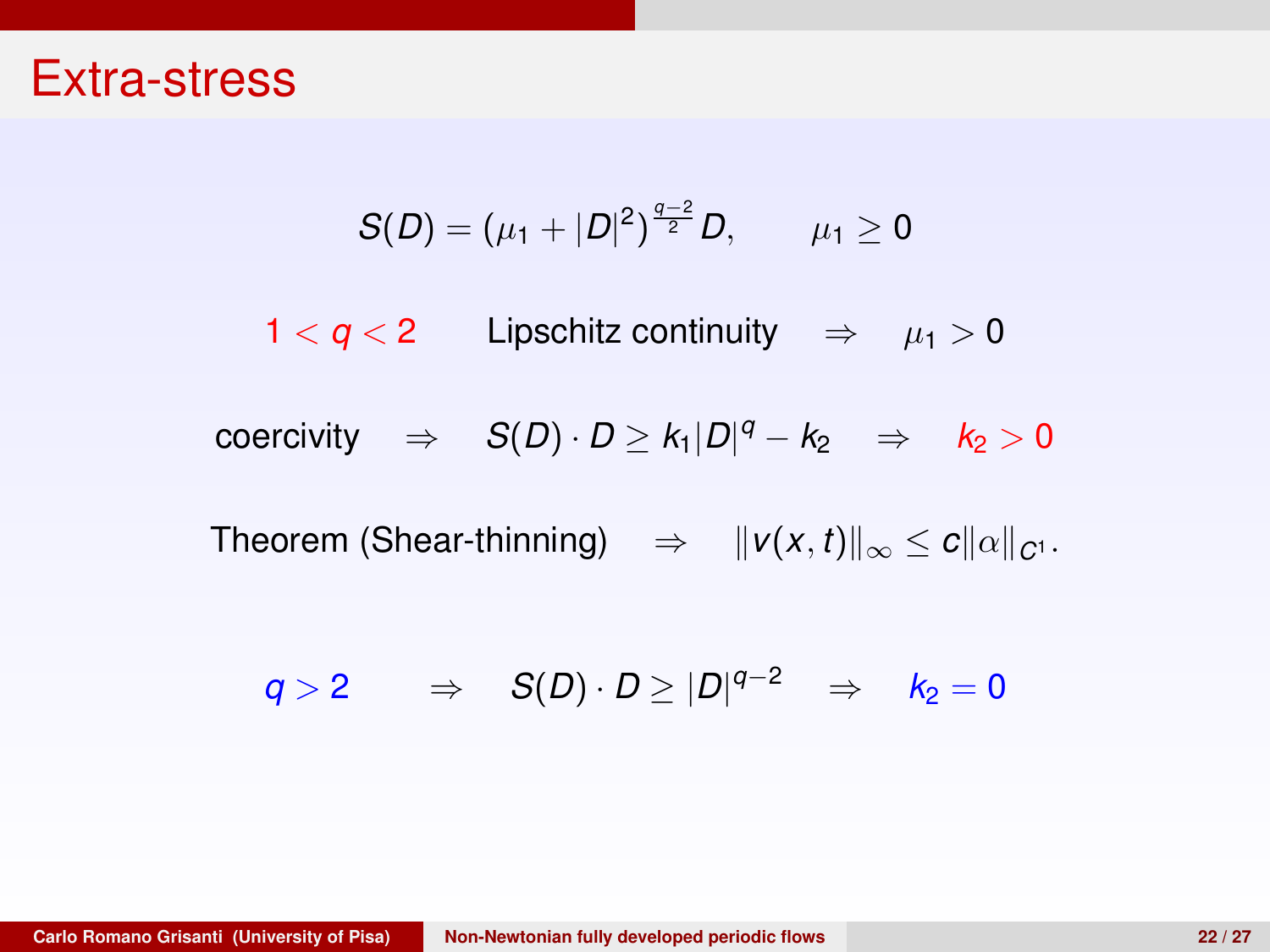$$
S(D)=(\mu_1+|D|^2)^{\frac{q-2}{2}}D, \qquad \mu_1\geq 0
$$

1 <  $q$  < 2 Lipschitz continuity  $\Rightarrow$   $\mu_1 > 0$ 

coercivity 
$$
\Rightarrow
$$
  $S(D) \cdot D \ge k_1 |D|^q - k_2 \Rightarrow k_2 > 0$ 

Theorem (Shear-thinning)  $\Rightarrow$   $||v(x, t)||_{\infty} \le c||\alpha||_{C^1}$ .

$$
q>2\qquad\Rightarrow\quad S(D)\cdot D\geq |D|^{q-2}\quad\Rightarrow\quad k_2=0
$$

Theorem (Shear-thickening)  $\Rightarrow$   $||v(x, t)||_{\infty} \le c||\alpha||_{C^1}$ .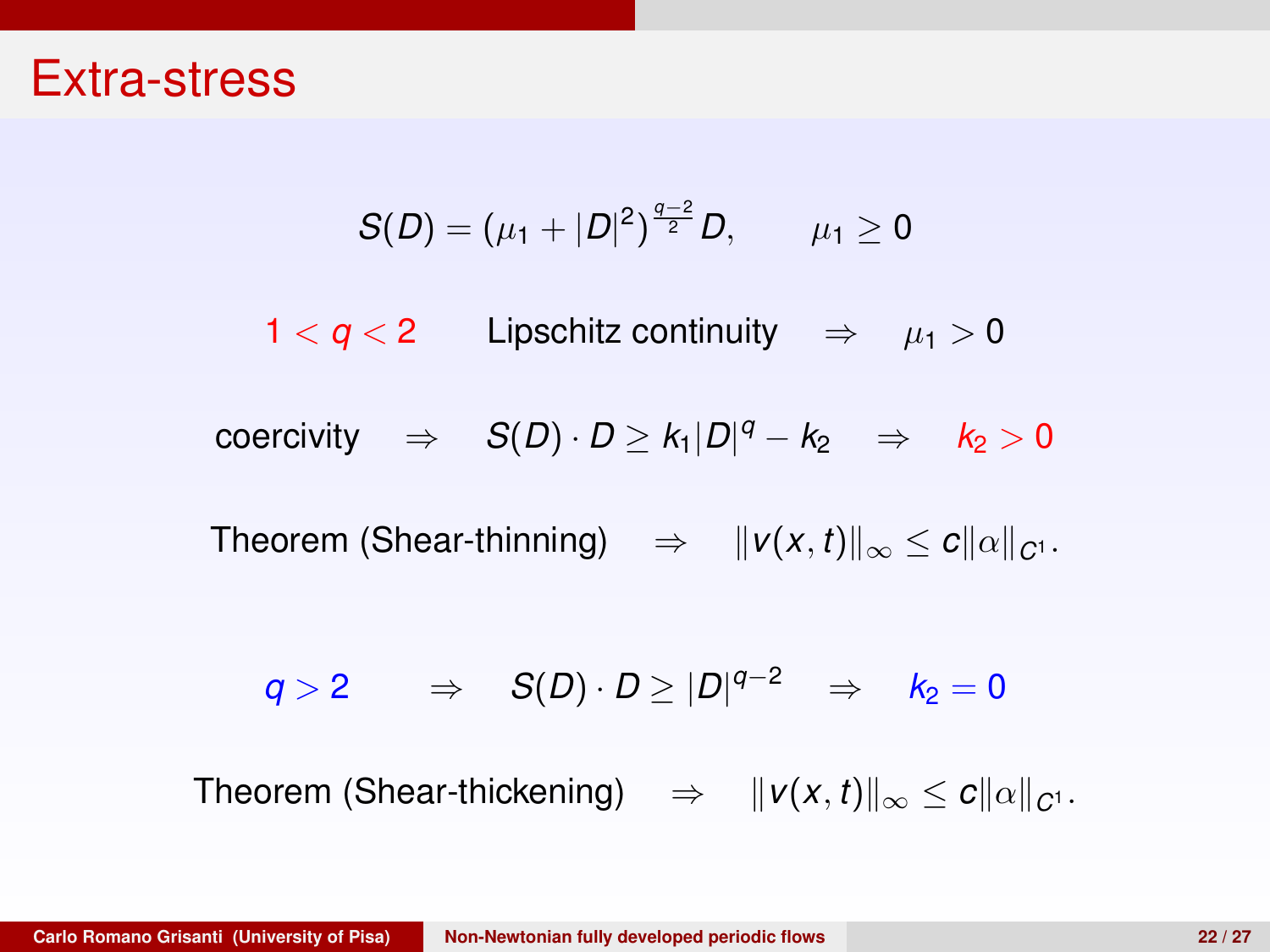Why  $||v(x, t)||_{\infty} \le c||\alpha||_{C^{1}}$  ?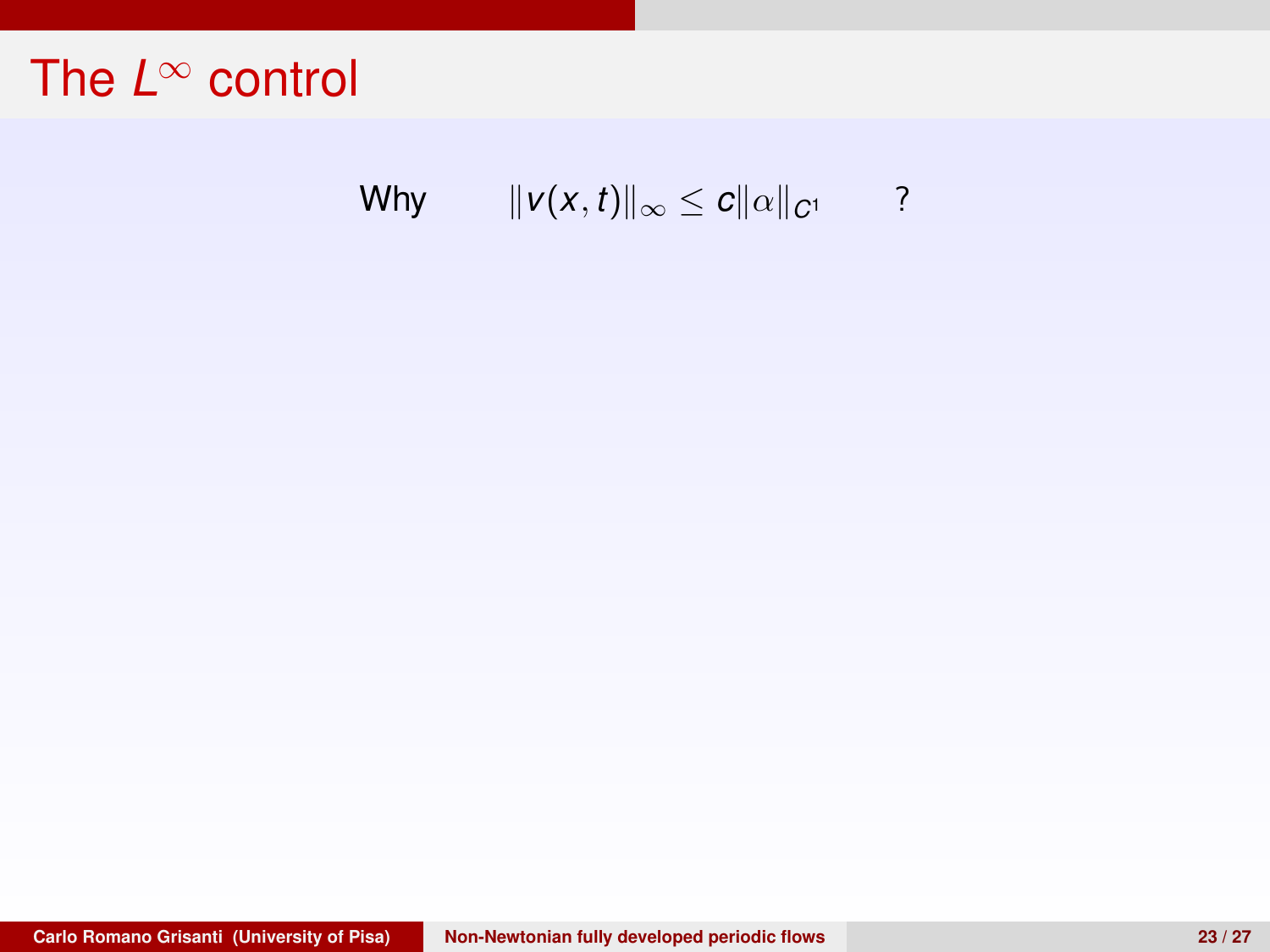## Why  $||v(x, t)||_{\infty} \le c||\alpha||_{C^{1}}$  ?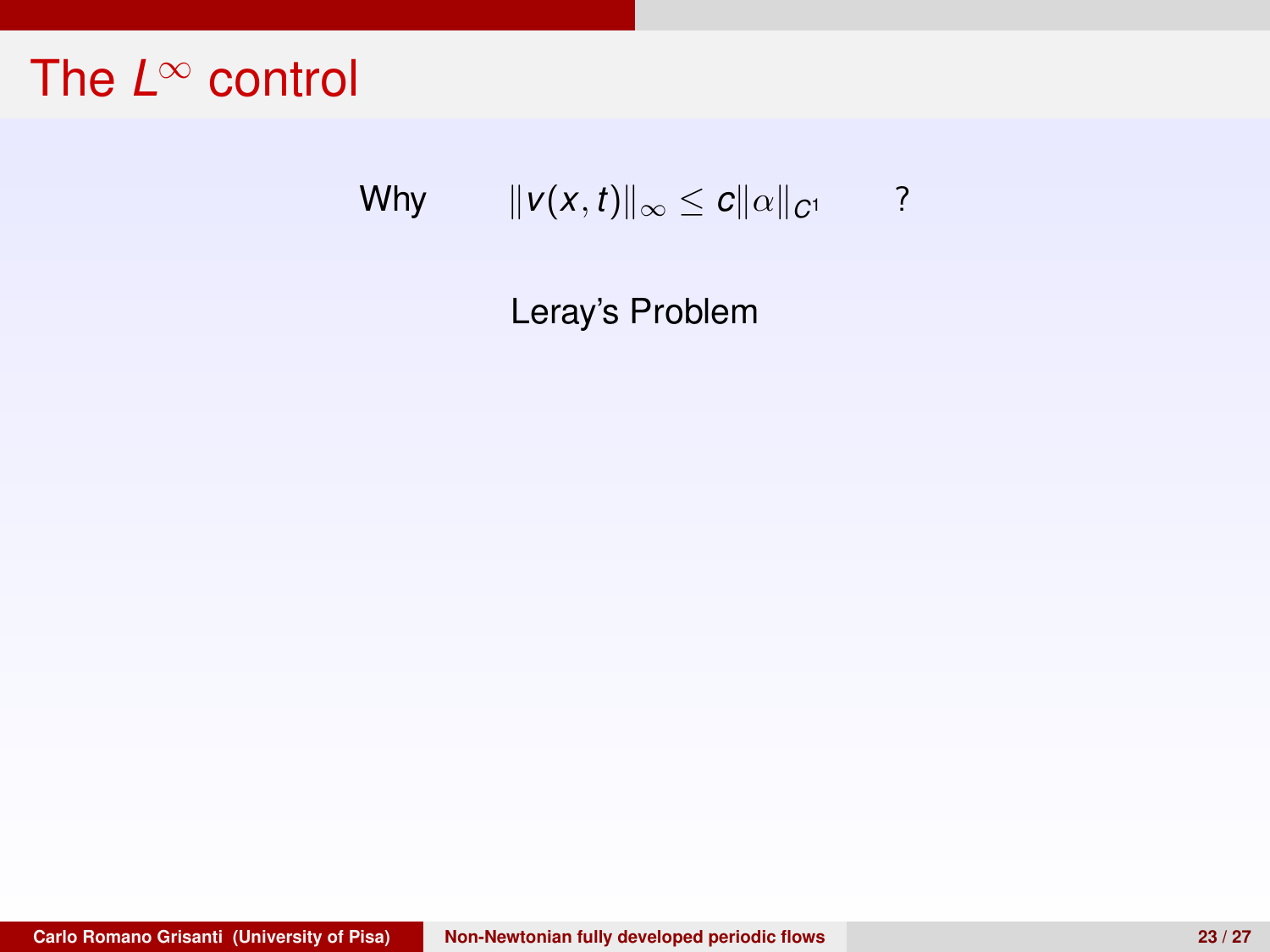$$
\mathsf{Why} \qquad \|\mathsf{v}(x,t)\|_\infty \leq c \|\alpha\|_{\mathsf{C}^1} \qquad ?
$$

$$
\begin{cases}\nV' + V \cdot \nabla V = \mu_0 \Delta V + \nabla \cdot S(DV) - \nabla p & \text{in } \Omega \times \mathbb{R} \\
\nabla \cdot V = 0 & \text{in } \Omega \times \mathbb{R} \\
\int_{\Sigma} V \cdot n \, d\sigma = \alpha(t) & \text{T - periodic} \\
V|_{\partial \Omega} = 0 & \text{lim} \\
\lim_{|x| \to \infty, x \in \Omega_j} V(x, t) - V_{P_j}(x, t) = 0 & j = 1, 2, t \in \mathbb{R}\n\end{cases}
$$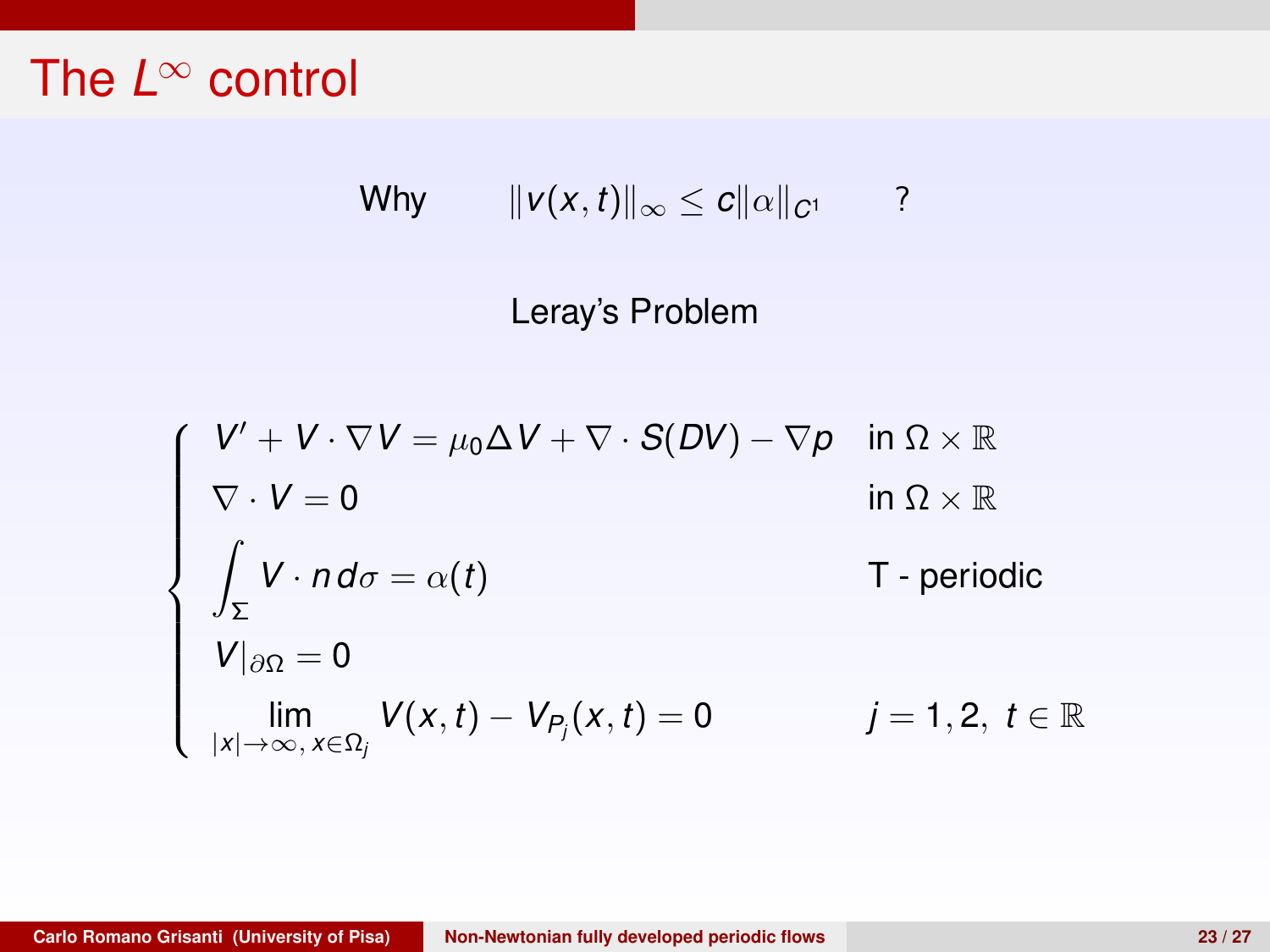$$
\mathsf{Why} \qquad \|\mathsf{v}(x,t)\|_\infty \leq c \|\alpha\|_{C^1} \qquad ?
$$

$$
\begin{cases}\nV' + V \cdot \nabla V = \mu_0 \Delta V + \nabla \cdot S(DV) - \nabla p & \text{in } \Omega \times \mathbb{R} \\
\nabla \cdot V = 0 & \text{in } \Omega \times \mathbb{R} \\
\int_{\Sigma} V \cdot n \, d\sigma = \alpha(t) & \text{T - periodic} \\
V|_{\partial \Omega} = 0 & \text{lim} \\
\lim_{|x| \to \infty, x \in \Omega_j} V(x, t) - V_{P_j}(x, t) = 0 & j = 1, 2, t \in \mathbb{R} \\
\text{velocity decomposition} & V = U + \gamma\n\end{cases}
$$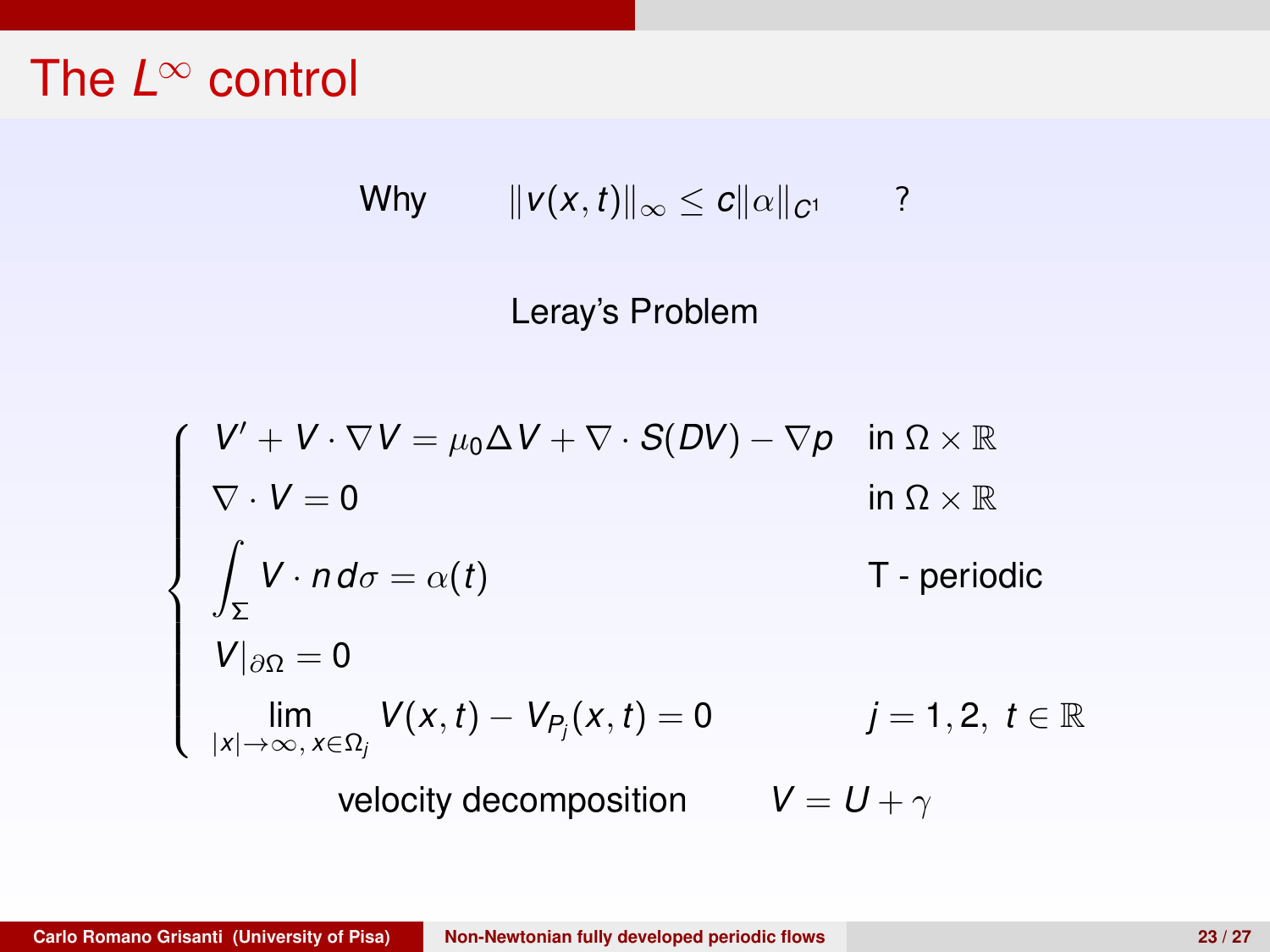$$
\mathsf{Why} \qquad \|\mathsf{v}(x,t)\|_\infty \leq c \|\alpha\|_{C^1} \qquad ?
$$

$$
\begin{cases}\nV' + V \cdot \nabla V = \mu_0 \Delta V + \nabla \cdot S(DV) - \nabla p & \text{in } \Omega \times \mathbb{R} \\
\nabla \cdot V = 0 & \text{in } \Omega \times \mathbb{R} \\
\int_{\Sigma} V \cdot n \, d\sigma = \alpha(t) & \text{T - periodic} \\
V|_{\partial \Omega} = 0 & \text{lim} \\
\lim_{|x| \to \infty, x \in \Omega_i} V(x, t) - V_{P_i}(x, t) = 0 & j = 1, 2, t \in \mathbb{R} \\
\text{velocity decomposition} & V = U + \gamma \\
U \text{ carries no flow rate}\n\end{cases}
$$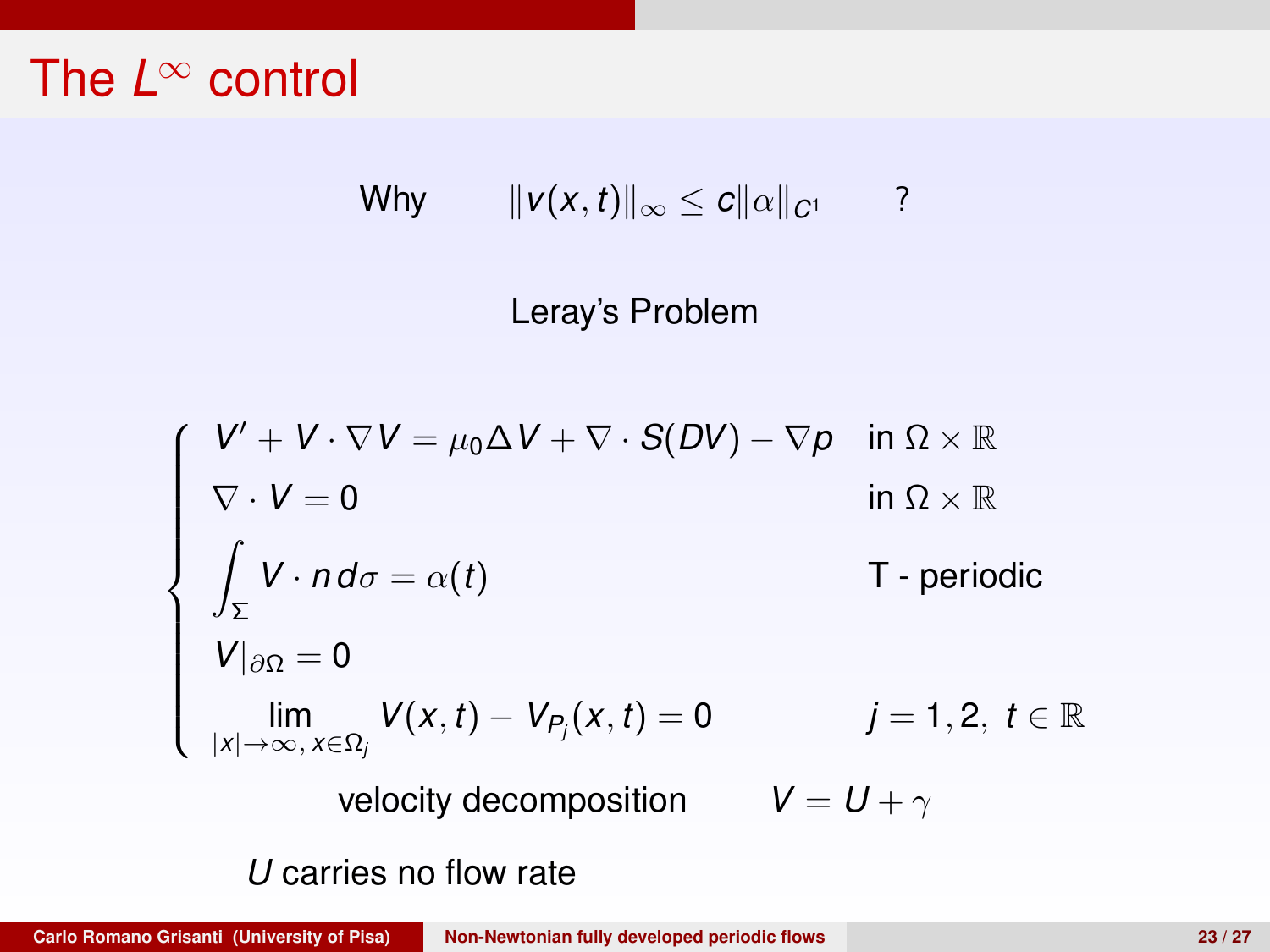$$
\mathsf{Why} \qquad \|\mathsf{v}(x,t)\|_\infty \leq c \|\alpha\|_{C^1} \qquad ?
$$

$$
\begin{cases}\nV' + V \cdot \nabla V = \mu_0 \Delta V + \nabla \cdot S(DV) - \nabla p & \text{in } \Omega \times \mathbb{R} \\
\nabla \cdot V = 0 & \text{in } \Omega \times \mathbb{R} \\
\int_{\Sigma} V \cdot n \, d\sigma = \alpha(t) & \text{T - periodic} \\
V|_{\partial \Omega} = 0 & \text{lim} \\
\lim_{|x| \to \infty, x \in \Omega_j} V(x, t) - V_{P_j}(x, t) = 0 & j = 1, 2, t \in \mathbb{R} \\
\text{velocity decomposition} & V = U + \gamma \\
U \text{ carries no flow rate} & \gamma \text{ carries all the flow rate}\n\end{cases}
$$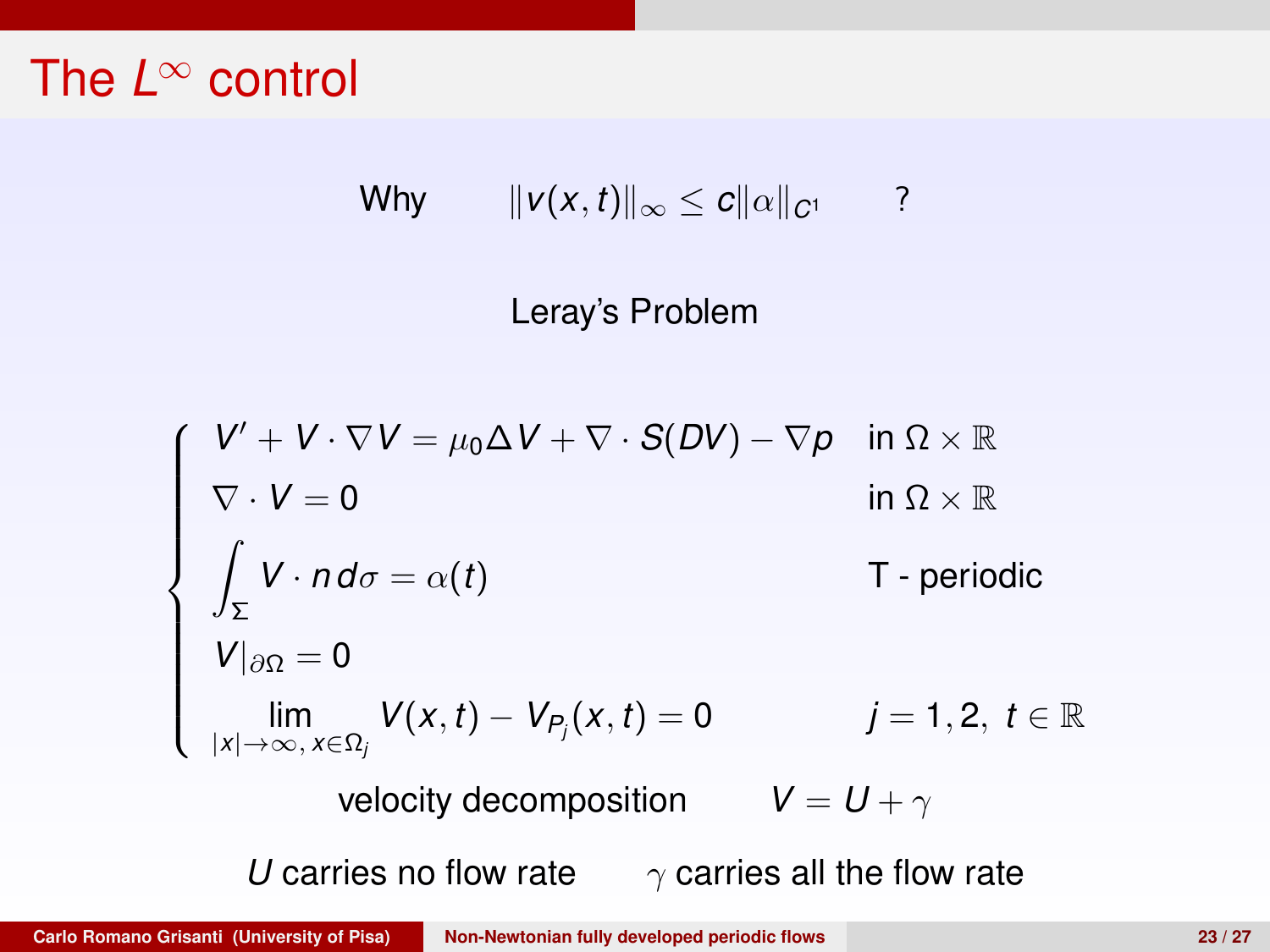

$$
\Omega_1^R = \{x \in \Omega_1 : x_1 < -R\}, \qquad \Omega_2^R = \{x \in \Omega_2 : x_1 > R\}
$$
\n
$$
\Omega_0^R = \Omega \setminus (\overline{\Omega}_1^R \cup \overline{\Omega}_2^R).
$$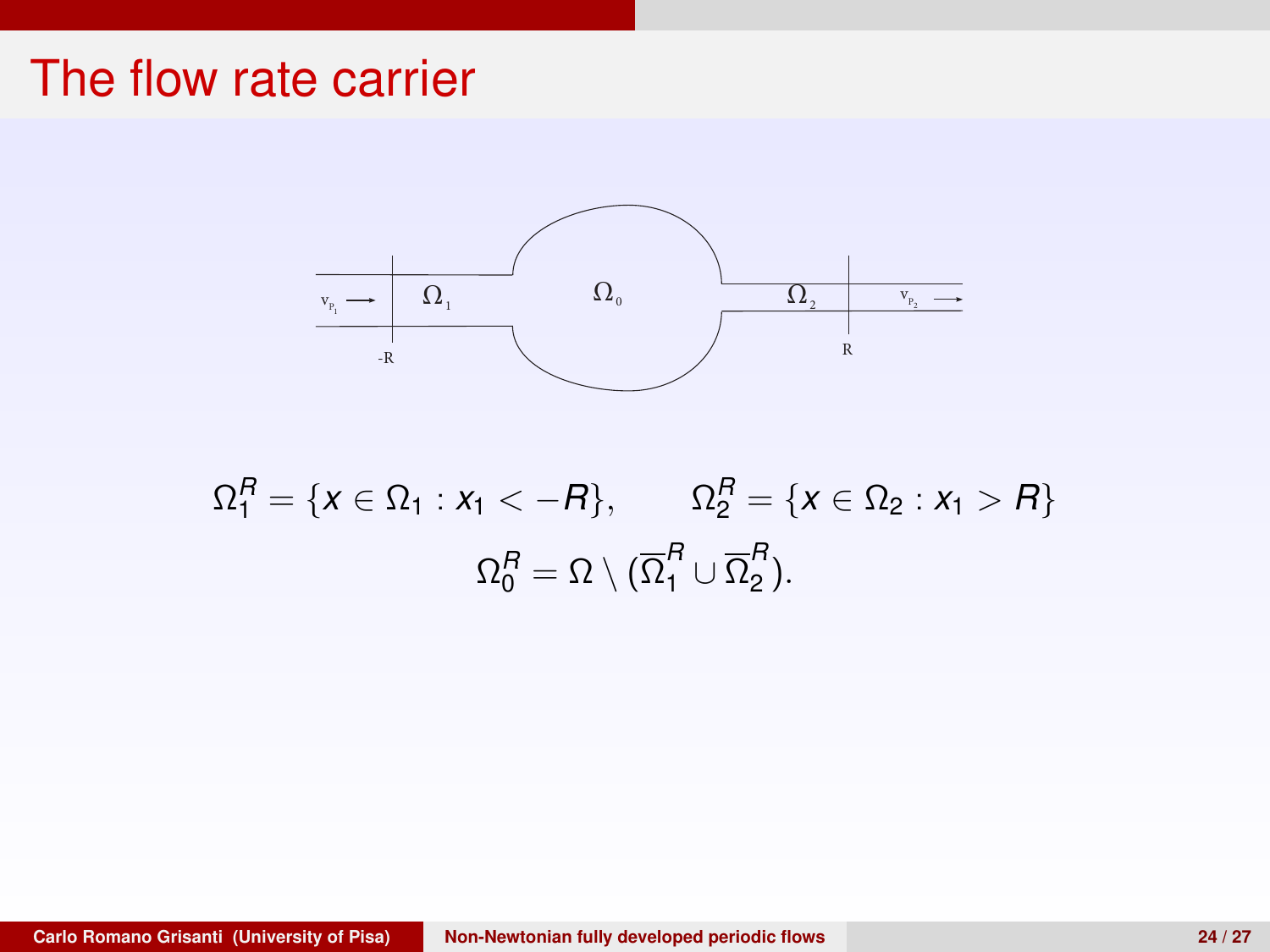

$$
\Omega_1^R = \{x \in \Omega_1 : x_1 < -R\}, \qquad \Omega_2^R = \{x \in \Omega_2 : x_1 > R\}
$$
\n
$$
\Omega_0^R = \Omega \setminus (\overline{\Omega}_1^R \cup \overline{\Omega}_2^R).
$$

$$
\zeta_j = 1 \text{ if } x \in \overline{\Omega}_j^R, \qquad \zeta_j = 0 \text{ if } x \in \Omega \setminus \Omega_j^{R/2} \qquad j = 1, 2.
$$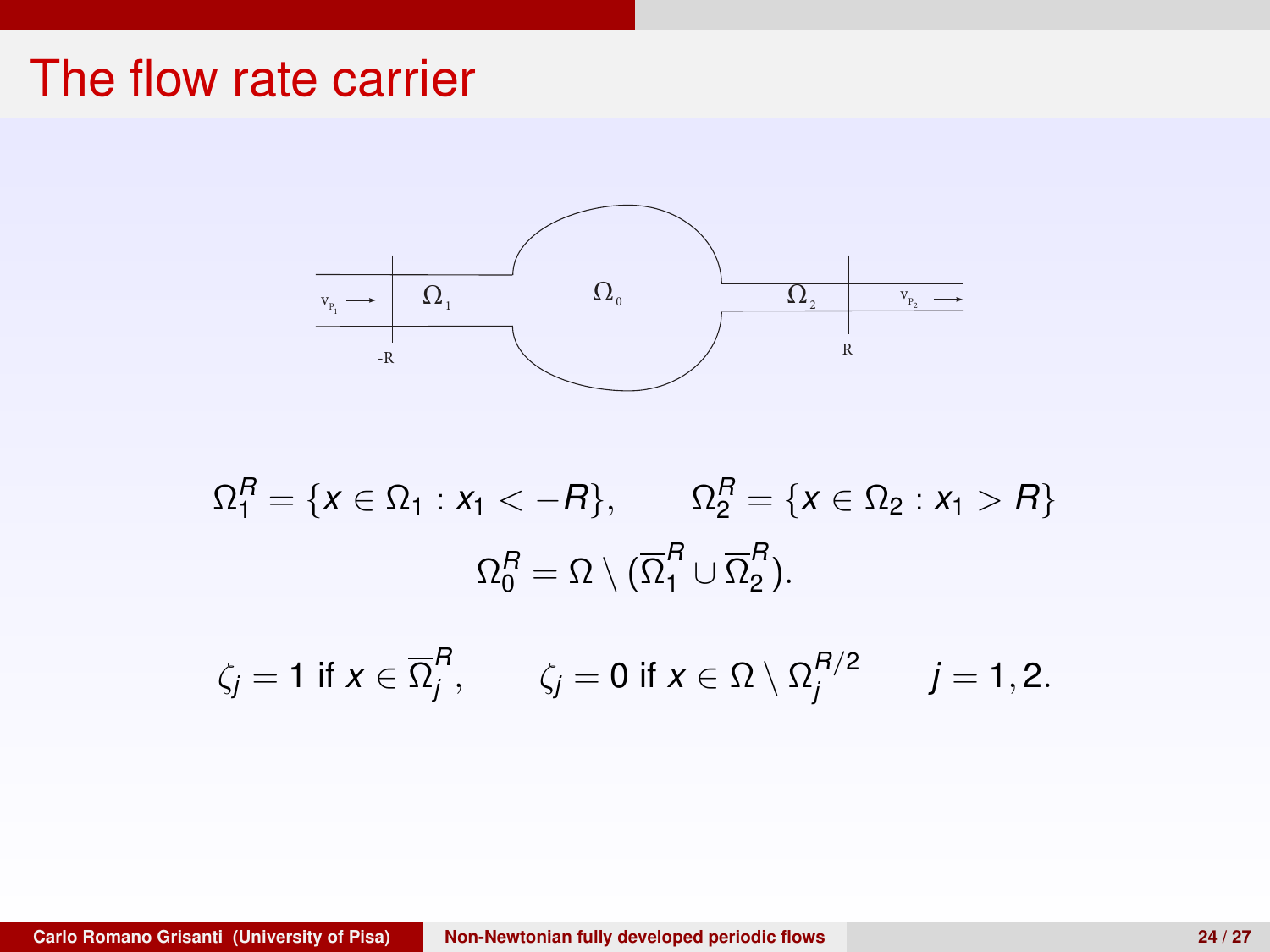

$$
\Omega_1^R = \{x \in \Omega_1 : x_1 < -R\}, \qquad \Omega_2^R = \{x \in \Omega_2 : x_1 > R\}
$$
\n
$$
\Omega_0^R = \Omega \setminus (\overline{\Omega}_1^R \cup \overline{\Omega}_2^R).
$$
\n
$$
\zeta_j = 1 \text{ if } x \in \overline{\Omega}_j^R, \qquad \zeta_j = 0 \text{ if } x \in \Omega \setminus \Omega_j^{R/2} \qquad j = 1, 2.
$$

$$
W(x, t) = \zeta_1(x) V_{P_1}(x, t) + \zeta_2(x) V_{P_2}(x, t)
$$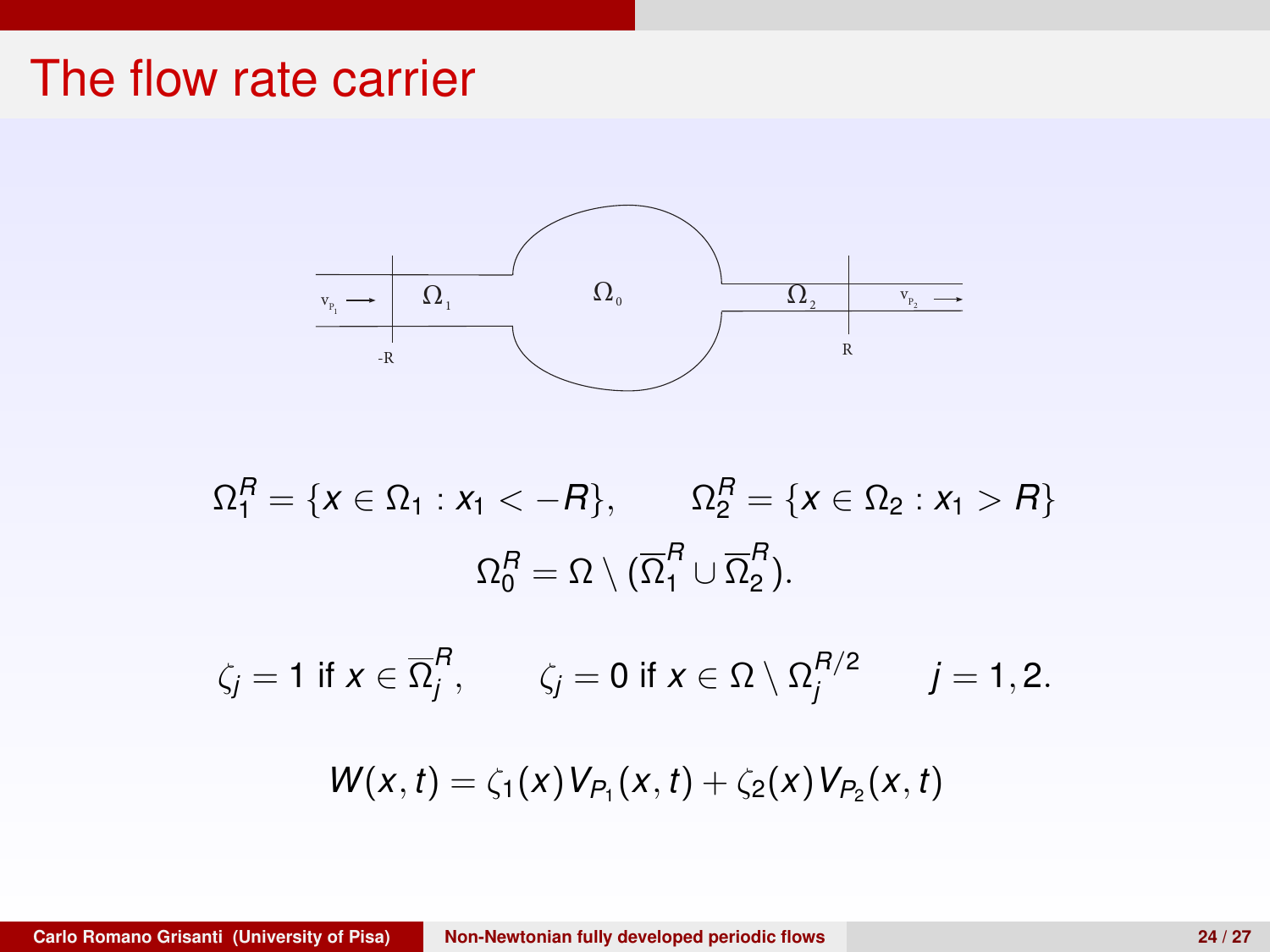$\nabla \cdot \mathbf{W} \neq \mathbf{0}$  in  $\Omega_0^H$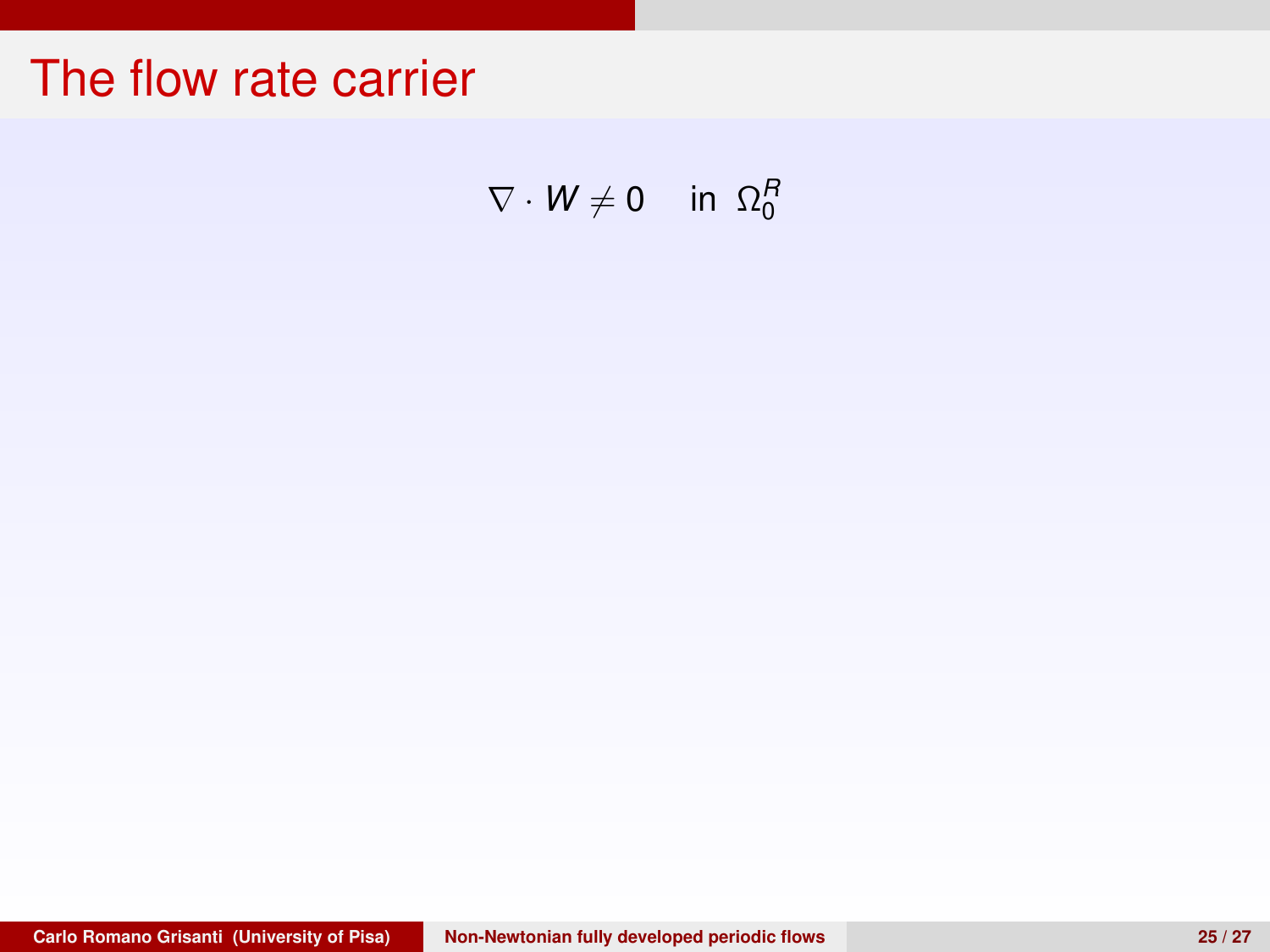$$
\nabla \cdot \mathsf{W} \neq 0 \quad \text{in } \Omega_0^H
$$

$$
\nabla \cdot \mathbf{w}(\cdot, t) = -\nabla \cdot \mathbf{W}(\cdot, t) \qquad \text{in } \Omega_0^R
$$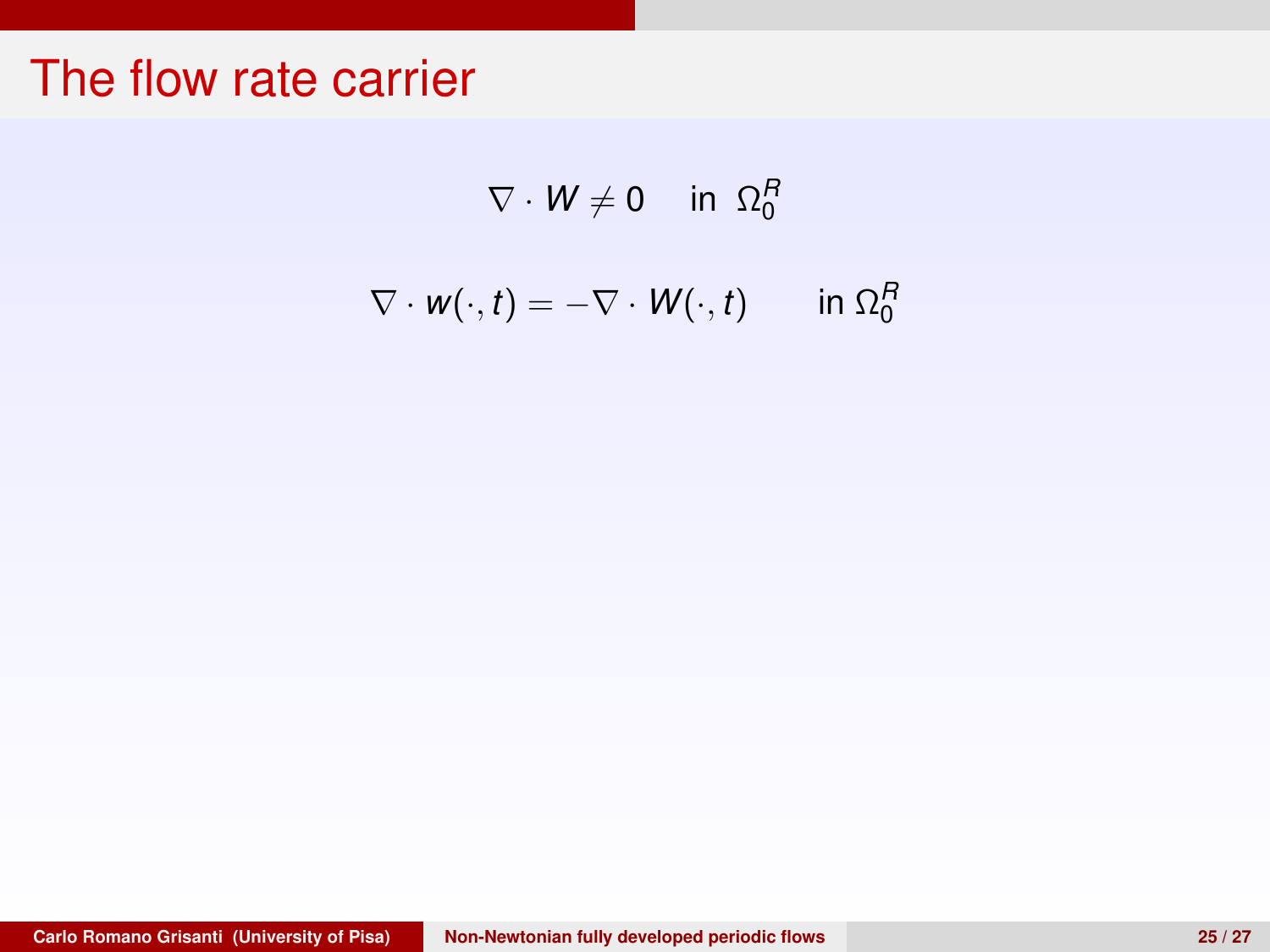$$
\nabla \cdot \mathsf{W} \neq 0 \quad \text{in } \Omega_0^H
$$

$$
\nabla \cdot \mathbf{w}(\cdot, t) = -\nabla \cdot \mathbf{W}(\cdot, t) \quad \text{in } \Omega_0^R
$$

$$
\gamma(x,t) = W(x,t) + w(x,t) \quad \Rightarrow \quad \nabla \cdot \gamma = 0
$$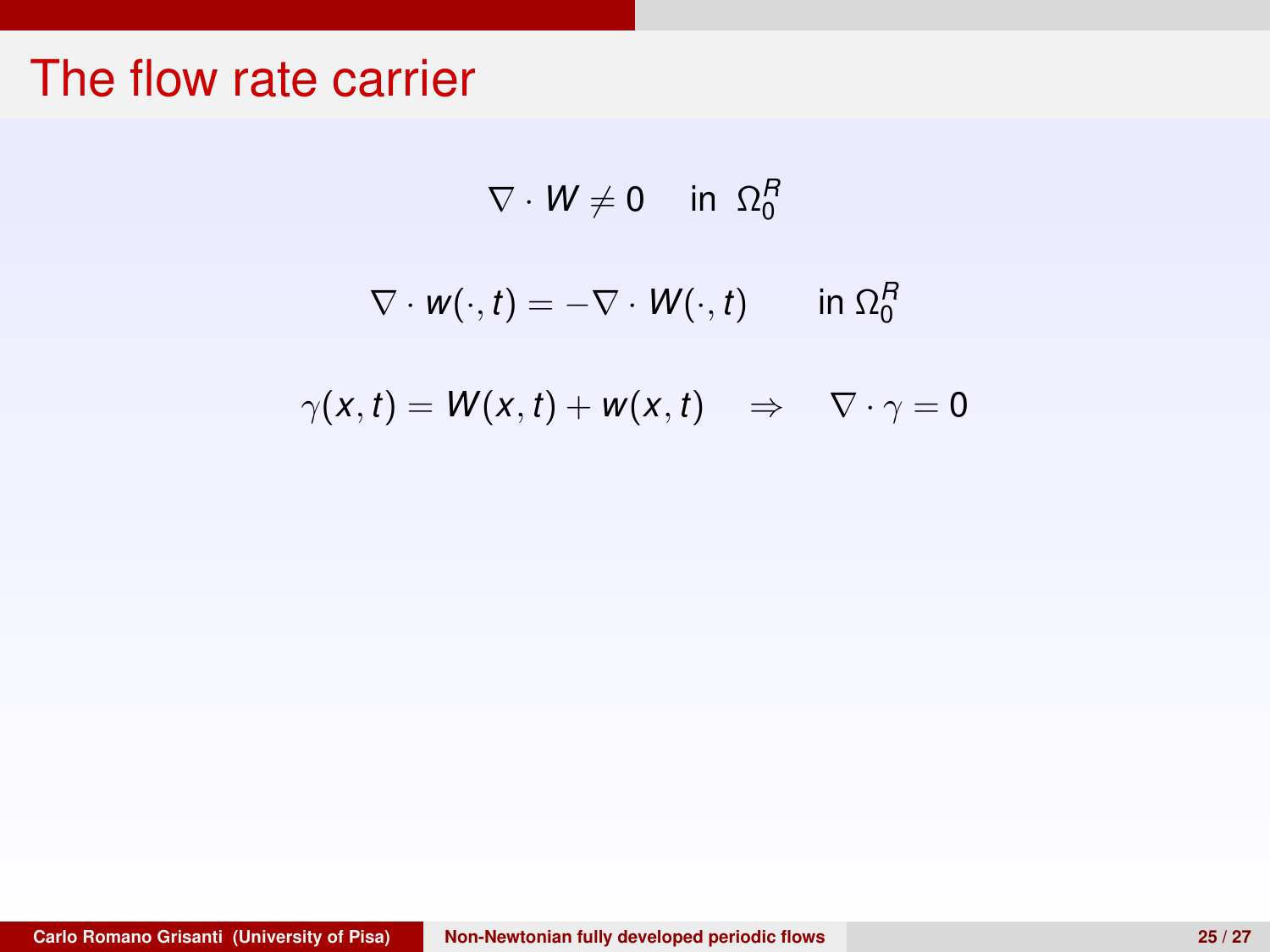$$
\nabla \cdot \mathbf{W} \neq 0 \quad \text{in } \Omega_0^H
$$

$$
\nabla \cdot \mathbf{w}(\cdot, t) = -\nabla \cdot \mathbf{W}(\cdot, t) \quad \text{in } \Omega_0^R
$$

$$
\gamma(x,t) = W(x,t) + w(x,t) \quad \Rightarrow \quad \nabla \cdot \gamma = 0
$$

$$
\gamma = V_{P_j} \quad \text{ in } \ \Omega_j^R
$$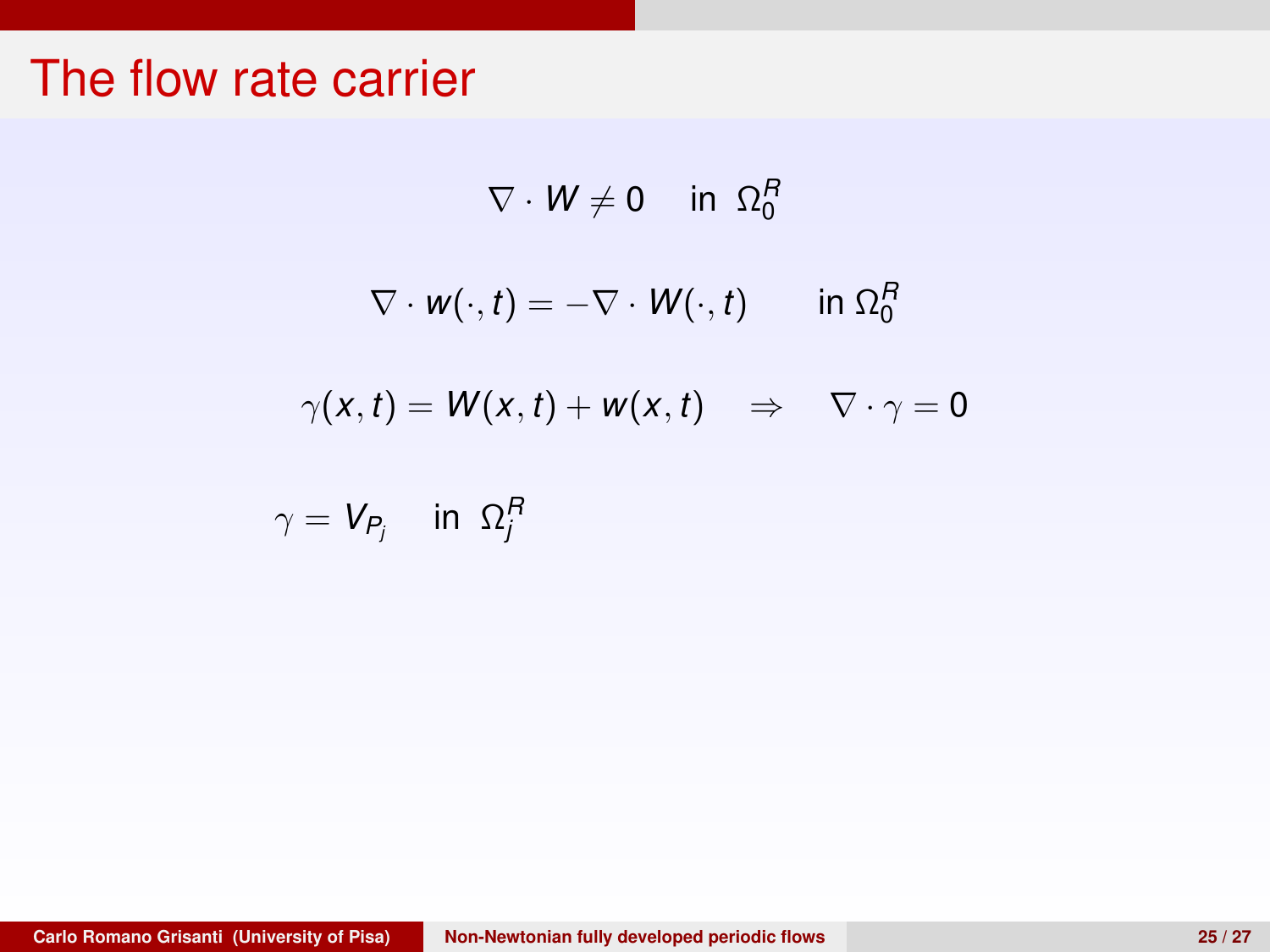$$
\nabla \cdot \mathbf{W} \neq 0 \quad \text{in } \Omega_0^H
$$

$$
\nabla \cdot \mathbf{w}(\cdot, t) = -\nabla \cdot \mathbf{W}(\cdot, t) \quad \text{in } \Omega_0^R
$$

$$
\gamma(x,t) = W(x,t) + w(x,t) \quad \Rightarrow \quad \nabla \cdot \gamma = 0
$$

$$
\gamma = V_{P_j} \quad \text{in } \Omega_j^R \quad \Rightarrow \quad \int_{\Sigma} \gamma(x, t) \cdot n \, d\sigma = \alpha(t)
$$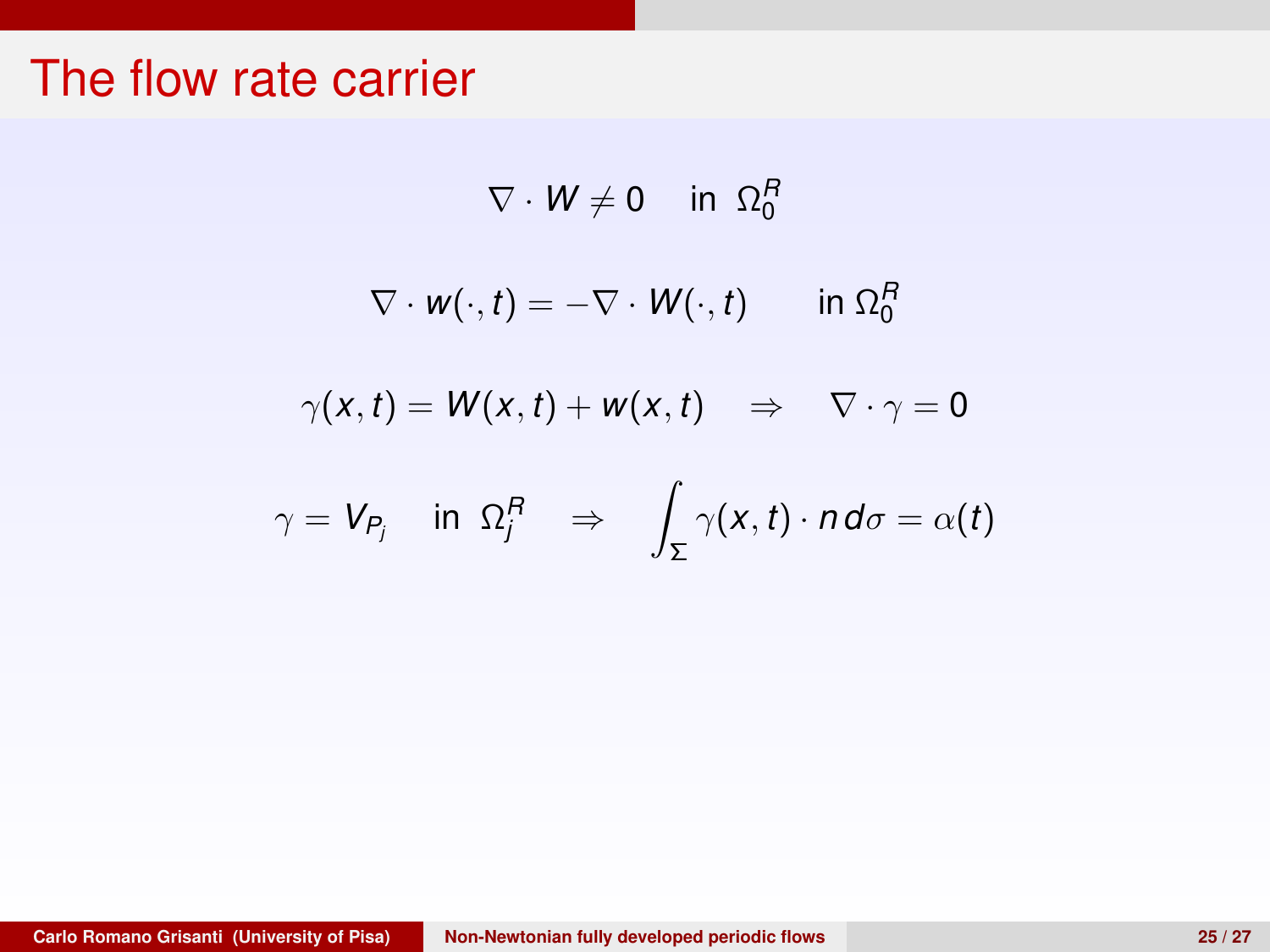$$
\nabla \cdot \mathbf{W} \neq 0 \quad \text{in } \Omega_0^H
$$

$$
\nabla \cdot \mathbf{w}(\cdot, t) = -\nabla \cdot \mathbf{W}(\cdot, t) \quad \text{in } \Omega_0^R
$$

$$
\gamma(x,t) = W(x,t) + w(x,t) \quad \Rightarrow \quad \nabla \cdot \gamma = 0
$$

$$
\gamma = V_{P_j} \quad \text{in } \Omega_j^R \quad \Rightarrow \quad \int_{\Sigma} \gamma(x, t) \cdot n \, d\sigma = \alpha(t)
$$
\n
$$
V = U + \gamma
$$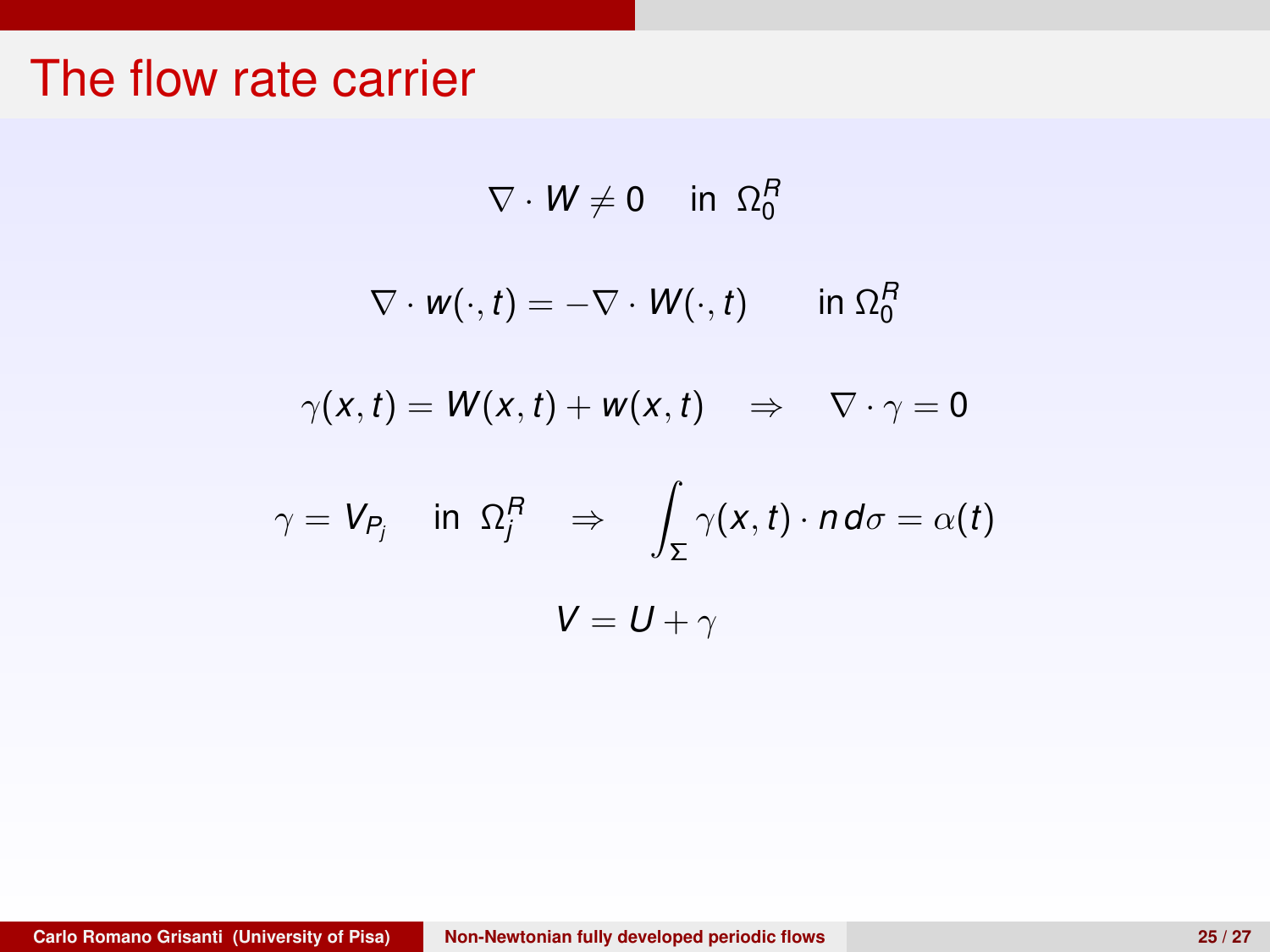$$
\nabla \cdot W \neq 0 \quad \text{in } \Omega_0^H
$$

$$
\nabla \cdot \mathbf{w}(\cdot, t) = -\nabla \cdot \mathbf{W}(\cdot, t) \quad \text{in } \Omega_0^R
$$

$$
\gamma(x,t) = W(x,t) + w(x,t) \quad \Rightarrow \quad \nabla \cdot \gamma = 0
$$

$$
\gamma = V_{P_j} \quad \text{in } \Omega_j^R \quad \Rightarrow \quad \int_{\Sigma} \gamma(x, t) \cdot n \, d\sigma = \alpha(t)
$$
\n
$$
V = U + \gamma
$$
\n
$$
\int_{\Sigma} U \cdot n \, d\sigma = 0
$$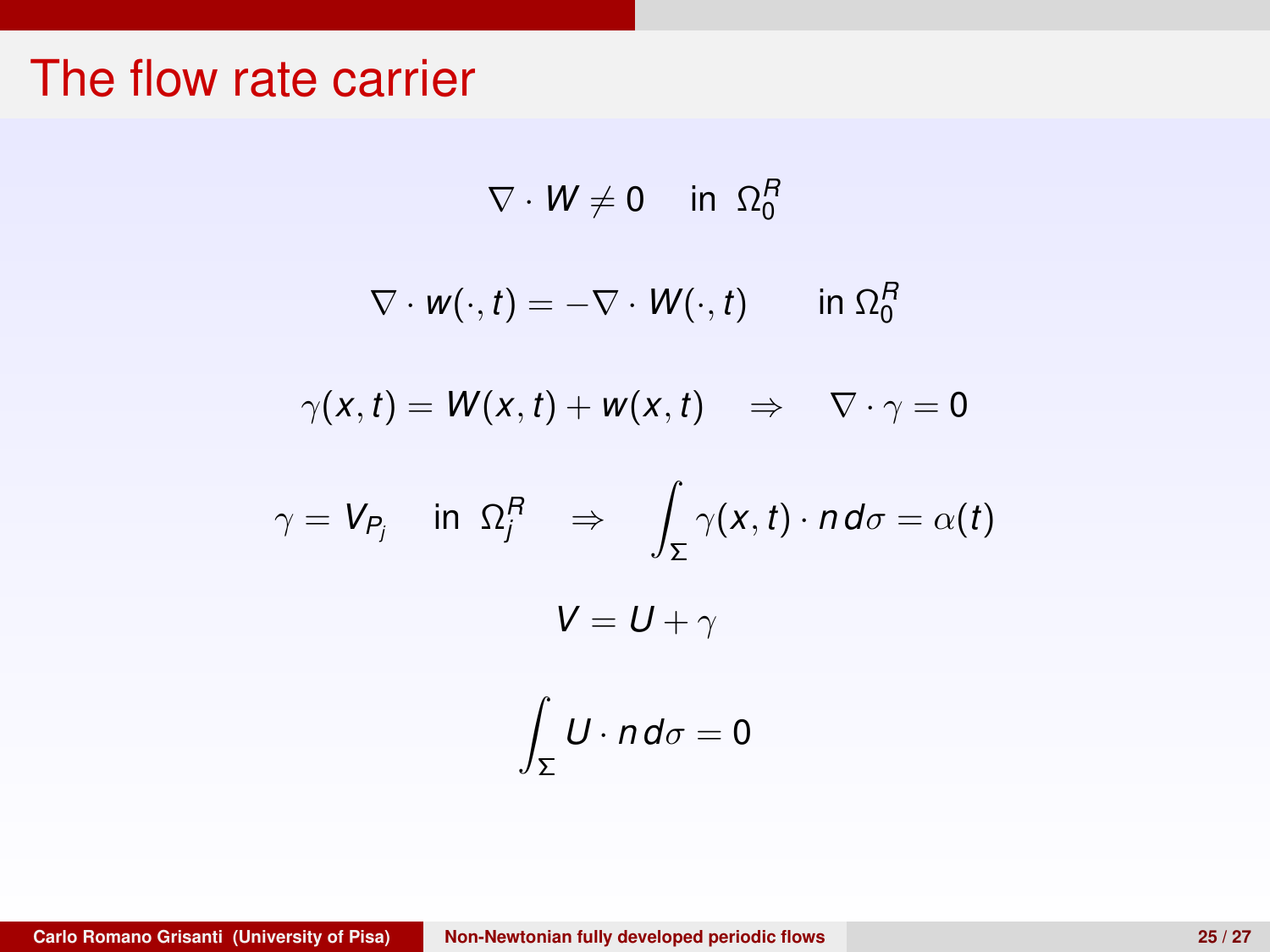$$
\nabla \cdot W \neq 0 \quad \text{in } \Omega_0^H
$$

$$
\nabla \cdot \mathbf{w}(\cdot, t) = -\nabla \cdot \mathbf{W}(\cdot, t) \quad \text{in } \Omega_0^R
$$

$$
\gamma(x,t) = W(x,t) + w(x,t) \quad \Rightarrow \quad \nabla \cdot \gamma = 0
$$

$$
\gamma = V_{P_j} \quad \text{in } \Omega_j^R \quad \Rightarrow \quad \int_{\Sigma} \gamma(x, t) \cdot n \, d\sigma = \alpha(t)
$$
\n
$$
V = U + \gamma
$$

$$
\int_{\Sigma} U \cdot n \, d\sigma = 0
$$

$$
V\longrightarrow V_{P_j}\quad\text{if}\ |x|\longrightarrow\infty
$$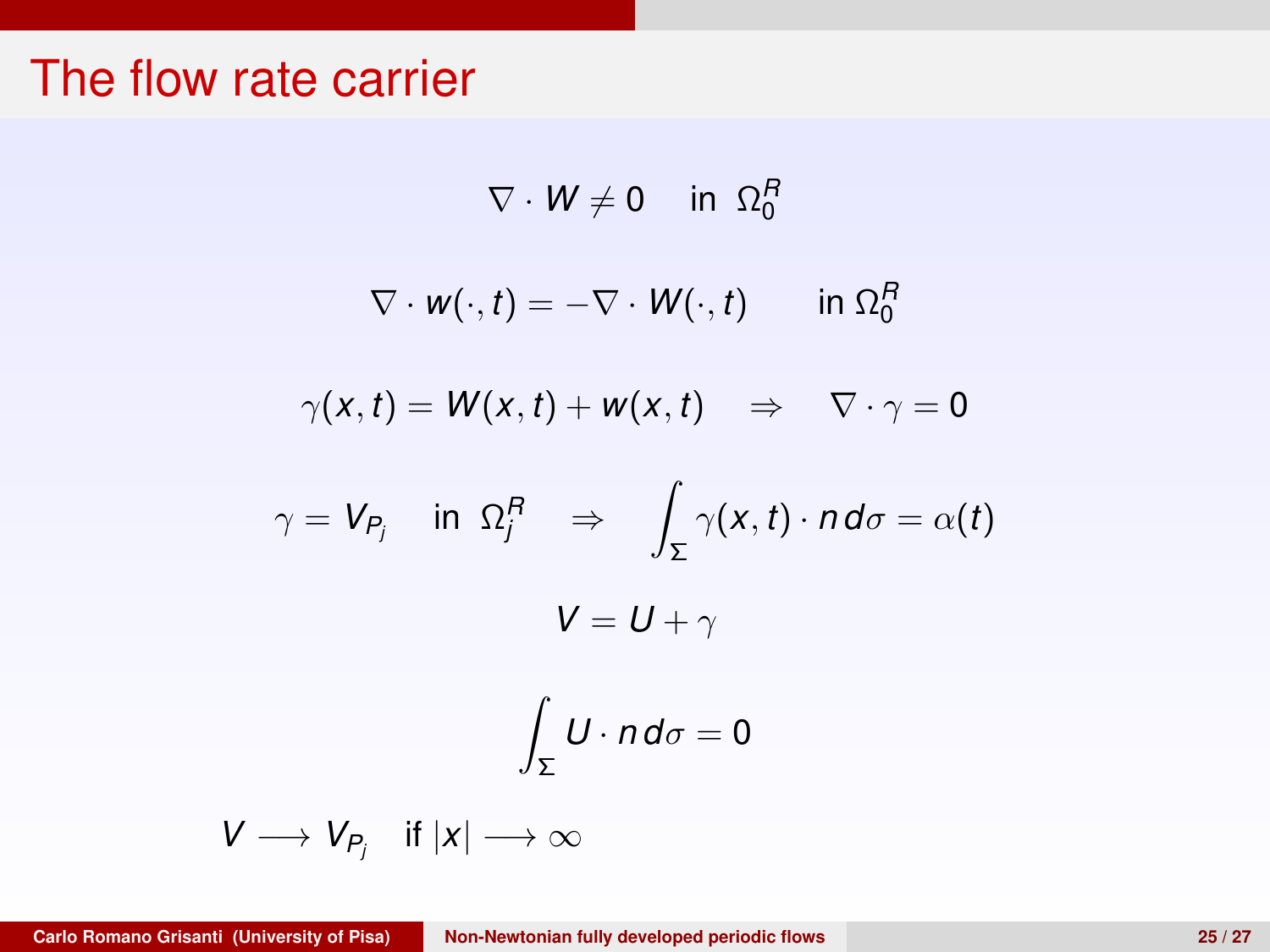$$
\nabla \cdot W \neq 0 \quad \text{in } \Omega_0^H
$$

$$
\nabla \cdot \mathbf{w}(\cdot, t) = -\nabla \cdot \mathbf{W}(\cdot, t) \quad \text{in } \Omega_0^R
$$

$$
\gamma(x,t) = W(x,t) + w(x,t) \quad \Rightarrow \quad \nabla \cdot \gamma = 0
$$

$$
\gamma = V_{P_j} \quad \text{in } \Omega_j^R \quad \Rightarrow \quad \int_{\Sigma} \gamma(x, t) \cdot n \, d\sigma = \alpha(t)
$$
\n
$$
V = U + \gamma
$$

$$
\int_{\Sigma} U \cdot n d\sigma = 0
$$

 $\epsilon$ 

$$
V\longrightarrow V_{P_j}\quad \text{if}\ |x|\longrightarrow\infty\quad \Rightarrow\quad U\longrightarrow 0\quad \text{if}\ |x|\longrightarrow\infty.
$$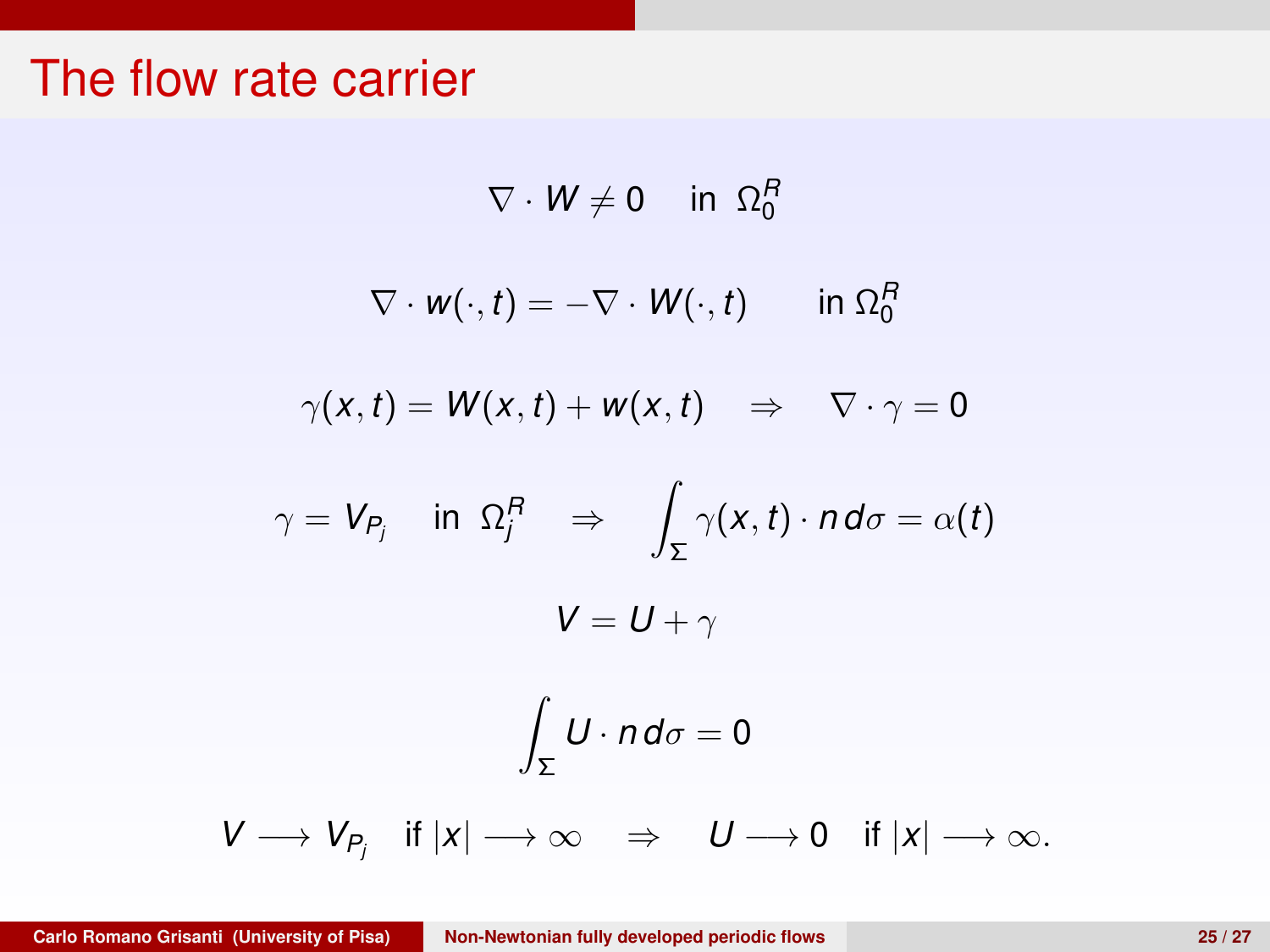$((U + \gamma)'$ ,  $U) = (\mu_0 \Delta (U + \gamma), U) + (S(D(U + \gamma)), U) - ((U + \gamma) \cdot \nabla (U + \gamma), U)$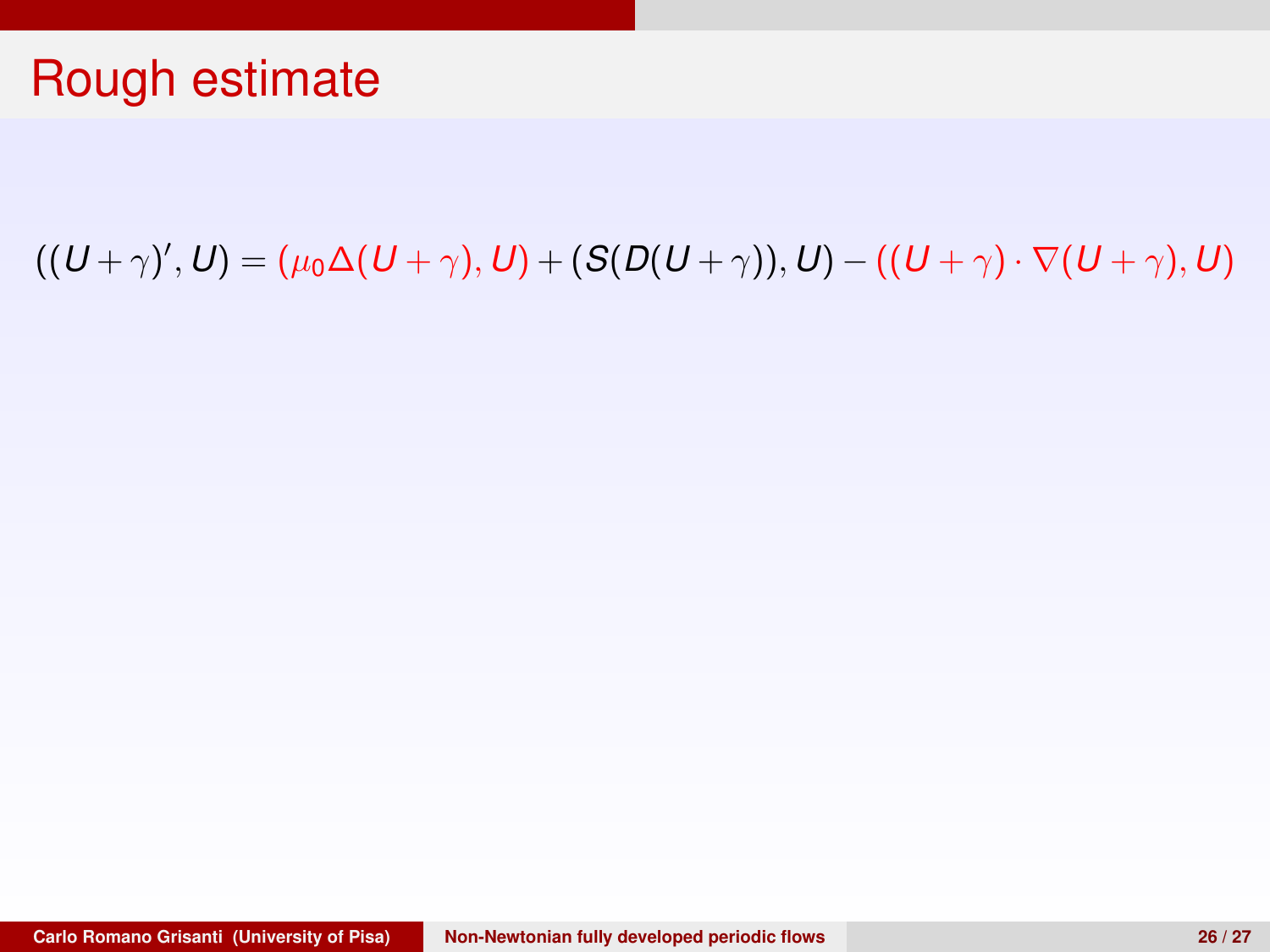$((U + \gamma)'$ ,  $U) = (\mu_0 \Delta (U + \gamma), U) + (S(D(U + \gamma)), U) - ((U + \gamma) \cdot \nabla (U + \gamma), U)$ 

$$
(\boldsymbol{U}\cdot\nabla\gamma,\boldsymbol{U})=-(\boldsymbol{U}\cdot\nabla\boldsymbol{U},\gamma)
$$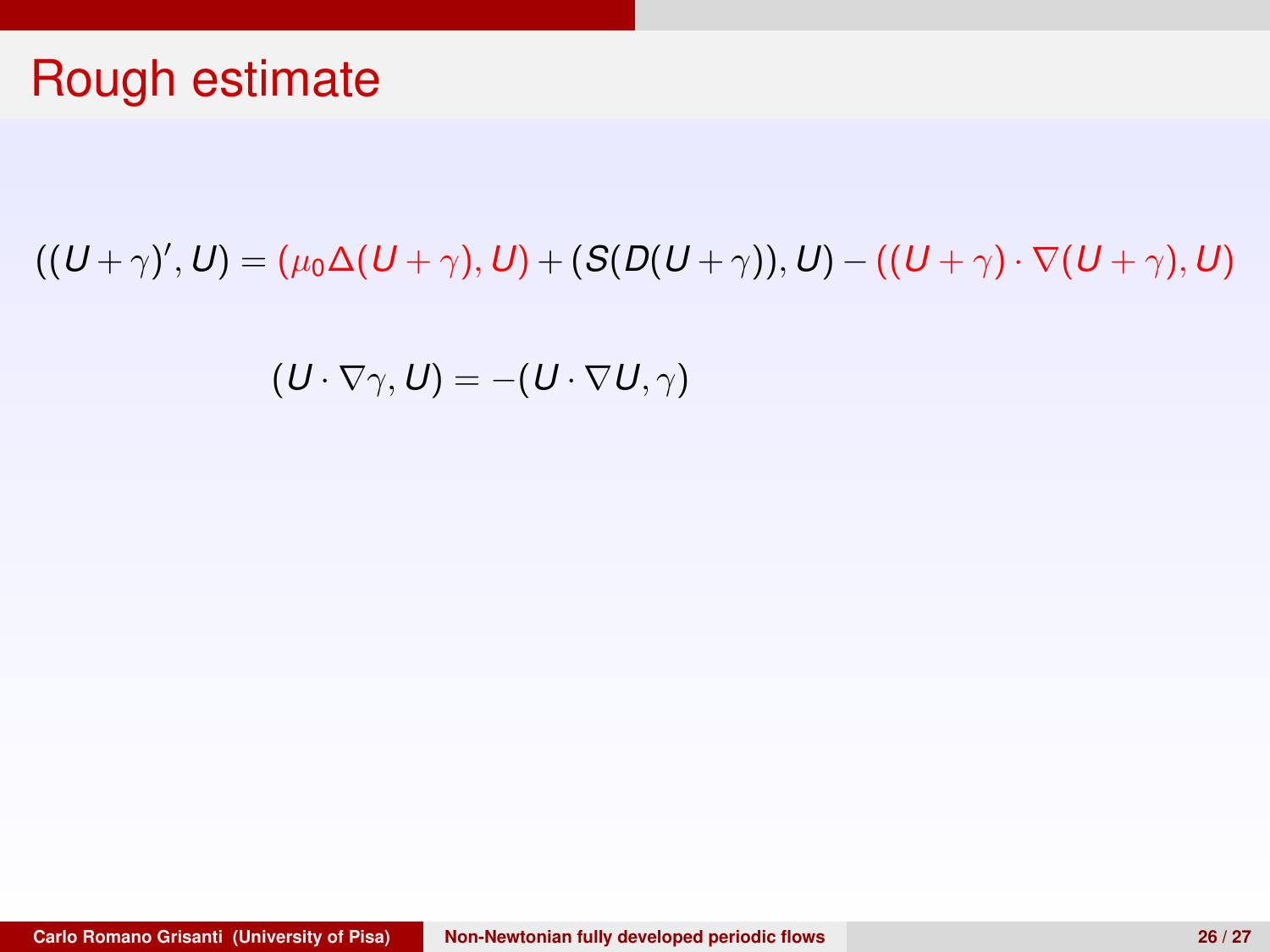$((U + \gamma)'$ ,  $U) = (\mu_0 \Delta (U + \gamma), U) + (S(D(U + \gamma)), U) - ((U + \gamma) \cdot \nabla (U + \gamma), U)$ 

$$
(\mathbf{U}\cdot\nabla\gamma,\mathbf{U})=-(\mathbf{U}\cdot\nabla\mathbf{U},\gamma)\quad\longrightarrow\quad(\mu_0\Delta\mathbf{U},\mathbf{U})
$$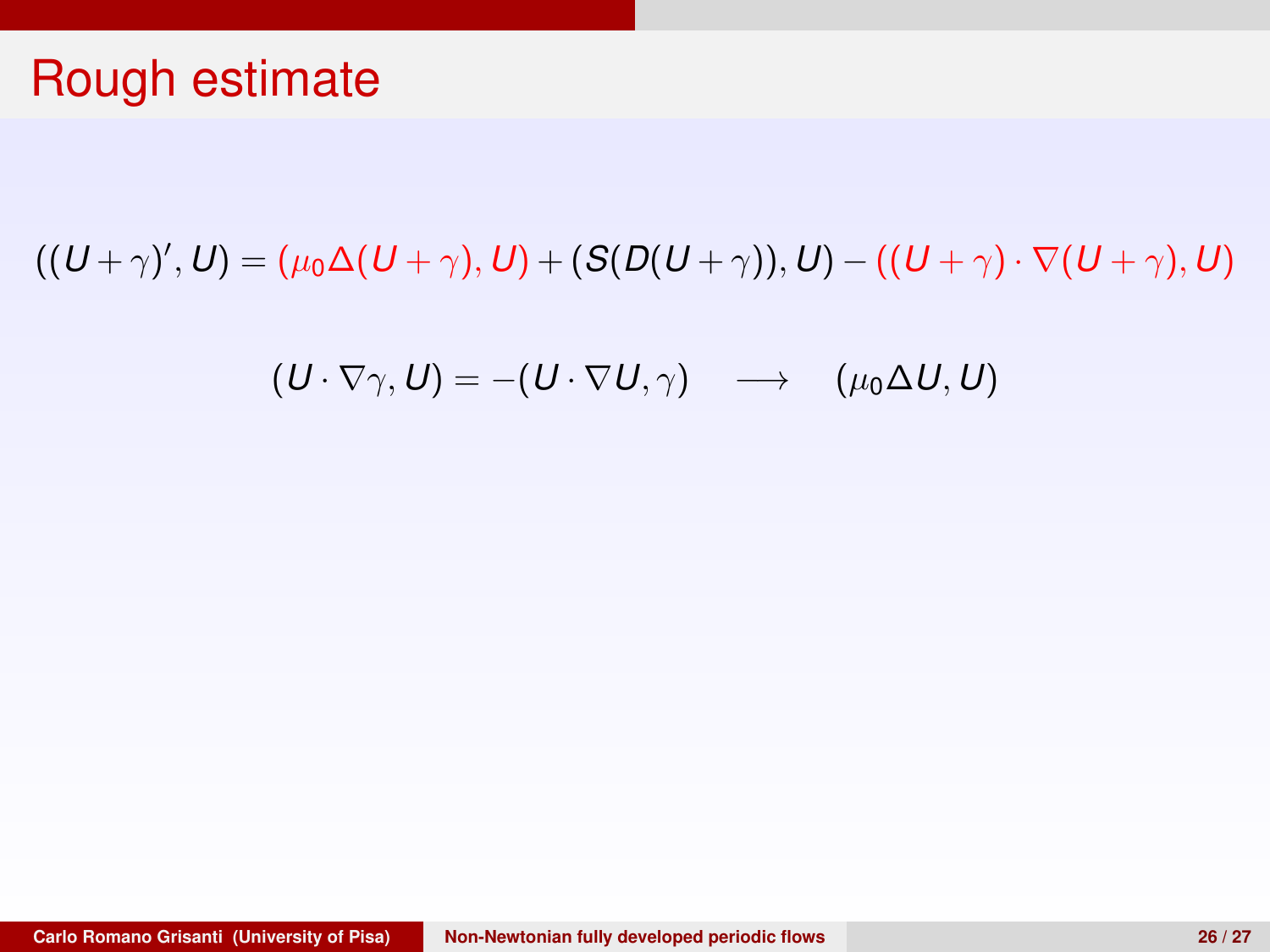$((U + \gamma)'$ ,  $U) = (\mu_0 \Delta (U + \gamma), U) + (S(D(U + \gamma)), U) - ((U + \gamma) \cdot \nabla (U + \gamma), U)$ 

$$
(\mathbf{U}\cdot\nabla\gamma,\mathbf{U})=-(\mathbf{U}\cdot\nabla\mathbf{U},\gamma)\quad\longrightarrow\quad(\mu_0\Delta\mathbf{U},\mathbf{U})
$$

 $|(\bm{U}\cdot \nabla \bm{U},\gamma)|\leq \bm{c} \|\nabla \bm{U}\|_2^2\|\gamma\|_\infty$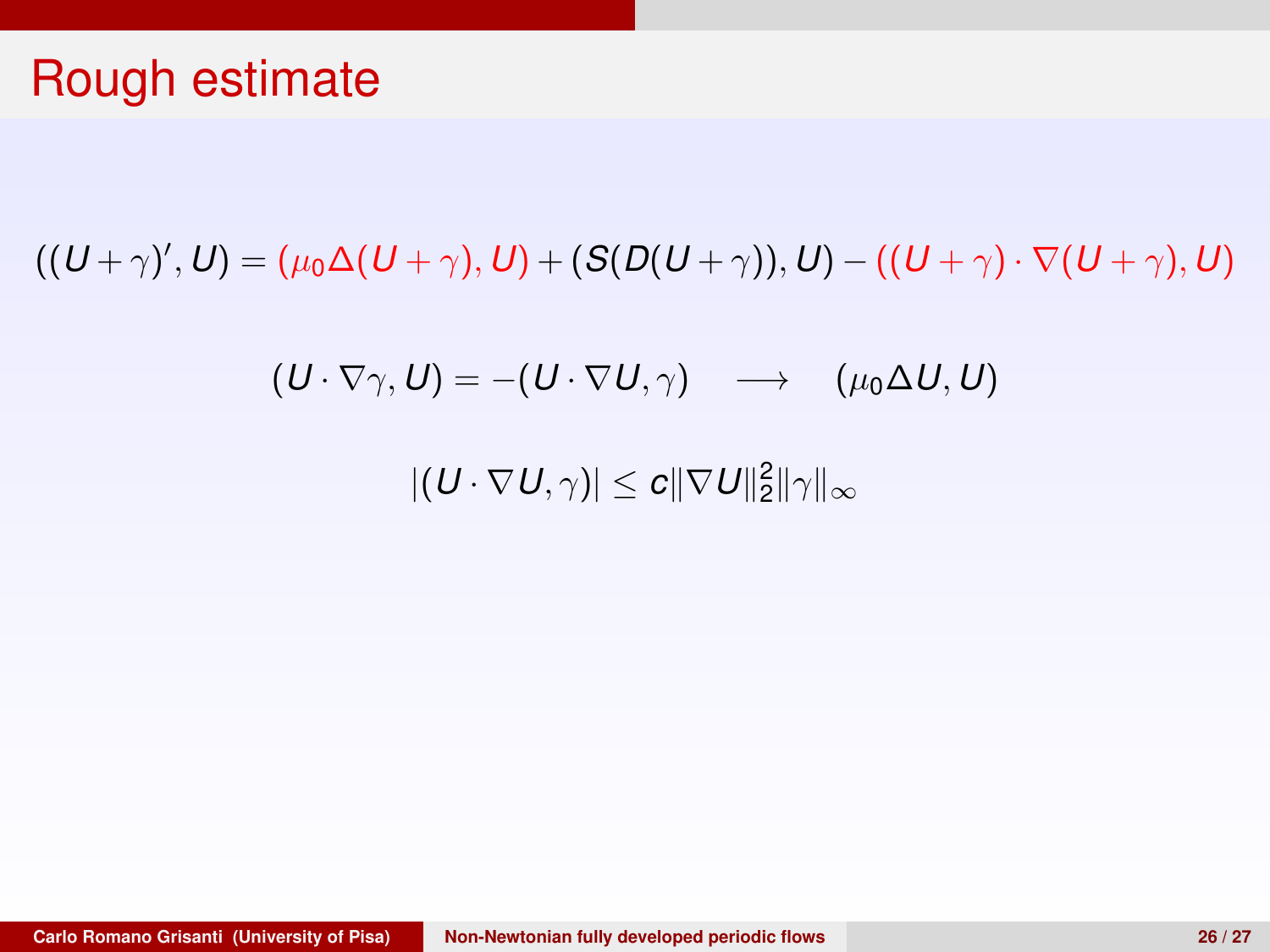$((U + \gamma)'$ ,  $U) = (\mu_0 \Delta (U + \gamma), U) + (S(D(U + \gamma)), U) - ((U + \gamma) \cdot \nabla (U + \gamma), U)$ 

$$
(\mathbf{U}\cdot\nabla\gamma,\mathbf{U})=-(\mathbf{U}\cdot\nabla\mathbf{U},\gamma)\quad\longrightarrow\quad(\mu_0\Delta\mathbf{U},\mathbf{U})
$$

 $|(\bm{U}\cdot \nabla \bm{U},\gamma)|\leq \bm{c} \|\nabla \bm{U}\|_2^2\|\gamma\|_\infty$ 

$$
\gamma = V_{P_j} \quad \text{in } \Omega_j^R
$$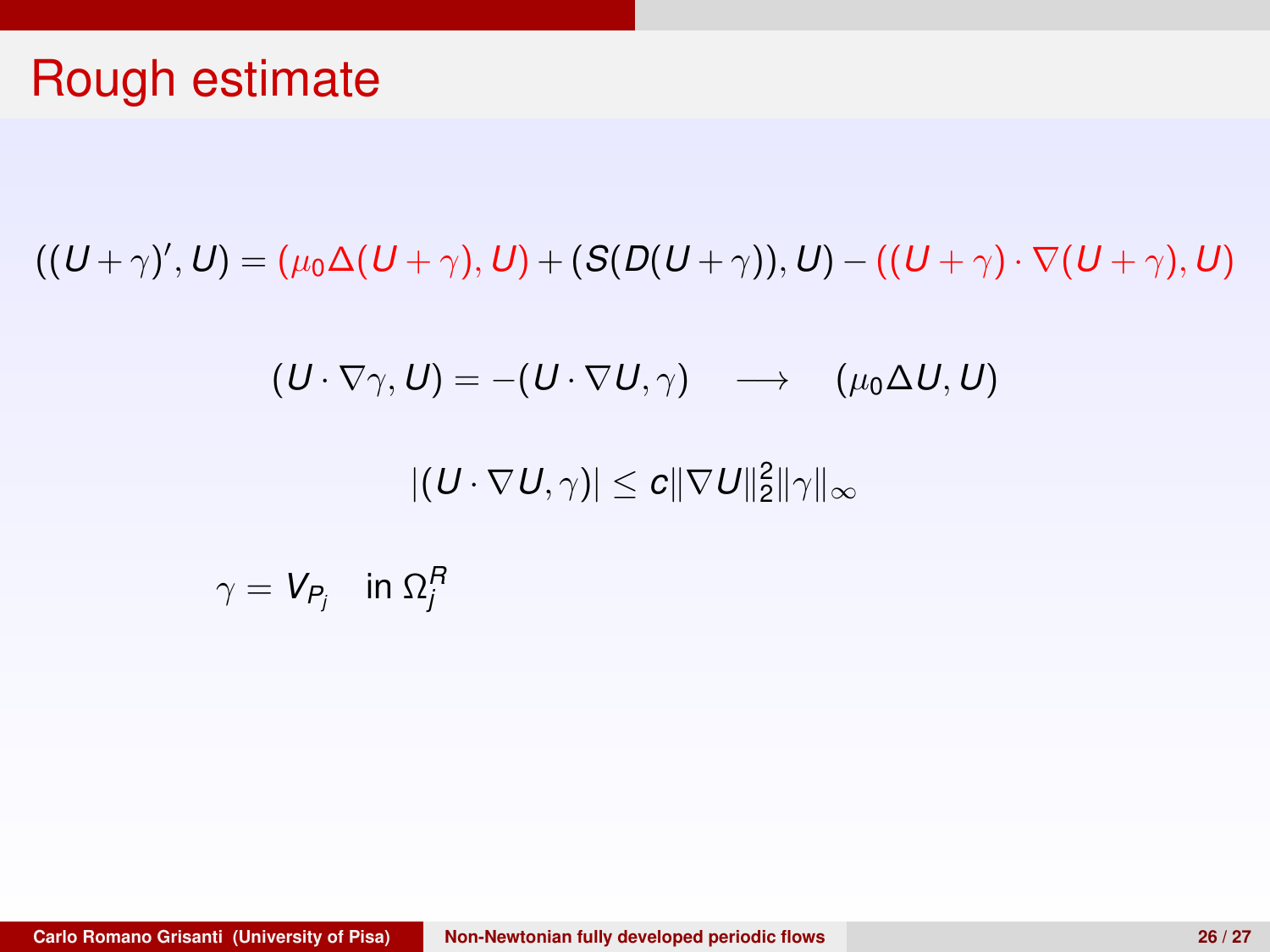### Rough estimate

 $((U + \gamma)'$ ,  $U) = (\mu_0 \Delta (U + \gamma), U) + (S(D(U + \gamma)), U) - ((U + \gamma) \cdot \nabla (U + \gamma), U)$ 

$$
(\boldsymbol{U}\cdot\nabla\gamma,\boldsymbol{U})=-(\boldsymbol{U}\cdot\nabla\boldsymbol{U},\gamma)\quad\longrightarrow\quad(\mu_0\Delta\boldsymbol{U},\boldsymbol{U})
$$

 $|(\bm{U}\cdot \nabla \bm{U},\gamma)|\leq \bm{c} \|\nabla \bm{U}\|_2^2\|\gamma\|_\infty$ 

$$
\gamma = V_{P_j} \quad \text{in } \Omega_j^R \quad \Rightarrow \quad ||\gamma||_{\infty} = \max\{||V_{P_1}||_{\infty}, ||V_{P_2}||_{\infty}\}
$$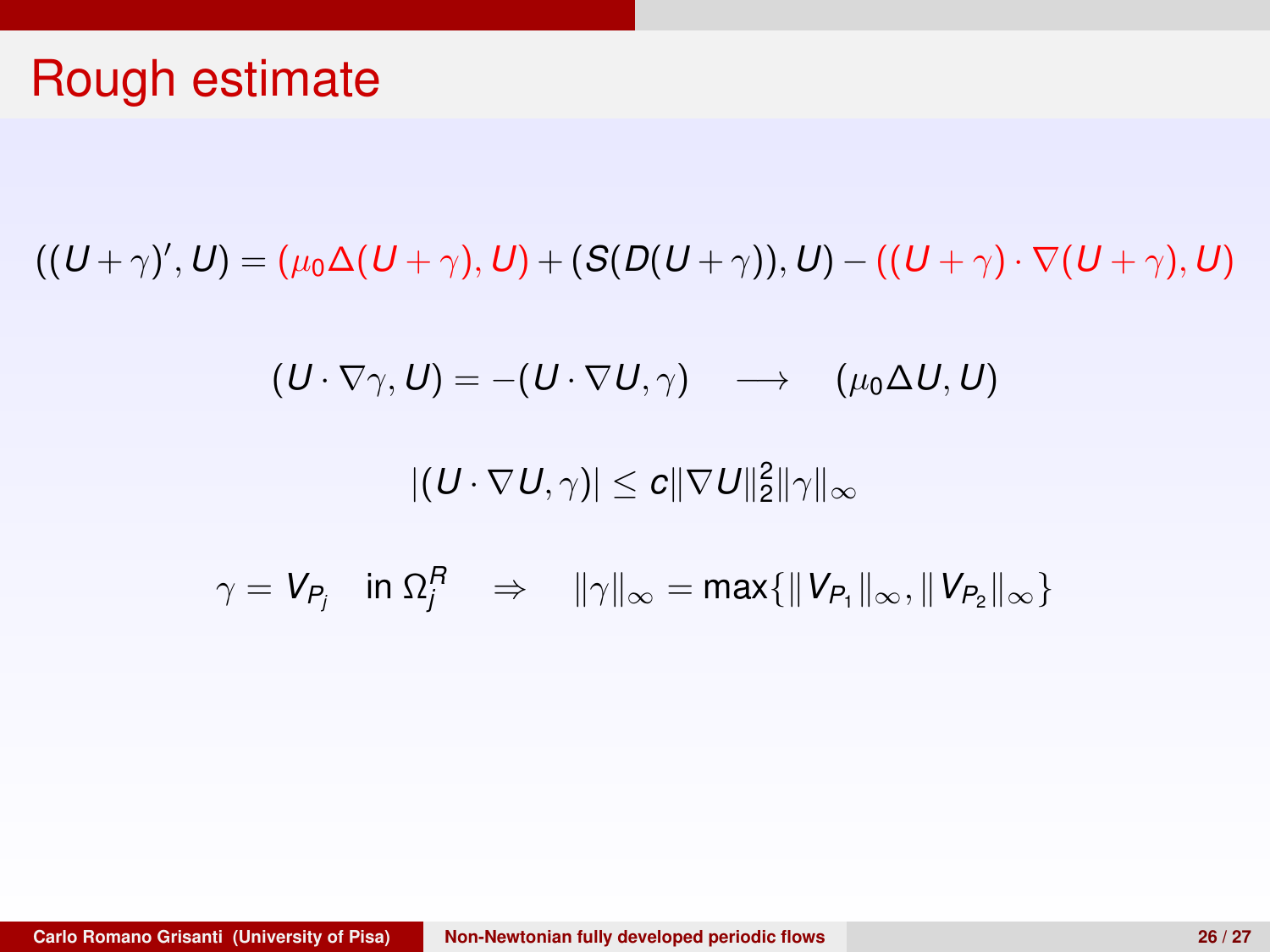### Rough estimate

 $((U + \gamma)'$ ,  $U) = (\mu_0 \Delta (U + \gamma), U) + (S(D(U + \gamma)), U) - ((U + \gamma) \cdot \nabla (U + \gamma), U)$ 

$$
(\boldsymbol{U}\cdot\nabla\gamma,\boldsymbol{U})=-(\boldsymbol{U}\cdot\nabla\boldsymbol{U},\gamma)\quad\longrightarrow\quad(\mu_0\Delta\boldsymbol{U},\boldsymbol{U})
$$

 $|(\bm{U}\cdot \nabla \bm{U},\gamma)|\leq \bm{c} \|\nabla \bm{U}\|_2^2\|\gamma\|_\infty$ 

$$
\gamma = V_{P_j} \quad \text{in } \Omega_j^R \quad \Rightarrow \quad \|\gamma\|_\infty = \max\{\|V_{P_1}\|_\infty, \|V_{P_2}\|_\infty\}
$$

 $||V_{P_i}||_{\infty}$ small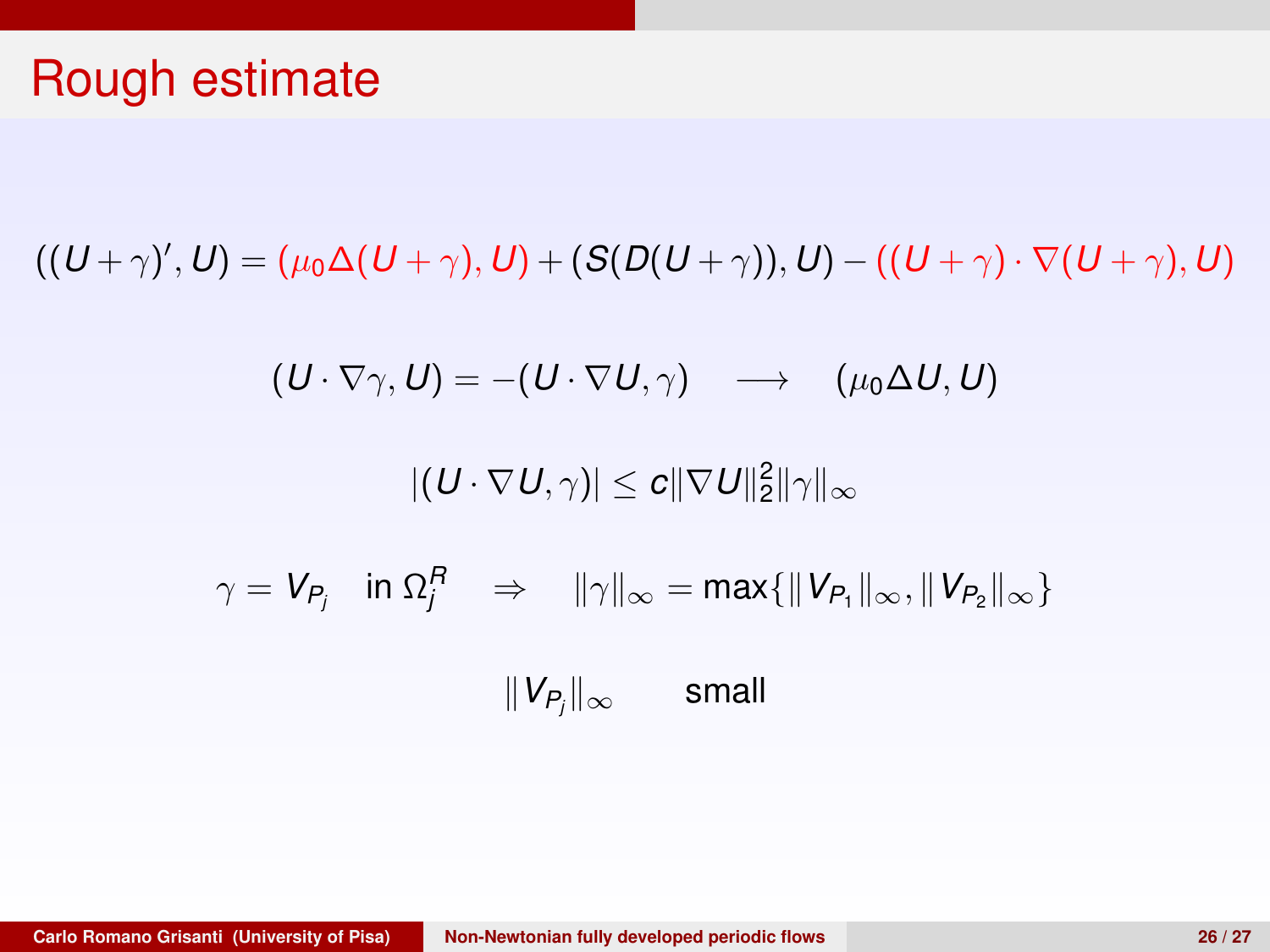### Rough estimate

 $((U + \gamma)'$ ,  $U) = (\mu_0 \Delta (U + \gamma), U) + (S(D(U + \gamma)), U) - ((U + \gamma) \cdot \nabla (U + \gamma), U)$ 

$$
(\boldsymbol{U}\cdot\nabla\gamma,\boldsymbol{U})=-(\boldsymbol{U}\cdot\nabla\boldsymbol{U},\gamma)\quad\longrightarrow\quad(\mu_0\Delta\boldsymbol{U},\boldsymbol{U})
$$

 $|(\bm{U}\cdot \nabla \bm{U},\gamma)|\leq \bm{c} \|\nabla \bm{U}\|_2^2\|\gamma\|_\infty$ 

 $\gamma = V_{P_j} \quad \text{in $\Omega_j^R$} \quad \Rightarrow \quad \|\gamma\|_{\infty} = \text{max}\{\|V_{P_1}\|_{\infty}, \|V_{P_2}\|_{\infty}\}$ 

k*V<sup>P</sup><sup>j</sup>* k<sup>∞</sup> small

$$
\|\alpha\|_{C^1}\longrightarrow 0\quad\Longrightarrow\quad\|V_{P_j}\|_\infty\longrightarrow 0.
$$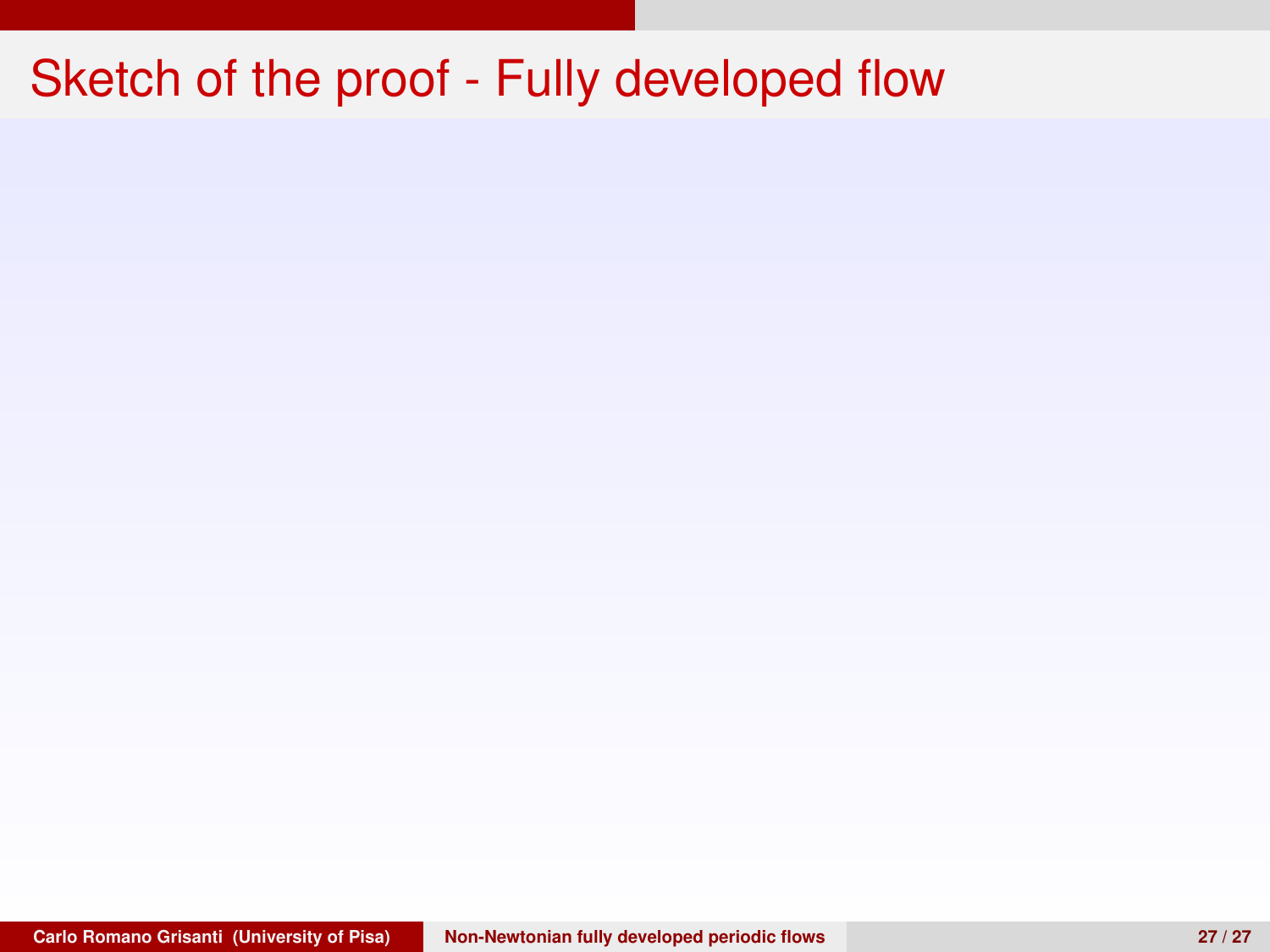$$
v' = \mu_0 \Delta v + \nabla \cdot S(\nabla v) + \Gamma(t)
$$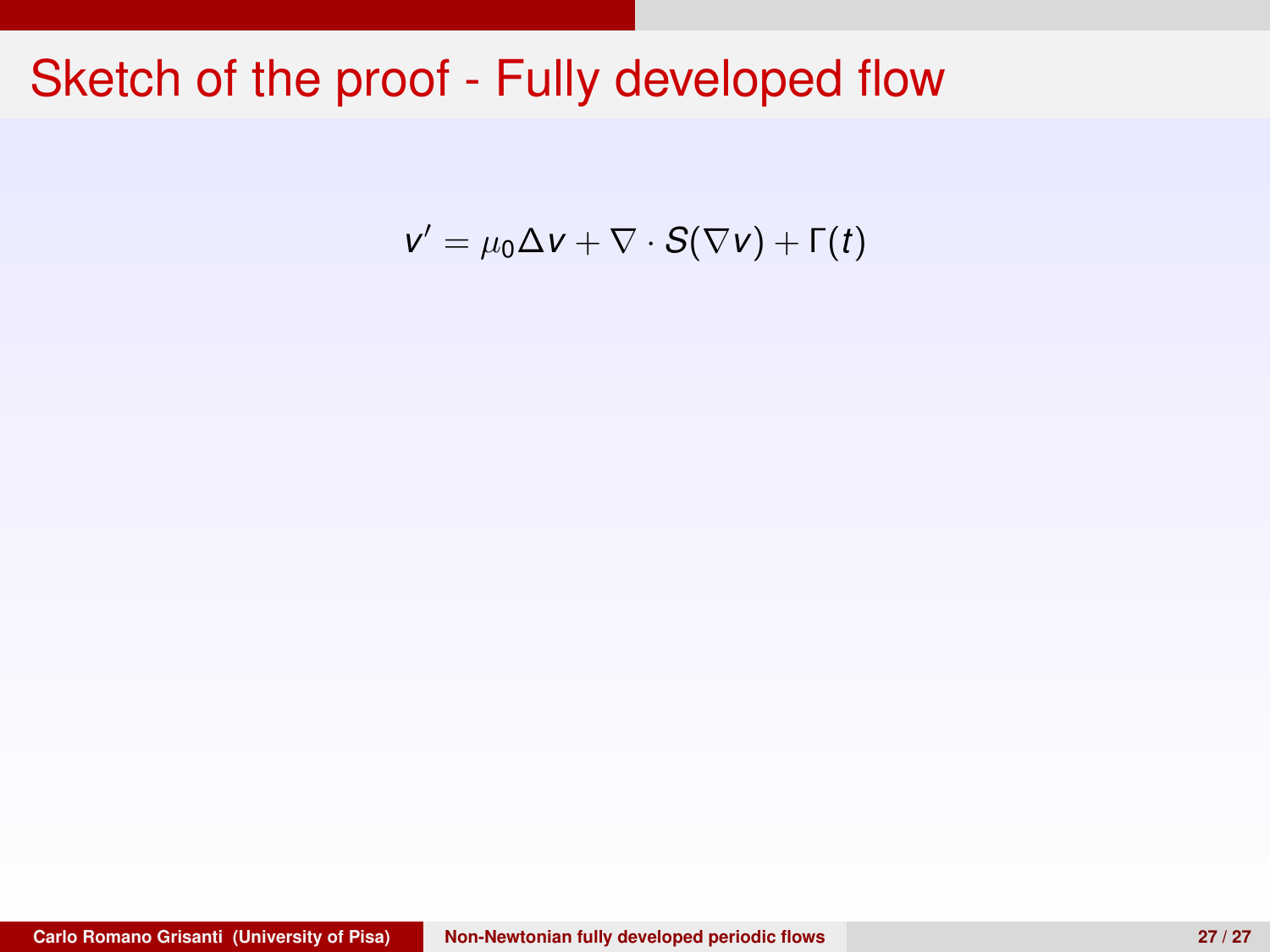$$
v' = \mu_0 \Delta v + \nabla \cdot S(\nabla v) + \Gamma(t)
$$

• Kill the pressure gradient: project on zero mean value functions;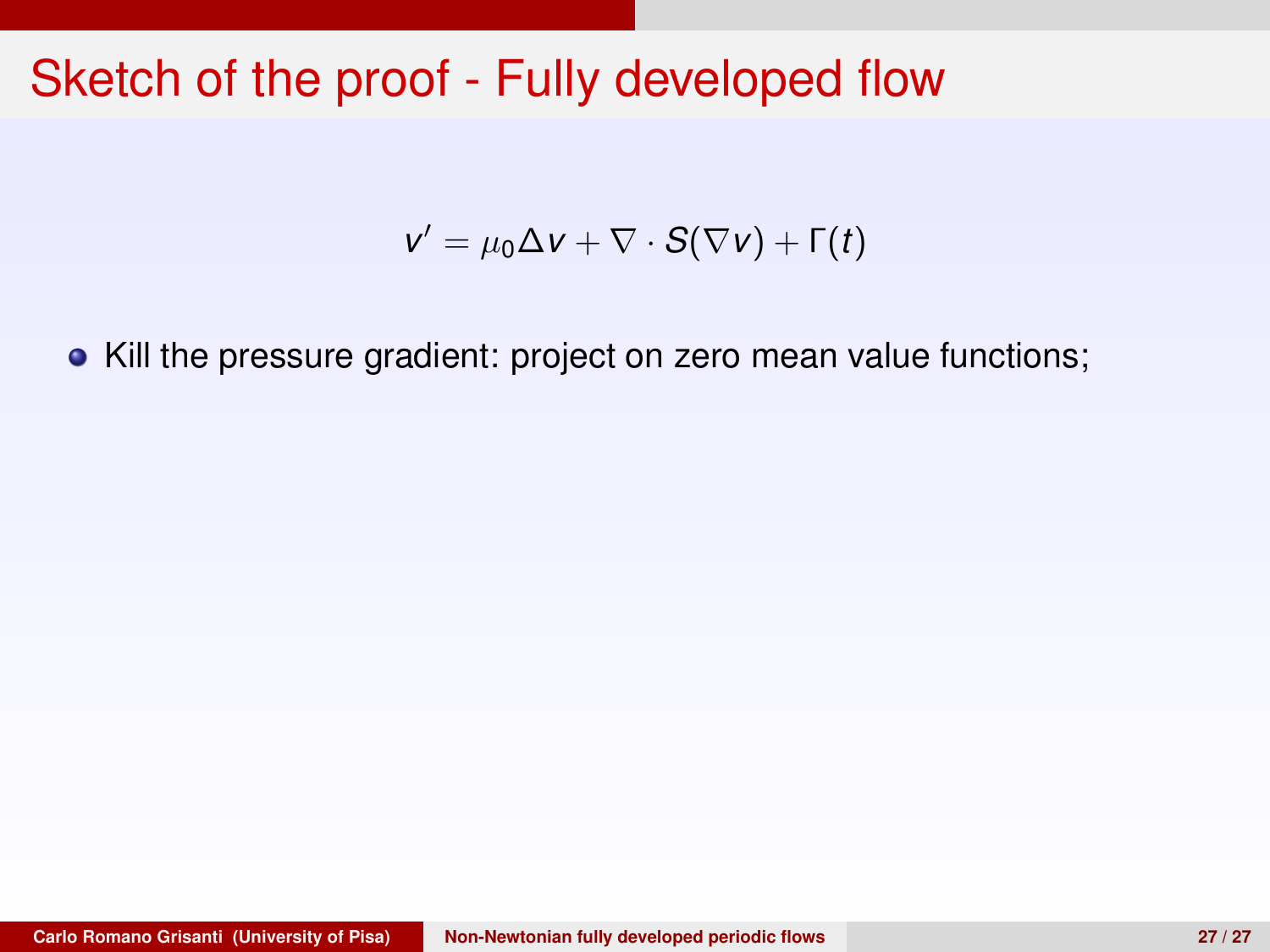$$
v' = \mu_0 \Delta v + \nabla \cdot S(\nabla v) + \Gamma(t)
$$

• Kill the pressure gradient: project on zero mean value functions;  $\chi$  in  $C_0^{\infty}(\Sigma)$ ,  $\int_{\Sigma} \chi = 1$ ,  $u(x, t) = v(x, t) - \alpha(t)\chi(x)$ ,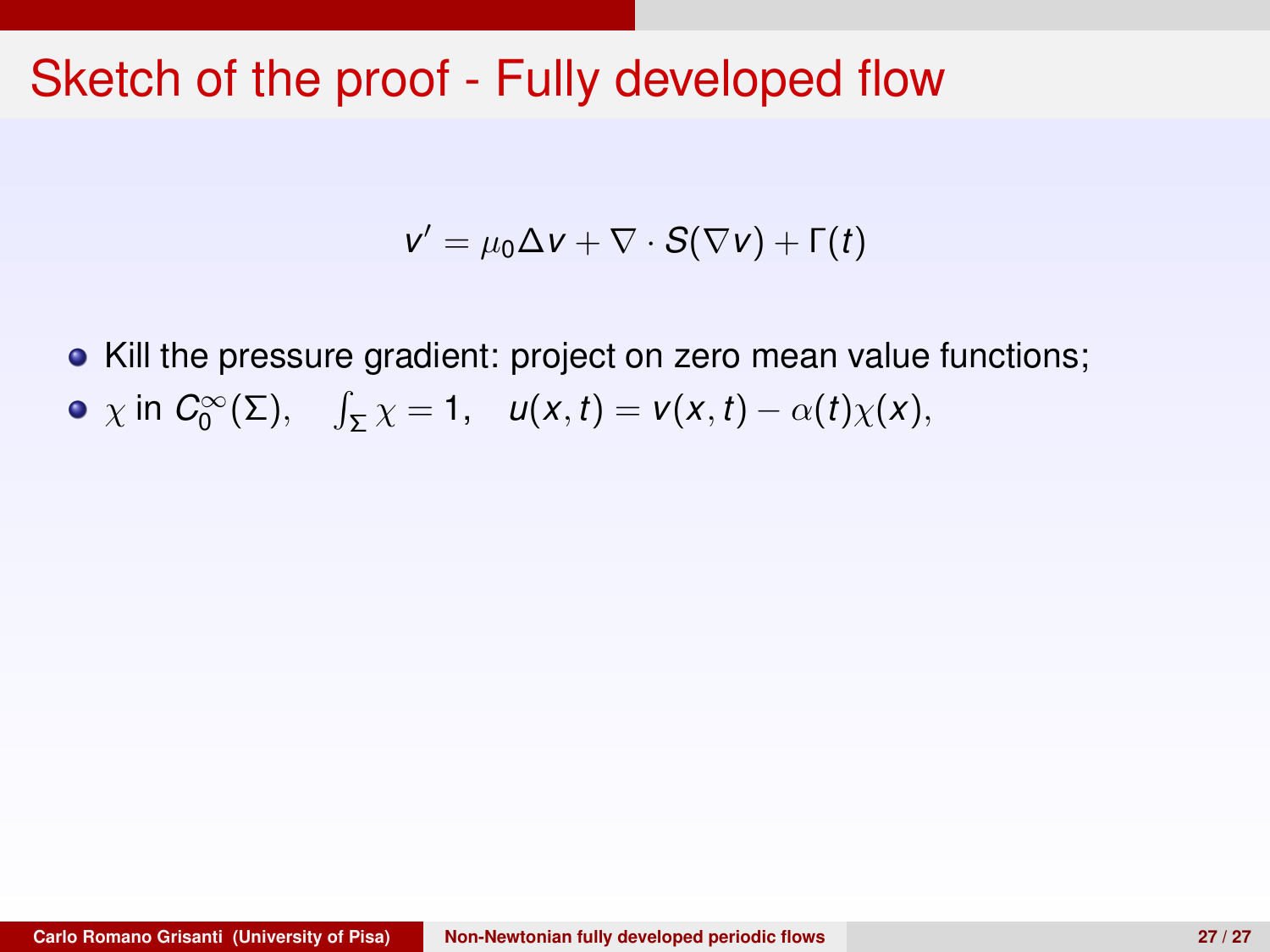$$
v' = \mu_0 \Delta v + \nabla \cdot S(\nabla v) + \Gamma(t)
$$

• Kill the pressure gradient: project on zero mean value functions;  $\chi$  in  $C_0^{\infty}(\Sigma)$ ,  $\int_{\Sigma} \chi = 1$ ,  $u(x, t) = v(x, t) - \alpha(t)\chi(x)$ ,  $\int_{\Sigma} u dx = 0$ ;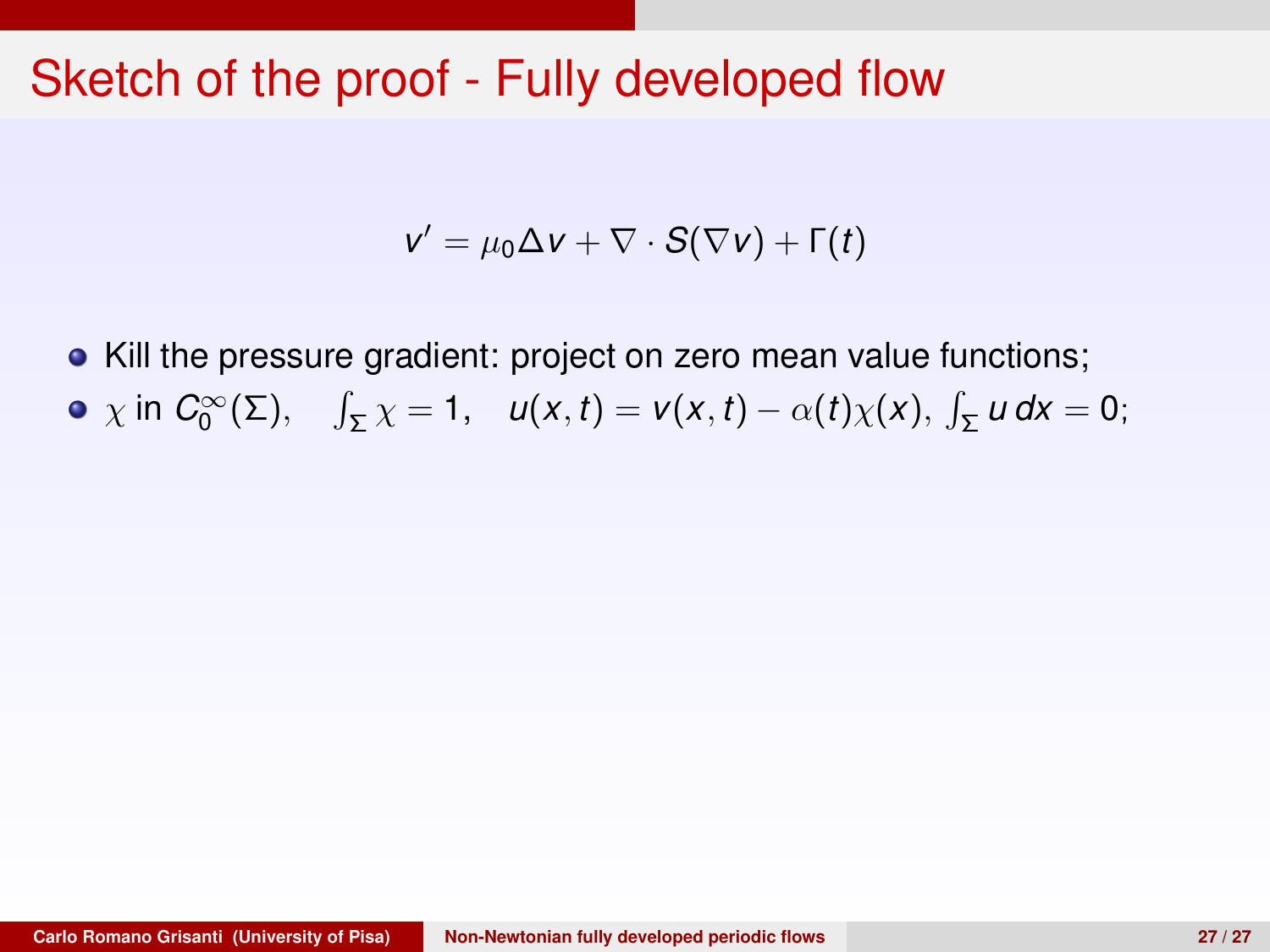$$
v' = \mu_0 \Delta v + \nabla \cdot S(\nabla v) + \Gamma(t)
$$

- Kill the pressure gradient: project on zero mean value functions;
- $\chi$  in  $C_0^{\infty}(\Sigma)$ ,  $\int_{\Sigma} \chi = 1$ ,  $u(x, t) = v(x, t) \alpha(t)\chi(x)$ ,  $\int_{\Sigma} u dx = 0$ ;
- **IBVP** for *u*: Galerkin approximation;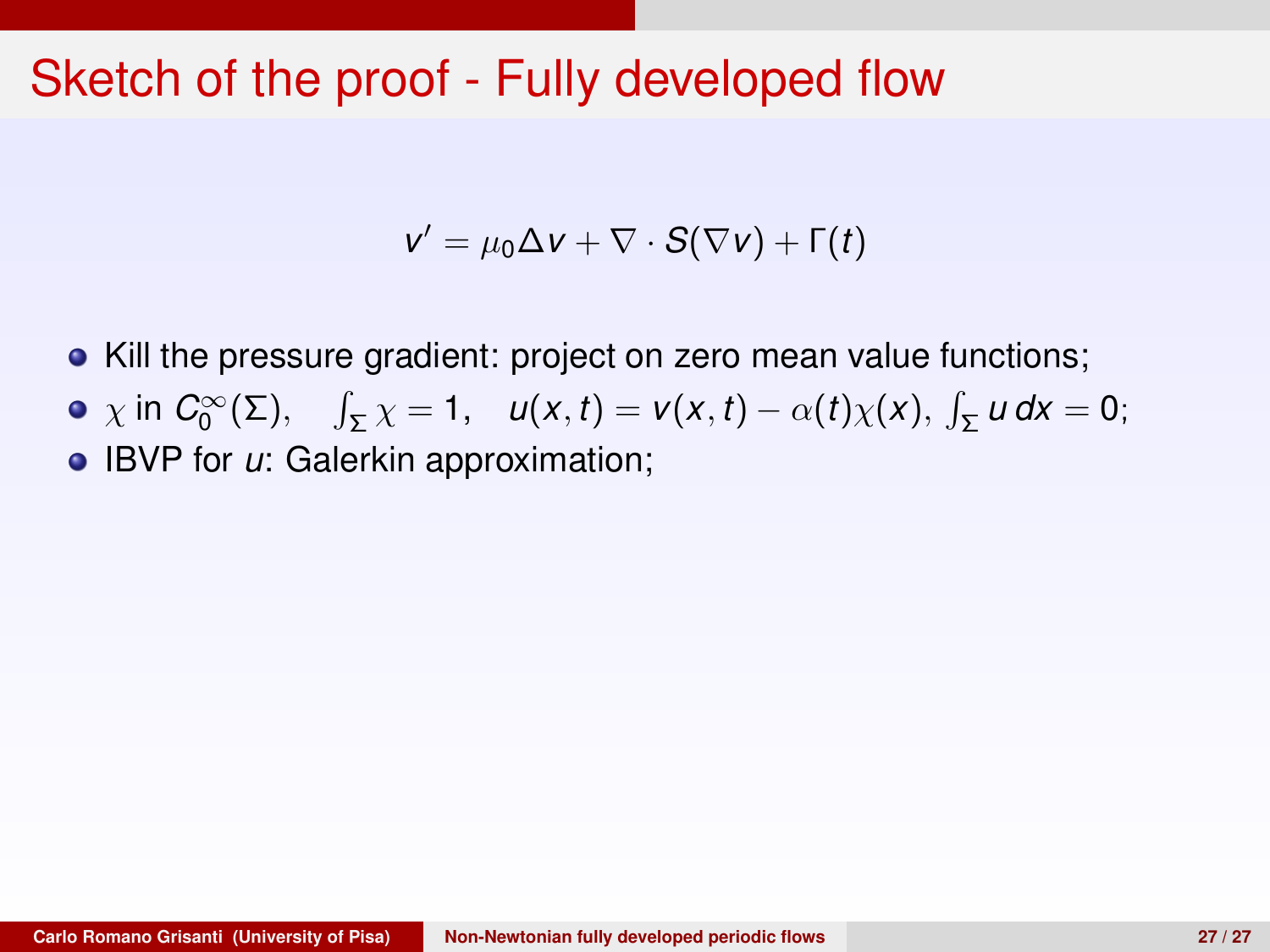$$
v' = \mu_0 \Delta v + \nabla \cdot S(\nabla v) + \Gamma(t)
$$

- Kill the pressure gradient: project on zero mean value functions;
- $\chi$  in  $C_0^{\infty}(\Sigma)$ ,  $\int_{\Sigma} \chi = 1$ ,  $u(x, t) = v(x, t) \alpha(t)\chi(x)$ ,  $\int_{\Sigma} u dx = 0$ ;
- **IBVP** for *u*: Galerkin approximation;
- fixed point argument: ∃ initial values that generate periodic approximating solutions;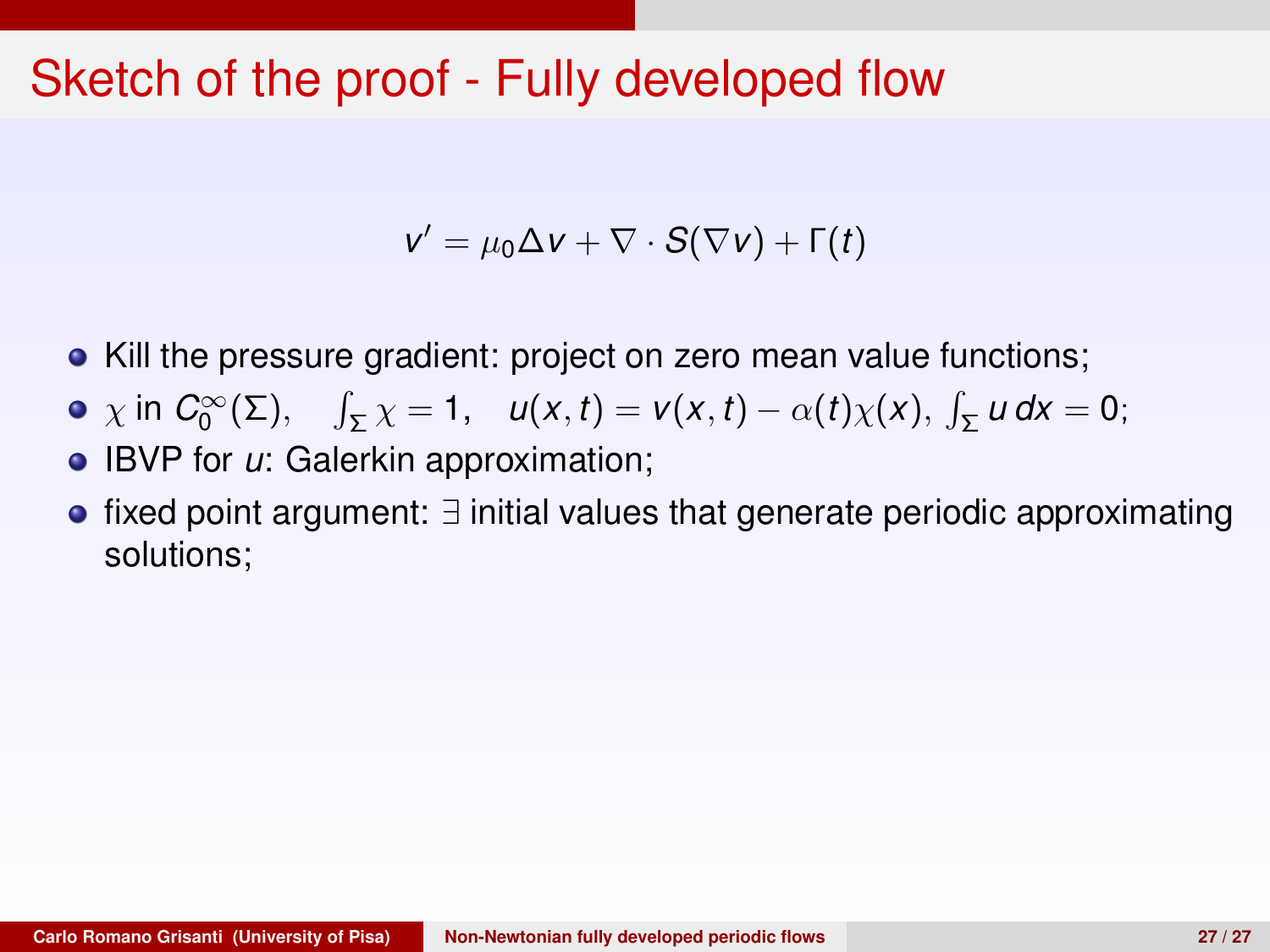$$
v' = \mu_0 \Delta v + \nabla \cdot S(\nabla v) + \Gamma(t)
$$

- Kill the pressure gradient: project on zero mean value functions;
- $\chi$  in  $C_0^{\infty}(\Sigma)$ ,  $\int_{\Sigma} \chi = 1$ ,  $u(x, t) = v(x, t) \alpha(t)\chi(x)$ ,  $\int_{\Sigma} u dx = 0$ ;
- **IBVP** for *u*: Galerkin approximation;
- fixed point argument: ∃ initial values that generate periodic approximating solutions;
- pass to the limit: monotonicity (Minty-Browder trick);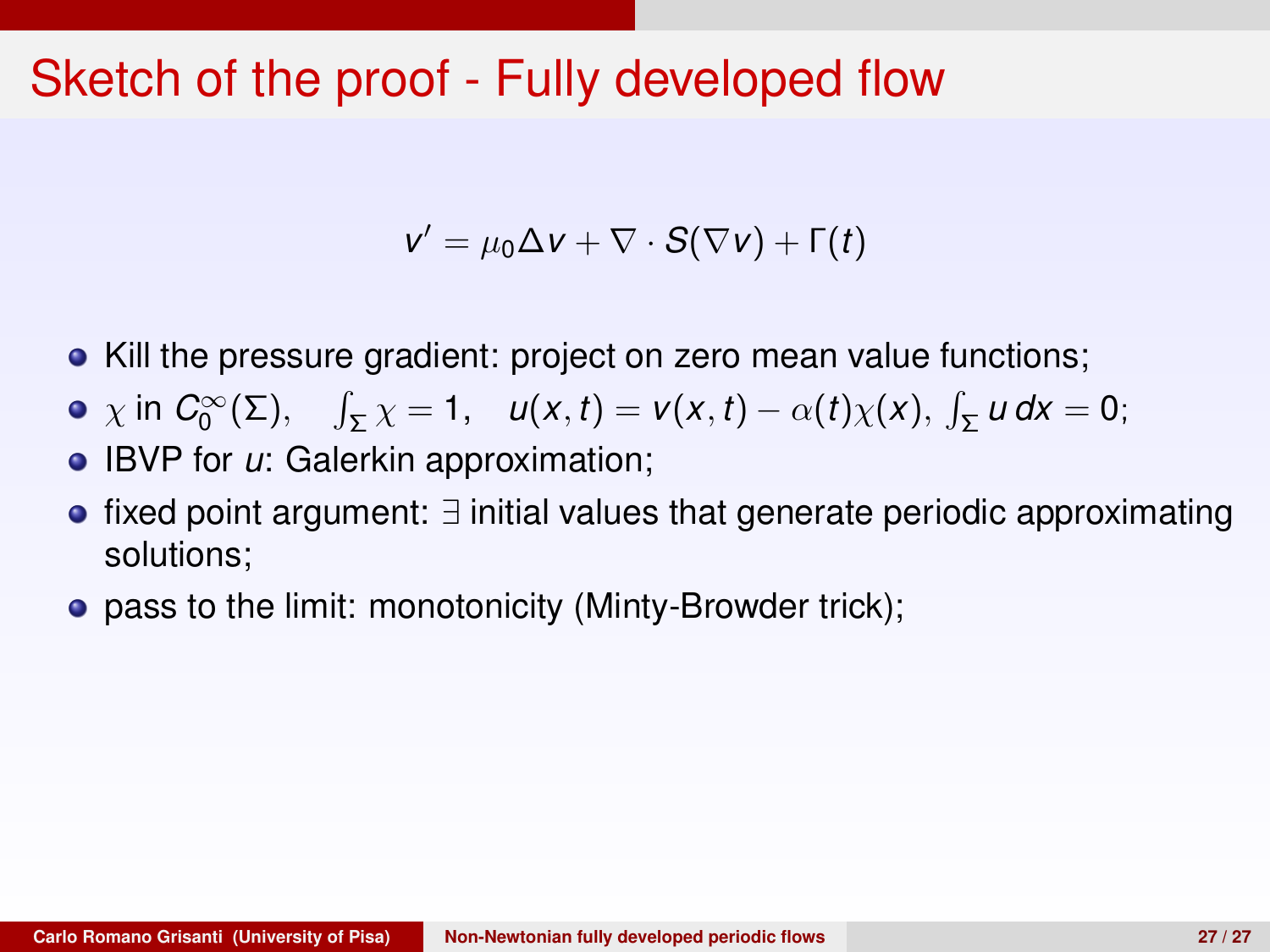$$
v' = \mu_0 \Delta v + \nabla \cdot S(\nabla v) + \Gamma(t)
$$

- Kill the pressure gradient: project on zero mean value functions;
- $\chi$  in  $C_0^{\infty}(\Sigma)$ ,  $\int_{\Sigma} \chi = 1$ ,  $u(x, t) = v(x, t) \alpha(t)\chi(x)$ ,  $\int_{\Sigma} u dx = 0$ ;
- **IBVP** for *u*: Galerkin approximation;
- fixed point argument: ∃ initial values that generate periodic approximating solutions;
- pass to the limit: monotonicity (Minty-Browder trick);
- pressure gradient Γ: non null-flux test functions;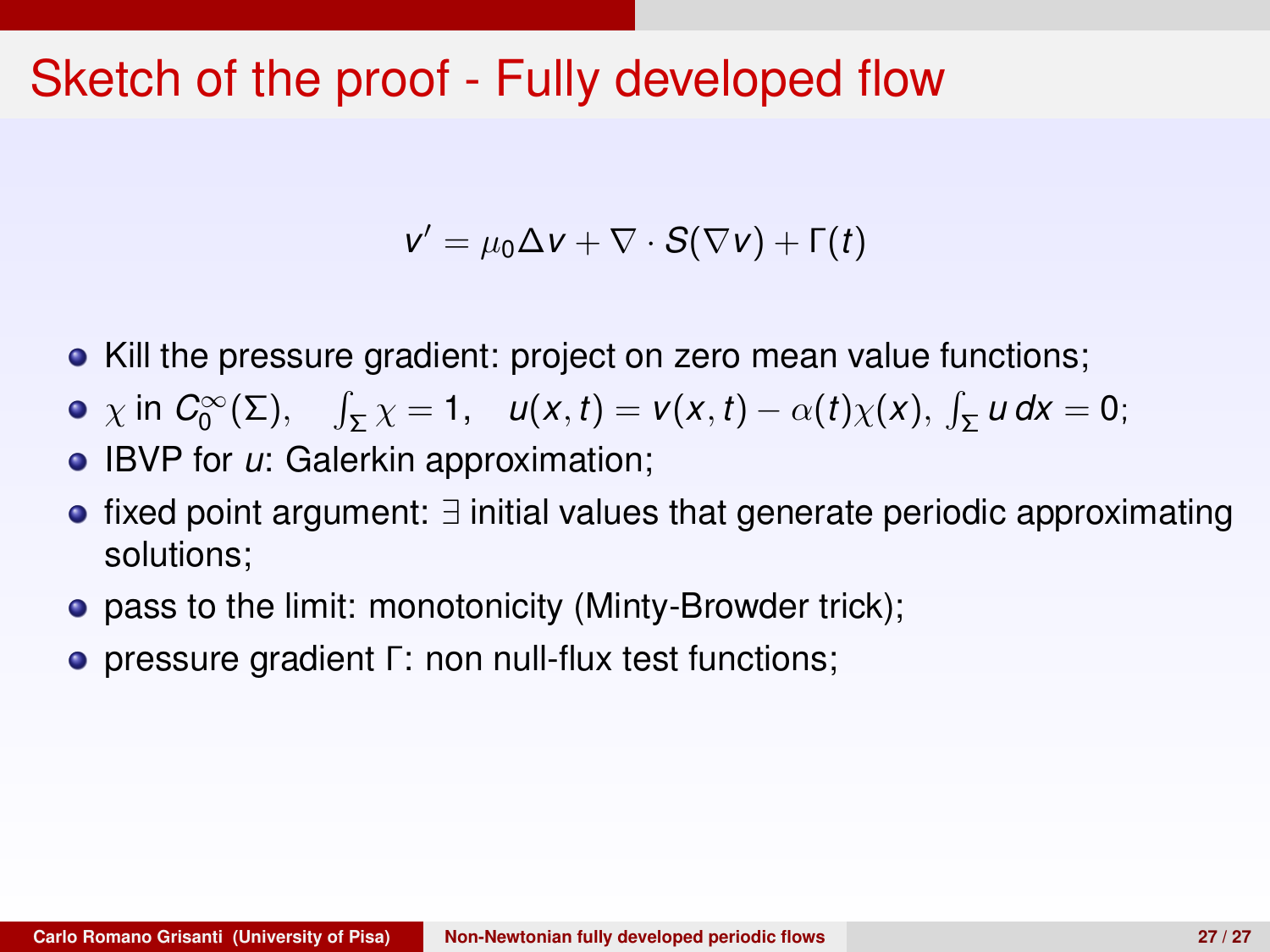$$
v' = \mu_0 \Delta v + \nabla \cdot S(\nabla v) + \Gamma(t)
$$

- Kill the pressure gradient: project on zero mean value functions;
- $\chi$  in  $C_0^{\infty}(\Sigma)$ ,  $\int_{\Sigma} \chi = 1$ ,  $u(x, t) = v(x, t) \alpha(t)\chi(x)$ ,  $\int_{\Sigma} u dx = 0$ ;
- **IBVP** for *u*: Galerkin approximation;
- fixed point argument: ∃ initial values that generate periodic approximating solutions;
- pass to the limit: monotonicity (Minty-Browder trick);
- pressure gradient Γ: non null-flux test functions;
- uniqueness: monotonicity;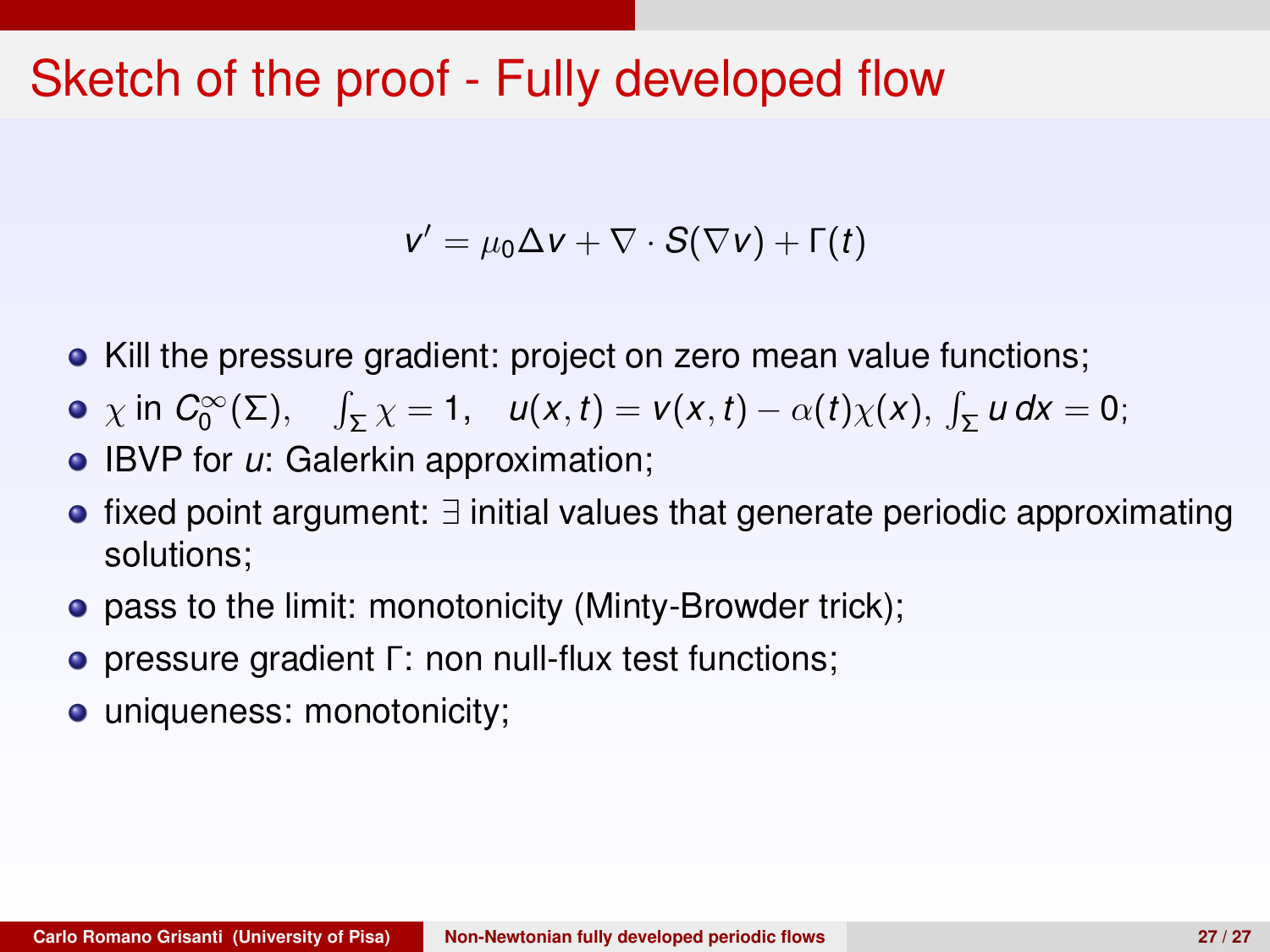$$
v' = \mu_0 \Delta v + \nabla \cdot S(\nabla v) + \Gamma(t)
$$

- Kill the pressure gradient: project on zero mean value functions;
- $\chi$  in  $C_0^{\infty}(\Sigma)$ ,  $\int_{\Sigma} \chi = 1$ ,  $u(x, t) = v(x, t) \alpha(t)\chi(x)$ ,  $\int_{\Sigma} u dx = 0$ ;
- **IBVP** for *u*: Galerkin approximation;
- fixed point argument: ∃ initial values that generate periodic approximating solutions;
- pass to the limit: monotonicity (Minty-Browder trick);
- pressure gradient Γ: non null-flux test functions;
- uniqueness: monotonicity;
- continuos dependence by the flow-rate;